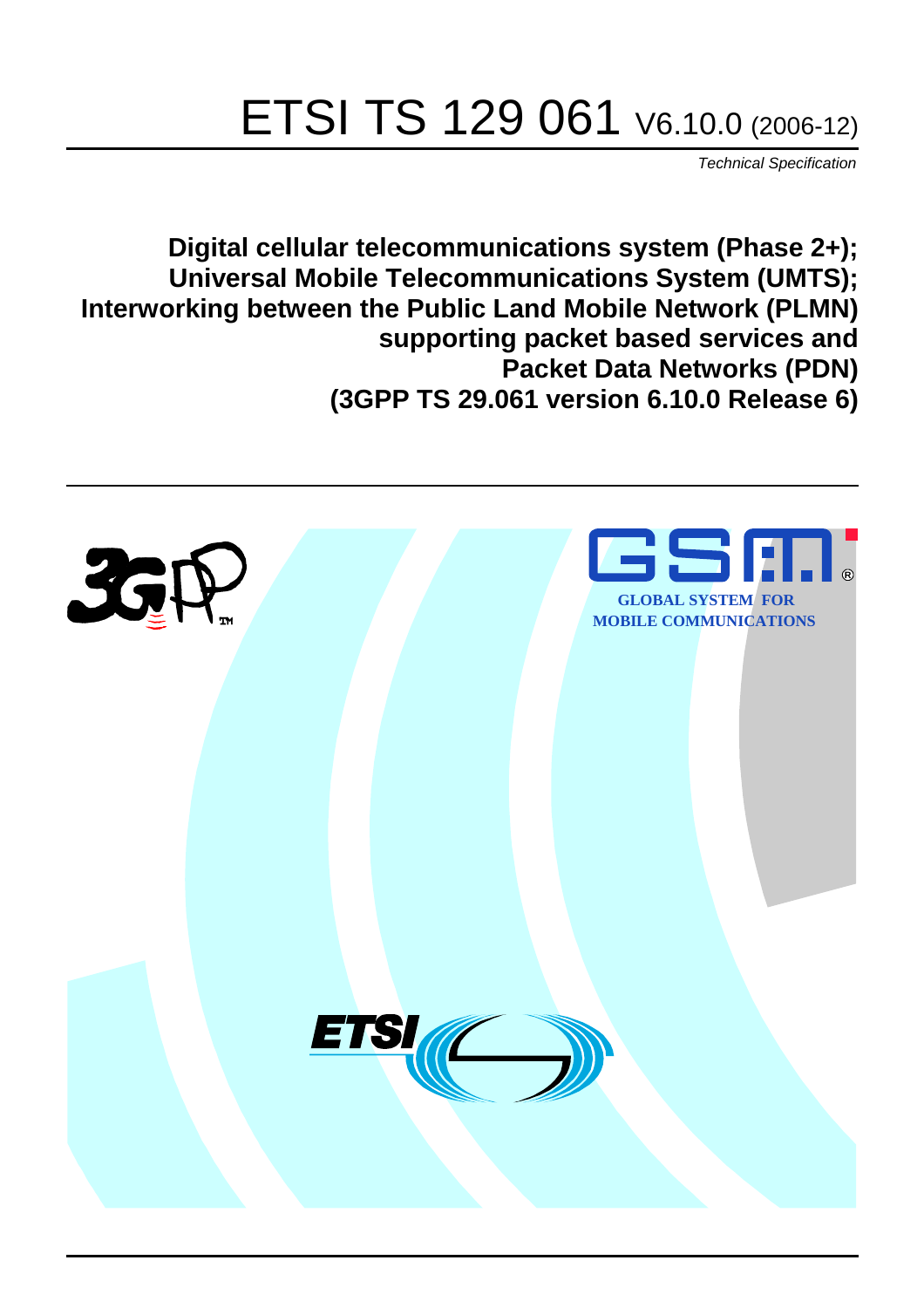Reference RTS/TSGC-0329061v6a0

> Keywords GSM, UMTS

#### **ETSI**

#### 650 Route des Lucioles F-06921 Sophia Antipolis Cedex - FRANCE

Tel.: +33 4 92 94 42 00 Fax: +33 4 93 65 47 16

Siret N° 348 623 562 00017 - NAF 742 C Association à but non lucratif enregistrée à la Sous-Préfecture de Grasse (06) N° 7803/88

#### **Important notice**

Individual copies of the present document can be downloaded from: [http://www.etsi.org](http://www.etsi.org/)

The present document may be made available in more than one electronic version or in print. In any case of existing or perceived difference in contents between such versions, the reference version is the Portable Document Format (PDF). In case of dispute, the reference shall be the printing on ETSI printers of the PDF version kept on a specific network drive within ETSI Secretariat.

Users of the present document should be aware that the document may be subject to revision or change of status. Information on the current status of this and other ETSI documents is available at <http://portal.etsi.org/tb/status/status.asp>

If you find errors in the present document, please send your comment to one of the following services: [http://portal.etsi.org/chaircor/ETSI\\_support.asp](http://portal.etsi.org/chaircor/ETSI_support.asp)

#### **Copyright Notification**

No part may be reproduced except as authorized by written permission. The copyright and the foregoing restriction extend to reproduction in all media.

> © European Telecommunications Standards Institute 2006. All rights reserved.

**DECT**TM, **PLUGTESTS**TM and **UMTS**TM are Trade Marks of ETSI registered for the benefit of its Members. **TIPHON**TM and the **TIPHON logo** are Trade Marks currently being registered by ETSI for the benefit of its Members. **3GPP**TM is a Trade Mark of ETSI registered for the benefit of its Members and of the 3GPP Organizational Partners.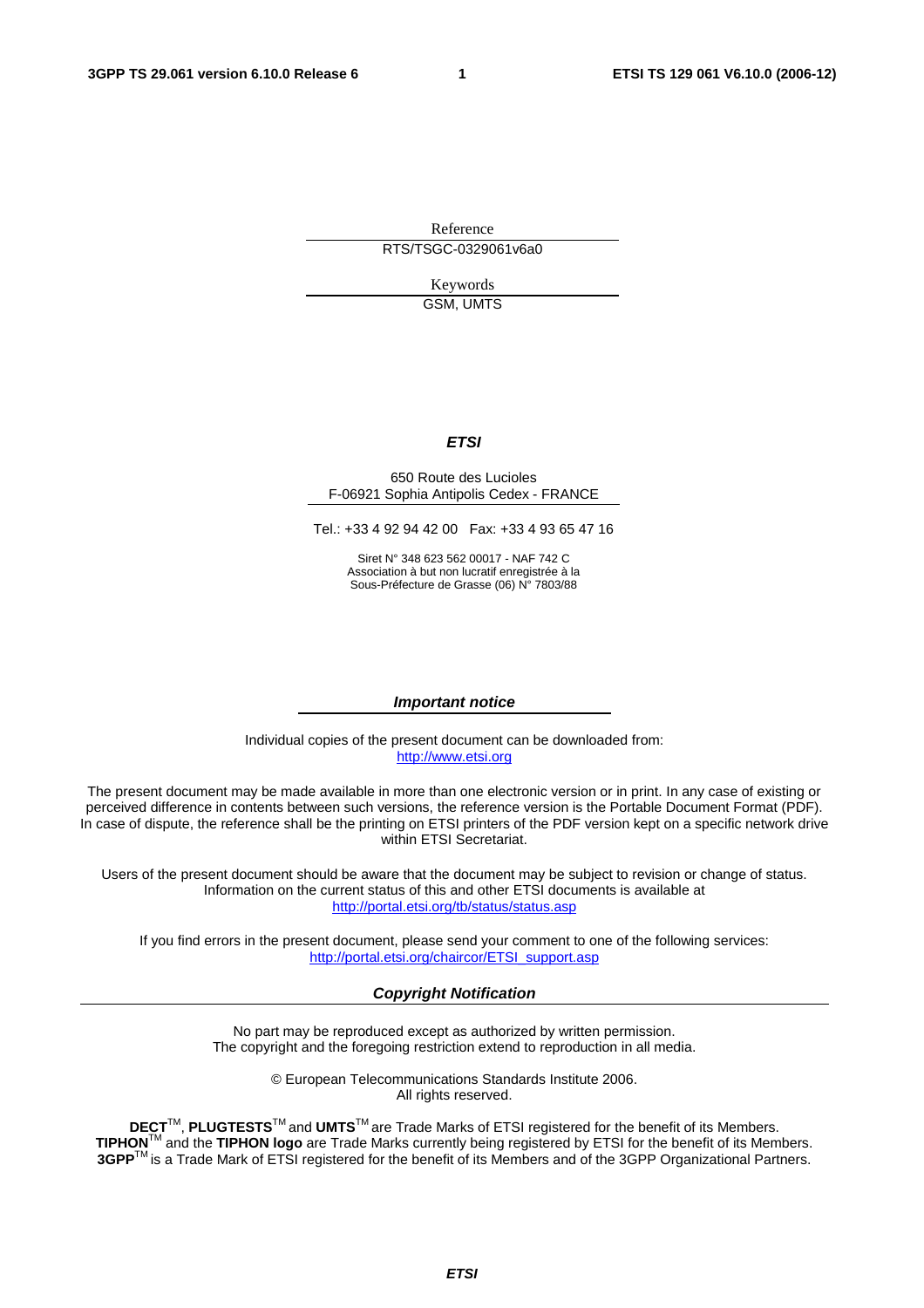# Intellectual Property Rights

IPRs essential or potentially essential to the present document may have been declared to ETSI. The information pertaining to these essential IPRs, if any, is publicly available for **ETSI members and non-members**, and can be found in ETSI SR 000 314: *"Intellectual Property Rights (IPRs); Essential, or potentially Essential, IPRs notified to ETSI in respect of ETSI standards"*, which is available from the ETSI Secretariat. Latest updates are available on the ETSI Web server ([http://webapp.etsi.org/IPR/home.asp\)](http://webapp.etsi.org/IPR/home.asp).

Pursuant to the ETSI IPR Policy, no investigation, including IPR searches, has been carried out by ETSI. No guarantee can be given as to the existence of other IPRs not referenced in ETSI SR 000 314 (or the updates on the ETSI Web server) which are, or may be, or may become, essential to the present document.

### Foreword

This Technical Specification (TS) has been produced by ETSI 3rd Generation Partnership Project (3GPP).

The present document may refer to technical specifications or reports using their 3GPP identities, UMTS identities or GSM identities. These should be interpreted as being references to the corresponding ETSI deliverables.

The cross reference between GSM, UMTS, 3GPP and ETSI identities can be found under <http://webapp.etsi.org/key/queryform.asp>.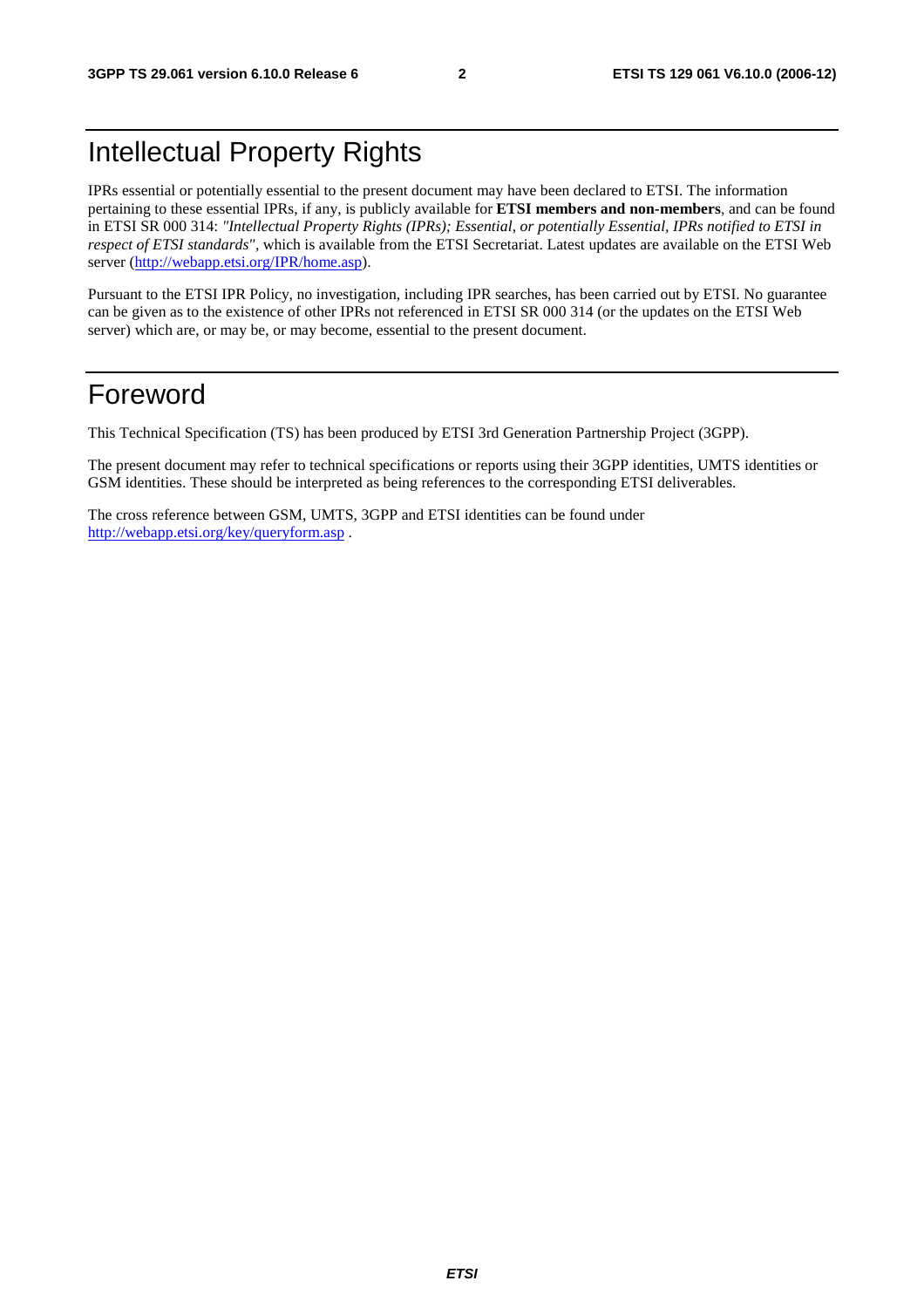$\mathbf{3}$ 

# Contents

| 1                    |  |  |  |
|----------------------|--|--|--|
| 2                    |  |  |  |
| 3                    |  |  |  |
| 3.1                  |  |  |  |
| 3.2                  |  |  |  |
| 3.3                  |  |  |  |
| 4<br>4.1             |  |  |  |
| 4.2                  |  |  |  |
| 4.3                  |  |  |  |
| 5                    |  |  |  |
| 5.1                  |  |  |  |
| 5.2                  |  |  |  |
| 5.3                  |  |  |  |
| 6                    |  |  |  |
| 7                    |  |  |  |
| 7.1                  |  |  |  |
| 7.2                  |  |  |  |
| 8                    |  |  |  |
| <b>8A</b>            |  |  |  |
| 9                    |  |  |  |
| 10                   |  |  |  |
| 11                   |  |  |  |
| 11.1                 |  |  |  |
| 11.2                 |  |  |  |
| 11.2.1               |  |  |  |
| 11.2.1.1<br>11.2.1.2 |  |  |  |
| 11.2.1.3             |  |  |  |
| 11.2.1.3.1           |  |  |  |
| 11.2.1.3.2           |  |  |  |
| 11.2.1.3.3           |  |  |  |
| 11.2.1.3.4           |  |  |  |
| 11.2.1.4<br>11.3     |  |  |  |
| 11.4                 |  |  |  |
| 11.5                 |  |  |  |
| 11.6                 |  |  |  |
| 11.7                 |  |  |  |
| 12                   |  |  |  |
| 12.1                 |  |  |  |
| 12.2                 |  |  |  |
| 12.2.1<br>12.2.1.1   |  |  |  |
|                      |  |  |  |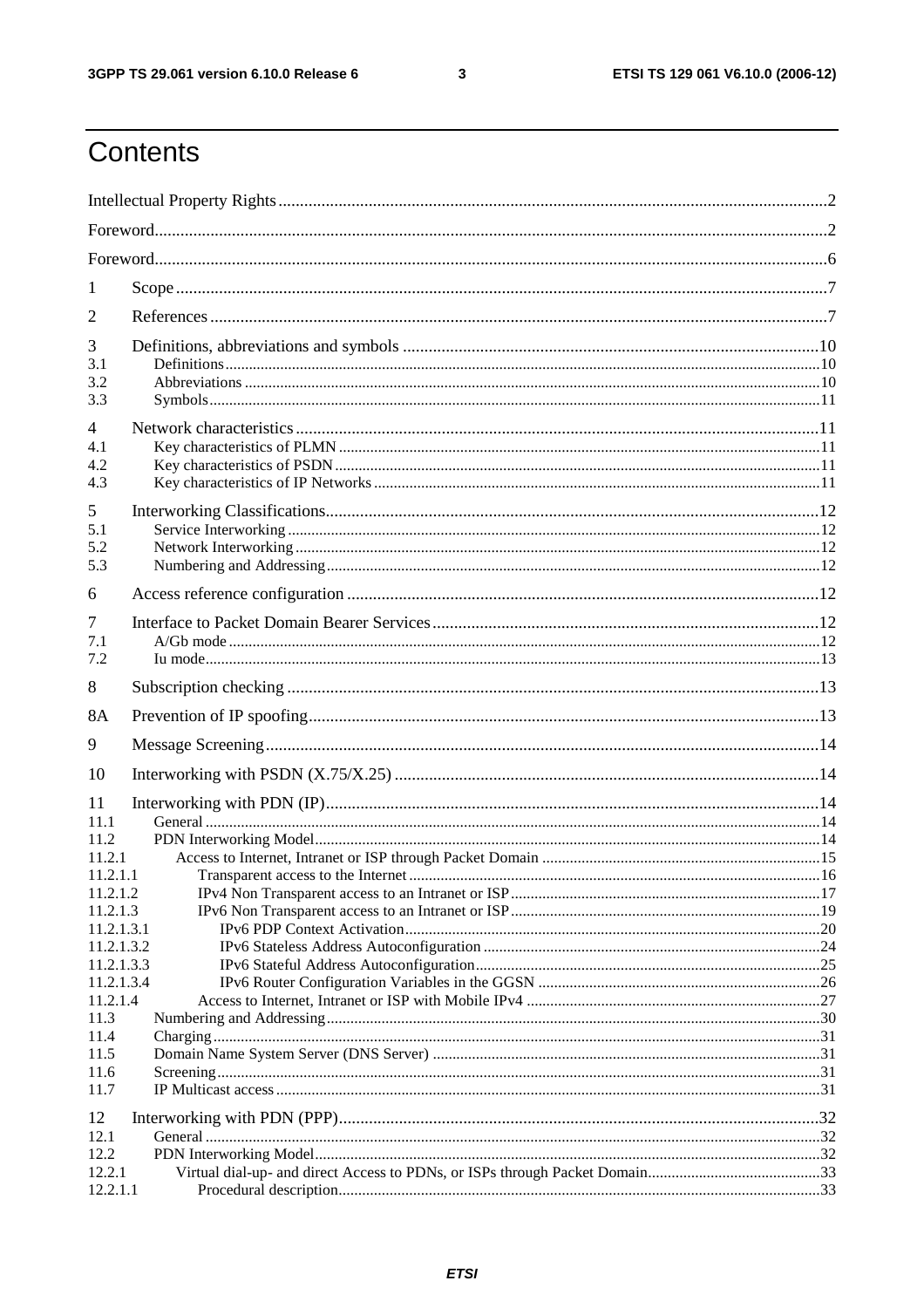| 13               |  |
|------------------|--|
| 13.1             |  |
| 13.2             |  |
| 13.2.1           |  |
| 13.2.1.1         |  |
| 13.2.1.2         |  |
| 13.2.2           |  |
| 13a              |  |
| 13a.1            |  |
| 13a.2            |  |
| 13a.2.1          |  |
| 13a.2.2          |  |
| 13a.2.2.1        |  |
| 13a.2.2.2        |  |
| 13a.2.2.3        |  |
| 14               |  |
|                  |  |
| 15<br>15.1       |  |
| 15.2             |  |
| 15.3             |  |
|                  |  |
| 16               |  |
| 16.1             |  |
| 16.2             |  |
| 16.3<br>16.3.1   |  |
| 16.3.2           |  |
| 16.3.3           |  |
| 16.3.4           |  |
| 16.4             |  |
| 16.4.1           |  |
| 16.4.2           |  |
| 16.4.3           |  |
| 16.4.4           |  |
| 16.4.5           |  |
| 16.4.6           |  |
| 16.4.7           |  |
| 16.4.8           |  |
| 16.4.9           |  |
| 17               |  |
| 17.1             |  |
| 17.2             |  |
| 17.3             |  |
| 17.4             |  |
| 17.5             |  |
| 17.5.1           |  |
| 17.5.2<br>17.5.3 |  |
| 17.5.4           |  |
| 17.5.5           |  |
| 17.5.6           |  |
| 17.5.7           |  |
| 17.5.7.1         |  |
| 17.5.8           |  |
| 17.5.9           |  |
| 17.5.10          |  |
| 17.6             |  |
| 17.6.1           |  |
| 17.6.2           |  |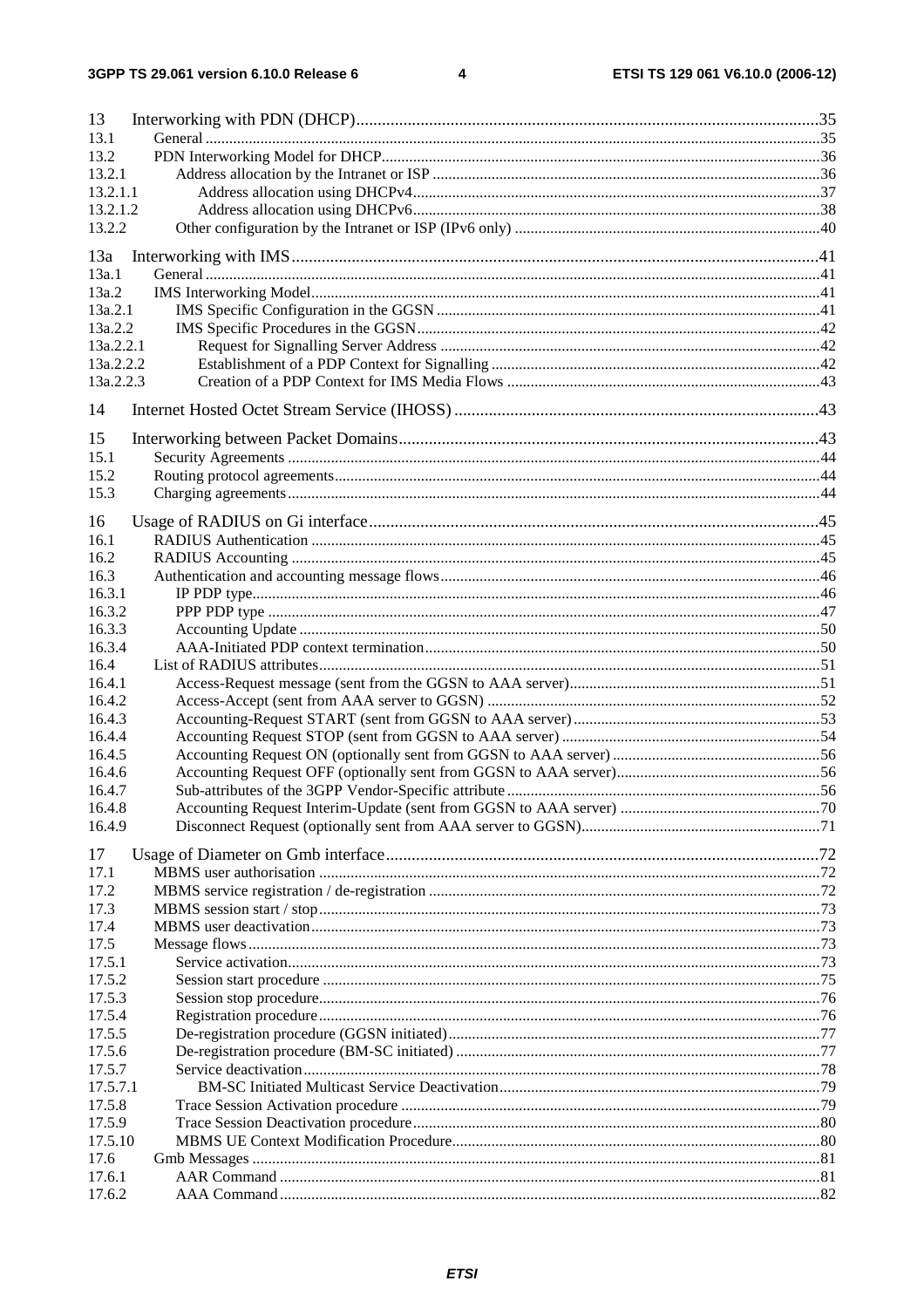#### $\overline{\mathbf{5}}$

| <b>Annex B (informative):</b> |  |
|-------------------------------|--|
| <b>Annex A (informative):</b> |  |
| 18.3                          |  |
| 18.2                          |  |
| 18.1                          |  |
| 18                            |  |
|                               |  |
| 17.8.2                        |  |
| 17.8.1                        |  |
| 17.8                          |  |
| 17.7.17                       |  |
| 17.7.16                       |  |
| 17.7.15                       |  |
| 17.7.14                       |  |
| 17.7.13                       |  |
| 17.7.12                       |  |
| 17.7.10<br>17.7.11            |  |
| 17.7.9                        |  |
| 17.7.8                        |  |
| 17.7.7                        |  |
| 17.7.6                        |  |
| 17.7.5                        |  |
| 17.7.4                        |  |
| 17.7.3                        |  |
| 17.7.2                        |  |
| 17.7.1                        |  |
| 17.7                          |  |
| 17.6.8                        |  |
| 17.6.7                        |  |
| 17.6.6                        |  |
| 17.6.5                        |  |
| 17.6.4                        |  |
| 17.6.3                        |  |
|                               |  |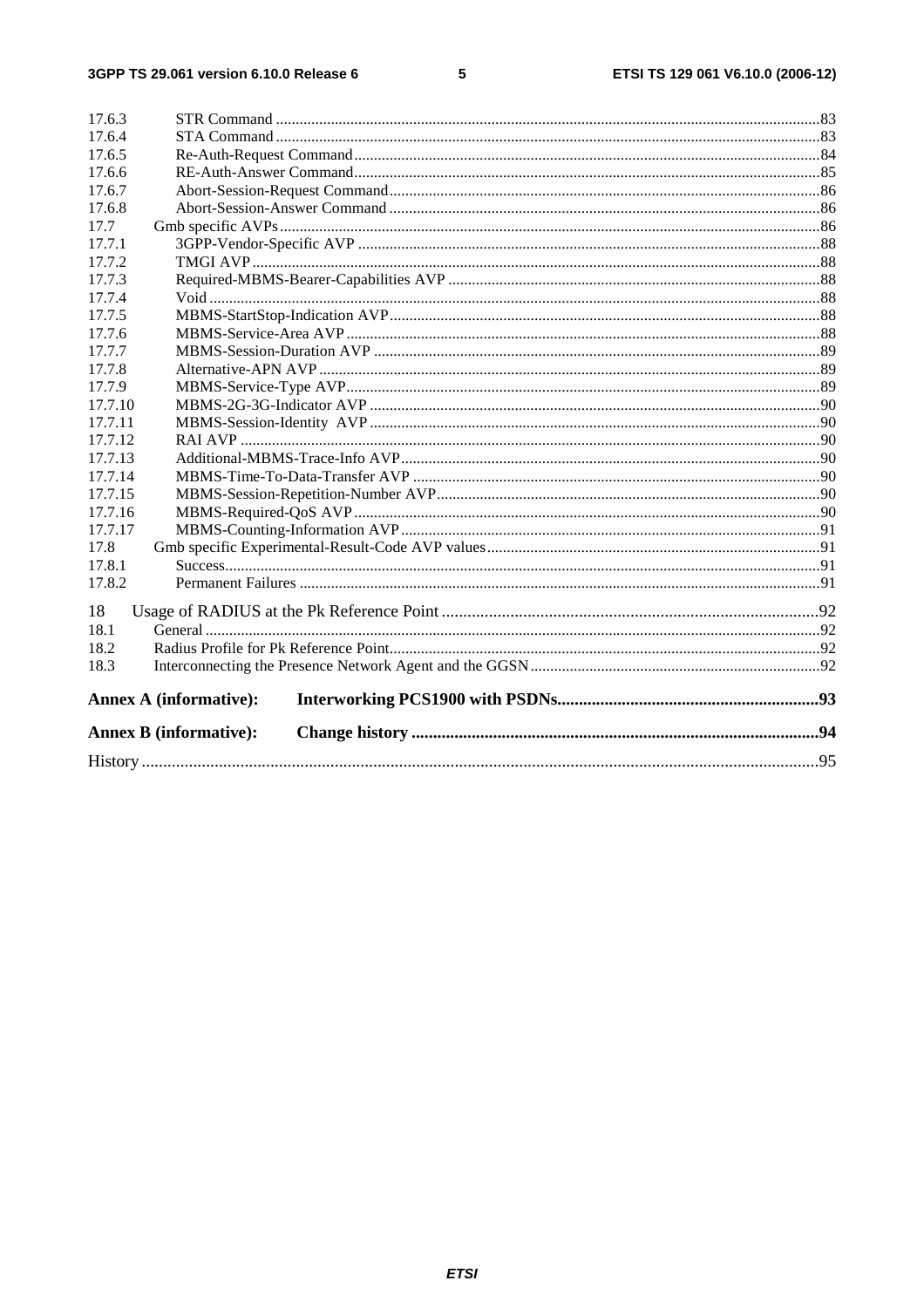## Foreword

This Technical Specification (TS) has been produced by the 3<sup>rd</sup> Generation Partnership Project (3GPP).

The present document describes the network interworking for the Packet Domain. Interworking to various external networks is defined together with the interworking for data forwarding while subscribers roam within the 3GPP system.

The contents of the present document are subject to continuing work within the TSG and may change following formal TSG approval. Should the TSG modify the contents of the present document, it will be re-released by the TSG with an identifying change of release date and an increase in version number as follows:

Version x.y.z

where:

- x the first digit:
	- 1 presented to TSG for information;
	- 2 presented to TSG for approval;
	- 3 or greater indicates TSG approved document under change control.
- y the second digit is incremented for all changes of substance, i.e. technical enhancements, corrections, updates, etc.
- z the third digit is incremented when editorial only changes have been incorporated in the document.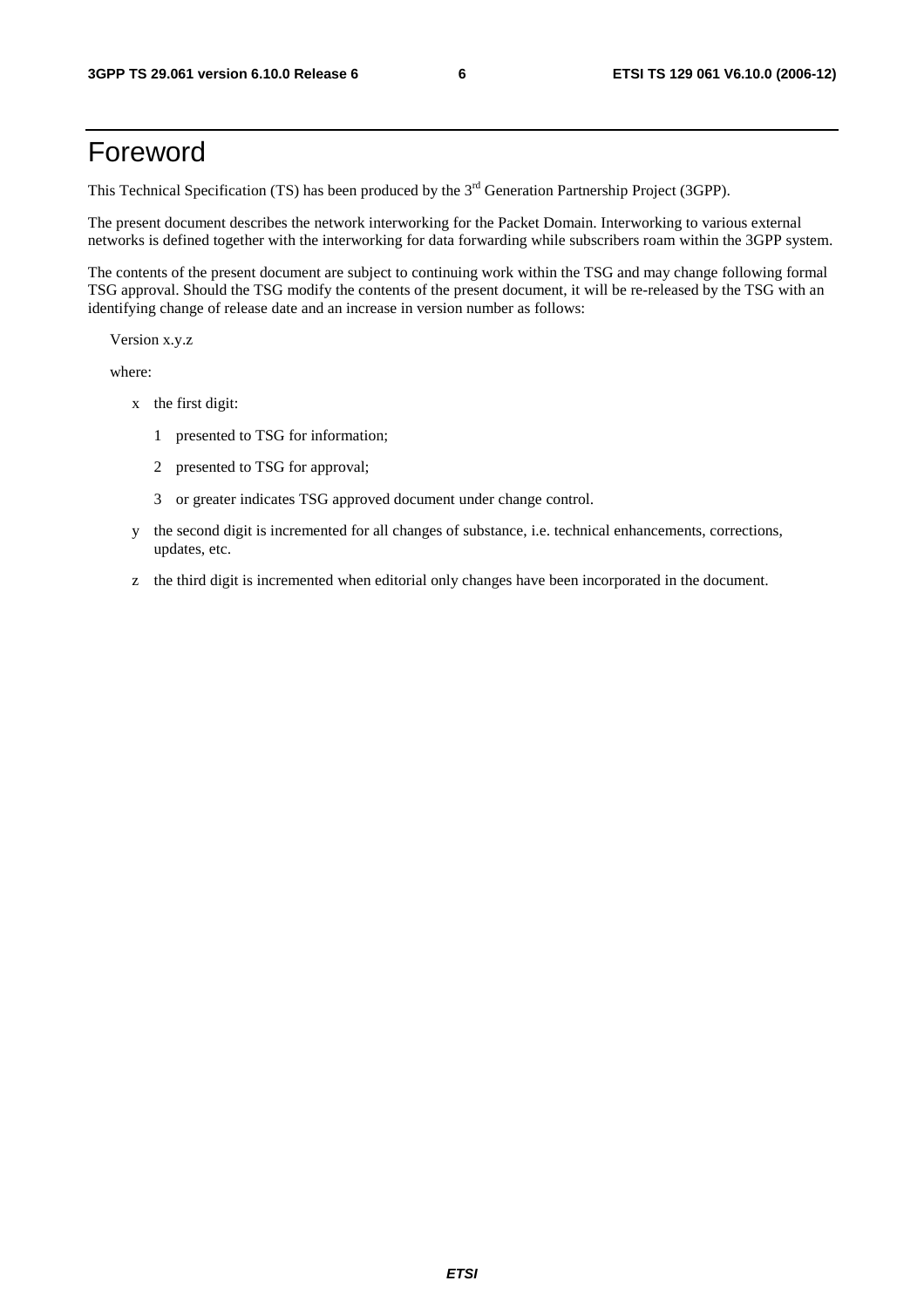### 1 Scope

The present document defines the requirements for Packet Domain interworking between a:

- a) PLMN and PDN;
- b) PLMN and PLMN.

The present document is valid for a PLMN in A/Gb mode as well as for a PLMN in Iu mode. If text applies only for one of these systems it is explicitly mentioned by using the terms "A/Gb mode" and "Iu mode". Please note, that the A interface does not play any role in the scope of the present document although the term "A/Gb mode" is used.

The present document also defines, in clause 17, the protocol for the Gmb interface.

The present document also defines, in clause 18, the usage of Radius at the Pk Reference Point between the GGSN and the Presence Network Agent.

# 2 References

The following documents contain provisions which, through reference in this text, constitute provisions of the present document.

- References are either specific (identified by date of publication, edition number, version number, etc.) or non-specific.
- For a specific reference, subsequent revisions do not apply.
- For a non-specific reference, the latest version applies. In the case of a reference to a 3GPP document (including a GSM document), a non-specific reference implicitly refers to the latest version of that document *in the same Release as the present document*.
- [1] Void.
- [2] 3GPP TS 22.060: "General Packet Radio Service (GPRS); Service Description; Stage 1".
- [3] 3GPP TS 23.060: "General Packet Radio Service (GPRS); Service Description; Stage 2".
- [4] Void.
- [5] Void.
- [6] Void.
- [7] Void.
- [8] Void.
- [9] Void.
- [10] 3GPP TS 27.060: "Packet Domain; Mobile Station (MS) supporting Packet Switched services".
- [11] ITU-T Recommendation E.164: "The international public telecommunication numbering plan".
- [12] **Void.**
- [13] **Void.**
- [14] **Void.**
- [15] IETF RFC 768 (1980): "User Datagram Protocol" (STD 6).
- [16] IETF RFC 791 (1981): "Internet Protocol" (STD 5).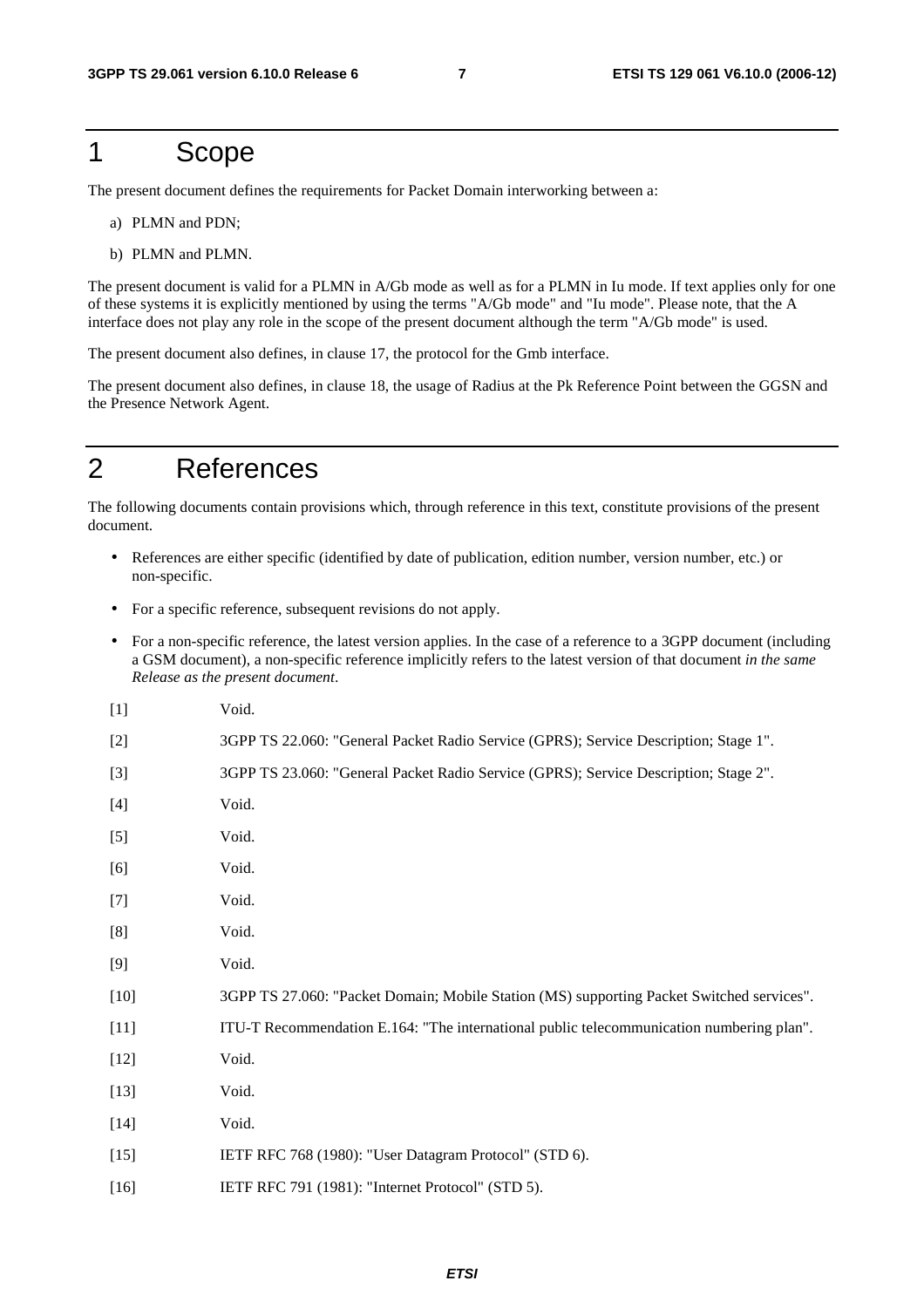| $[17]$ | IETF RFC 792 (1981): "Internet Control Message Protocol" (STD 5).                                                                                                                                                       |
|--------|-------------------------------------------------------------------------------------------------------------------------------------------------------------------------------------------------------------------------|
| $[18]$ | IETF RFC 793 (1981): "Transmission Control Protocol" (STD 7).                                                                                                                                                           |
| $[19]$ | IETF RFC 1034 (1987): "Domain names - concepts and facilities" (STD 7).                                                                                                                                                 |
| $[20]$ | Void.                                                                                                                                                                                                                   |
| [21a]  | IETF RFC 1661 (1994): "The Point-to-Point Protocol (PPP)" (STD 51).                                                                                                                                                     |
| [21b]  | IETF RFC 1662 (1994): "PPP in HDLC-like Framing".                                                                                                                                                                       |
| $[22]$ | IETF RFC 1700 (1994): "Assigned Numbers" (STD 2).                                                                                                                                                                       |
| $[23]$ | 3GPP TS 44.008: "Mobile radio interface layer 3 specification; Core Network protocols; Stage 3".                                                                                                                        |
| $[24]$ | 3GPP TS 29.060: "General Packet Radio Service (GPRS); GPRS Tunnelling Protocol (GTP)<br>across the Gn and Gp interface".                                                                                                |
| $[25]$ | IETF RFC 2794 (2000): "Mobile IP Network Address Identifier Extension for IPv4", P. Calhoun,<br>C. Perkins.                                                                                                             |
| $[26]$ | IETF RFC 2131 (1997): "Dynamic Host Configuration Protocol".                                                                                                                                                            |
| $[27]$ | IETF RFC 1542 (1993): "Clarification and Extensions for the Bootstrap Protocol".                                                                                                                                        |
| $[28]$ | IETF RFC 2373 (1998): "IP Version 6 Addressing Architecture".                                                                                                                                                           |
| $[29]$ | IETF RFC 2462 (1998): "IPv6 Stateless Address Autoconfiguration".                                                                                                                                                       |
| $[30]$ | IETF RFC 3344 (2002): "IP Mobility Support", C. Perkins.                                                                                                                                                                |
| $[31]$ | IETF RFC 2486 (1999): "The Network Access Identifier", B. Aboba and M. Beadles.                                                                                                                                         |
| $[32]$ | IETF RFC 1112 (1989): "Host extensions for IP multicasting", S.E. Deering.                                                                                                                                              |
| $[33]$ | IETF RFC 2236 (1997): "Internet Group Management Protocol, Version 2", W. Fenner.                                                                                                                                       |
| $[34]$ | IETF RFC 2362 (1998): "Protocol Independent Multicast-Sparse Mode (PIM-SM): Protocol<br>Specification", D. Estrin, D. Farinacci, A. Helmy, D. Thaler, S. Deering, M. Handley,<br>V. Jacobson, C. Liu, P. Sharma, L. Wei |
| $[35]$ | IETF RFC 1075 (1988): "Distance Vector Multicast Routing Protocol", D. Waitzman,<br>C. Partridge, S.E. Deering.                                                                                                         |
| $[36]$ | IETF RFC 1585 (1994): "MOSPF: Analysis and Experience", J. Moy.                                                                                                                                                         |
| $[37]$ | IETF RFC 2290 (1998): "Mobile-IPv4 Configuration Option for PPP IPCP", J. Solomon, S. Glass.                                                                                                                            |
| $[38]$ | IETF RFC 2865 (2000): "Remote Authentication Dial In User Service (RADIUS)", C. Rigney,<br>S. Willens, A. Rubens, W. Simpson.                                                                                           |
| $[39]$ | IETF RFC 2866 (2000): "RADIUS Accounting", C. Rigney, Livingston.                                                                                                                                                       |
| $[40]$ | 3GPP TS 23.003: "Numbering, addressing and identification".                                                                                                                                                             |
| $[41]$ | IETF RFC 3576 (2003): "Dynamic Authorization Extensions to Remote Authentication Dial In<br>User Service (RADIUS)", M.Chiba, M.Eklund, D.Mitton, B.Aboba.                                                               |
| $[42]$ | 3GPP TR 21.905: "Vocabulary for 3GPP Specifications".                                                                                                                                                                   |
| $[43]$ | Void.                                                                                                                                                                                                                   |
| $[44]$ | IETF RFC 2461 (1998): "Neighbor Discovery for IP Version 6 (IPv6)", T. Narten, E. Nordmark,<br>W. Simpson                                                                                                               |

[45] IETF RFC 3118 (2001): "Authentication for DHCP Messages", R. Droms, W. Arbaugh.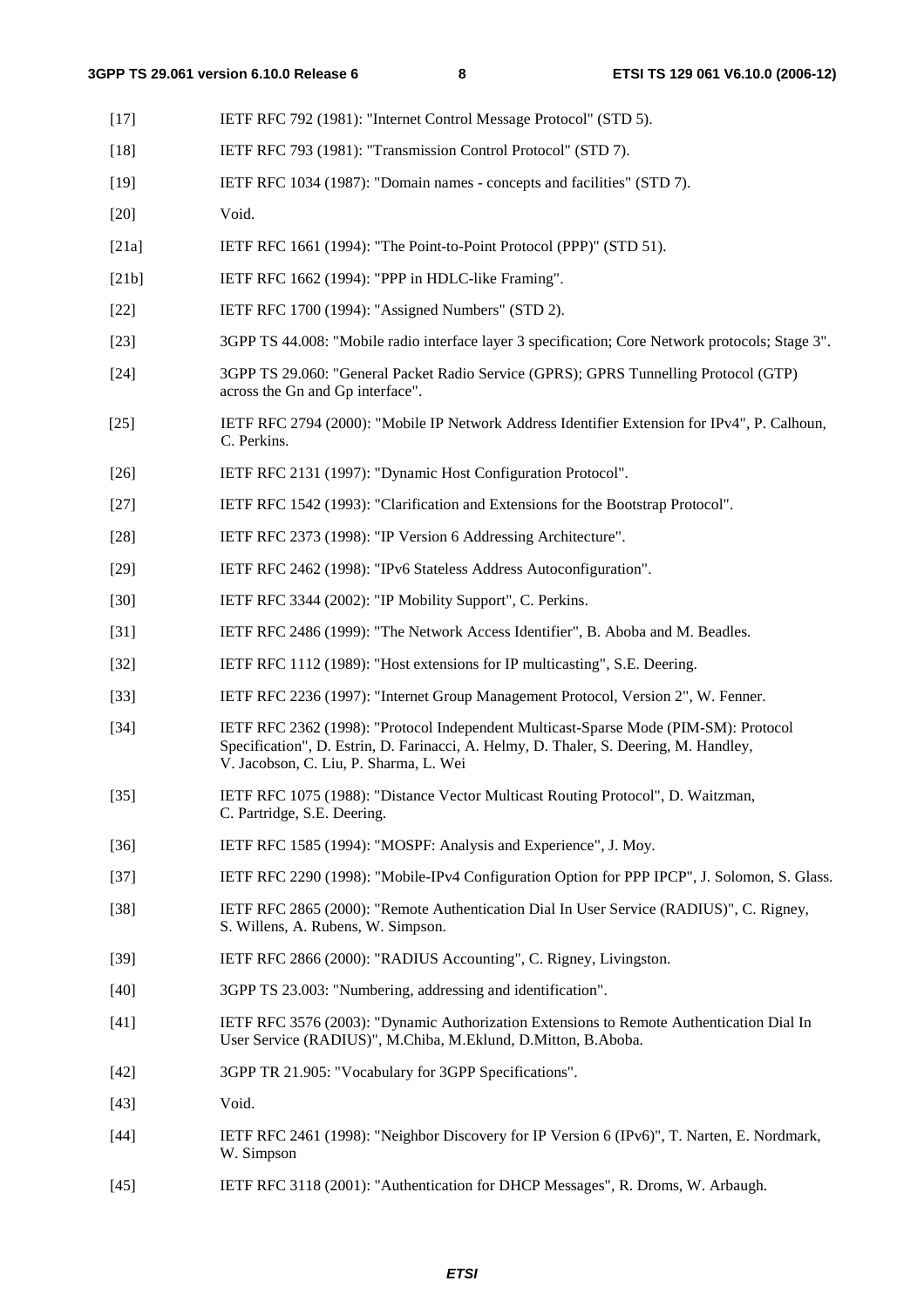- [46] IETF RFC 3315 (2003) "Dynamic Host Configuration Protocol for IPv6 (DHCPv6)", R. Droms, J. Bound, B. Volz, T. Lemon, C. Perkins, M. Carney. [47] 3GPP TS 24.229: "IP Multimedia Call Control Protocol based on SIP and SDP" [48] IETF RFC 2710 (1999): "Multicast Listener Discovery (MLD) for IPv6", S. Deering, W. Fenner, B. Haberman. [49] IETF RFC 2460 (1998): "Internet Protocol, Version 6 (IPv6) Specification", S.Deering, R.Hinden. [50] IETF RFC 3162 (2001): "RADIUS and IPv6", B. Adoba, G. Zorn, D. Mitton. [51] IETF RFC 2548 (1999): "Microsoft Vendor-specific RADIUS Attributes", G.Zorn. [52] 3GPP TS 23.228: "IP Multimedia Subsystem (IMS); Stage 2". [53] 3GPP TS 29.207: "Policy control over Go interface". [54] 3GPP TS 24.008: "Mobile radio interface layer 3 specification; Core Network protocols; Stage 3". [55] Void. [56] 3GPP TS 29.208: "End to end Quality of Service (QoS) signalling flows". [57] Void. [58] IETF RFC 1035 (1987): "Domain names - implementation and specification" (STD 13). [59] Void. [60] IETF RFC 1771 (1995): "A Border Gateway Protocol 4 (BGP-4)". [61] IETF RFC 1825 (1995): "Security Architecture for the Internet Protocol". [62] IETF RFC 1826 (1995): "IP Authentication Header". [63] IETF RFC 1827 (1995): "IP Encapsulating Security Payload (ESP)". [64] IETF RFC 2044 (1996): "UTF-8, a transformation format of Unicode and ISO 10646". [65] 3GPP TS 23.246: "Multimedia Broadcast/Multicast Service (MBMS) Architecture and Functional Description". [66] IETF RFC 3588: "Diameter Base Protocol". [67] IETF RFC 4005 (2005): "Diameter Network Access Server Application". [68] 3GPP TS 23.141: "Presence Service; Architecture and functional description". [69] 3GPP TS 32.422: " Subscriber and equipment trace: Trace Control and Configuration Management". [70] 3GPP TS 48.018: "Base Station System (BSS) - Serving GPRS Support Node (SGSN); BSS GPRS Protocol (BSSGP)". [71] 3GPP TS 23.107: "Quality of Service (QoS) Concept and Architecture".
- [72] 3GPP TS 25.346: "Introduction of the Multimedia Broadcast Multicast Service (MBMS) in the Radio Access Network (RAN) ".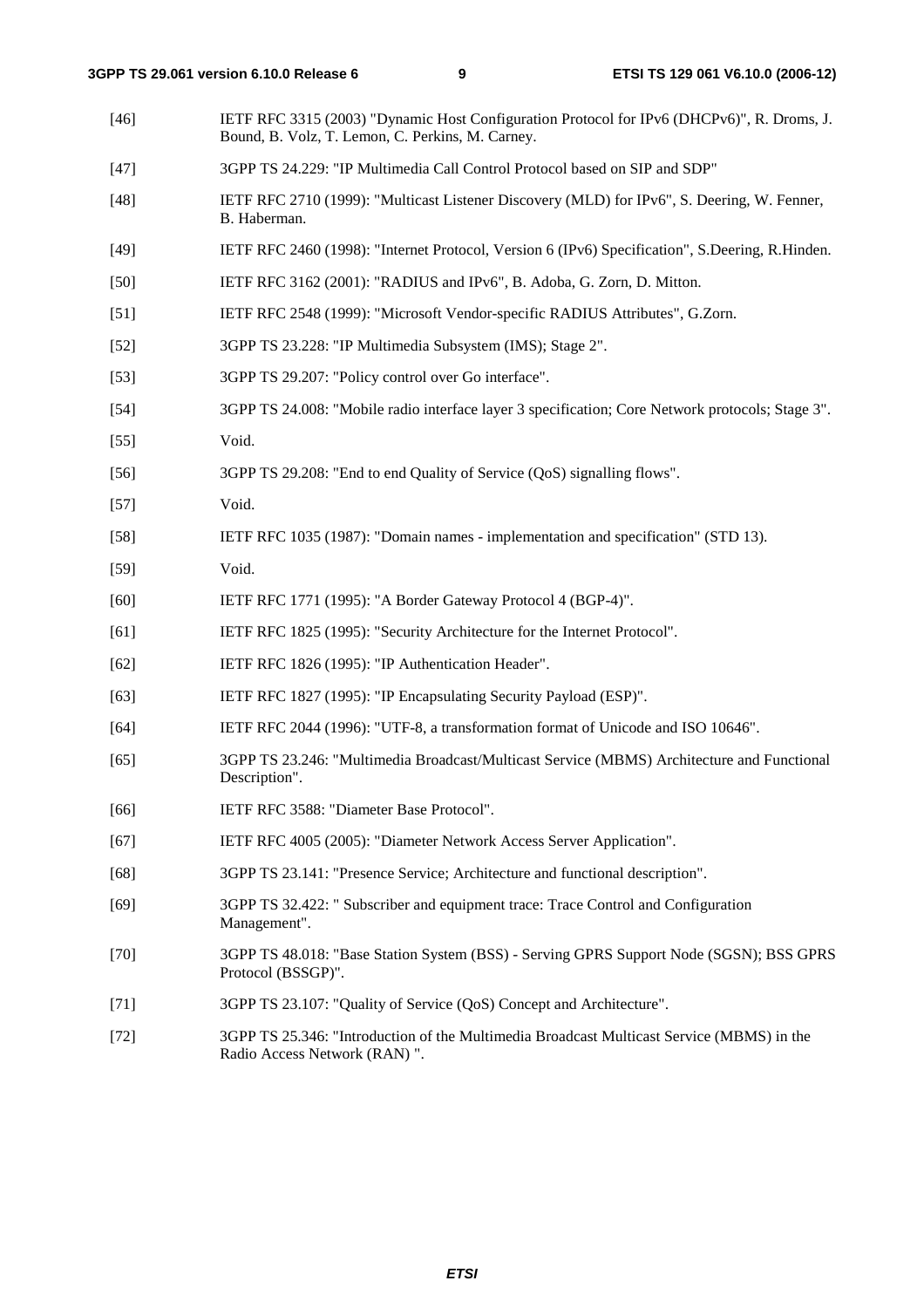# 3 Definitions, abbreviations and symbols

# 3.1 Definitions

For the purposes of the present document, the terms and definitions given in 3GPP TS 22.060 [2] and 3GPP TS 23.060 [3] and the following apply:

**2G- / 3G-:** prefixes 2G- and 3G- refers to functionality that supports only A/Gb mode GPRS or Iu mode, respectively, e.g., 2G-SGSN refers only to the A/Gb mode GPRS functionality of an SGSN. When the prefix is omitted, reference is made independently from the A/Gb mode GPRS or Iu mode functionality.

**A/Gb mode:** indicates that the text applies only to a system or sub-system which operate in A/Gb mode of operation, i.e. with a functional division that is in accordance with the use of an A or a Gb interface between the radio access network and the core network.

**Iu mode:** indicates that the text applies only to a system or a sub-system which operates in Iu mode of operation, i.e. with a functional division that is in accordance with the use of an Iu-CS or Iu-PS interface between the radio access network and the core network.

# 3.2 Abbreviations

Abbreviations used in the present document are listed in 3GPP TS 21.905 [42]. For the purposes of the present document, the following additional abbreviations apply:

| <b>APN</b>         | <b>Access Point Name</b>                          |
|--------------------|---------------------------------------------------|
| <b>ATM</b>         | <b>Asynchronous Transfer Mode</b>                 |
| BG                 | <b>Border Gateway</b>                             |
| <b>BM-SC</b>       | <b>Broadcast/Multicast Service Centre</b>         |
| <b>CHAP</b>        | Challenge Handshake Authentication Protocol       |
| <b>DHCP</b>        | <b>Dynamic Host Configuration Protocol</b>        |
| DHCP <sub>v6</sub> | Dynamic Host Configuration Protocol version 6     |
| <b>DNS</b>         | Domain Name System                                |
| <b>DVMRP</b>       | <b>Distance Vector Multicast Routing Protocol</b> |
| <b>GGSN</b>        | <b>Gateway GPRS Support Node</b>                  |
| GTP-U              | GPRS Tunnelling Protocol for user plane           |
| <b>ICMP</b>        | <b>Internet Control Message Protocol</b>          |
| <b>IETF</b>        | <b>Internet Engineering Task Force</b>            |
| <b>IGMP</b>        | <b>Internet Group Management Protocol</b>         |
| <b>IMS</b>         | IP Multimedia Core Network Subsystem              |
| IP                 | <b>Internet Protocol</b>                          |
| <b>IPCP</b>        | IP Control Protocol (PPP NCP for IPv4)            |
| IPv4               | Internet Protocol version 4                       |
| IP <sub>v</sub> 6  | Internet Protocol version 6                       |
| <b>IPV6CP</b>      | IPv6 Control Protocol (PPP NCP for IPv6)          |
| <b>ISDN</b>        | <b>Integrated Services Digital Network</b>        |
| <b>ISP</b>         | Internet Service Provider                         |
| LAC                | <b>L2TP Access Concentrator</b>                   |
| LAN                | <b>Local Area Network</b>                         |
| <b>LNS</b>         | <b>L2TP Network Server</b>                        |
| <b>MBMS</b>        | Multimedia Broadcast/Multicast Service            |
| <b>MIP</b>         | Mobile IP                                         |
| <b>MLD</b>         | Multicast Listener Discovery                      |
| <b>MOSPF</b>       | Multicast Open Shortest Path First                |
| <b>MS</b>          | <b>Mobile Station</b>                             |
| MT                 | Mobile Terminal                                   |
| <b>MTU</b>         | Maximum Transfer Unit                             |
| <b>NAI</b>         | Network Access Identifier                         |
| <b>PAP</b>         | <b>Password Authentication Protocol</b>           |
|                    |                                                   |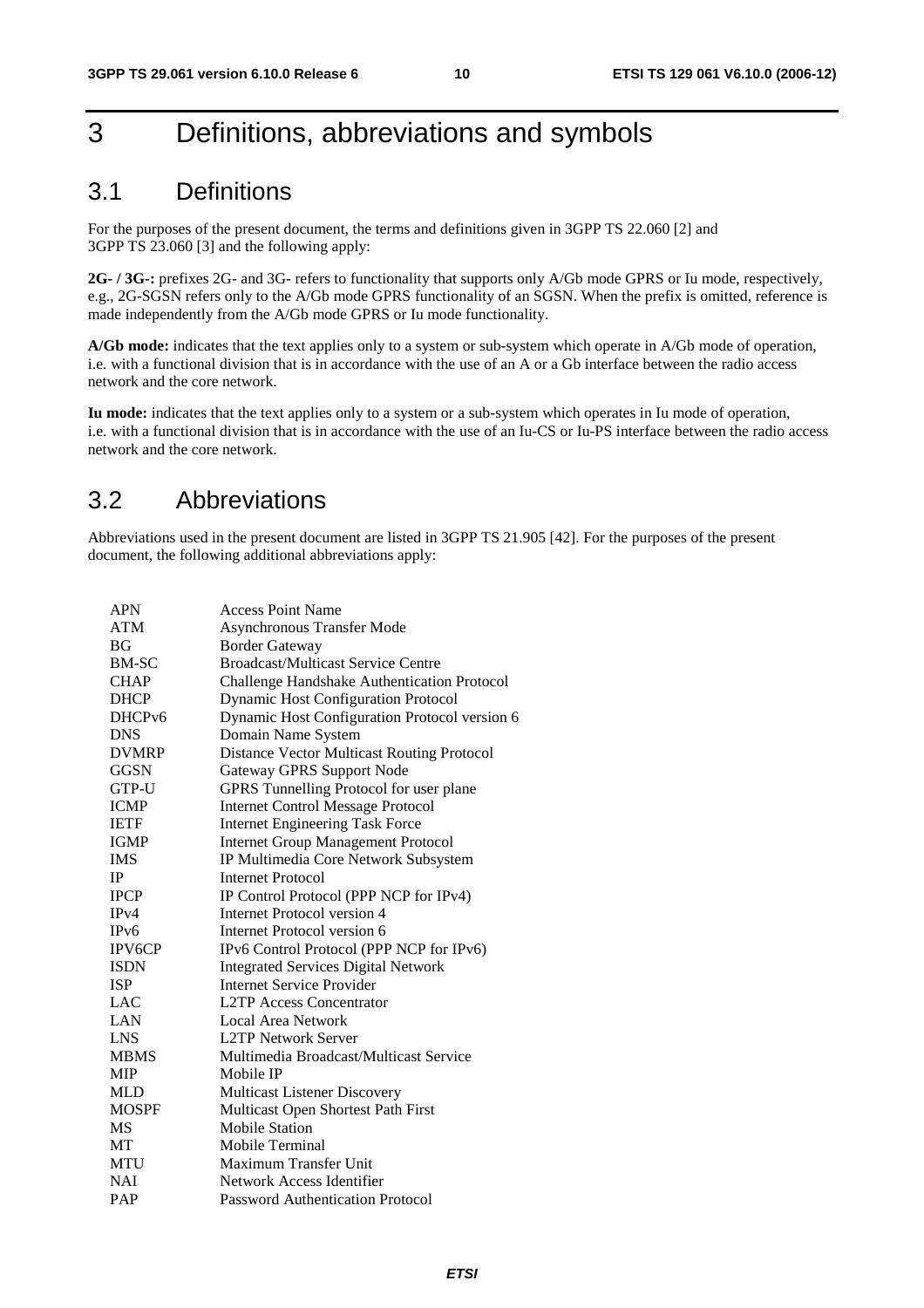| <b>PDF</b>    | <b>Policy Decision Function</b>              |
|---------------|----------------------------------------------|
| <b>PDCP</b>   | Packet Data Convergence Protocol             |
| <b>PDN</b>    | Packet Data Network                          |
| <b>PDU</b>    | Protocol Data Unit                           |
| <b>PEP</b>    | Policy Enforcement Point                     |
| PIM-SM        | Protocol Independent Multicast – Sparse Mode |
| <b>PPP</b>    | Point-to-Point Protocol                      |
| <b>PS</b>     | Packet Switched                              |
| <b>RADIUS</b> | Remote Authentication Dial In User Service   |
| <b>SBLP</b>   | Service Based Local Policy                   |
| <b>SGSN</b>   | Serving GPRS Support Node                    |
| <b>SMDS</b>   | Switched Multimegabit Data Service           |
| <b>TCP</b>    | <b>Transmission Control Protocol</b>         |
| <b>TE</b>     | <b>Terminal Equipment</b>                    |
| <b>TEID</b>   | Tunnel End-point Identifier                  |
| <b>UDP</b>    | User Datagram Protocol                       |
|               |                                              |

### 3.3 Symbols

For the purposes of the present document, the following symbols apply:

| <b>G<sub>b</sub></b> | Interface between an SGSN and a BSC.                                                                                                                                                                                                                                                    |
|----------------------|-----------------------------------------------------------------------------------------------------------------------------------------------------------------------------------------------------------------------------------------------------------------------------------------|
| Gi                   | Reference point between Packet Domain and an external packet data network.                                                                                                                                                                                                              |
| Gmb                  | Reference point between GGSN and BM-SC.                                                                                                                                                                                                                                                 |
| Gn                   | Interface between two GSNs within the same PLMN.                                                                                                                                                                                                                                        |
| Go                   | Interface between a GGSN and a PDF.                                                                                                                                                                                                                                                     |
| Gp                   | Interface between two GSNs in different PLMNs. The Gp interface allows support of Packet                                                                                                                                                                                                |
|                      | Domain network services across areas served by the co-operating PLMNs.                                                                                                                                                                                                                  |
| <b>Gs</b>            | Interface between an SGSN and MSC.                                                                                                                                                                                                                                                      |
| Iu                   | Interface between the RNS and the core network. It is also considered as a reference point.                                                                                                                                                                                             |
| Pk                   | Reference Point between GGSN and Presence Network Agent.                                                                                                                                                                                                                                |
| R                    | The reference point between a non-ISDN compatible TE and MT. Typically this reference point<br>supports a standard serial interface.                                                                                                                                                    |
| Um                   | The interface between the MS and the fixed network part in A/Gb mode. The Um interface is the<br>A/Gb mode network interface for providing packet data services over the radio to the MS. The MT<br>part of the MS is used to access the GSM services through this interface.           |
| Uu                   | Interface between the mobile station (MS) and the fixed network part in Iu mode. The Uu interface<br>is the Iu mode network interface for providing packet data services over the radio to the MS. The<br>MT part of the MS is used to access the UMTS services through this interface. |

# 4 Network characteristics

### 4.1 Key characteristics of PLMN

The PLMN is fully defined in the 3GPP technical specifications. The Packet Domain related key characteristics are found in 3GPP TS 22.060 [2] and 3GPP TS 23.060 [3].

# 4.2 Key characteristics of PSDN

Void.

# 4.3 Key characteristics of IP Networks

The Internet is a conglomeration of networks utilising a common set of protocols. IP protocols are defined in the relevant IETF STD specifications and RFCs. The networks topologies may be based on LANs (e.g. ethernet), Point to Point leased lines, PSTN, ISDN, X.25 or WANs using switched technology (e.g. SMDS, ATM).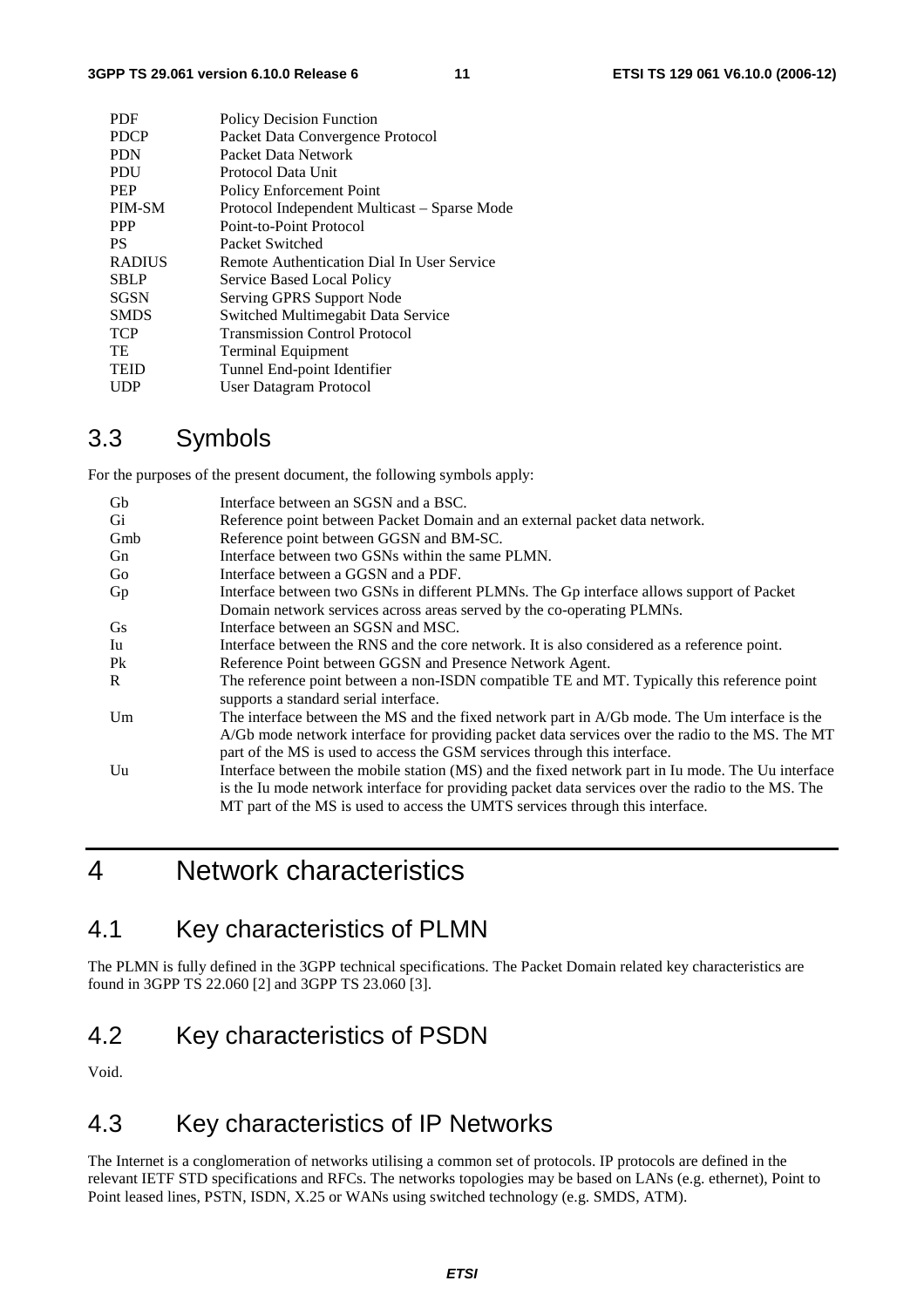# 5 Interworking Classifications

### 5.1 Service Interworking

Service interworking is required when the Teleservice at the calling and called terminals are different. For Packet Domain, service interworking is not applicable at the Gi reference point.

### 5.2 Network Interworking

Network interworking is required whenever a PLMN is involved in communications with another network to provide end-to-end communications. The PLMN shall interconnect in a manner consistent with that of a normal Packet Data Network (type defined by the requirements e.g. IP). Interworking appears exactly like that of Packet Data Networks.

### 5.3 Numbering and Addressing

See 3GPP TS 23.003 [40] and the relevant section for IP addressing below.

# 6 Access reference configuration

Figure 1 shows the relationship between the MS, its terminal equipment and the PLMN network in the overall Packet Domain environment.



**Figure 1: Packet Domain Access Interfaces and Reference Points** 

# 7 Interface to Packet Domain Bearer Services

### 7.1 A/Gb mode

Figure 2a shows the relationship of the Packet Domain Bearer in A/Gb mode terminating at the SNDCP layer to the rest of the A/Gb mode Packet Domain environment. It is shown for reference purposes only and detailed information can be found in 3GPP TS 23.060 [3].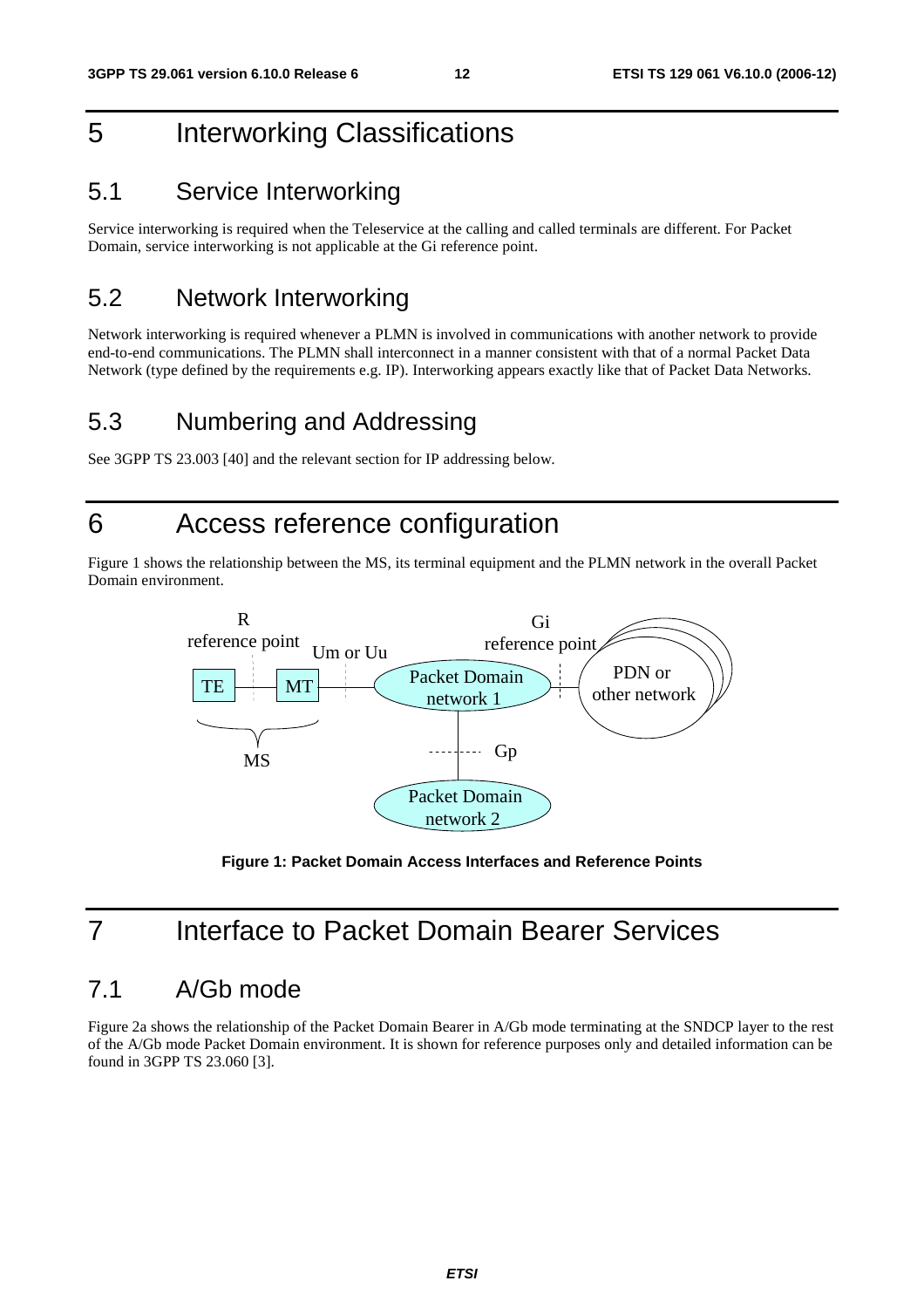

**Figure 2a: User Plane for Packet Domain services in A/Gb mode** 

### 7.2 Iu mode

Figure 2b shows the relationship of the Packet Domain Bearer in Iu mode, terminating at the PDCP layer, to the rest of the Iu mode Packet Domain environment. It is shown for reference purposes only and detailed information can be found in 3GPP TS 23.060 [3].



**Figure 2b: User Plane for Packet Domain services in Iu mode** 

# 8 Subscription checking

Subscription is checked during the PS Attach procedure and also during the PDP Context Activation procedure as described in 3GPP TS 23.060 [3]. The GGSN implicitly checks its internal context related to the destination address for each mobile terminated packet. If there is a context associated with the PDP address the packet shall be forwarded to the MS, otherwise the packet shall be discarded or rejected depending on the implemented protocol.

# 8A Prevention of IP spoofing

If IP spoofing has to be prevented, the GGSN shall verify the source IP address of the IP packets issued by the UE and compare it against the address assigned during the PDP context activation procedure. If the verification fails the GGSN shall discard the packets and shall be capable to log the event in the security log against the subscriber information (IMSI/MSISDN).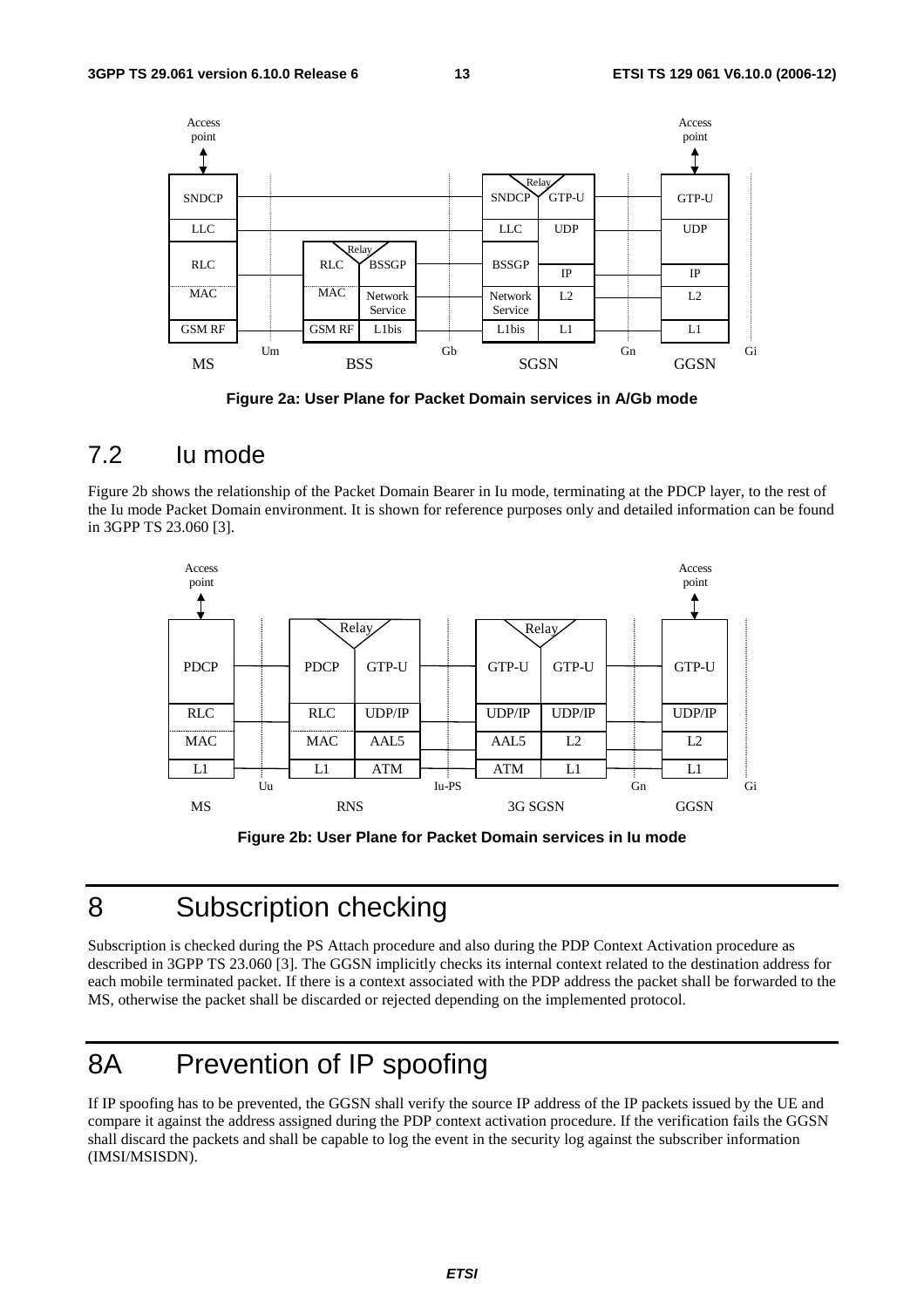# 9 Message Screening

Screening functions reside within the Packet Domain as described in 3GPP TS 22.060 [2] and 3GPP TS 23.060 [3]. Screening may be applicable for only certain protocols. Screening is outside the scope of the present document.

# 10 Interworking with PSDN (X.75/X.25)

**Figure 3: Void** 

**Figure 4: Void** 

**Figure 5: Void** 

**Figure 6: Void** 

# 11 Interworking with PDN (IP)

### 11.1 General

Packet Domain shall support interworking with networks based on the Internet Protocol (IP). These interworked networks may be either intranets or the Internet.

### 11.2 PDN Interworking Model

When interworking with the IP networks, the Packet Domain can operate IPv4 or IPv6. The interworking point with IP networks is at the Gi reference point as shown in figure 7.



**Figure 7: IP network interworking** 

The GGSN for interworking with the IP network is the access point of the Packet Domain (see figure 8). In this case the Packet Domain network will look like any other IP network or subnetwork.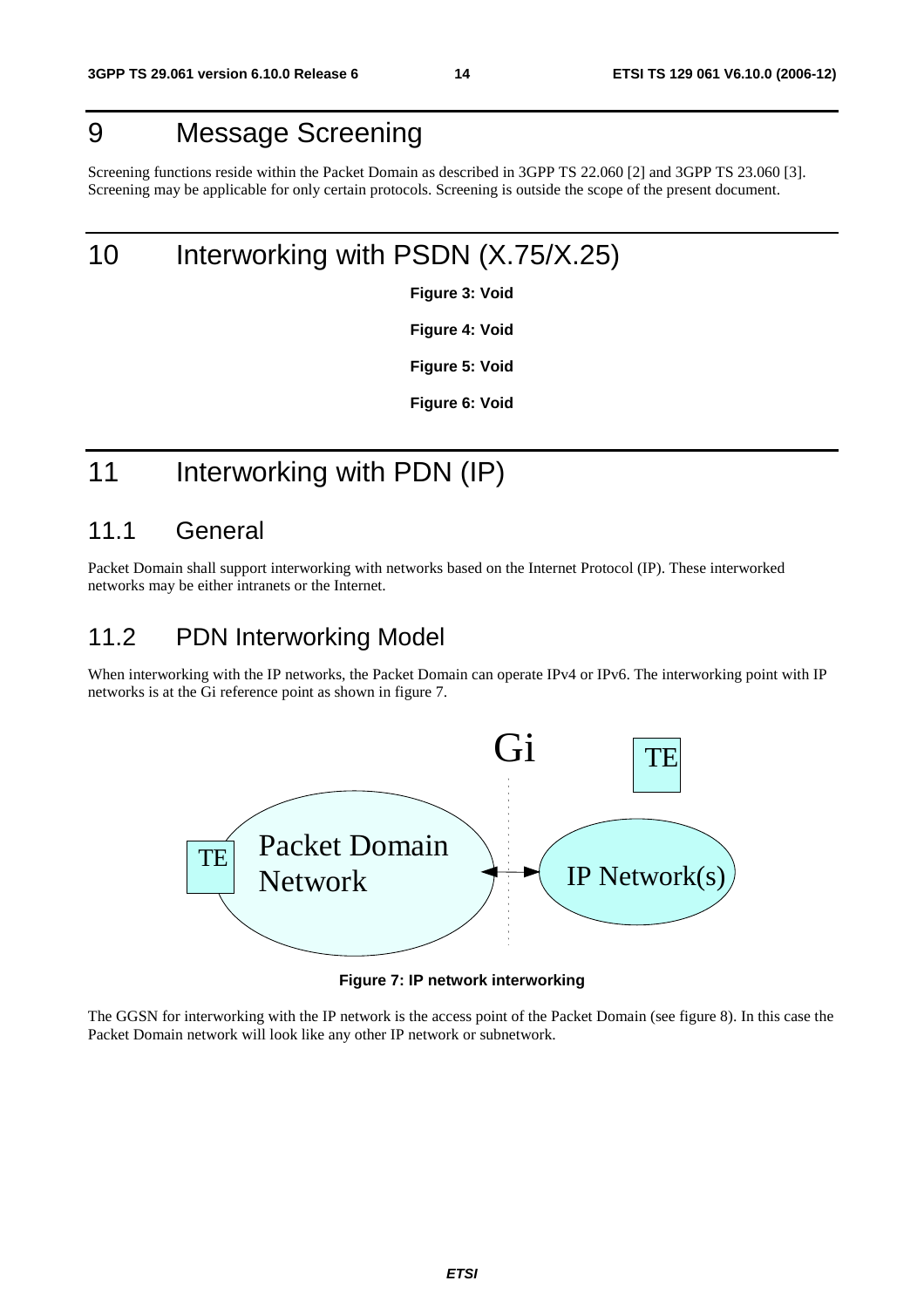

#### **Figure 8: The protocol stacks for the IP / Gi reference point**

Typically in the IP networks, the interworking with subnetworks is done via IP routers. The Gi reference point is between the GGSN and the external IP network. From the external IP network's point of view, the GGSN is seen as a normal IP router. The L2 and L1 layers are operator specific.

It is out of the scope of the present document to standardise the router functions and the used protocols in the Gi reference point.

Interworking with user defined ISPs and private/public IP networks is subject to interconnect agreements between the network operators.

No user data or header compression is done in the GGSN.

### 11.2.1 Access to Internet, Intranet or ISP through Packet Domain

The access to Internet, Intranet or ISP may involve specific functions such as : user authentication, user's authorization, end to end encryption between MS and Intranet/ISP, allocation of a dynamic address belonging to the PLMN/Intranet/ISP addressing space, IPv6 address autoconfiguration, etc.

For this purpose the Packet Domain may offer:

- either direct transparent access to the Internet: or
- a non transparent access to the Intranet/ISP. In this case the Packet Domain, i.e. the GGSN, takes part in the functions listed above.

The mechanisms for host configuration and user authentication described in this subclause and its subclauses are only applicable to the activation of the first context activated for a specific PDP address (using the 'PDP Context Activation Procedure'). The activation of any subsequent PDP contexts for that PDP address, using the 'Secondary PDP Context Activation Procedure', as well as the use of TFTs, is described in 3GPP TS 23.060 [3].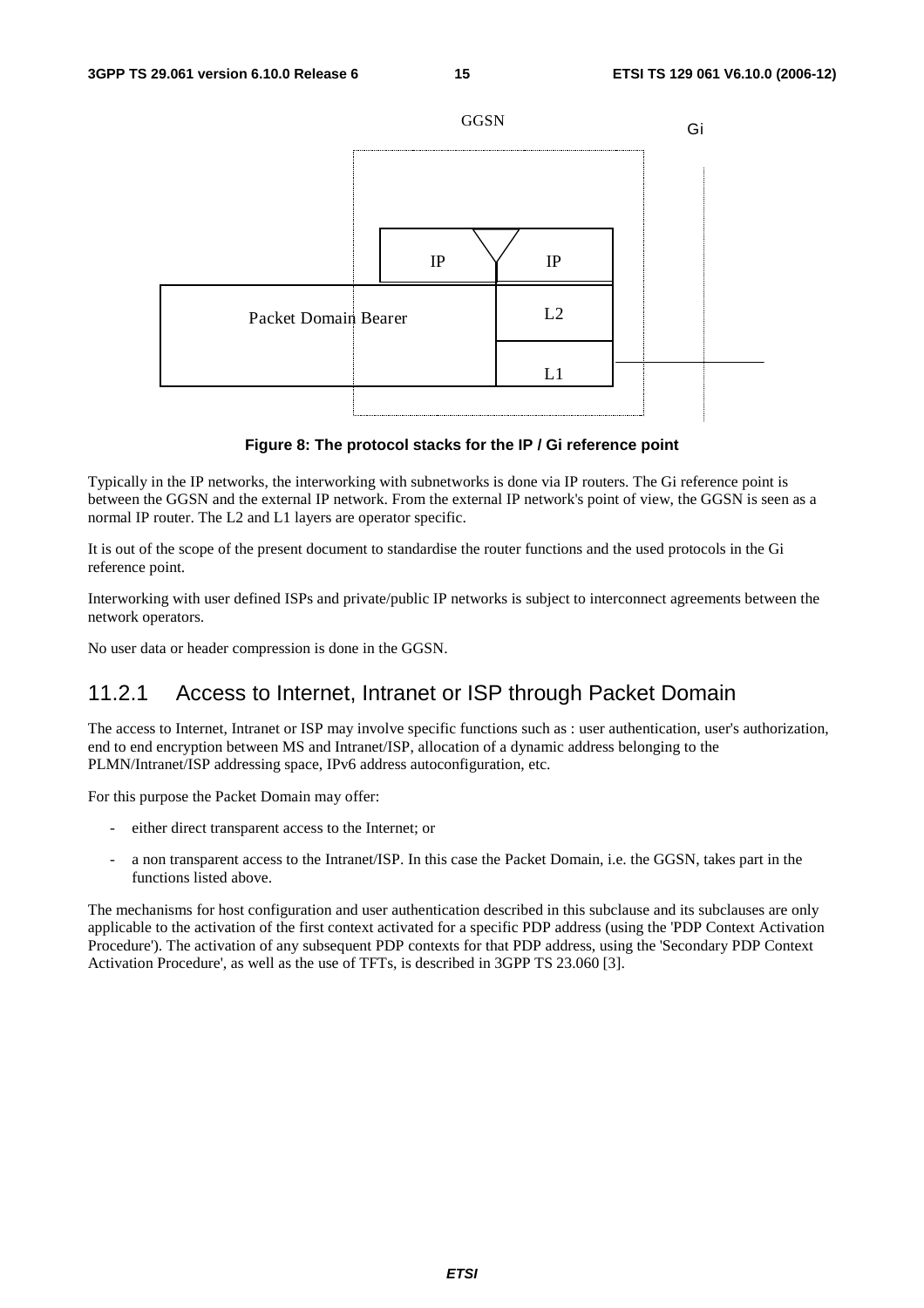### 11.2.1.1 Transparent access to the Internet





In this case (see figure 9):

- the MS is given an address or IPv6 Prefix belonging to the operator addressing space. The address or IPv6 Prefix is given either at subscription in which case it is a static address or at PDP context activation in which case it is a dynamic address. This address or IPv6 Prefix is used for packet forwarding between the Internet and the GGSN and within the packet domain. With IPv6, either Stateless or Stateful Address Autoconfiguration shall be used to assign an IPv6 address to the MS. These procedures are as described in the IPv6 non-transparent access case except that the addresses belong to the operator addressing space. The use of stateful or stateless is configured per APN.
- the MS need not send any authentication request at PDP context activation and the GGSN need not take any part in the user authentication/authorization process.

The transparent case provides at least a basic ISP service. As a consequence of this it may therefore provide a bearer service for a tunnel to a private Intranet.

NB The remainder of this subclause deals with this specific case.

The user level configuration may be carried out between the TE and the intranet, the Packet Domain network is transparent to this procedure.



The used protocol stack is depicted in figure 10.



The communication between the PLMN and the Intranet may be performed over any network, even an insecure network e.g. the Internet. There is no specific security protocol between GGSN and the Intranet because security is ensured on an end to end basis between MS and the intranet by the "Intranet Protocol".

User authentication and encryption of user data are done within the "Intranet Protocol" if either of them is needed. This "Intranet Protocol" may also carry private (IP) addresses belonging to the address space of the Intranet.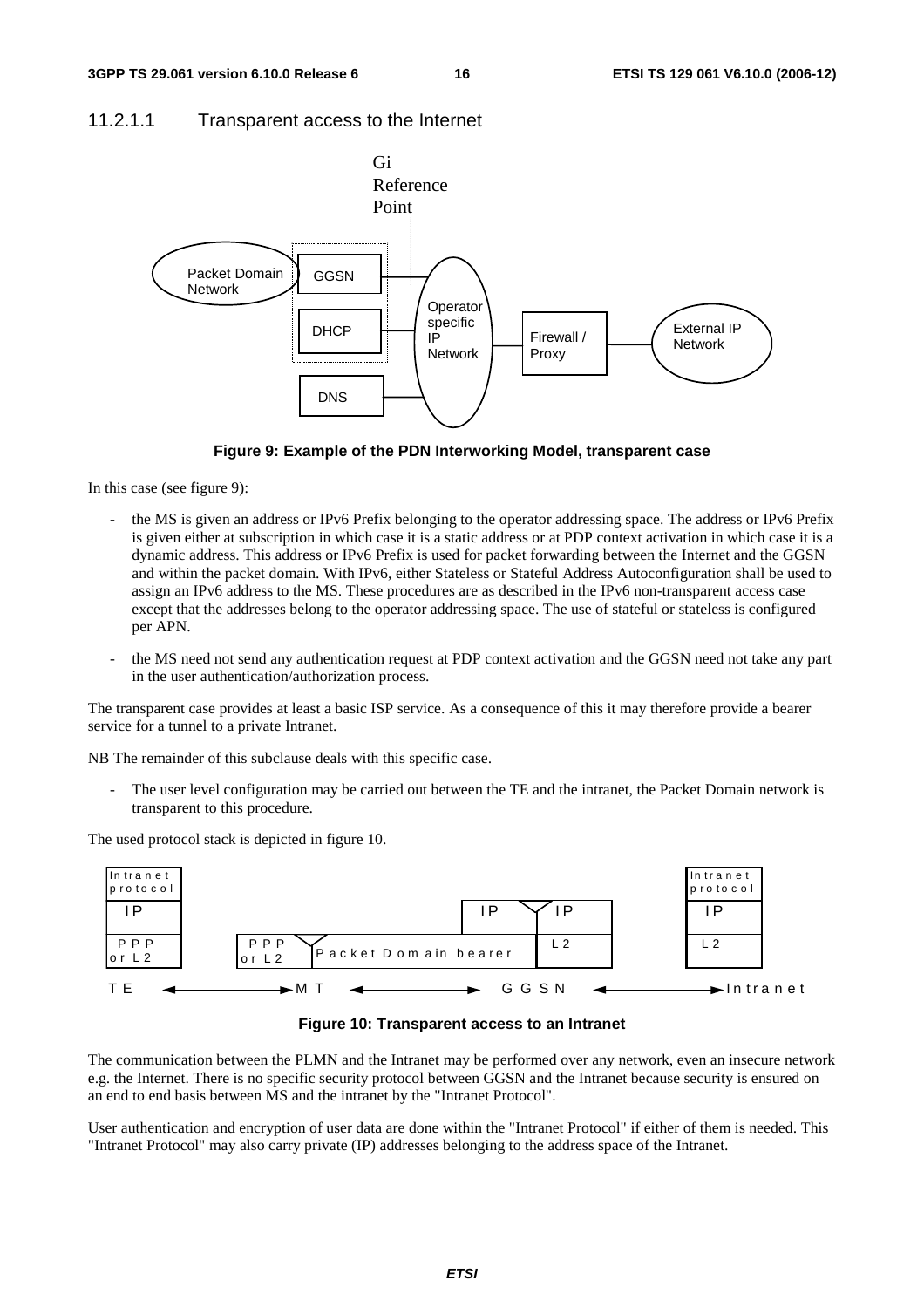An example of an "Intranet Protocol" is IPsec (see RFC 1825 [61]). If IPsec is used for this purpose then IPsec authentication header or security header may be used for user (data) authentication and for the confidentiality of user data (see RFC 1826 [62] and RFC 1827 [63]). In this case private IP tunnelling within public IP takes place.

#### 11.2.1.2 IPv4 Non Transparent access to an Intranet or ISP

In this case:

- the MS is given an address belonging to the Intranet/ISP addressing space. The address is given either at subscription in which case it is a static address or at PDP context activation in which case it is a dynamic address. This address is used for packet forwarding within the GGSN and for packet forwarding on the Intranet/ISP. This requires a link between the GGSN and an address allocation server, like AAA, DHCP, …, belonging to the Intranet/ISP;
- the MS shall send an authentication request at PDP context activation and the GGSN requests user authentication from a server, like AAA, DHCP, …, belonging to the Intranet/ISP;
- the protocol configuration options are retrieved (if requested by the MS at PDP context activation) from some server (AAA or DHCP, ...) belonging to the Intranet/ISP;
- the communication between the Packet Domain and the Intranet/ISP may be performed over any network, even an insecure e.g. the Internet. In case of an insecure connection between the GGSN and the Intranet/ISP there may be a specific security protocol in between. This security protocol is defined by mutual agreement between PLMN operator and Intranet/ISP administrator.



**Figure 11a: Signalling plane of non transparent case** 

The following description bullet items describe the signal flow.

- 1) The TE sends an AT-command to the MT to set up parameters and enter PPP mode. The MT responds with an AT-response.
- 2) LCP negotiates Maximum-Receive-Unit and authentication protocol. The negotiated authentication protocol is, either CHAP, PAP or 'none'. The MT shall try to negotiate for CHAP as first priority.
- 3) If the negotiated authentication protocol is either of CHAP or PAP, the TE authenticates itself towards the MT by means of that protocol. The MT stores the necessary authentication data and sends a forced positive acknowledgement of the authentication to the TE.
- 4) The TE requests IP configuration by sending the IPCP Configure-Request message to the MT indicating either the static IP address that shall be used or that an IP-address shall be dynamically allocated.
- 5) The MT sends the Activate PDP context request message to the SGSN, including the Protocol Configuration Options. The SGSN sends the Create PDP context req message to the chosen GGSN including the unmodified Protocol Configuration Options.
- 6) The GGSN deduces from the APN:
	- the server(s) to be used for address allocation, authentication and protocol configuration options retrieval;
	- the protocol like RADIUS, DHCP,  $\dots$  to be used with this / those server(s);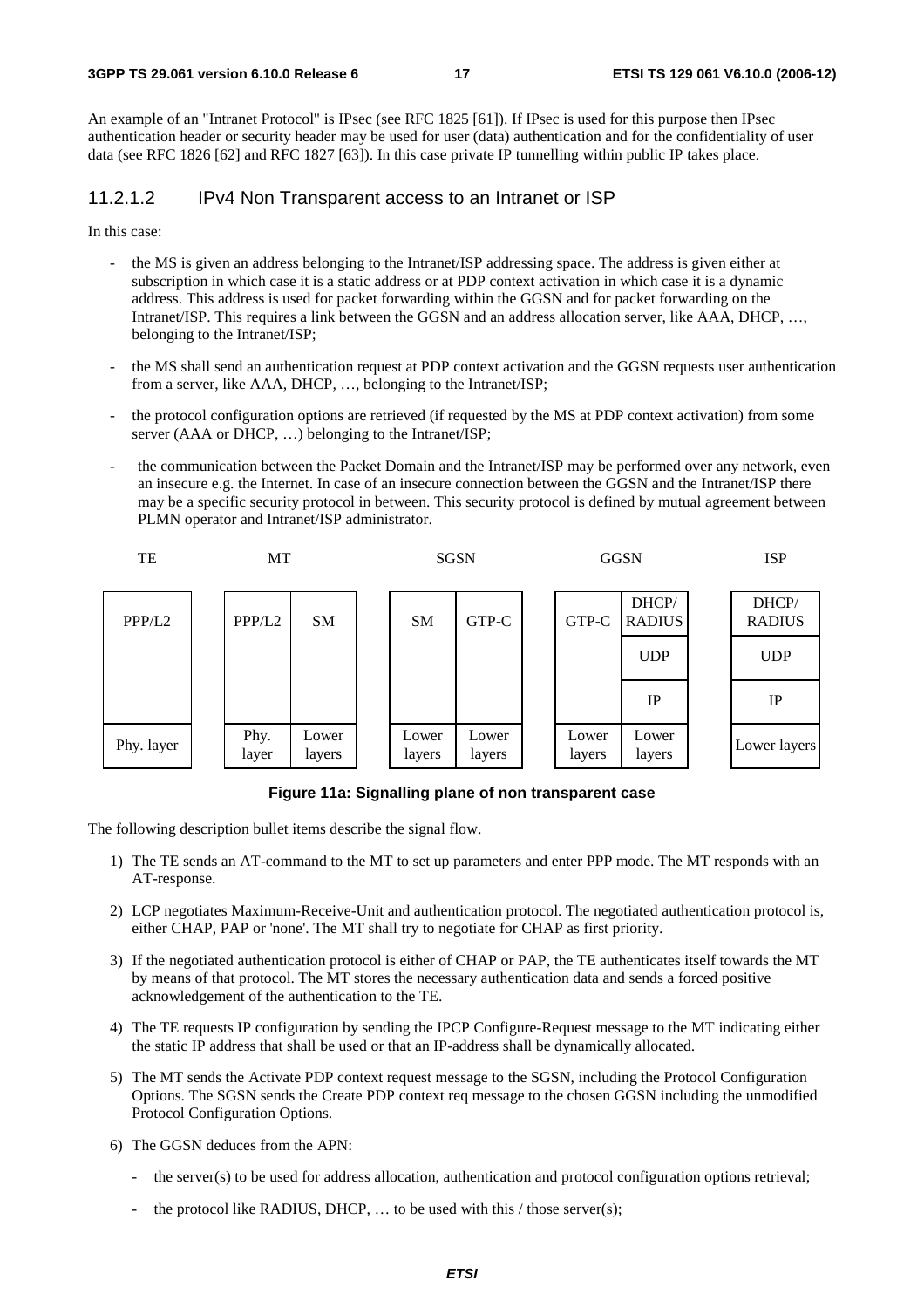- the communication and security feature needed to dialogue with this / those server(s) e.g. tunnel, IPSec security association, dial-up connection (using possibly PPP), ...

As an example the GGSN may use one of the following options:

- RADIUS for authentication and IP-address allocation. The AAA server responds with either an Access-Accept or an Access-Reject to the RADIUS client in the GGSN;
- RADIUS for authentication and DHCP for host configuration and address allocation. The AAA server responds with either an Access-Accept or an Access-Reject to the RADIUS client in the GGSN. After a successful authentication, the DHCP client discovers the DHCP server(s) in the ISP/Intranet and receives host configuration data.
- If the received Protocol Configurations Options IE contains a PPP IPCP Configure-Request packet, the GGSN shall analyse all the contained IPCP options and their requested values. In accordance with the relevant PPP RFC 1661 [21a] and RFC 1662 [21b] the GGSN shall respond with the following messages:
	- zero or one PPP IPCP Configure-Reject packet containing options not supported and options which values cannot be returned;
	- zero or one PPP IPCP Configure-Nak packet containing options that are supported but has requested values that are incorrect/unsupported; and
	- zero or one PPP IPCP Configure-Ack packet containing options that are supported and has requested values that are correct/supported.

Any returned PPP IPCP packets shall be contained in the Protocol Configurations Options IE.

- 7) The GGSN sends back to the SGSN a Create PDP Context Response message, containing the Protocol Configuration Options IE. The cause value shall be set according to the outcome of the host -authentication and -configuration. A PDP context activation shall not be rejected solely due to the presence of unsupported or incorrect PPP IPCP options or option values, received from the MS in the Protocol Configurations Options IE. The MS may however later decide to immediately deactivate the activated PDP context due to the information received in the Protocol Configurations Options IE received from the network.
- 8) Depending on the cause value received in the Create PDP Context Response the SGSN sends either an Activate PDP Context Accept or an Activate PDP Context Reject, to the MS.

 If Protocol Configuration Options are received from the GGSN, the SGSN shall relay those to the MS. The MT sends either the configuration-ack packet (e.g. IPCP Configure Ack in PPP case), the configure-nack packet in case of dynamic address allocation (e.g. IPCP Configure Nack in PPP case), or a link Terminate request (LCP Terminate-Request in PPP case) back to the TE. In the case where a configure-nack packet was sent by the MT, a local negotiation may take place at the R reference point (i.e. the TE proposes the new value to the MT), after which a configuration-ack packet is sent to the TE.

9) In case a configuration-ack packet was sent to the TE, the link from the TE to the external ISP/Intranet is established and IP packets may be exchanged.

 In case a link terminate request packet was sent to the TE, the TE and MT negotiates for link termination. The MT may then send a final AT-response to inform the TE about the rejected PDP Context activation.

A link terminate request packet (such as LCP Terminate-request in PPP case) causes a PDP context deactivation.

EXAMPLE: In the following example PPP is used as layer 2 protocol over the R reference point.

The MT acts as a PPP server and translates Protocol Configuration Options into SM message IEs. GTP-C carries this information unchanged to the GGSN which uses the information e.g. for DHCP or RADIUS authentication and host configuration. The result of the host authentication and configuration is carried via GTP-C to the SGSN which relays the information to the MT. The MT sends an IPCP Configure-Ack to the TE with the appropriate options included.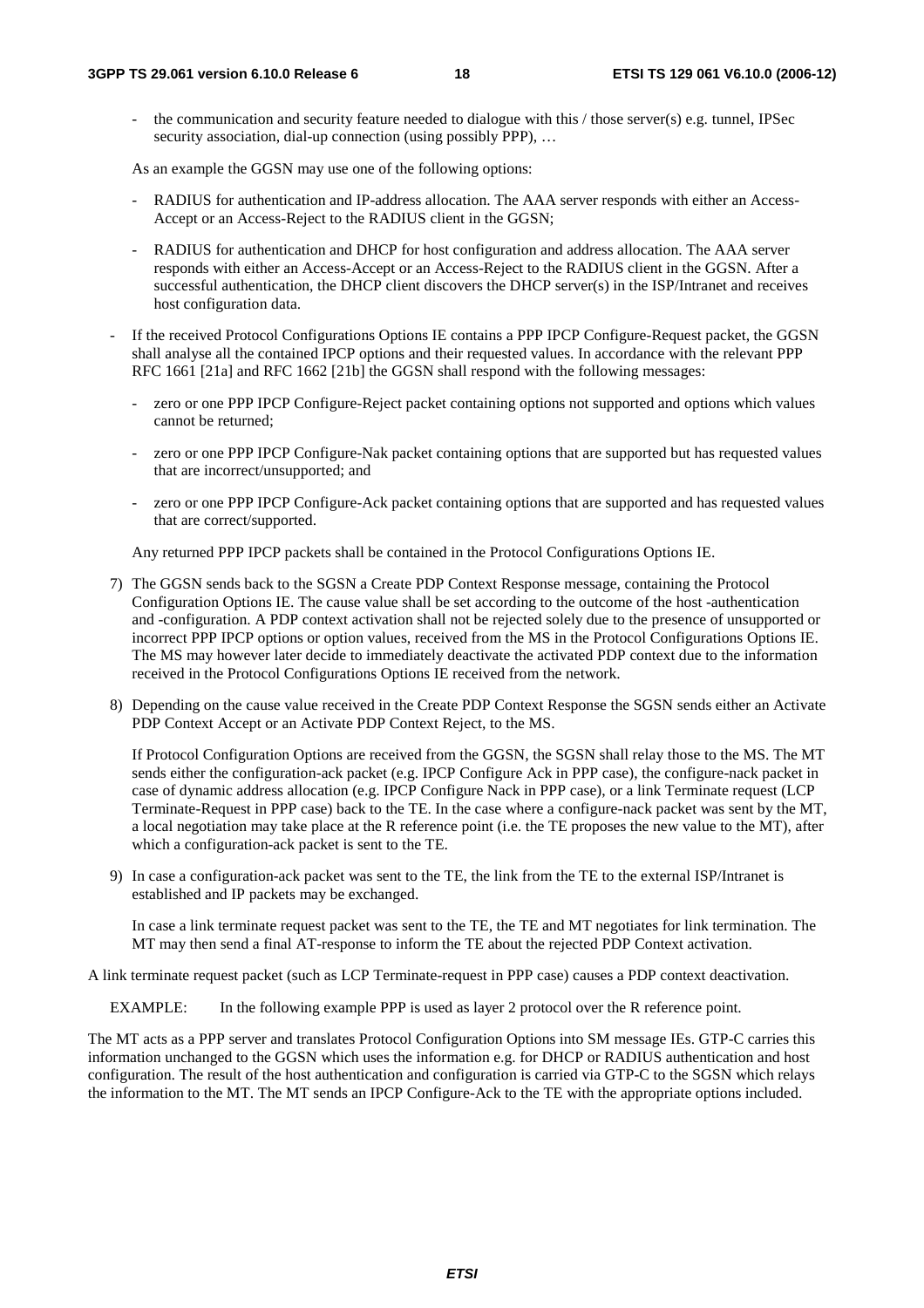

#### **Figure 11b: PDP Context Activation for the IPv4 Non-transparent case**

#### 11.2.1.3 IPv6 Non Transparent access to an Intranet or ISP

When using IPv6 Address Autoconfiguration (either Stateless or Stateful), the process of setting up the access to an Intranet or ISP involves two signalling phases. The first signalling phase is done in the control plane and consists of the PDP context activation, followed by a second signalling phase done in the user plane.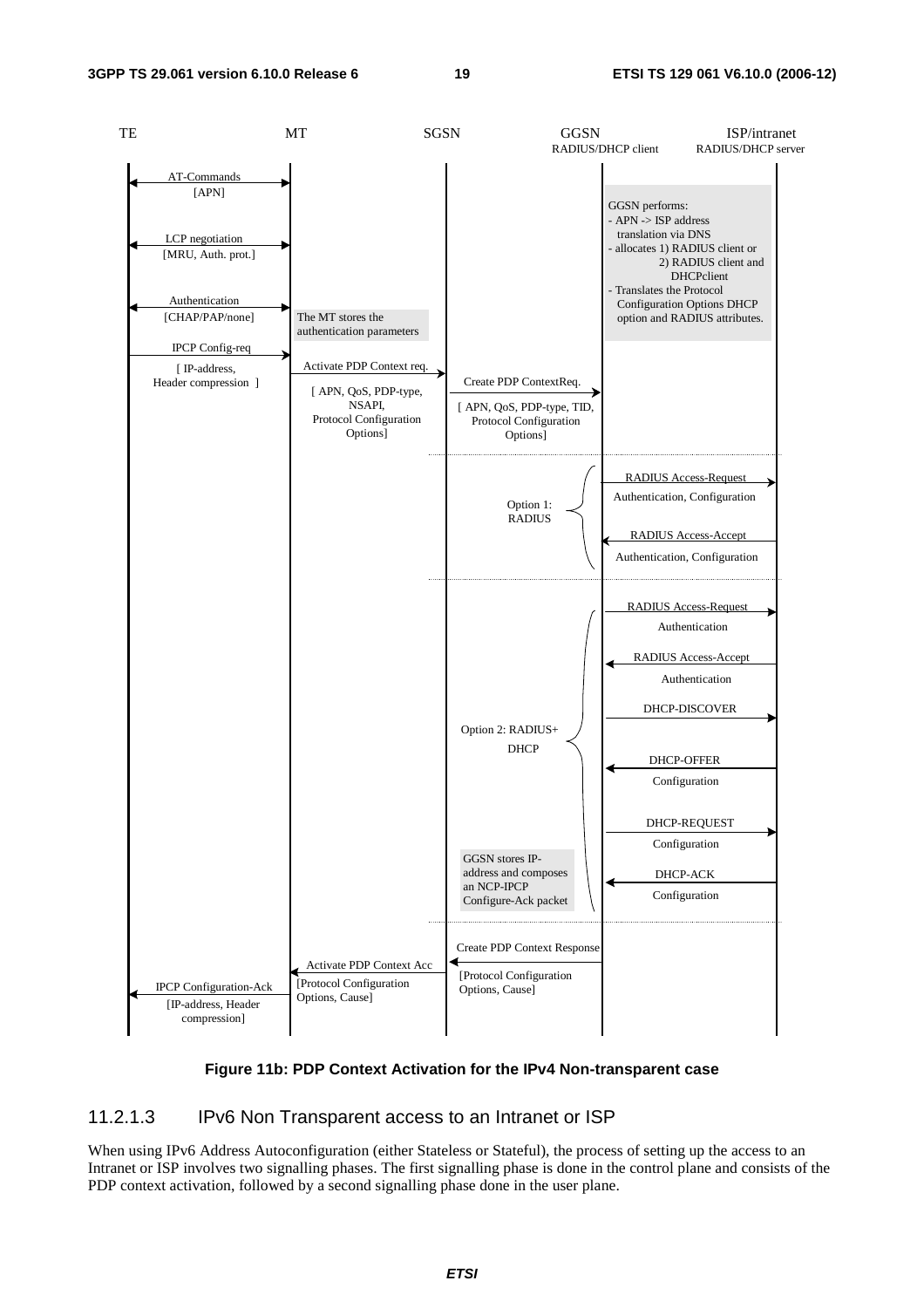The user plane signalling phase shall be either stateless or stateful. The stateless procedure, which involves only the MS and the GGSN, is described in subclause "IPv6 Stateless Address Autoconfiguration". The stateful procedure, which involves the MS, GGSN (as DHCP relay agent) and one or several DHCP servers on the Intranet or ISP, is described in subclause "IPv6 Stateful Address Autoconfiguration".

Whether to use stateless or stateful address autoconfiguration procedure is configured per APN in the GGSN. For APNs configured as stateless, the GGSN shall only use the Prefix part of the IPv6 address for forwarding of mobile terminated IP packets. The size of the prefix shall be according to the maximum prefix length for a global IPv6 address as specified in the IPv6 Addressing Architecture, see RFC 2373 [28].

Stateful and Stateless Autoconfiguration may also co-exist. In that case, the MS shall use Stateless to configure the address and Stateful to configure additional parameters only. The MS shall not use Stateless and Stateful Address Autoconfiguration simultaneously since GPRS only supports one prefix per PDP Context (see 3GPP TS 23.060 [3]).

The selection between Stateful and Stateless Autoconfiguration is dictated by the Router Advertisements sent by the GGSN as described in the corresponding subclauses below and according to the principles defined in RFC 2461 [44] and RFC 2462 [29].

For MS, IPv6 Stateless Address Autoconfiguration is mandatory, and IPv6 Stateful Address Autoconfiguration is optional.

#### 11.2.1.3.1 IPv6 PDP Context Activation

In this case:

- The GGSN provides the MS with an IPv6 Prefix belonging to the Intranet/ISP addressing space. A dynamic IPv6 address shall be given using either stateless or stateful address autoconfiguration. This IPv6 address is used for packet forwarding within the packet domain and for packet forwarding on the Intranet/ISP;
- the MS may send an authentication request at PDP context activation and the GGSN may request user authentication from a server, e.g. AAA, …, belonging to the Intranet/ISP;
- the protocol configuration options are retrieved (if requested by the MS at PDP context activation) from some server, e.g. AAA, ..., belonging to the Intranet/ISP;
- in order to avoid any conflict between the link-local address of the MS and that of the GGSN, the Interface-Identifier used by the MS to build its link-local address shall be assigned by the GGSN. The GGSN ensures the uniqueness of this interface-identifier. The MT shall then enforce the use of this Interface-Identifier by the TE. This is valid for both stateless and stateful address autoconfiguration.
- the communication between the Packet Domain and the Intranet/ISP may be performed over any network, even an insecure e.g. the Internet. In case of an insecure connection between the GGSN and the Intranet/ISP there may be a specific security protocol over the insecure connection. This security protocol is defined by mutual agreement between PLMN operator and Intranet/ISP administrator.
- the MS may request for DNS server IPv6 addresses using the PCO IE in e.g. the PDP Context Request message. In that case the GGSN may return the IP address of one or more DNS servers in the PCO in the PDP Context Response message. The DNS address(es) shall be coded in the PCO as specified in 3GPP TS 24.008 [54]. If a list of servers is received, the MS shall adhere to the explicit prioritisation order of the list.

In the following signalling flow example, PPP is used as layer 2 protocol over the R reference point. The MT behaves as a PPP server and translates Protocol Configuration Options into SM message IEs. GTP-C carries this information unchanged to the GGSN which uses the information e.g. for RADIUS authentication. The result of the host authentication is carried via GTP-C back to the SGSN, which then relays the result to the MT. The MT finalises the IPV6CP negotiation by sending an IPV6CP Configure-Ack message to the TE with the appropriate options included, e.g. Interface-Identifier. The Interface-Identifier shall be used in the TE to create a link-local address to be able to perform the IPv6 address autoconfiguration (see subclauses 11.2.1.3.2 and 11.2.1.3.3).

- 1) The TE sends an AT-command to the MT to set up parameters and enter PPP mode. The MT responds with an AT-response.
- 2) LCP negotiates Maximum-Receive-Unit and authentication protocol. The negotiated authentication protocol is either CHAP, PAP or 'none'. The MT shall try to negotiate for CHAP as first priority.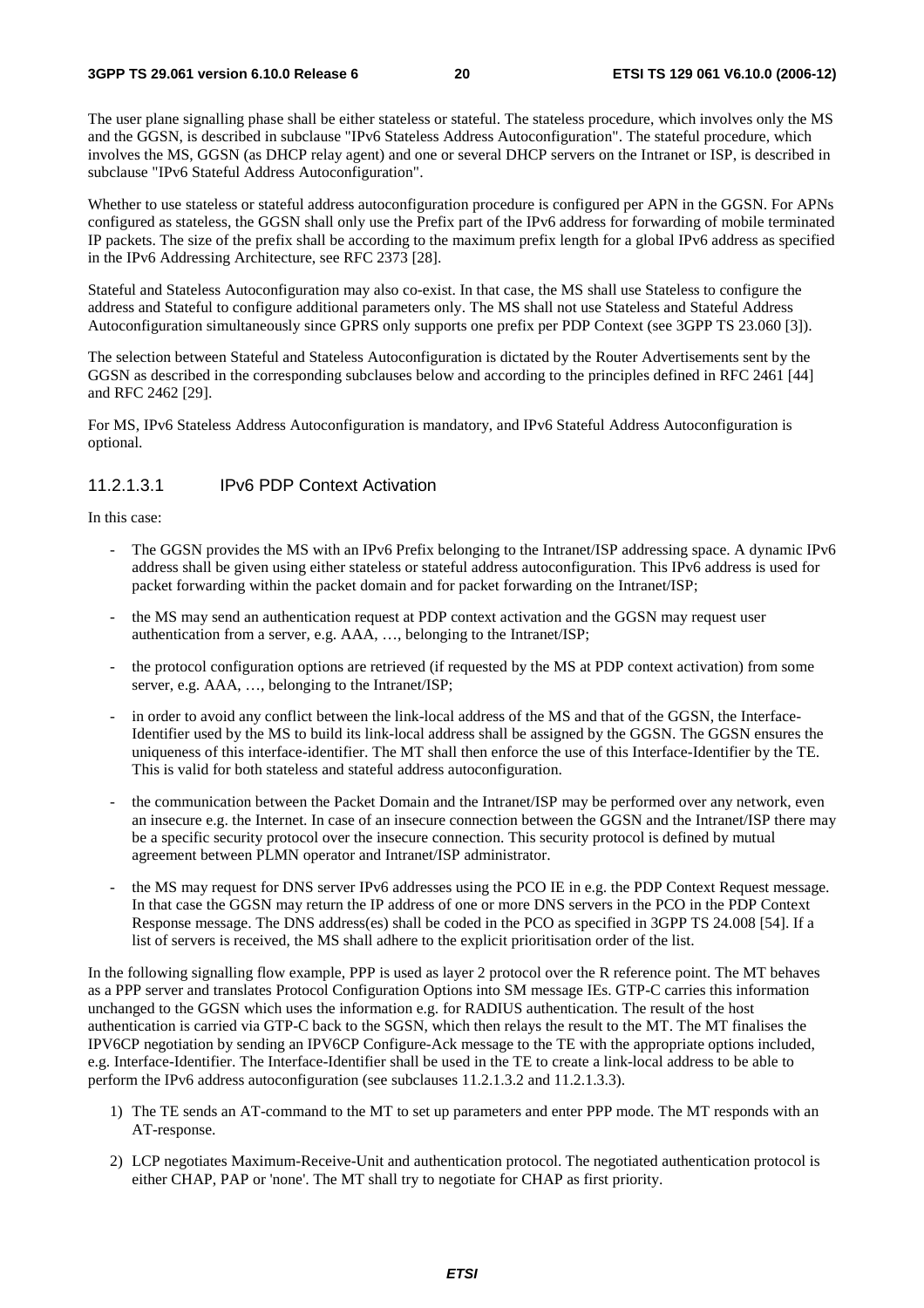- 3) If the negotiated authentication protocol is either of CHAP or PAP, the TE authenticates itself towards the MT by means of that protocol. The MT stores the necessary authentication data and sends a forced positive acknowledgement of the authentication to the TE.
- 4) The TE requests IPv6 Interface-Identifier negotiation by sending the IPV6CP Configure-Request message to the MT.
- 5) The MT sends the Activate PDP Context Request message to the SGSN, including the Protocol Configuration Options. The Protocol Configuration Options IE may contain negotiated LCP options such as negotiated Authentication Protocol as well as any authentication data previously stored in the MT. It may also contain a request for dynamic configuration of DNS server IPv6 addresses. The MS shall for dynamic address allocation leave PDP Address empty and set PDP Type to IPv6. The SGSN sends the Create PDP context request message to the chosen GGSN including the unmodified Protocol Configuration Options.
- 6) The GGSN deduces from local configuration data associated with the APN:
	- IPv6 address allocation type (stateless or stateful);
	- the source of IPv6 Prefixes in the stateless case (GGSN internal prefix pool, or external address allocation server);
	- any server(s) to be used for address allocation, authentication and/or protocol configuration options retrieval (e.g. IMS related configuration, see 3GPP TS 24.229 [47]);
	- the protocol e.g. RADIUS, to be used with the server(s);
	- the communication and security feature needed to communicate with the server(s);

As an example the GGSN may use one of the following options:

- GGSN internal Prefix pool for IPv6 prefix allocation and no authentication;
- GGSN internal Prefix pool for IPv6 prefix allocation and RADIUS for authentication. The AAA server responds with either an Access-Accept or an Access-Reject to the RADIUS client in the GGSN;
- RADIUS for authentication and IPv6 prefix allocation. The AAA server responds with either an Access-Accept or an Access-Reject to the RADIUS client in the GGSN;

NOTE: DHCPv6 may be used for IPv6 prefix allocation.

IPv6 Prefixes in a GGSN internal Prefix pool shall be configurable and structured per APN.

The GGSN shall in the PDP Address IE in the Create PDP Context Response return an IPv6 address composed of a Prefix and an Interface-Identifier. The Interface-Identifier may have any value and it does not need to be unique within or across APNs. It shall however not conflict with the Interface-Identifier the GGSN has selected for its own side of the MS-GGSN link. The Prefix assigned by the GGSN or the external AAA server shall be globally or site-local unique, if stateless address autoconfiguration is configured on this APN. If, on the other hand, stateful address autoconfiguration is configured on the APN, the Prefix part of the IPv6 address returned in the PDP Address IE shall be set to the link-local prefix (FE80::/64).

The GGSN shall analyse the requested values of all the protocol options contained in the received Protocol Configurations Options IE. The contents of the Protocol Configurations Options IE sent in the GGSN response shall be in accordance with the relevant standards e.g. the PPP standard RFC 1661 [21a] and RFC 1662 [21b].

- 7) The GGSN sends back to the SGSN a Create PDP Context Response message, containing the PDP Address IE and the Protocol Configuration Options IE. The Protocol Configuration Options IE may contain configuration data such as a list of DNS server IPv6 addresses. The cause value shall be set according to the outcome of the host authentication and configuration.
- 8) Depending on the cause value received in the Create PDP Context Response, the SGSN either stores the PDP Address and sends an Activate PDP Context Accept to the MS or, sends an Activate PDP Context Reject, to the MS.

If Protocol Configuration Options are received from the GGSN, the SGSN shall relay those to the MS.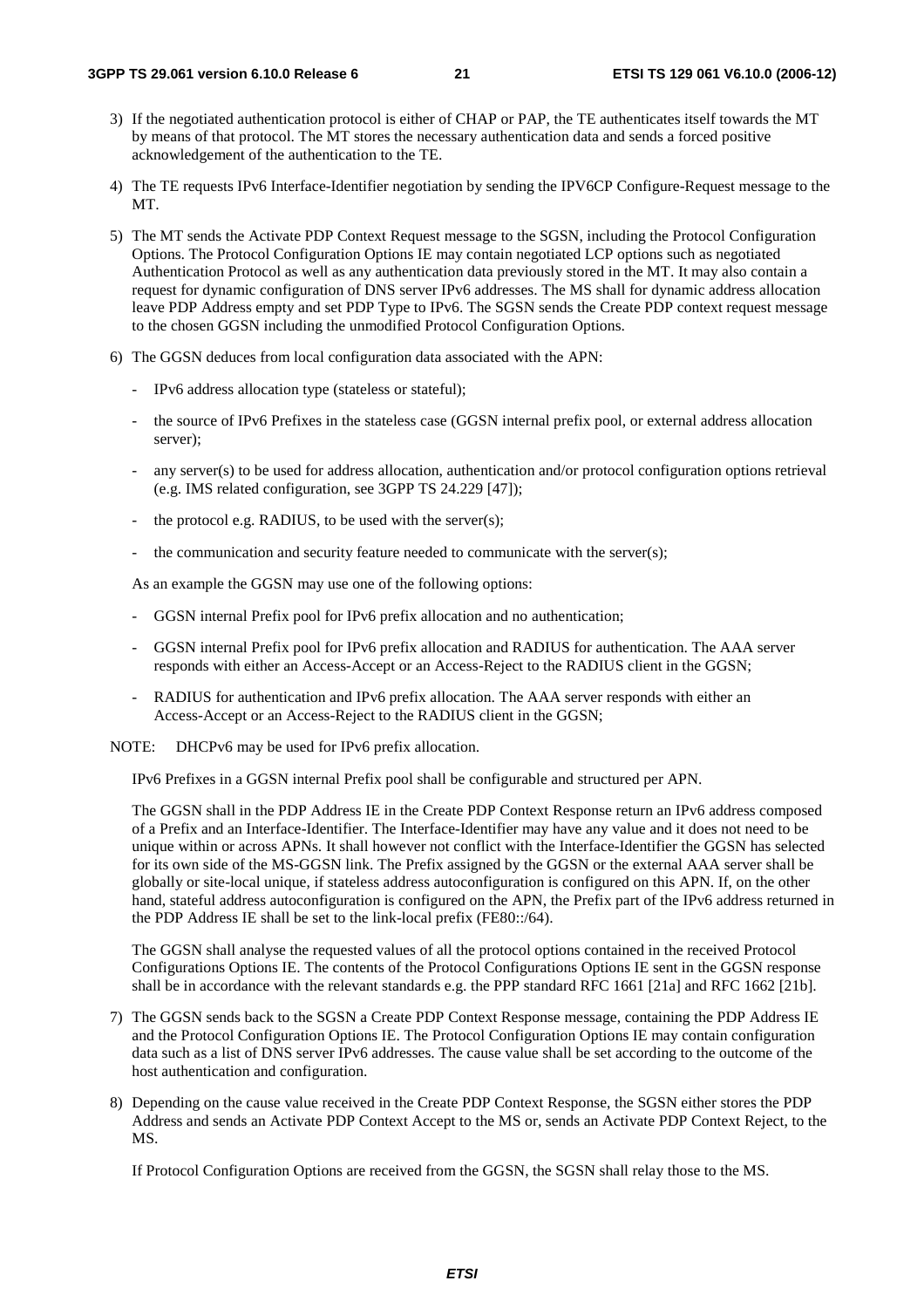#### **3GPP TS 29.061 version 6.10.0 Release 6 22 ETSI TS 129 061 V6.10.0 (2006-12)**

9) The MT extracts the Interface-Identifier from the address received in the PDP Address IE and ignores the Prefix part. If this Interface-Identifier is identical to the tentative Interface-Identifier indicated in the IPV6CP Configure-Request message sent from the TE, the MT sends an IPV6CP Configure Ack packet, indicating this Interface-Identifier, to the TE.

 If the Interface-Identifier extracted from the address contained in the PDP Address IE is not identical to the tentative Interface-Identifier indicated in the IPV6CP Configure-Request message sent from the TE, the MT sends an IPV6CP Configure-Nak packet, indicating the Interface-Identifier extracted from the address contained in the PDP Address IE, to the TE. The TE then sends a new IPV6CP Configure-Request message to the MT, indicating the same Interface-Identifier as was indicated in the received IPV6CP Configure Nak (as indicated by the dotted IPV6CP Configure-Request and Configure-Ack in the figure below). Finally the MT responds with a IPV6CP Configure Ack packet.

In case a PDP Context Reject was sent to the MS the MT sends an LCP Terminate-Request to the TE.

10) When the TE has accepted the Interface-Identifier given by the MT, the user plane link from the TE to the GGSN and the external ISP/Intranet is established and the IPv6 address autoconfiguration may proceed.

 In case a link terminate request packet was sent to the TE, the TE and MT negotiates for link termination. The MT may then send a final AT-response to inform the TE about the rejected PDP Context activation.

An LCP Terminate-request causes a PDP context deactivation.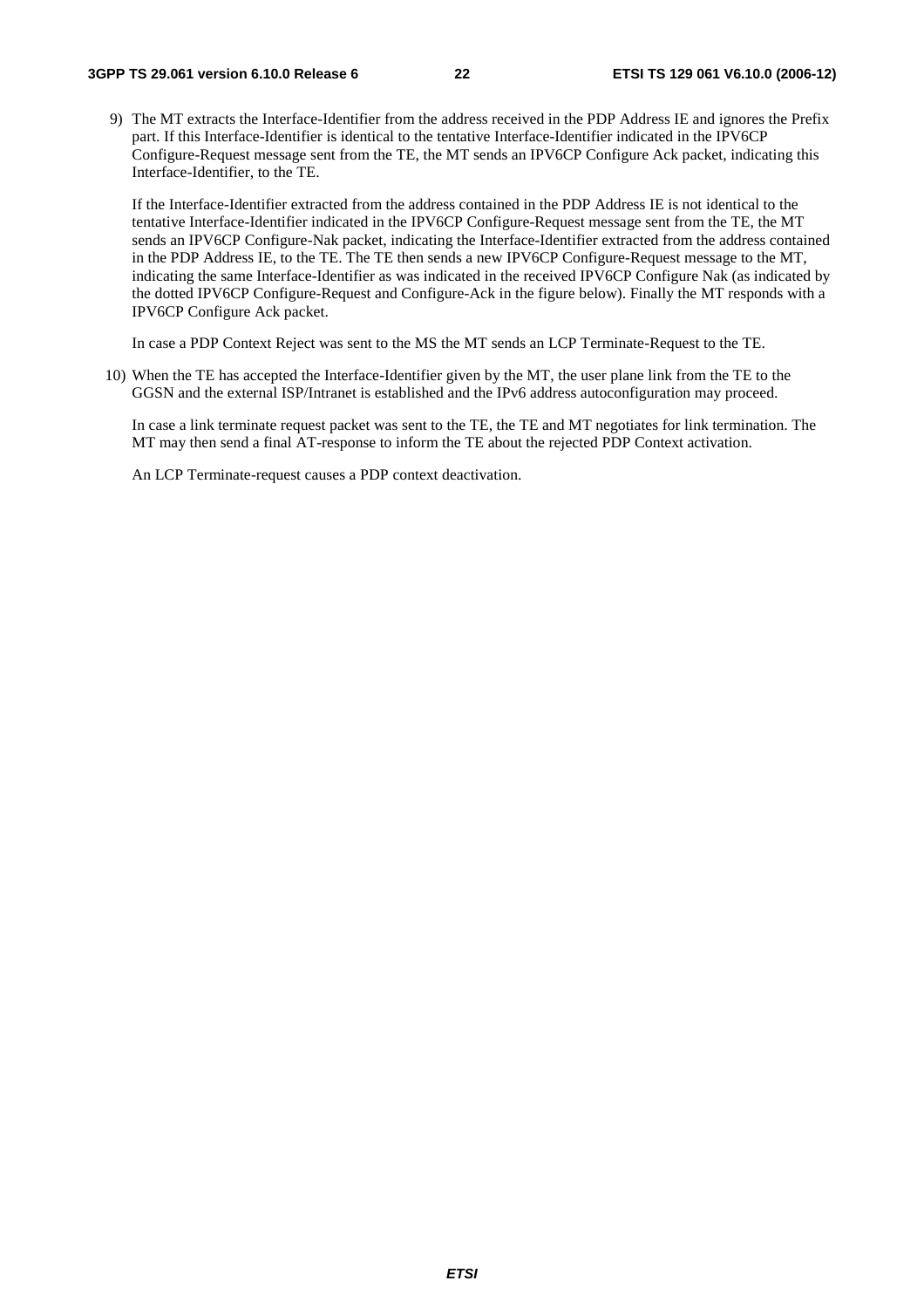

NOTE: DHCPv6 may be used for IPv6 prefix allocation.

#### **Figure 11ba: PDP Context Activation for the IPv6 Non-transparent case**

Figure 11ba is valid for both Stateless and Stateful Address Autoconfiguration case. In the Stateful case though, option 2 does not apply and option 1 may only be used for authentication. The use of DHCPv6 above is different and used in a different context than when used for Stateful Address Autoconfiguration as in subclause 11.2.1.3.3.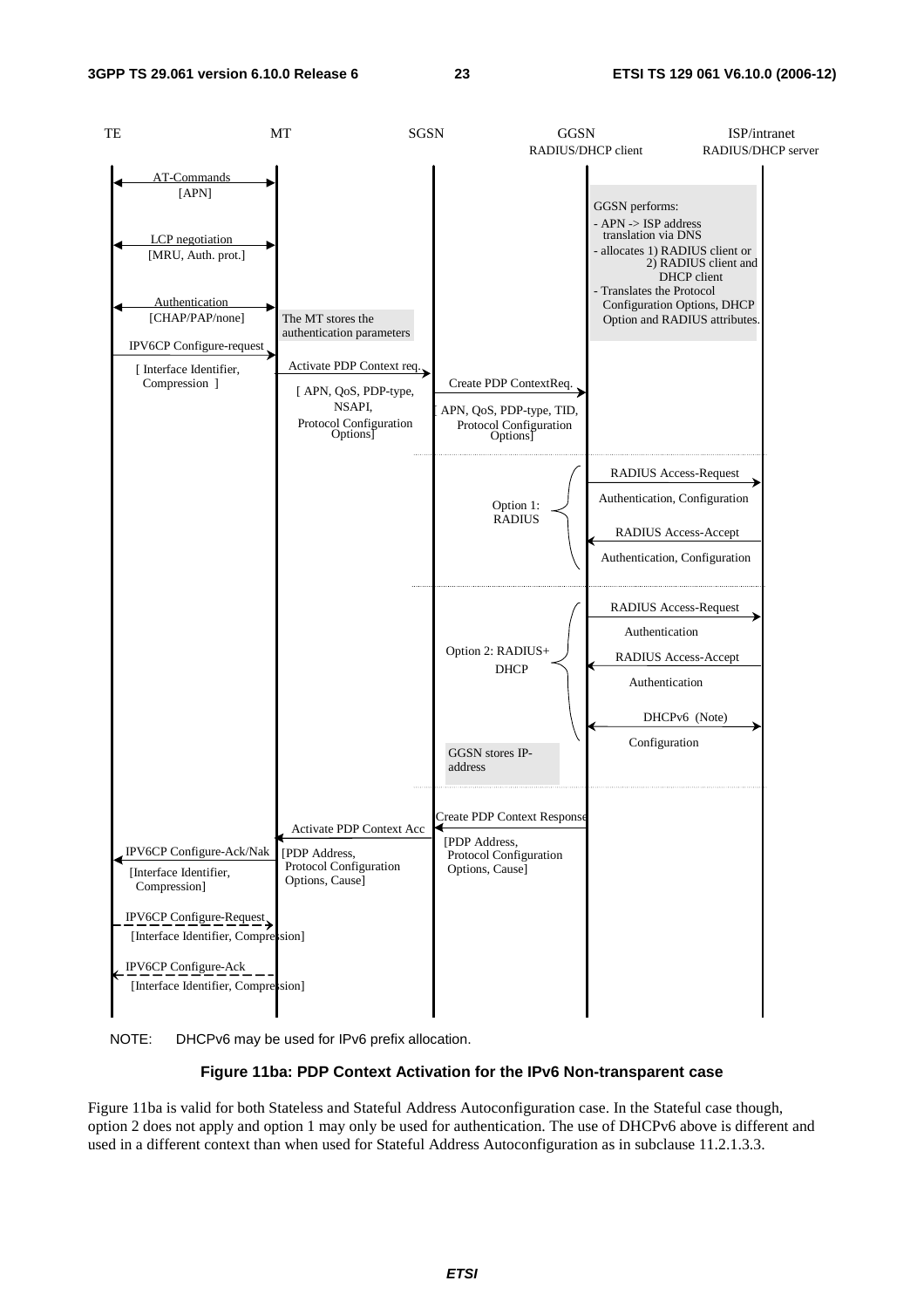#### 11.2.1.3.2 IPv6 Stateless Address Autoconfiguration

As described in 3GPP TS 23.060 [3], a PDP Context of PDP type IPv6 activated by means of the IPv6 Stateless Address Autoconfiguration Procedure is uniquely identified by the prefix part of the IPv6 address only. The MS may select any value for the Interface-Identifier part of the address. The only exception is the Interface-Identifier for the link-local address used by the MS (see RFC 2373 [28]). This Interface-Identifier shall be assigned by the GGSN to avoid any conflict between the link-local address of the MS and that of the GGSN itself. This is described in subclause "IPv6 PDP Context Activation" above.

For IPv6 the PDP Context Activation phase is followed by an address autoconfiguration phase. The procedure describing APNs configured to use Stateless Address Autoconfiguration, may be as follows:

1) After the first phase of setting up IPv6 access to an Intranet or ISP, the MS shall use the IPv6 Interface-Identifier, as provided by the GGSN, to create its IPv6 Link-Local Unicast Address according to RFC 2373 [28].

Before the MS can communicate with other hosts or MSes on the Intranet/ISP, the MS must obtain an IPv6 Global or Site-Local Unicast Address. The simplest way is the IPv6 Stateless Address Autoconfiguration procedure described below and in 3GPP TS 23.060 [3]. The procedure is consistent with RFC 2462 [29].

The procedure below takes place through signalling in the user plane. It is done on the link between the MS and the GGSN. From the MS perspective the GGSN is now the first router on the link.

2) After the GGSN has sent a Create PDP Context Response message to the SGSN, it shall start sending Router Advertisements periodically on the new MS-GGSN link established by the PDP Context. The MS may issue a Router Solicitation directly after the user plane establishment. This shall trigger the GGSN to send a Router Advertisement immediately.

 To indicate to the MS that stateless address autoconfiguration shall be performed, the GGSN shall leave the M-flag cleared in the Router Advertisement messages. An MS shall not perform stateless and stateful address autoconfiguration simultaneously, since multiple prefixes are not allowed in GPRS. The O-flag may be set though, since it does not result in additional addresses being acquired (see below).

 The Prefix sent in the Router Advertisements shall be identical to the Prefix returned in the Create PDP Context Response. The Prefix is contained in the Prefix Information Option of the Router Advertisements and shall have the A-flag set ("Autonomous address configuration flag") and the L-flag cleared (i.e. the prefix should not be used for on-link determination). The lifetime of the prefix shall be set to infinity. In practice, the lifetime of a Prefix will be the lifetime of its PDP Context. There shall be exactly one Prefix included in the Router Advertisements.

 The handling of Router Advertisements shall be consistent with what is specified in RFC 2461 [44]. For the MS-GGSN link however, some specific handling shall apply. The randomisation part to determine when Router Advertisements shall be sent may be omitted since the GGSN is the only router on the link. Furthermore, some 3GPP specific protocol constants and default values shall apply (see subclause "IPv6 Router Configuration Variables in the GGSN"). These relate to the periodicity of the Router Advertisements initially and during continued operation. The motivation for this is to have a faster user-plane set-up even in bad radio conditions and to minimize MS power consumption during long continued operation.

3) When creating a Global or Site-Local Unicast Address, the MS may use the Interface-Identifier received during the PDP Context Activation phase or it may generate a new Interface-Identifier. There is no restriction on the value of the Interface-Identifier of the Global or Site-Local Unicast Address, since the Prefix is unique. Interface-Identifiers shall in any case be 64-bit long.

Since the GGSN guarantees that the Prefix is unique, the MS does not need to perform any Duplicate Address Detection on addresses it creates. That is, the 'DupAddrDetectTransmits' variable in the MS should have a value of zero. If the MS finds more than one Prefix in the Router Advertisement message, it shall only consider the first one and silently discard the others. The GGSN shall not generate any globally unique IPv6 addresses for itself using the Prefix assigned to the MS in the Router Advertisement.

If the O-flag ("Other stateful configuration flag") was set in the Router Advertisement, the MS may start a DHCP session to retrieve additional configuration parameters. See subclause 13.2.2 "Other configuration by the Intranet or ISP". If the MS is not DHCP capable, the O-flag may be ignored.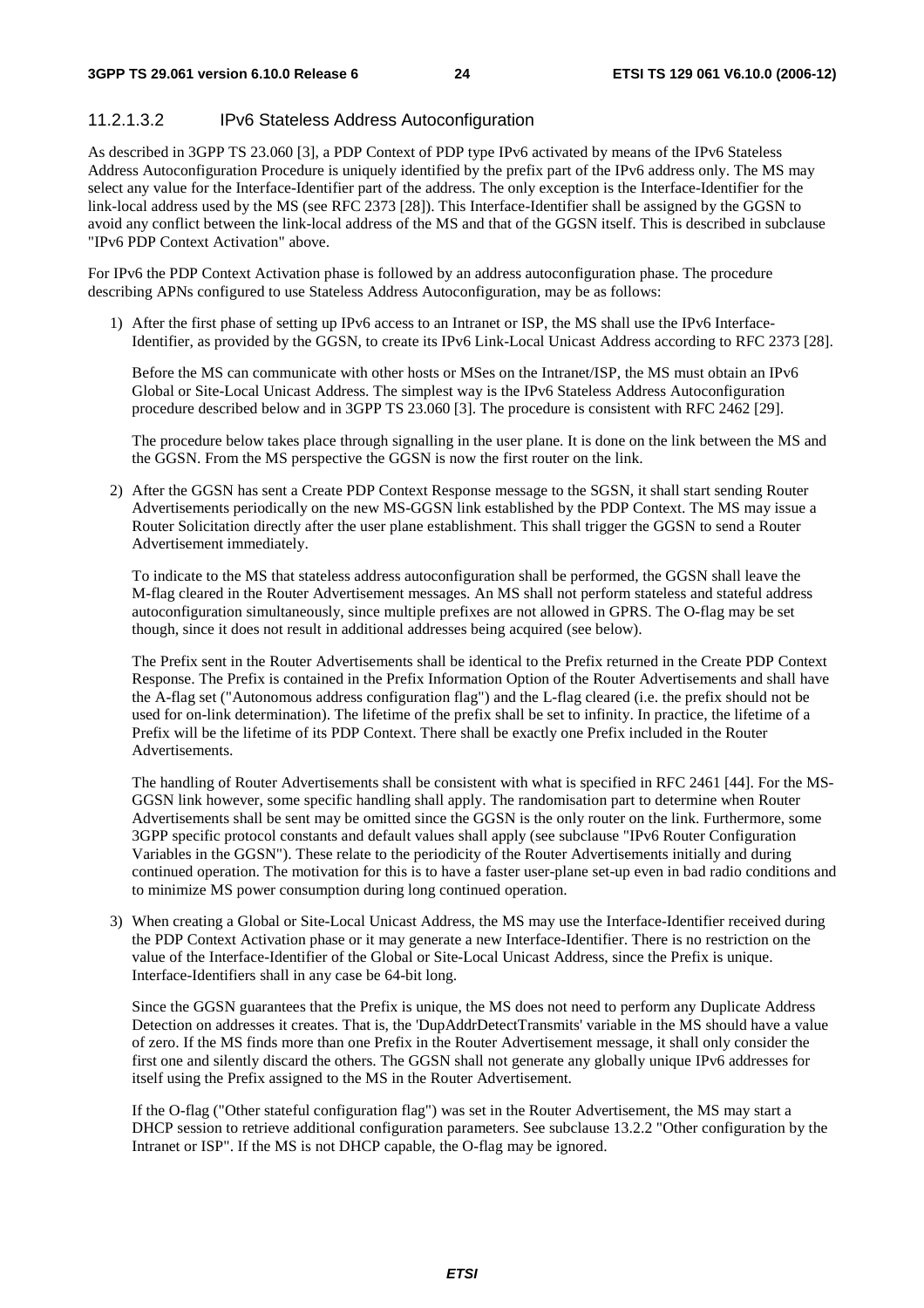

#### **Figure 11bb: IPv6 Stateless Address Autoconfiguration**

#### 11.2.1.3.3 IPv6 Stateful Address Autoconfiguration

For IPv6 the PDP Context Activation phase is followed by an address autoconfiguration phase. For APNs configured to use Stateful Address Autoconfiguration, the procedure may for example look like below. A more detailed description of Stateful Address Autoconfiguration is described in clause "Interworking with PDN (DHCP)". Support of DHCP is not mandatory in the MS.

- 1) After the first phase of setting up IPv6 access to an Intranet or ISP, the MS shall use the IPv6 Interface-Identifier, as provided by the GGSN, to create its IPv6 Link-Local Unicast Address according to RFC 2373 [28].
- 2) After the GGSN has sent a Create PDP Context Response message to the SGSN, it shall start sending Router Advertisements periodically on the new MS-GGSN link established by the PDP Context. The MS may issue a Router Solicitation directly after the user plane establishment. This shall trigger the GGSN to send a Router Advertisement immediately. This shall be consistent with what is specified in RFC 2461 [44]. For the MS-GGSN link however, some 3GPP specific protocol constants and default values shall apply (see subclause "IPv6 Router Configuration Variables in the GGSN").

 To indicate to the MS that Stateful Address Autoconfiguration shall be performed, the Router Advertisements shall not contain any Prefix-Information option and the M-flag ("Managed Address Configuration Flag") shall be set.

3) When the MS has received a Router Advertisement with the M-flag set, it shall start a DHCPv6 configuration as described in subclause "Address allocation using DHCPv6" including a request for an IPv6 address.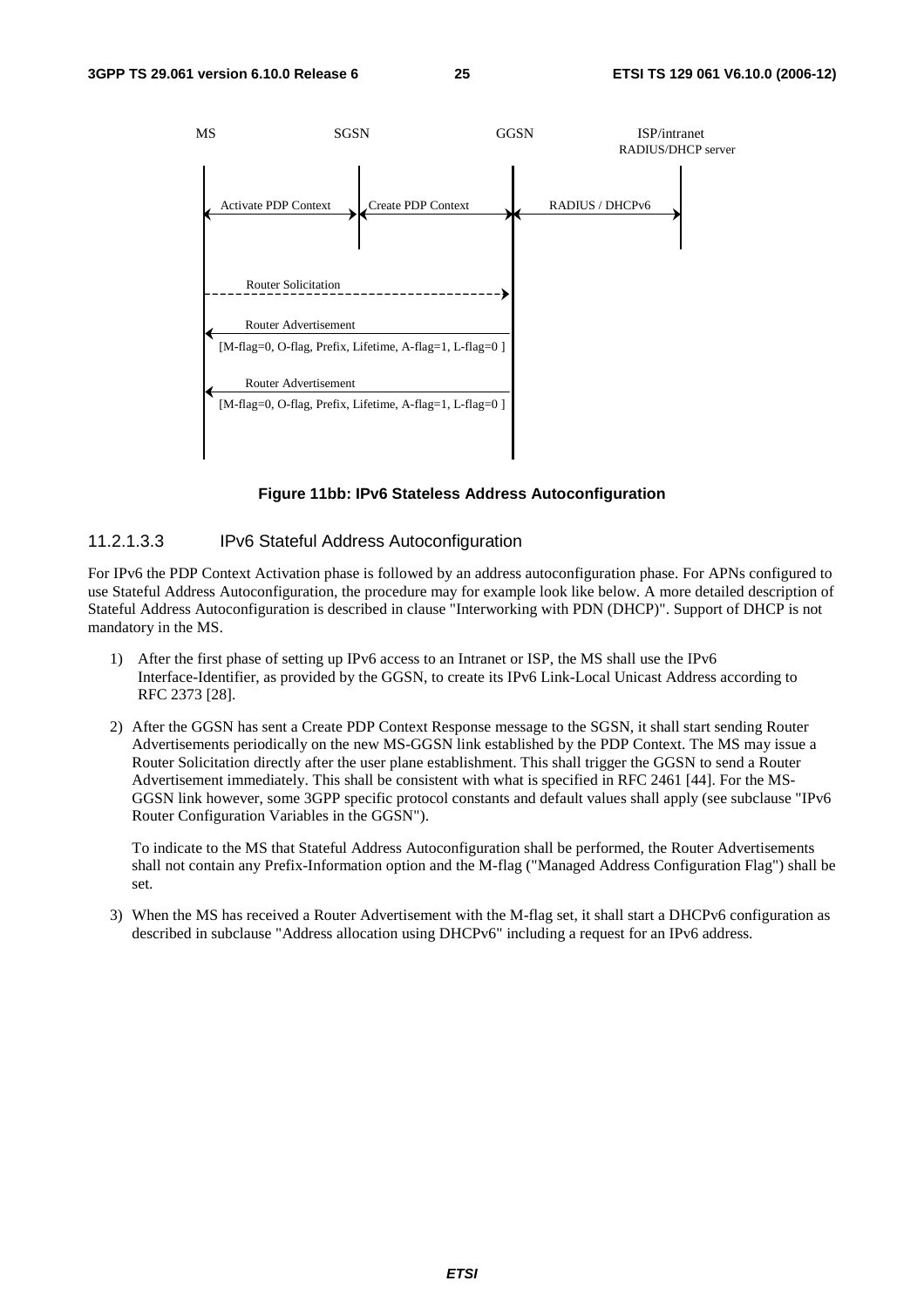

#### **Figure 11bc: IPv6 Stateful Address Autoconfiguration**

#### 11.2.1.3.4 IPv6 Router Configuration Variables in the GGSN

For IPv6 Stateless and Stateful Address Autoconfiguration to work properly the GGSN shall behave as an IPv6 router towards the MS. In this respect the GGSN shall be consistent with the RFCs specifying this process (for example RFC 2462 [29] and RFC 2461 [44]), unless stated otherwise in this or other 3GPP specifications.

RFC 2461 [44] specifies a set of conceptual router configuration variables. Some of these variables require particular attention in GPRS in order to preserve radio resources and MS power consumption while still allowing for appropriate robustness and fast user-plane set-up time even in bad radio conditions, or simply because they have a particular meaning in GPRS. These particular variables are listed below with appropriate (default) values and shall be configurable per APN. The values specified hereafter are specific to GPRS and supersede those specified in RFC 2461 [44].

#### MaxRtrAdvInterval

Shall have a default value of 21 600 s (6 h).

#### MinRtrAdvInterval

Shall have a default value of  $0.75 \times \text{MaxRtr}$  AdvInterval i.e.16 200 s (4,5 h).

#### AdvValidLifetime

 Shall have a value giving Prefixes infinite lifetime, i.e. 0xFFFFFFFF. The assigned prefix remains Preferred until PDP Context Deactivation.

#### AdvPreferredLifetime

 Shall have a value giving Prefixes infinite lifetime, i.e. 0xFFFFFFFF. The assigned prefix remains Preferred until PDP Context Deactivation.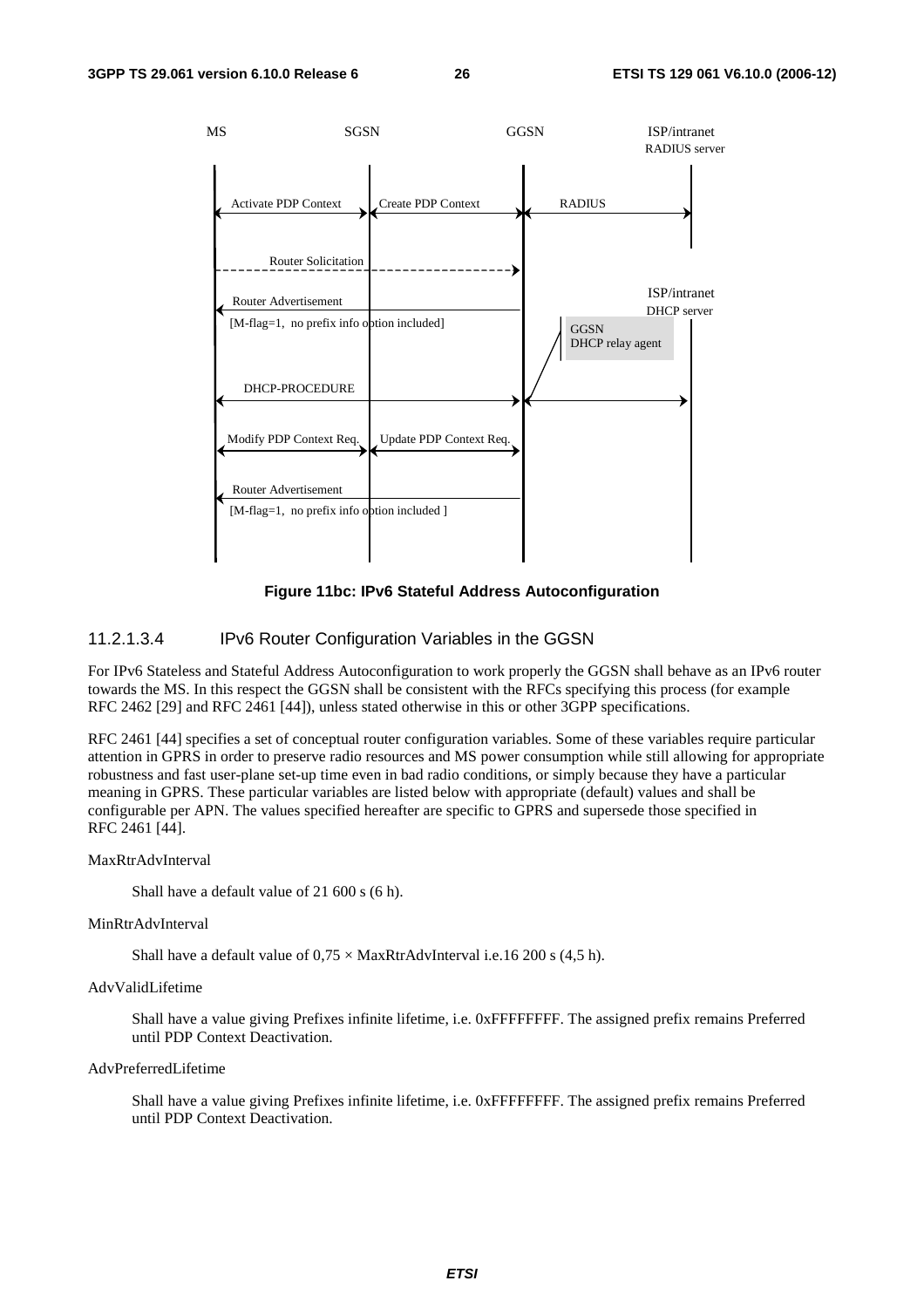RFC 2461 [44] also specifies a number of protocol constants. The following shall have specific values for GPRS:

#### MAX\_INITIAL\_RTR\_ADVERT\_INTERVAL

 This constant may be a variable within GPRS. It may have a value that gradually increases (exponentially or by some other means) with the number of initial Router Advertisements sent. This will enable a fast set-up of the MS-GGSN link in most cases, while still allowing the MS to receive a Router Advertisement within the initial phase, even in case of bad radio conditions or slow response time, without having to send a large number of initial Router Advertisements.

#### MAX\_INITIAL\_RTR\_ADVERTISEMENTS

 This is the number of Router Advertisements sent during the initial phase after the MS-GGSN link has been established. The value of this constant shall be chosen carefully, and in conjunction with MAX\_INITIAL\_RTR\_ADVERT\_INTERVAL, so as to not overload the radio interface while still allowing the MS to complete its configuration in a reasonable delay. For instance, the default value could be chosen so that initial Router Advertisements are sent for at least 30 s.

 After the initial phase, the periodicity is controlled by the MaxRtrAdvInterval and the MinRtrAdvInterval constants.

#### 11.2.1.4 Access to Internet, Intranet or ISP with Mobile IPv4

#### General

 A way to allow users to roam from one environment to another, between fixed and mobile, between public and private as well as between different public systems is to use Mobile IP RFC 3344 [30]. Mobile IP (MIP) is a mobility management protocol developed by IETF. The Mobile IP Foreign Agent (FA) RFC 3344 [30] is located in the Core Network in the GGSN. MIP also uses a Home Agent (HA) RFC 3344 [30] which may or may not be located in a PLMN network.

#### Interworking model for MIP

 A FA is located in the GGSN. The interface between the GGSN and the FA will probably not be standardised as the GGSN/FA is considered being one integrated node. The mapping between these two is a matter of implementation. Each FA must be configured with at least one care-of address. In addition a FA must maintain a list that combines IP addresses with TEIDs of all the visiting MSs that have registered with the FA. IP packets destined for the MS are intercepted by the HA and tunneled to the MS's care-of address, i.e. the FA. The FA de-tunnels the packets and forwards the packets to the MS. Mobile IP related signalling between the MS and the FA is done in the user plane. MIP registration messages RFC 3344 [30] are sent with UDP.



**Figure 11c: The protocol stacks for the Gi IP reference point in the MIP signalling plane**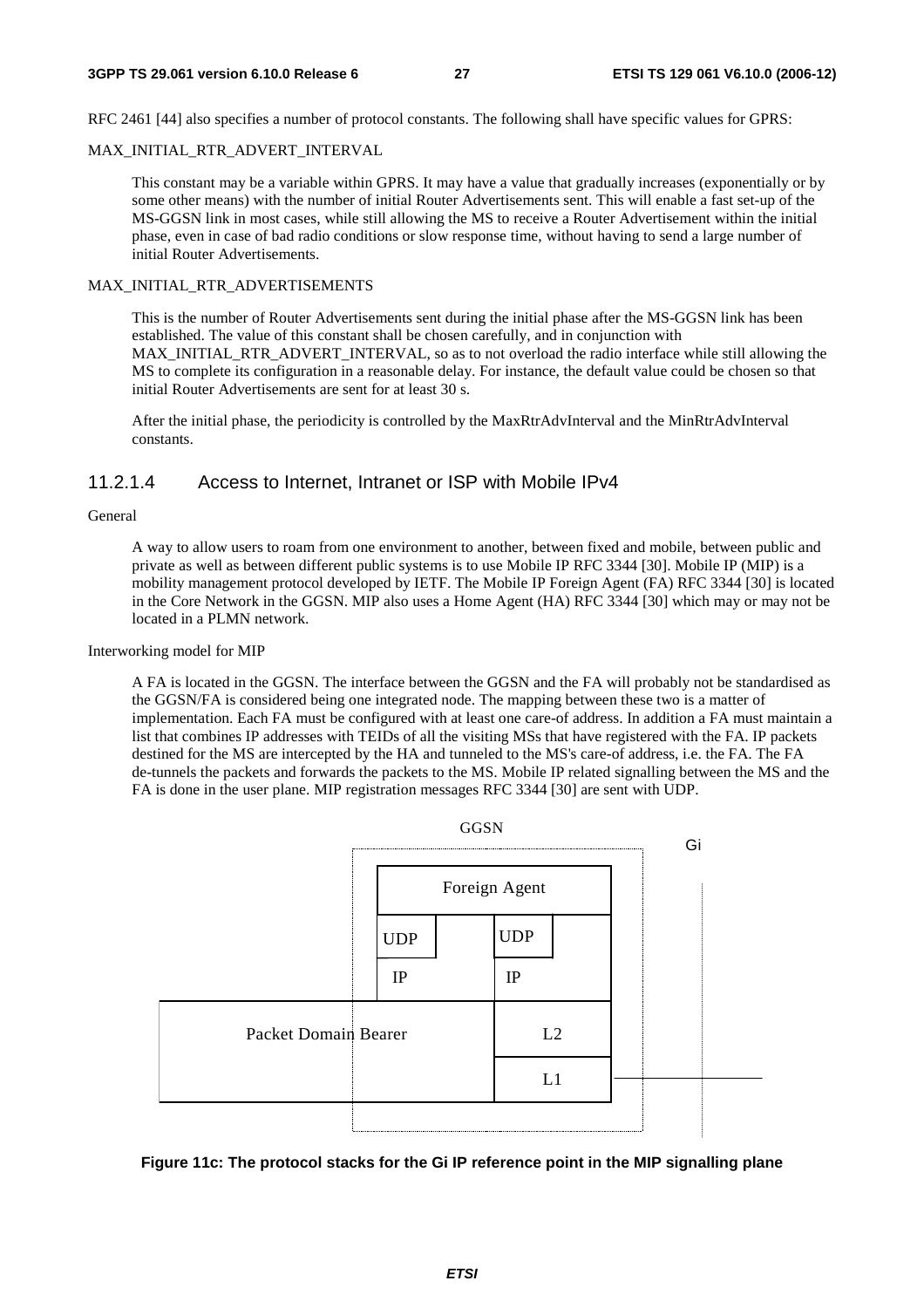

**Figure 11d: Protocol stacks for user access with MIP** 

In figure 11d: "(Tunneling)" is intended to show asymmetric traffic flow. Tunneling (IP-in-IP) is only used in the direction from the ISP towards the MT.

Authentication of the user is supported in Mobile IPv4. This authentication mechanism may involve communication with an authentication server (e.g. RADIUS), although this is not shown in figure 11d.

Address allocation - at PDP context activation no IP address is allocated to the MS indicated by 0.0.0.0. in the "Requested PDP Address" field. If the MS does not have a static IP address which it could register with the HA, it will acquire a dynamic IP address from the HA RFC 2794 [25]. After completion of the PDP activation the SGSN is informed of the assigned IP address by means of the GGSN initiated PDP Context Modification Procedure.

An example of a signalling scheme, shown in figure 11e, is described below. In this example the MS is separated into a TE and MT, with AT commands and PPP used in-between (see 3GPP TS 27.060 [10]). The PS attach procedures have been omitted for clarity.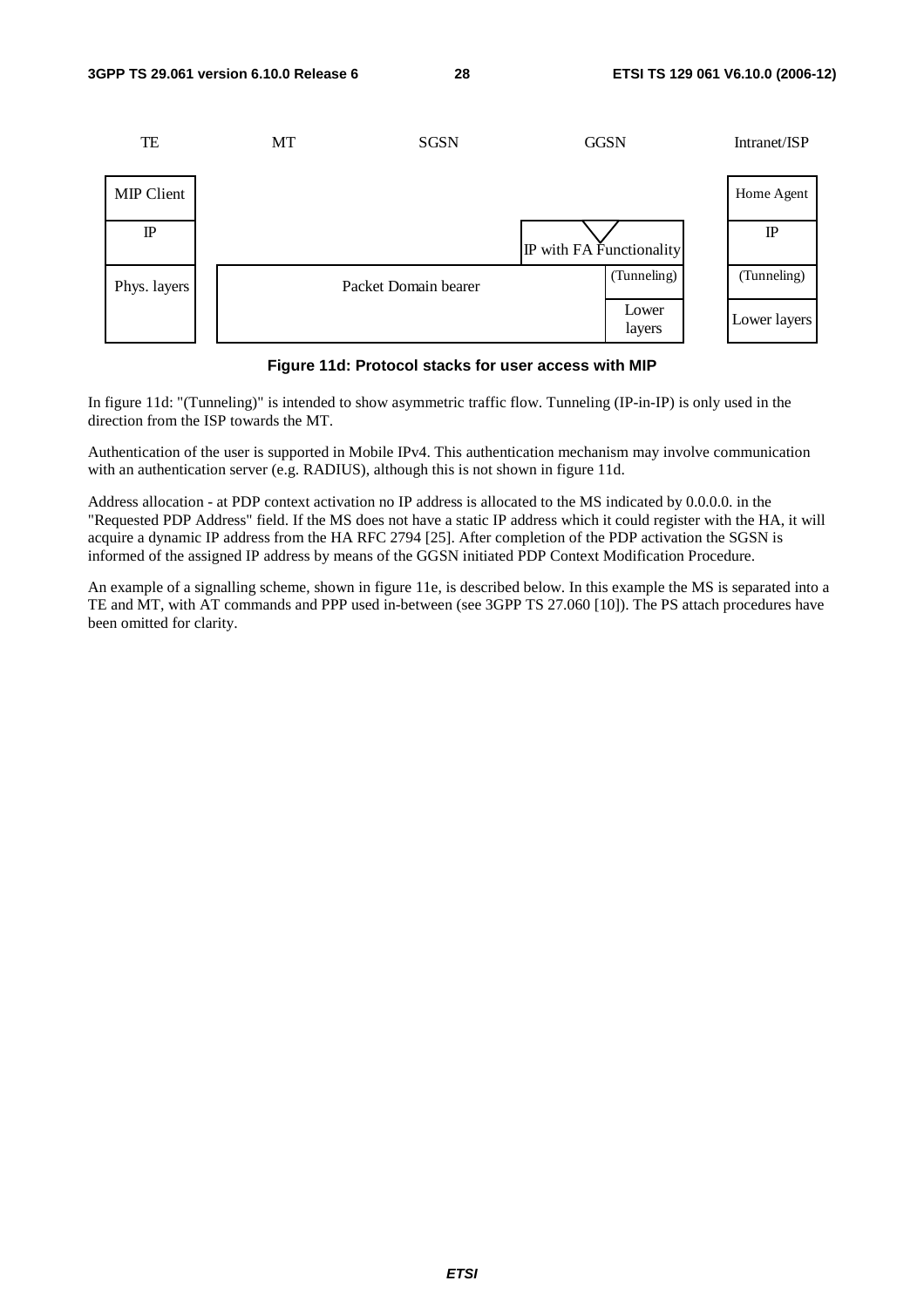

IPv4 - Registration UMTS/GPRS + MIP , FA care-of address

#### **Figure 11e: Example of PDP Context activation with Mobile IP registration (the PS attach procedure not included)**

- 1. The AT command carries parameters that the MT needs to request the PDP Context Activation. The important parameter here, is the APN (Access Point Name), see clause A below. The AT command is followed by a setup of the PPP connection between the MT and the TE.
- 2. As part of the PPP connection, LCP negotiates Maximum-Receive-Unit between the TE and the MT. No PPP authentication is required when using MIPv4.
- 3. As part of the PPP connection, the TE sends an IPCP Configure Request using the MIPv4 configuration option (see RFC 2290 [37]). The TE sends either its Home Address or a null address (i.e. 0.0.0.0) if the Network Address identifier is used (see RFC 2794 [25]).
- 4. The MT sends the "Activate PDP Context Request" to the SGSN. The message includes various parameters of which the "APN" (Access Point Name) and the "Requested PDP Address" are of interest here. The TE/MT may use APN to select a reference point to a certain external network or to select a service. APN is a logical name referring to the external packet data network or to a service that the subscriber wishes to connect to. The "Requested PDP Address" should be omitted for all MSs using Mobile IP. This is done irrespective of if the TE has a permanently assigned Mobile IP address from its Mobile IP home network, a previously assigned dynamic home address from its Mobile IP home network or if it wishes the Mobile IP home network to allocate a "new" dynamic home address.

A. The SGSN will base the choice of GGSN based on the APN that is given by the MS.

5. The SGSN requests the selected GGSN to set up a PDP Context for the MS. The PDP address and APN fields are the same as in the "Activate PDP Context Request" message.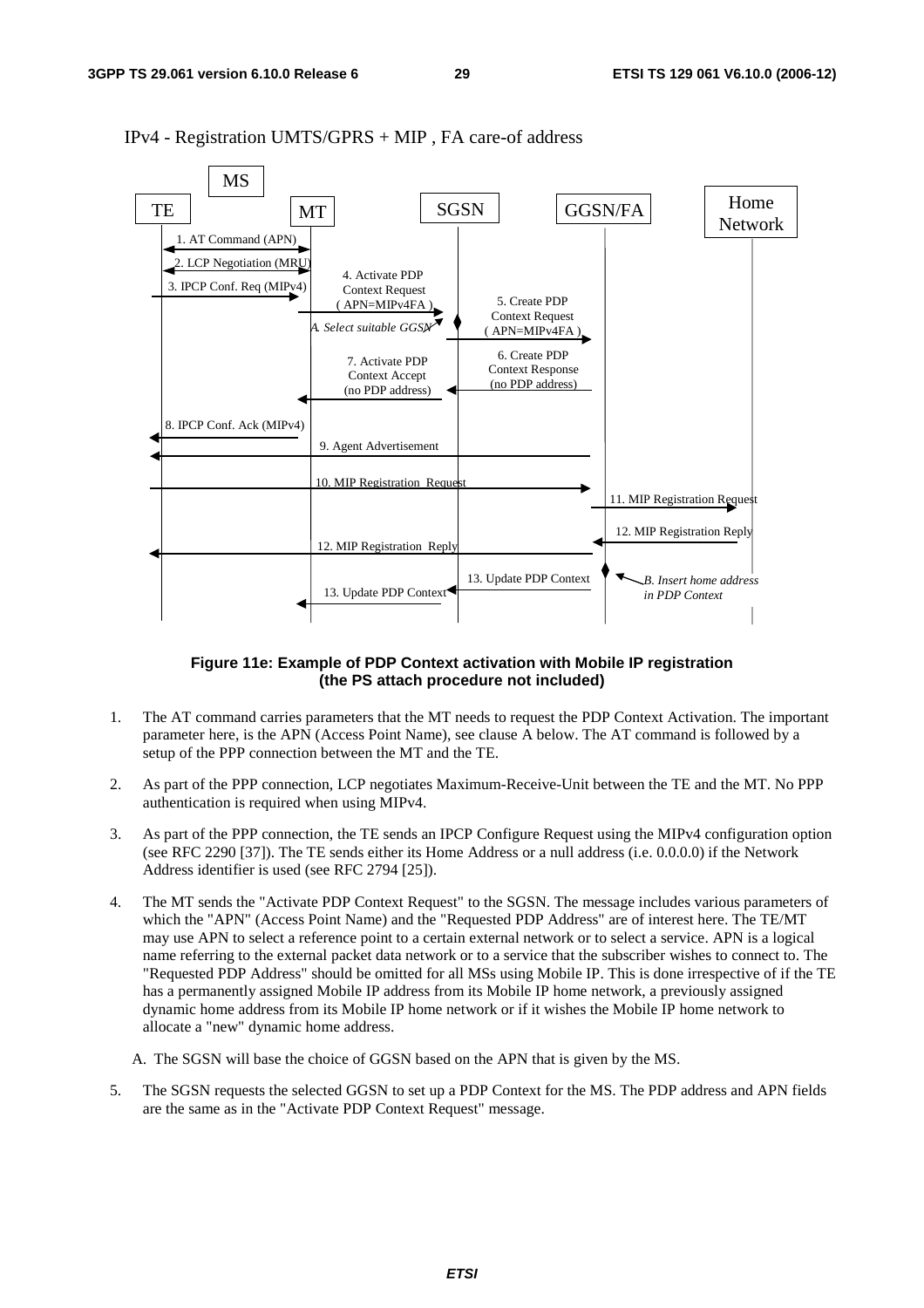- 6. A Create PDP Context Response is sent from the GGSN/FA to the SGSN. If the creation of PDP Context was successful, some parameters will be returned to the SGSN, if not, an error code will be returned. If the GGSN has been configured, by the operator, to use a Foreign Agent for the requested APN, the PDP address returned by the GGSN shall be set to 0.0.0.0. indicating that the PDP address shall be reset by the MS with a Home Agent after the PDP context activation procedure.
- 7. The Activate PDP Context Accept message is sent by the SGSN to the MT and contains similar information as the Create PDP Context Response message.
- 8. The MT sends an IPCP Configure Ack to the TE in order to terminate the PPP connection phase.
- 9. The Agent Advertisement RFC 3344 [30] is an ICMP (Internet Control Message Protocol) Router Advertisement message with a mobility agent advertisement extension. The latter part contains parameters of the FA that the mobile node needs, among those are one or more care-of addresses that the FA offers. This message should be sent, in the Packet Domain user plane, as an IP limited broadcast message, i.e. destination address 255.255.255.255, however only on the TEID for the requesting MS to avoid broadcast over the radio interface.
- 10. The Mobile IP Registration Request is sent from the mobile node to the GGSN/FA across the Packet Domain backbone as user traffic. The mobile node includes its (permanent) home address as a parameter RFC 3344 [30]. Alternatively, it can request a temporary address assigned by the home network by sending 0.0.0.0 as its home address, and include the Network Access Identifier (NAI) in a Mobile-Node-NAI Extension RFC 2794 [25] and RFC 2486 [31].
- 11. The FA forwards the Mobile IP Registration Request to the home network of the mobile node, where a home agent (HA) processes it. Meanwhile, the GGSN/FA needs to store the home address of the mobile node or the NAI and the local link address of the MS, i.e. the TEID (Tunnel Endpoint ID).
- 12. The Registration Reply is sent from the home network to the FA, which extracts the information it needs and forwards the message to the mobile node in the Packet Domain user plane. As the FA/GGSN knows the TEID and the NAI or home address, it can pass it on to the correct MS.
	- B. The GGSN/FA extracts the home address from the Mobile IP Registration Reply message and updates its GGSN PDP Context.
- 13. The GGSN triggers a "GGSN initiated PDP Context modification procedure" in order to update the PDP address in the SGSN and in the MT.

### 11.3 Numbering and Addressing

In the case of interworking with public IP networks (such as the Internet), the PLMN operator shall use public network addresses. These public addresses can be reserved from the responsible IP numbering body, or from an ISP with which the PLMN operator has an agreement. In case of IPv6, a global IPv6 prefix can be obtained from the same sources.

In the case of interworking with private IP networks, two scenarios can be identified:

- 1. the GPRS operator manages internally the subnetwork addresses or IPv6 prefixes. Each private network is assigned a unique subnetwork address or IPv6 prefixes. Normal routing functions are used to route packets to the appropriate private network;
- 2. each private network manages its own addressing. In general this will result in different private networks having overlapping address ranges. A logically separate connection (e.g. an IP in IP tunnel or layer 2 virtual circuit) is used between the GGSN and each private network. In this case the IP address alone is not necessarily unique. The pair of values, Access Point Name (APN) and IP address or IPv6 prefixes, is unique.
- NOTE: In IPv6 "site-local addresses" replace "private addresses" in IPv4, see RFC 2373 [28]. Site-local addresses may be used when a site (e.g. a corporate network) requires local administration of its address space.

The PLMN operator allocates the IP addresses for the subscribers in either of the following ways.

The PLMN operator allocates a static IP (IPv4 or IPv6) address when the subscription record is built. The IP address is reserved from a pool of free IP addresses. Each external network has its own pool of addresses.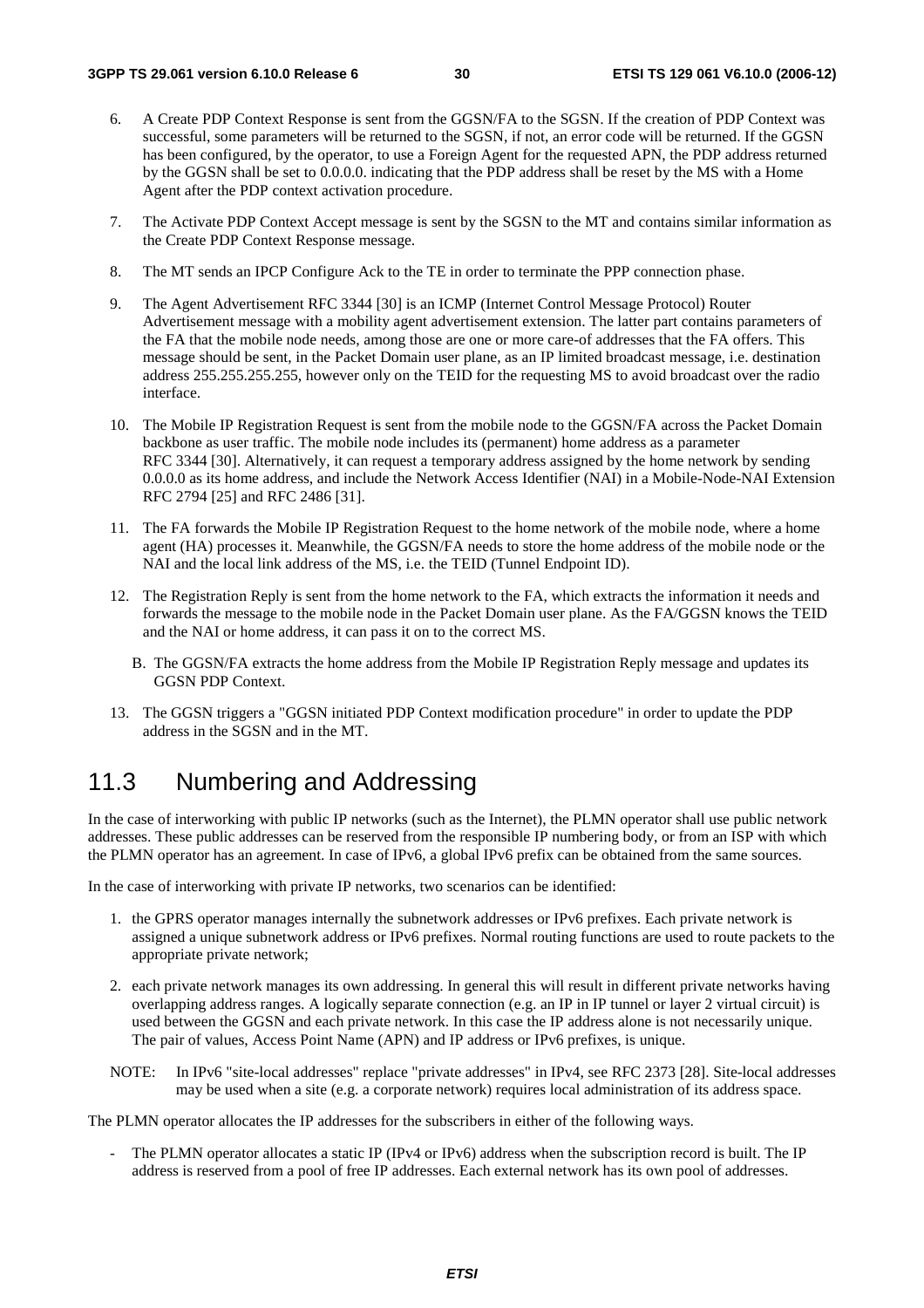The PLMN operator allocates (either on its own or in conjunction with the external network) a dynamic IP (IPv4 or IPv6) address or IPv6 prefix as described in 3GPP TS 23.060 [3].

### 11.4 Charging

The PLMN operator may define the accuracy of the charging mechanism using one of the following categories:

- every source/destination pair is logged separately;
- source/destination pairs are logged to an accuracy of subnetworks;
- source/destination pairs are logged to an accuracy of connection types (e.g., external data network, corporate network, another mobile).

### 11.5 Domain Name System Server (DNS Server)

Provision of Domain Name services shall be provided by the PLMN operators in the transparent case and the ISP in the non transparent case. (DNS documentation is provided in RFC 1034 [19] and RFC 1035 [58].)

### 11.6 Screening

The way the PLMN is performing the operator controlled screening and the subscription controlled screening is out of the scope of the present document. These functions may be done, for example, in a firewall.

### 11.7 IP Multicast access

The Packet Domain could allow access to IP Multicast traffic coming from an external network. The support of IP-Multicast in the Packet Domain is optional.

In order for the Packet Core Network to support Multicast traffic that will allow the MS to subscribe to multicast groups from outside the PLMN, the GGSN shall support IGMP (IPv4) and/or MLD (IPv6) and one or more Inter-Router Multicast protocols, such as DVMRP, MOSPF, or PIM-SM.

IGMP/MLD is an integral part of IP. All hosts wishing to receive IP multicasts are required to implement IGMP (or equivalent) and class-D IPv4 addresses or MLD and IPv6 multicast according to RFC 2710 [48]. IGMP/MLD messages are encapsulated in IP datagrams.

To be able to deliver IP-Multicast packets to the appropriate TEs, the GGSN may have an IP-Multicast proxy functionality.

The IP-Multicast proxy will perform the following tasks:

NOTE: In this example it is assumed that IGMP/MLD is used as a Host-Router Multicast protocol.

- maintain a list of mobiles that joined one or more Multicast groups. This list is built/updated each time the GGSN receives an IGMP Join or MLD Report message from the mobile;
- send, based on this maintained list of mobiles, multicast routing information to the routers attached to the Packet Domain, allowing them to route multicast packets;
- upon reception by the GGSN of multicast packets, make and send a copy as Point-to-Point packets, to each mobile of the group.

IP-Multicast traffic can only be handled after an MS has attached to the Packet Domain, and Activated PDP context(s) (including possibly authentication) to the preferred ISP/external network. The Multicast traffic is handled at the application level from a Packet Domain perspective and is sent over UDP/IP.

Figure 12 depicts the protocol configuration for handling Multicast traffic (control plane). The Multicast traffic handling affects the GGSN by the introduction of the IP-Multicast proxy and the support for an Inter-Router Multicast protocol and a host-router multicast protocol.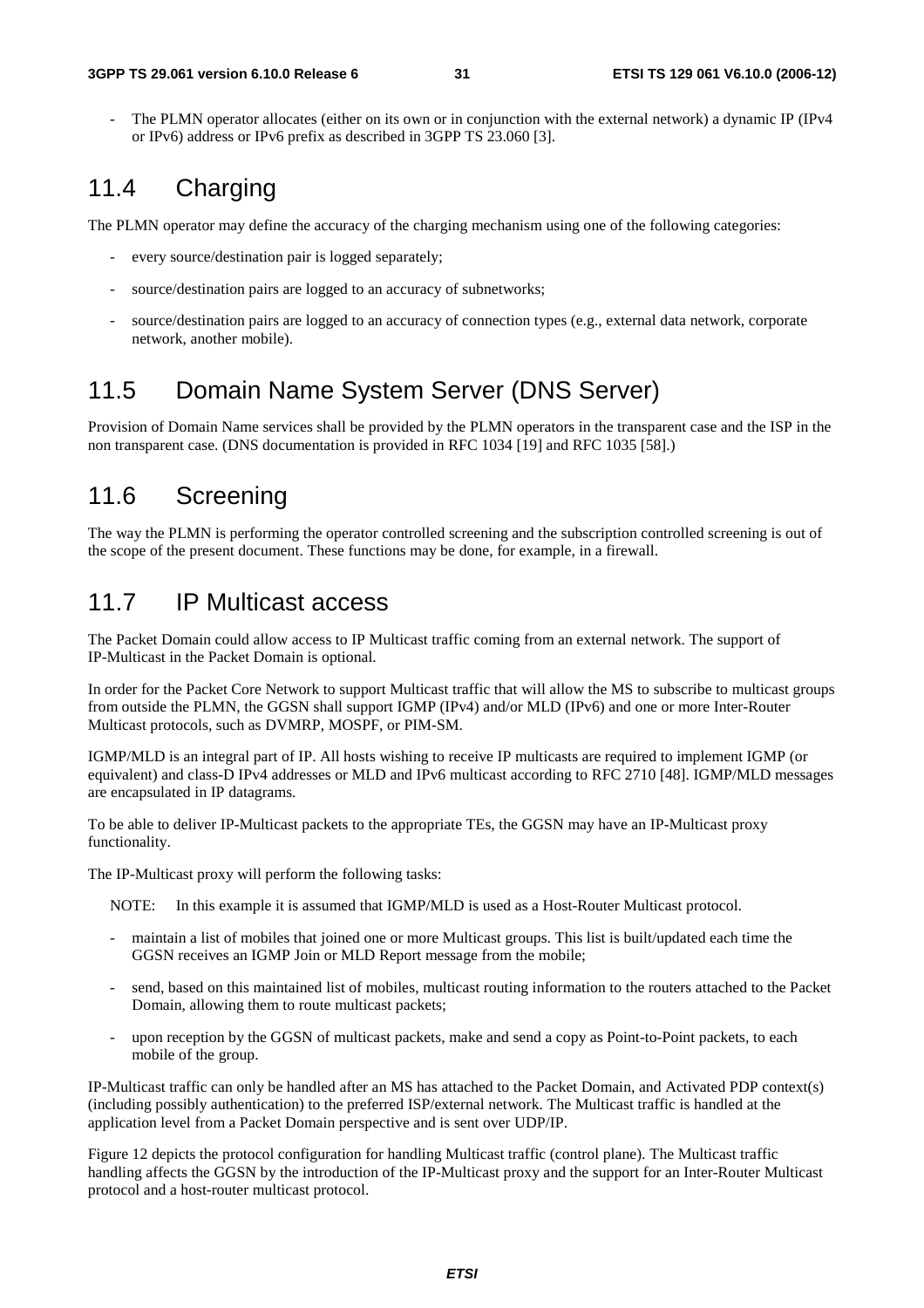



# 12 Interworking with PDN (PPP)

### 12.1 General

By means of the PDP type 'PPP' Packet Domain may support interworking with networks based on the point-to-point protocol (PPP), as well as with networks based on any protocol supported by PPP through one of its Network Control Protocols (NCPs). All protocols currently supported by PPP NCPs are listed in RFC 1661 [21a] and RFC 1662 [21b]. It may also support interworking by means of tunnelled PPP, by e.g. the Layer Two Tunnelling Protocol (L2TP).

### 12.2 PDN Interworking Model

The interworking point is at the Gi reference point. The GGSN for interworking with the ISP/PDN is the access point of the Packet Domain (see figure 13). The GGSN will either terminate the PPP connection towards the MS or may further relay PPP frames to the PDN. The PPP frames may be tunnelled in e.g. L2TP.



**Figure 13: The protocol stacks for the Gi PPP reference point** 

In case the external PDN is an IP based network and the GGSN terminates PPP the same description applies as specified in subclause 11.2.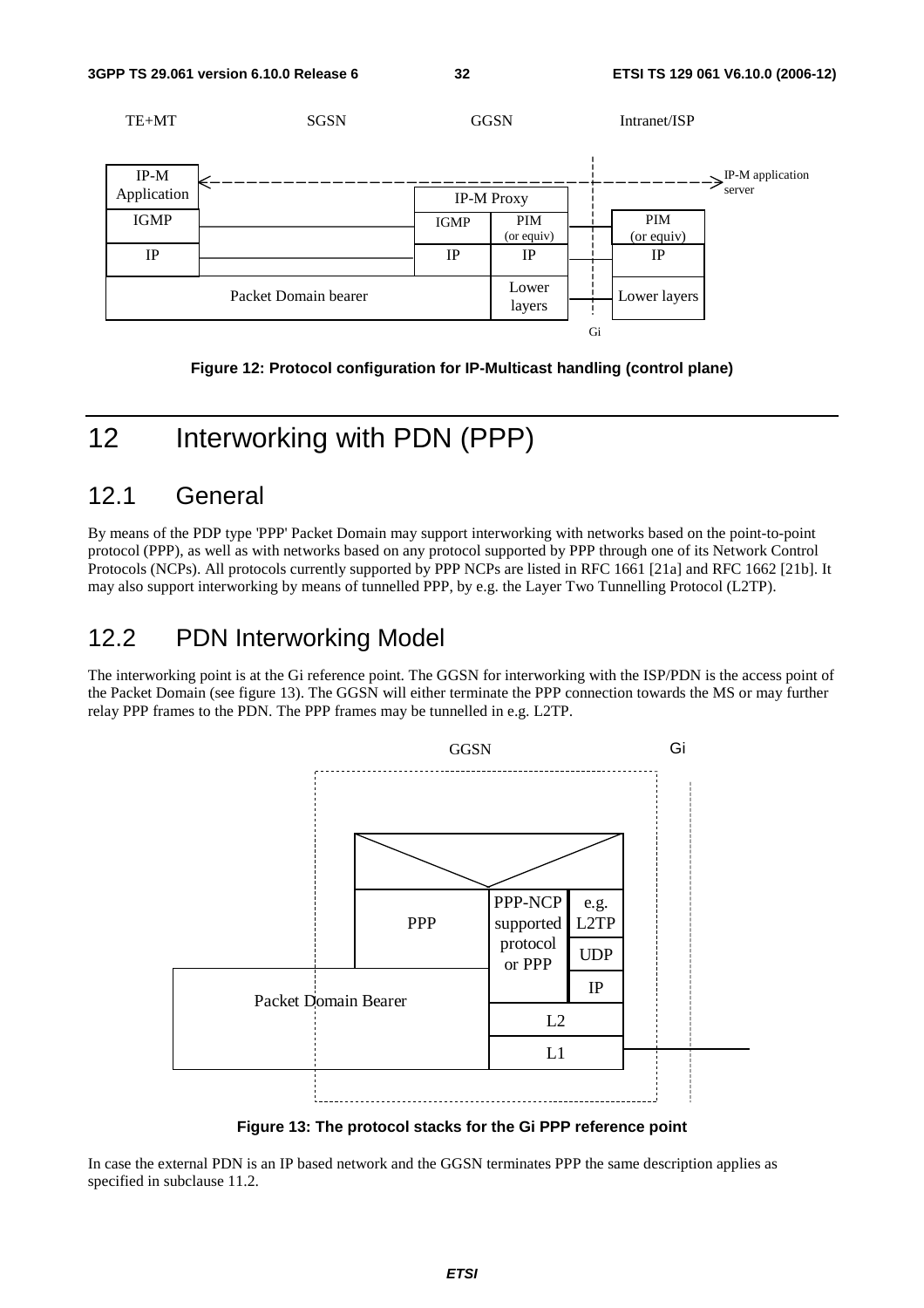In case the GGSN tunnels PPP frames to the PDN, the GGSN may behave like a LAC towards the external network.

### 12.2.1 Virtual dial-up- and direct Access to PDNs, or ISPs through Packet Domain

The access to PDNs, or ISPs may involve specific functions such as: user authentication, user's authorization, end to end encryption between MS and PDN/ISP, allocation of a dynamic address belonging to the PLMN/PDN/ISP addressing space, etc.

For this purpose the PLMN may offer, based on configuration data:

direct access to an IP based Intranet/ISP using a protocol configuration as depicted in figure 14. Here DHCP and/or RADIUS are used between the GGSN and Intranet/ISP for performing the specific functions mentioned above. The Packet Domain may also offer access to networks based on any protocol supported by PPP through one of its Network Control Protocols (NCPs);



#### **Figure 14: Protocol stack for direct access to IP-based Intranets/ISPs**

virtual dial-up access to a PDN with PPP frame tunnelling as depicted in figure 15.



#### **Figure 15: Protocol stack for virtual dial-up access with PPP frame tunnelling**

#### 12.2.1.1 Procedural description

In this case:

the MS is given an address belonging to the Intranet/ISP addressing space. The address is given either at subscription in which case it is a static address or at PDP context activation in which case it is a dynamic address. This address is used for packet forwarding within the GGSN and for packet forwarding on the Intranet/ISP. This requires a link between the GGSN and an address allocation server, such as AAA, or DHCP, belonging to the Intranet/ISP;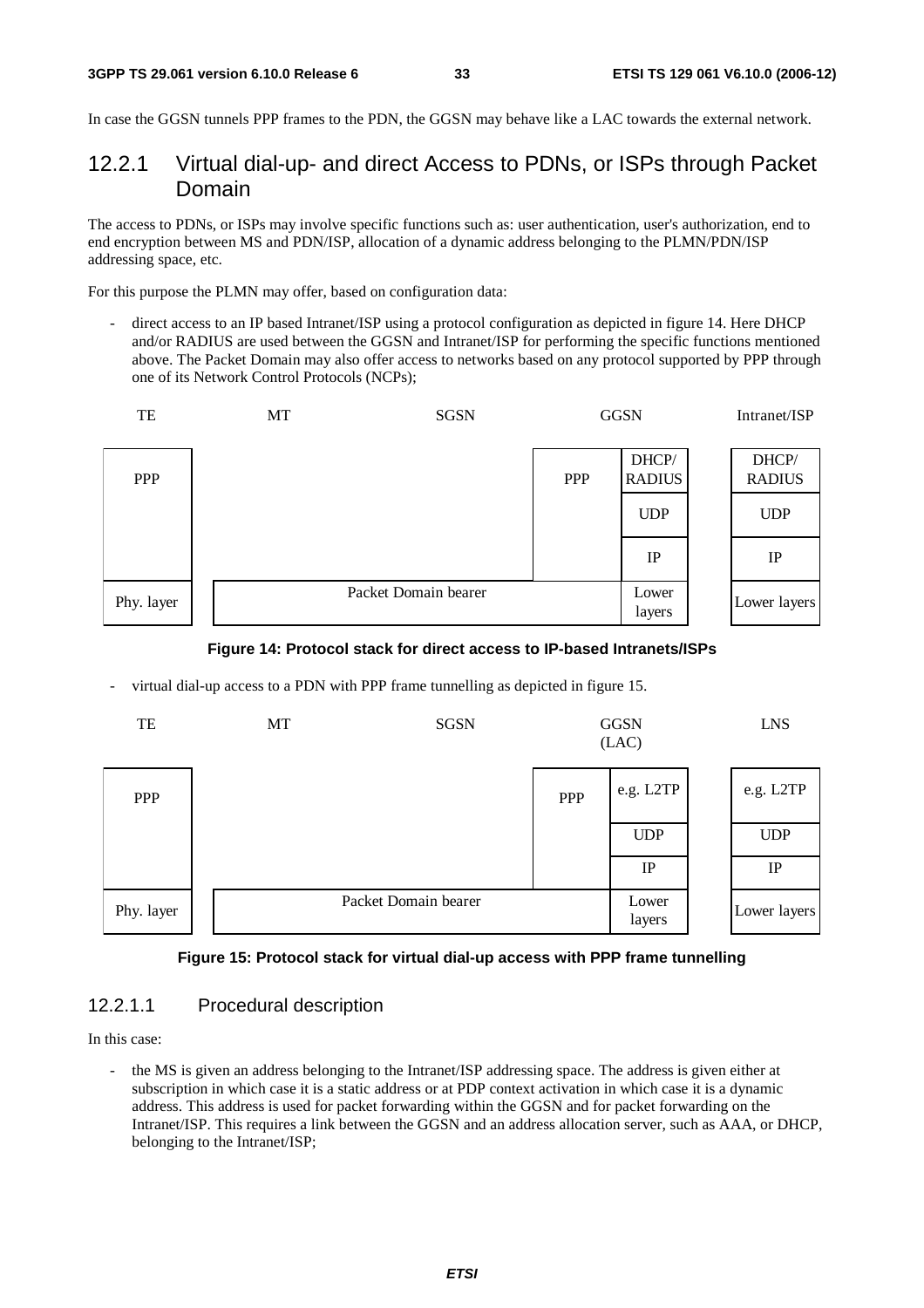the communication between the Packet Domain and the Intranet/ISP may be performed over any network, even an insecure e.g. the Internet. In case of an insecure connection between the GGSN and the Intranet/ISP there may be a specific security protocol in between. This security protocol is defined by mutual agreement between PLMN operator and Intranet/ISP administrator.

The following description bullet items describe the signal flow.

- 1) The TE sends an AT-command to the MT to set up parameters.
- 2) The MT sends the Activate PDP context request message to the SGSN which sends the Create PDP context request message to the chosen GGSN.
- 3) The GGSN deduces from the APN:
	- the server(s) to be used for address allocation and authentication;
	- the protocol such as RADIUS, DHCP or L2TP to be used with this / those server(s);
	- the communication and security feature needed to dialogue with this / those server(s) e.g. tunnel ,IPSec security association, dial-up connection (using possibly PPP).

As an example the GGSN may use one of the following options:

- RADIUS for authentication and IP-address allocation. The AAA server responds with either an Access-Accept or an Access-Reject to the RADIUS client in the GGSN;
- RADIUS for authentication and DHCP for host configuration and address allocation. The AAA server responds with either an Access-Accept or an Access-Reject to the RADIUS client in the GGSN. After a successful authentication, the DHCP client discovers the DHCP server(s) in the ISP/Intranet and receives host configuration data;
- L2TP for forwarding PPP frames to a L2TP Network Server.
- 4) The GGSN sends back to the SGSN a Create PDP Context Response message.
- 5) Depending on the cause value received in the Create PDP Context Response the SGSN may either send the Activate PDP Context Accept message or send the Activate PDP Context Reject message to the MS.
- 6) The MT responds with an AT-response that may indicate whether the context activation was successful or not. In the case of a non-successful context activation the response may also indicate the cause.

 In case of a successful context activation, the TE will start its PPP protocol after the LLC link has been established. The LCP, Authentication and NCP negotiations are then carried out. During these negotiations the GGSN may acknowledge values, for any LCP options related to 'L2' framing (e.g. 'ACCM', 'ACFC' and 'FCS-Alternatives'), as proposed by the MT, which itself is forwarding these negotiations from the TE.

- NOTE: With the <PDP Type>"PPP" the MT may provide a PPP relay (or proxy) function between the TE and GGSN. This gives the opportunity for the MT to intercept the 'L2' framing end to end negotiations.
- EXAMPLE: In the following example the successful PDP context activation is shown.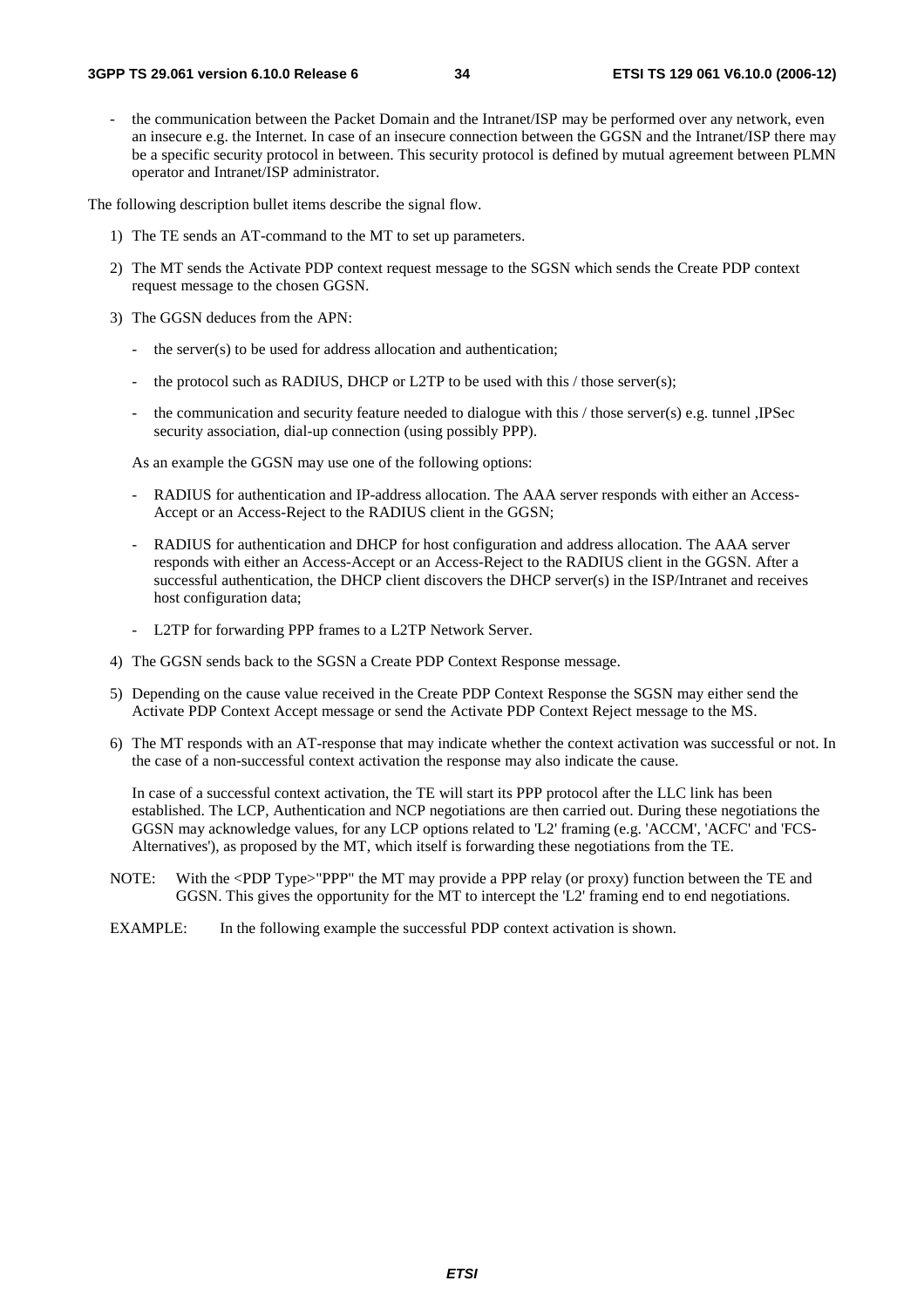

# 13 Interworking with PDN (DHCP)

### 13.1 General

In current LAN environments the most commonly used configuration protocol is DHCP (Dynamic Host Configuration Protocol, RFC 2131 [26]) and DHCPv6 (Dynamic Host Configuration Protocol for IPv6, IETF RFC 3315 [46]). It provides a mechanism for passing a large set of configuration parameters to hosts connected to a TCP/IP network (IP address, sub-net mask, domain name, MTU, etc.) in an automatic manner. Moreover DHCP may assign IP addresses to clients for a finite lease time, allowing for sequential reassignment of addresses to different users.

The lease time is chosen by the administrator of the DHCP server (in the external network), and is therefore out of the scope of the present document.

The Packet Domain offers the end user the possibility to run DHCP end-to-end the same way as he does when connected directly to a LAN (e.g. an enterprise Intranet). No modifications should be required in common implementations of DHCP clients and servers. However a Packet Domain-specific DHCP relay agent RFC 1661 [21a] and RFC 1662 [21b] is needed in the GGSN so as to allow correct routing of DHCP requests and replies between the TE and the DHCP servers.

At PDP context activation no IP address is allocated, this is done afterwards through DHCP. After the TE's configuration has been completed by DHCP, the PDP context is updated by means of the GGSN-initiated PDP Context Modification Procedure in order to reflect the newly assigned IP address.

In the following cases the corresponding PDP context shall be deactivated and the whole procedure starting with PDP context activation shall be restarted by the MS

- if the DHCP lease expires;
- if the DHCP renewal is rejected by the DHCP server;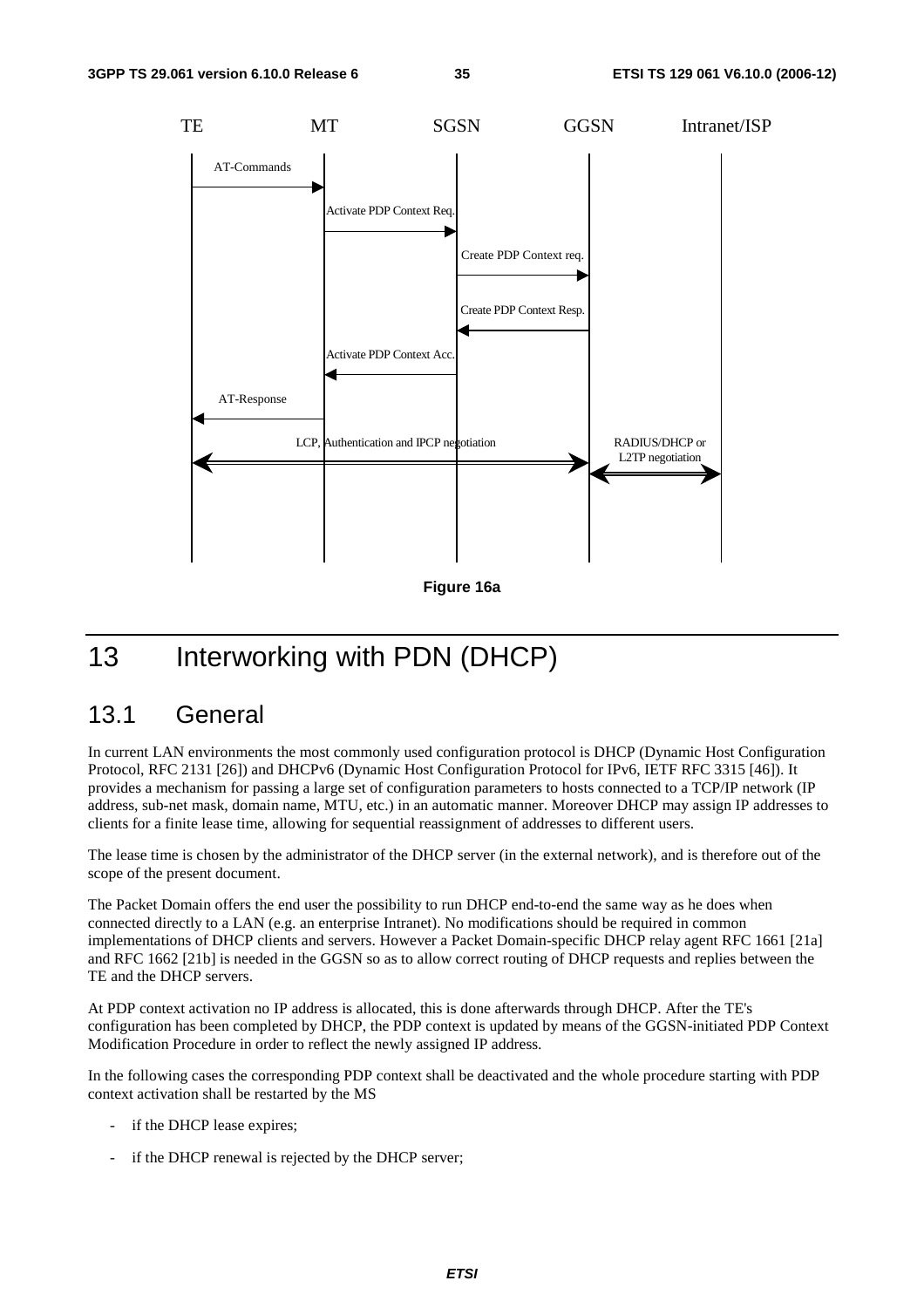if the IP address is changed during the renewal process. Usually when the lease is renewed, the IP address remains unchanged. However, if for any reason (e.g. poor configuration of the DHCP server), a different IP address is allocated during the lease renewal process the PDP Context shall be deactivated.

## 13.2 PDN Interworking Model for DHCP

A DHCP relay agent shall be located in the GGSN used for interworking with the IP network as illustrated in the following figure 16b.



#### **Figure 16b: The protocol stacks for the Gi IP reference point for DHCP**

The DHCP relay agent relays the requests received from the DHCP client to the DHCP server(s), and the replies received from the server(s) to the corresponding client. The DHCP relay agent allows for the replies from DHCP servers to be delivered to the correct terminal, as the logical connection from the MT terminates in the GGSN, and consequently only the GGSN holds enough information to locate the DHCP client. How the DHCP relay agent identifies the MT based on the DHCP messages is out of the scope of 3GPP standardisation.

DHCP provides mechanisms for user authentication and integrity protection, but does not offer any message confidentiality, therefore additional mechanisms (e.g. IPsec tunnel) may be provided if the link towards the external network is not secure. However this is out of the scope of the present document.

Apart from the particulars mentioned above, this model is basically the same as the one for interworking with IP networks described elsewhere in the present document. Using DHCP corresponds to the transparent access case as the GGSN does not take part in the functions of authentication, authorisation, address allocation, etc.

## 13.2.1 Address allocation by the Intranet or ISP

The MS is given an address belonging to the Intranet/ISP addressing space. The address is given dynamically immediately after the PDP context activation. This address is used for packet forwarding between the Intranet/ISP and the GGSN and within the GGSN.

The MS may authenticate itself to the Intranet/ISP by means of the relevant DHCP procedures (see RFC 3118 [45]).

The protocol configuration options are retrieved from the DHCP server belonging to the Intranet/ISP.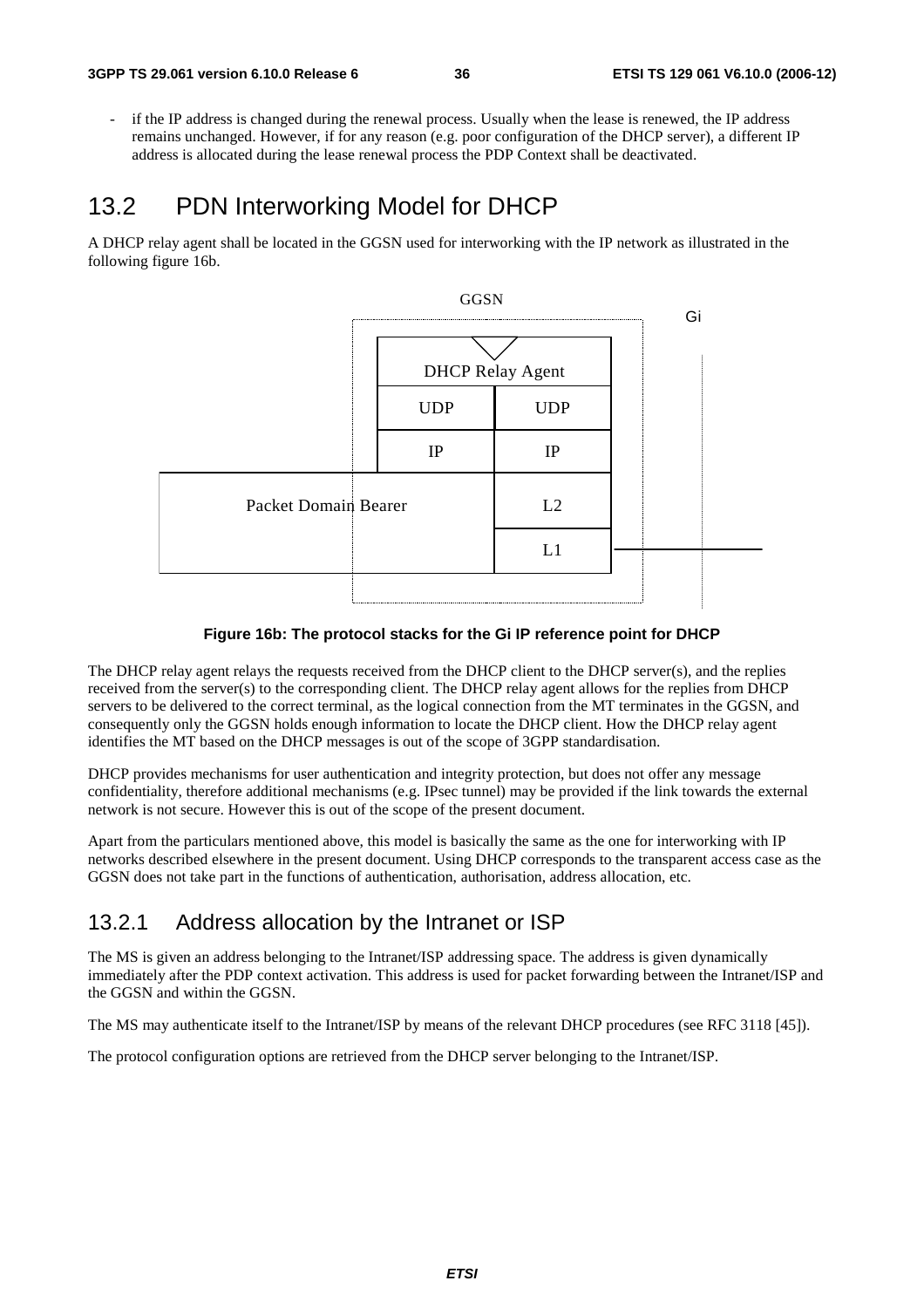

#### **Figure 16c: Protocol stack for access with DHCP end-to-end**

### 13.2.1.1 Address allocation using DHCPv4

The following description bullet items describe the DHCPv4 signal flow. For a detailed description of the DHCP messages refer to RFC 2131 [26] and RFC 1542 [27]. The end-to-end protocol configuration is depicted in figure 16c.

- 1) The TE and MT exchange several AT commands carrying the QoS and other parameters requested by the TE, and requesting the activation of a PDP context of PDP type IP. The TE selects the APN of the configured Intranet/ISP offering a DHCP service, or the APN consisting of the Reserved Service Label for DHCP that the user has subscribed to. In the latter case the TE will be connected to a PLMN operator-configured service provider offering a DHCP service (according to the APN selection rules).
- 2) The MT sends the Activate PDP Context Request message to the SGSN with an empty PDP address field.
- 3) The SGSN selects a GGSN based on the APN requested by the MS and sends a Create PDP Context Request message to that GGSN. The GGSN replies with a Create PDP Context Response message. If the GGSN has not been configured by the operator to use external PDN address allocation with DHCP for the requested APN, the cause shall be set to 'Service not supported'. No IP address is assigned at this point; the PDP address returned by the GGSN is set to 0.0.0.0, indicating that the IP address is not yet assigned and shall be negotiated by the TE with the Intranet/ISP after the PDP context activation procedure.
- 4) Depending on the cause value received in the Create PDP Context Response the SGSN sends either an Activate PDP Context Accept or an Activate PDP Context Reject back to the MT. In case of a successful activation the PDP context is established with the PDP address set to 0.0.0.0.
- 5) Upon reception of the Activate PDP Context Accept, the MT sends an AT response to the TE that acknowledges the completion of the PDP context activation procedure.
- 6) The TE sends a DHCPDISCOVER message with the IP destination address set to the limited broadcast address (all 1s). The GGSN will pass the DHCPDISCOVER to the DHCP relay agent which will relay the request to the DHCP server configured for the APN of the PDP context. If more than one DHCP server is configured for a given APN, the request will be sent to all of them. The DHCP relay agent will add enough information to the DHCPDISCOVER message to be able to relay the replies back to the MS. How this is done is out of the scope of 3GPP standardisation.
- 7) DHCP servers receiving the DHCPDISCOVER request reply by sending a DHCPOFFER message including an offered IP address. The DHCP relay agent forwards the replies to the proper MS.
- 8) The TE chooses one of the possibly several DHCPOFFERs and sends a DHCPREQUEST confirming its choice and requesting additional configuration information. The relay agent relays the DHCPOFFER as explained in step 6.
- 9) The selected DHCP server receives the DHCPREQUEST and replies with a DHCPACK containing the configuration information requested by the TE. The DHCP relay agent relays the DHCPACK to the TE.
- 10) The DHCP relay agent passes the allocated IP address to the GGSN which stores it in the corresponding PDP context. The GGSN then initiates a PDP context modification procedure by sending an Update PDP Context Request to the appropriate SGSN with the End User Address information element set to the allocated IP address.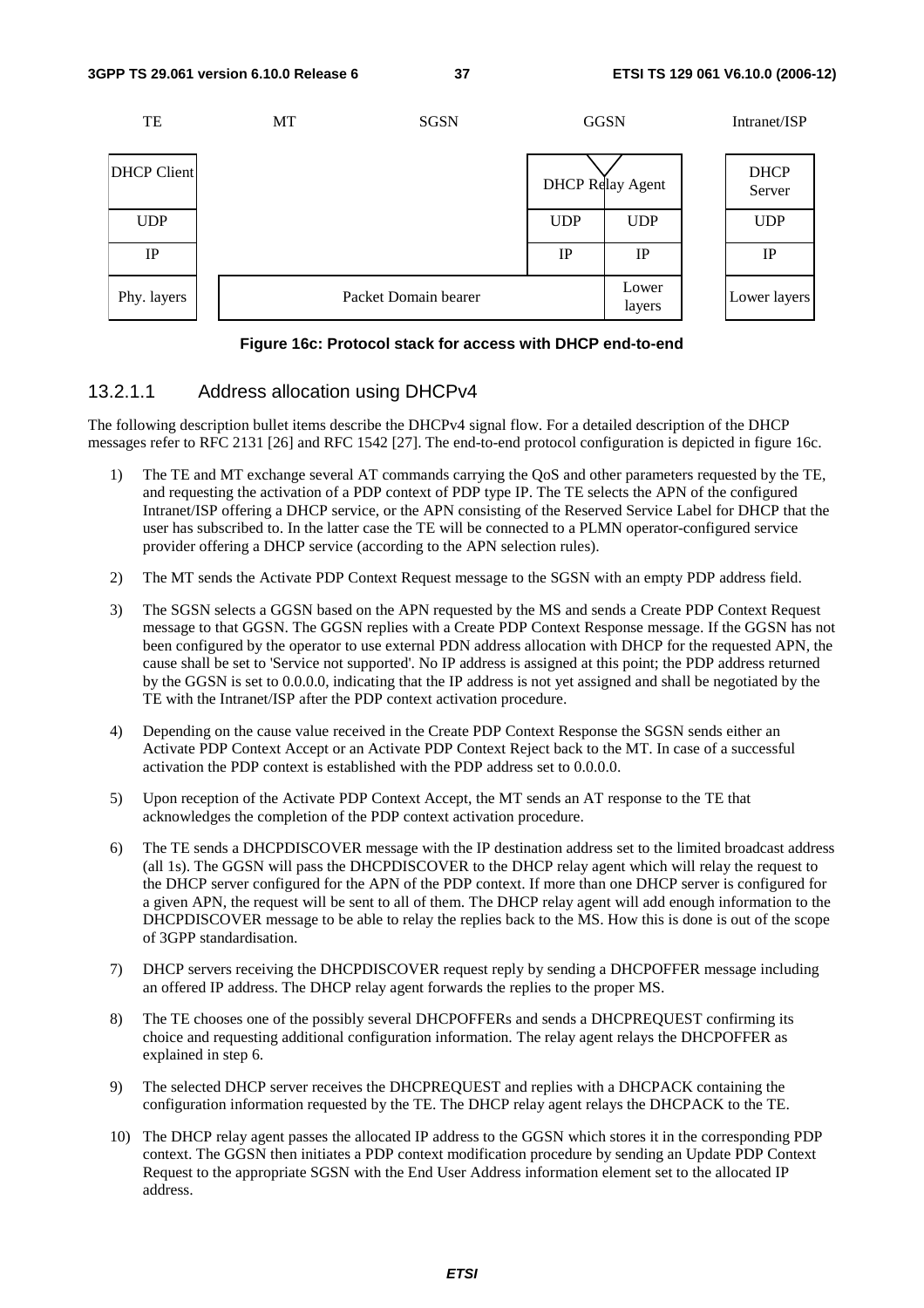#### **3GPP TS 29.061 version 6.10.0 Release 6 38 ETSI TS 129 061 V6.10.0 (2006-12)**

- 11) The SGSN sends a Modify PDP Context Request to the MT with the allocated IP address in the PDP Address information element. The MT acknowledges by sending a Modify PDP Context Accept to the SGSN.
- 12) The SGSN sends an Update PDP Context Response to the GGSN. The PDP context has been successfully updated with the allocated IP address.
- EXAMPLE: In the following example a successful PDP context activation with use of DHCP from end to end is shown.



#### **Figure16d: DHCPv4 signal flow**

### 13.2.1.2 Address allocation using DHCPv6

The following description bullet items describe the signal flow. For a detailed description of the DHCPv6 messages refer to the DHCPv6 IETF RFC 3315 [46]. In the context of IPv6, address allocation through DHCP is also referred to as Stateful Address Autoconfiguration. The end-to-end protocol configuration is depicted in figure 16e.

The PDP Context activation part and the initial Router Advertisement that triggers the MS to do the Stateful Address Autoconfiguration is described in subclause "IPv6 Non Transparent access to an Intranet or ISP".

- 1) The TE sends a SOLICIT message with the IP destination address set to the All DHCP Relay Agents and Servers multicast address defined in the DHCPv6 IETF RFC 3315 [46]. The source address is the link local address created by the MS. The SOLICIT message shall contain exactly one IA option.
- 2) The GGSN creates a RELAY-FORWARD message. The "Relay Message" option shall include the entire SOLICIT message. The GGSN sends the message to the DHCP server(s) configured for the APN using unicast addresses or All\_DHCP\_Servers multicast address. More details on the parameters for the RELAY-FORWARD are found in the DHCPv6 IETF RFC 3315 [46]. The GGSN may store a PDP Context ID in the Interface-Id option if this aids it in handling the Relay-Reply (the DHCP server will echo the Interface-Id option).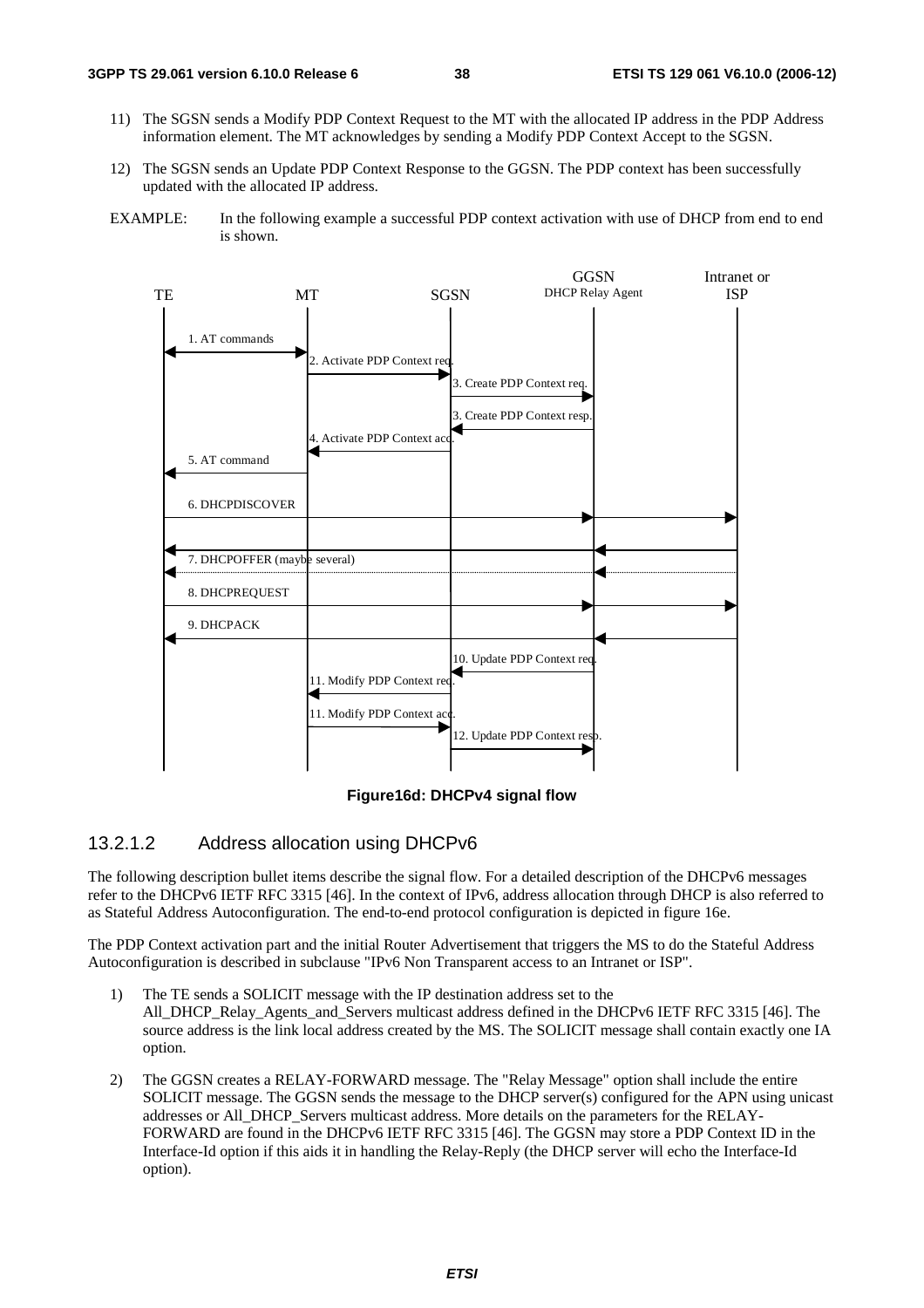- 3) DHCP servers receiving the RELAY-FORWARD message including the SOLICIT request reply by sending a RELAY-REPLY message. The "Relay Message" option includes the ADVERTISE message with an offered IP address.
- 4) GGSN extracts the ADVERTISE messages and forwards the messages to the proper MS.
- 5) The TE chooses one of the possibly several ADVERTISE messages and sends a REQUEST confirming its choice and requesting additional configuration information. The REQUEST message shall contain exactly one IA option.
- 6) GGSN embeds the REQUEST in the "Relay Message" option of the RELAY-FORWARD and sends it as explained in step 2.
- 7) The selected DHCP server receives the RELAY-FORWARD and replies with a RELAY-REPLY. The "Relay Message" option includes the REPLY message containing the configuration information requested by the TE.
- 8) The GGSN extracts the REPLY message and forwards it to the proper MS. GGSN also extracts IA option information such as the allocated MS IPv6 address and its lifetime and stores it in the corresponding PDP context. The GGSN shall silently discard any Neighbour Solicitation message sent by the MS to perform Duplicate Address Detection (see 3GPP TS 23.060 [3]).
- 9) The GGSN initiates a PDP context modification procedure by sending an Update PDP Context Request to the appropriate SGSN with the End User Address information element set to the allocated IPv6 address.
- 10) The SGSN sends a Modify PDP Context Request to the MT with the allocated IPv6 address in the PDP Address information element.
- 11) The MT acknowledges by sending a Modify PDP Context Accept to the SGSN.
- 12) The SGSN sends an Update PDP Context Response to the GGSN. The PDP context has been successfully updated with the allocated IPv6 address.
- 13) In the Stateful Address Autoconfiguration, Router Advertisements sent by GGSN on the MS-GGSN link shall not contain any Prefix Information option, even when GGSN has knowledge of the Prefix of the MS through the DHCP relay agent. The Prefix need not be advertised since the MS is the only host on the link and Stateless Address Autoconfiguration shall not be performed concurrently to Stateful Address Autoconfiguration.

The DHCPv6 server shall be configured to return exactly one address per IA option. If the request from the MS contains more than one IA option or if an MS sends additional REQUESTs for a PDP context that already has an address, the GGSN shall reject the request and return the status code " UnspecFail " (see IETF RFC3315 [46]) to the MS.

EXAMPLE: In the following example a successful PDP context activation with use of DHCPv6 from end to end is shown.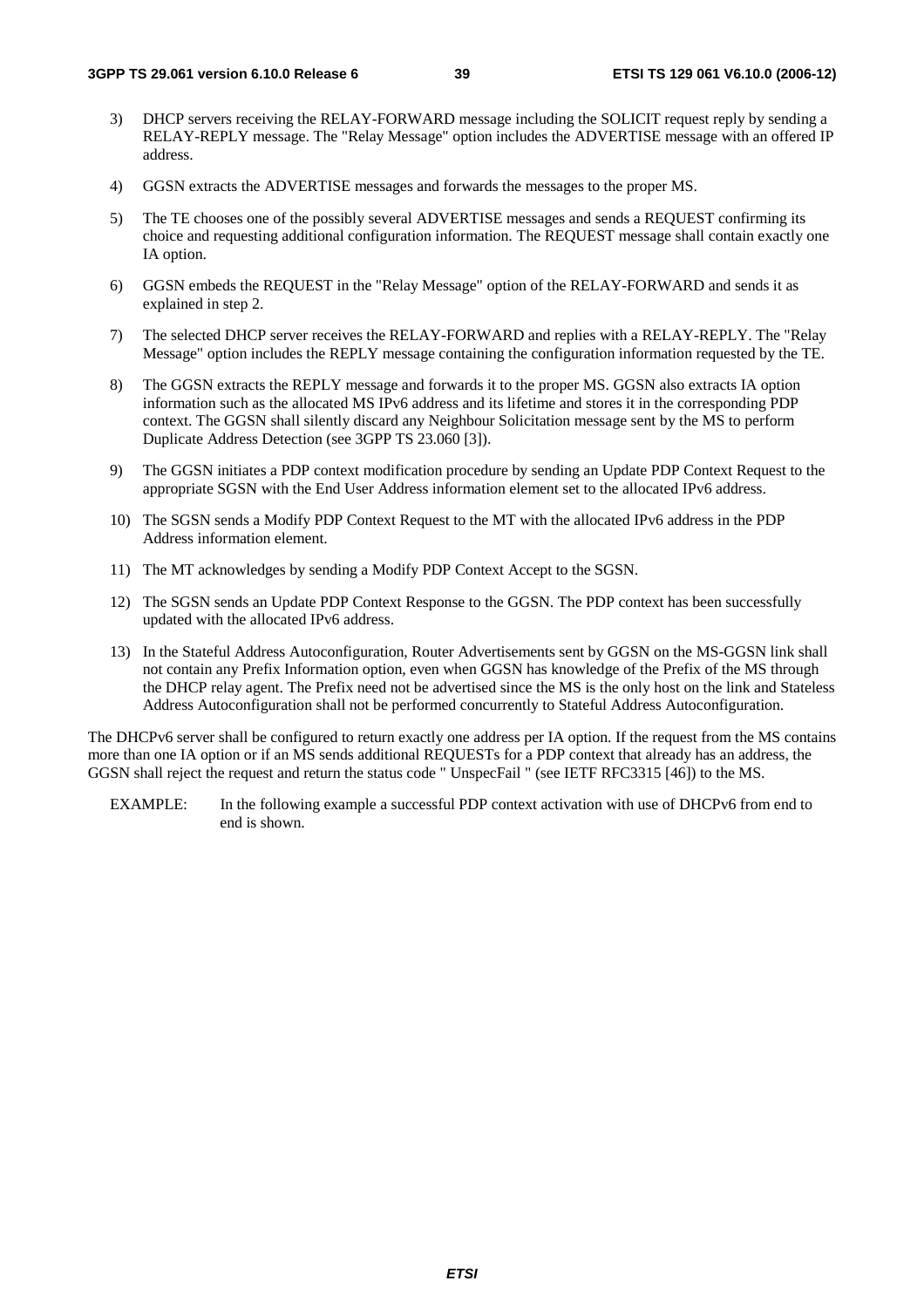

**Figure 16e: DHCPv6 signal flow** 

## 13.2.2 Other configuration by the Intranet or ISP (IPv6 only)

When using IPv6, in some situations the MS may need additional configuration information from the Intranet or ISP besides the IP address. It may for example be IMS related configuration options (see 3GPP TS 24.229 [47]). If the MS is DHCP capable and the IPv6 address has been allocated using Stateless Address Autoconfiguration, the MS may use a procedure as in the example below to configure additional external network protocol parameters, or other parameters that apply to the Intranet or ISP. The GGSN shall in this case indicate to the MS that there is additional configuration information to retrieve by setting the O-flag in the Router Advertisements. This shall be configured per APN in the GGSN.

The following description bullet items describe an example of a signal flow, where the MS directs an Information-Request to the All\_DHCP\_Relay\_Agents\_and\_Servers multicast address. The MS may also direct the message to a specific server instead of all servers. For a detailed description of the DHCPv6 messages refer to the DHCPv6 IETF RFC 3315 [46]. The sequence is depicted in figure 16f.

- 1) A Router Advertisement with the O-flag set, is sent from GGSN to TE to indicate to it to retrieve other configuration information.
- 2) The TE sends an INFORMATION-REQUEST message with the IP destination address set to the All DHCP Relay Agents and Servers multicast address defined in the DHCPv6 IETF RFC 3315 [46]. The source address shall be the link-local address of the MS. The DHCP relay agent in the GGSN shall forward the message.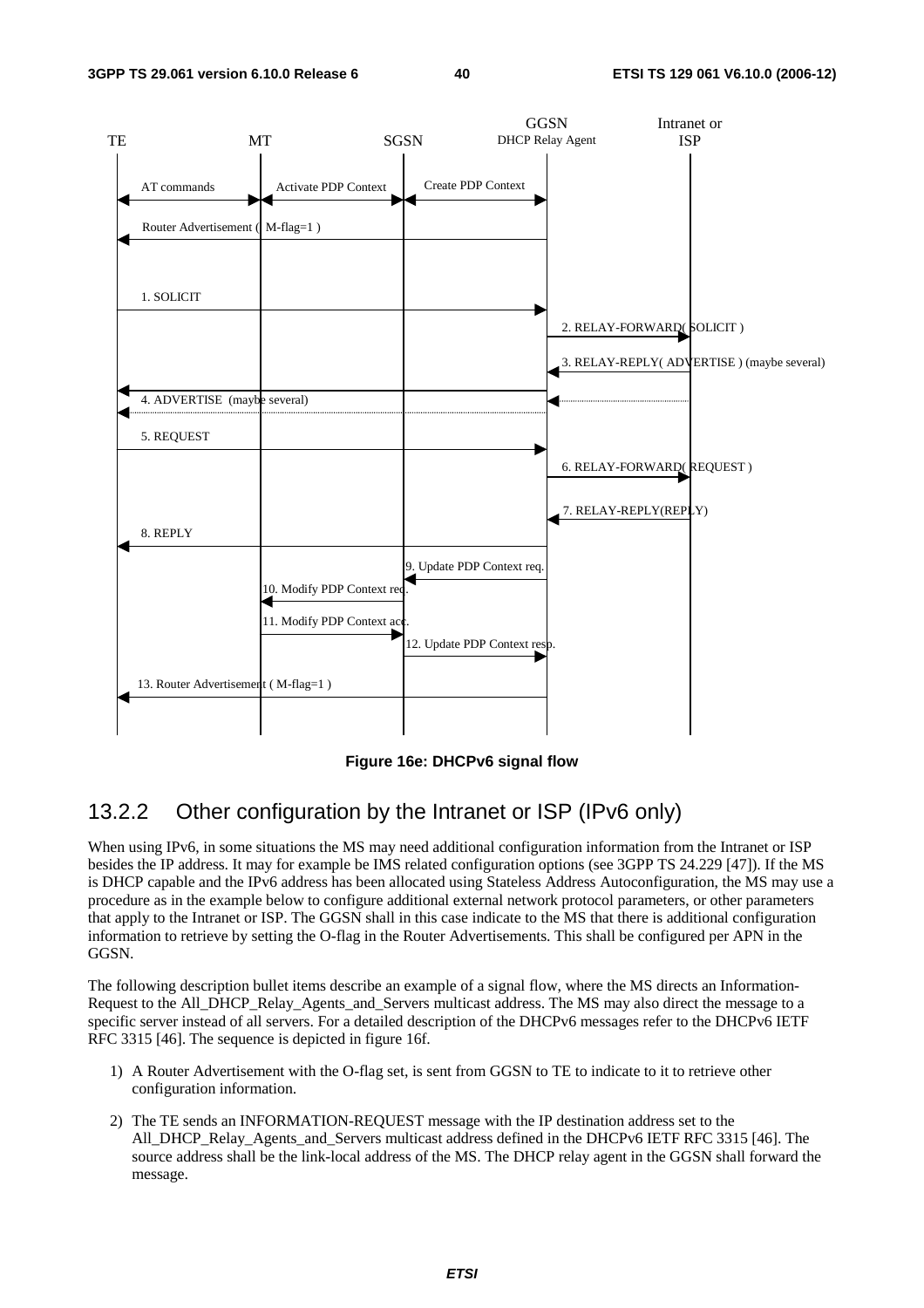3) DHCP servers receiving the forwarded INFORMATION-REQUEST message, reply by sending a RELAY-REPLY message, with the "Relay Message" option including a REPLY message with the requested configuration parameters.

The TE chooses one of the possibly several REPLY messages and extracts the configuration information.

EXAMPLE: In the following example a request for information with use of DHCPv6 from end to end is shown.



**Figure 16f: DHCPv6 Other configuration signal flow** 

# 13a Interworking with IMS

## 13a.1 General

Interworking with the IP Multimedia Core Network Subsystem (IMS) puts additional requirements on the GGSN. When the MS connects to the IP Multimedia Core Network Subsystem (IMS), specific parameters in Session Management messages may be handled. The IMS specific parameters are: IMS signalling flag, P-CSCF address request, returned P-CSCF address(es), media authorization token(s) and flow identifier(s).

For interworking with the IMS, the Go interface (see 3GPP TS 29.207 [53]) is used to correlate the session (SIP/SDP) and the bearer (PDP Contexts).

The mechanisms in GGSN to support IMS shall be:

- P-CSCF discovery.
- Dedicated signalling PDP contexts (with or without enhanced QoS); with associated static packet filters to permit signalling to/from designated servers.
- Go interface for charging correlation and policy control of PDP contexts for IMS media flows.

These mechanisms are however not restricted to the IMS and could be used for other services that could benefit from these mechanisms.

## 13a.2 IMS Interworking Model

The signalling interface between MS and P-CSCF is a logical interface, i.e. it is using GPRS as a bearer. The Go interface is used for network communication between the GGSN and the PDF. For a description of the IMS architecture, refer to 3GPP TS 23.228 [52]. For a more detailed view of GGSN IMS interworking, see 3GPP TS 29.207 [53].

## 13a.2.1 IMS Specific Configuration in the GGSN

The GGSN shall have a list of preconfigured addresses of signalling servers (P-CSCF servers). This list shall be provided to MSs on request. The list shall be possible to preconfigure per APN.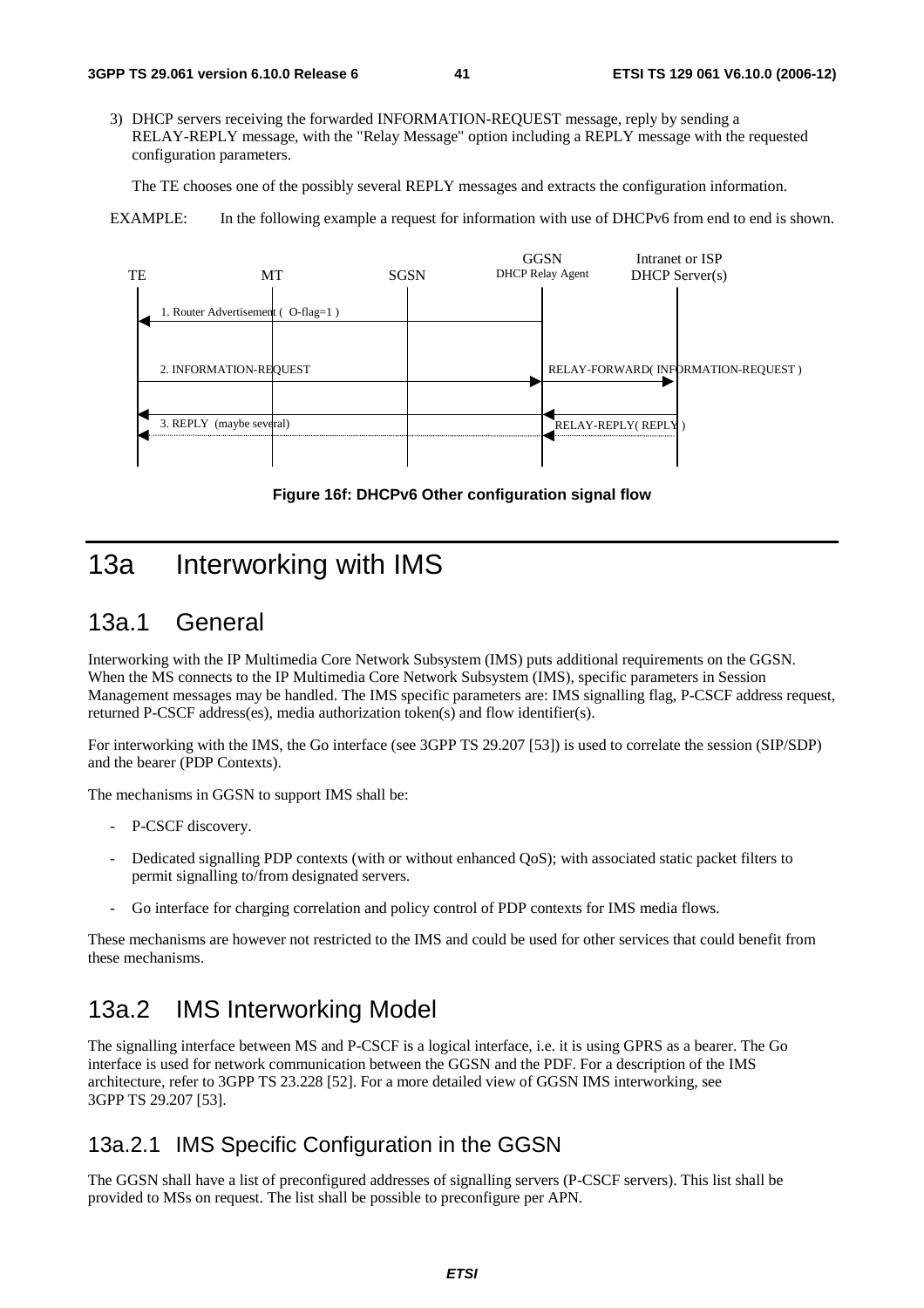The GGSN shall have preconfigured static packet filters, to be applied on dedicated signalling PDP contexts. The static packet filters shall filter up-link and down-link packets and only allow traffic to/from the preconfigured signalling servers and to DNS and DHCP servers. The static packet filters shall be possible to pre-configure per APN.

It shall be possible to enable/disable the use of the Go interface per APN. The GGSN shall handle Create PDP Context Requests that include binding information as specified in 3GPP TS 29.207 [53].

The GGSN shall support IPv6 addresses and protocol for IMS signalling and IMS bearers.

The GGSN shall provide support for P-CSCF discovery in two different ways (see 3GPP TS 23.228 [52]):

- GPRS procedure for P-CSCF discovery, i.e. request and provision of P-CSCF address(es) within the PCO IE in GPRS Session Management procedures (see 3GPP TS 24.008 [54]).
- Via DHCPv6 servers i.e. the GGSN shall provide the functionality of a DHCPv6 relay agent

On APNs providing IMS services, the information advertised in Router Advertisements from GGSN to MSs shall be configured in the same manner as for other APNs providing IPv6 services (see subclause 11.2.1.3.4), except that the "O-flag" shall be set even when the "M-flag" is cleared.

NOTE: When the "M-flag" is cleared, the "O- flag" shall be set in IPv6 Router Advertisement messages sent by the GGSN for APNs used for IMS services. This will trigger a DHCP capable MS to start a DHCPv6 session to retrieve server addresses and other configuration parameters. An MS which doesn't support DHCP will simply ignore the "O-flag". An MS may simultaneously use stateless address autoconfiguration for configuring its IPv6 address and stateful autoconfiguration for configuring IMS specific parameters. An MS which doesn't support DHCP, shall request IMS specific configuration (e.g. P-CSCF address) in the PCO IE in the Create PDP Context message.

The GGSN shall support a DHCPv6 relay agent.

The GGSN shall have configurable policy rules for controlling PDP contexts used for signalling as specified in section 13a.2.2.2.

### 13a.2.2 IMS Specific Procedures in the GGSN

#### 13a.2.2.1 Request for Signalling Server Address

When an MS indicates a request for a P-CSCF address in the PCO IE in a Create PDP Context Request message, the GGSN shall respond with one or more P-CSCF server addresses if available for this APN. If the GGSN has no P-CSCF address available, the GGSN shall ignore the request. If the GGSN provides more than one P-CSCF IPv6 address in the response, the GGSN shall sort the addresses with the highest priority P-CSCF server first in the PCO IE. The GGSN may use different prioritisations for different MSes, e.g. for load sharing between the P-CSCF servers. The coding of the PCO IE is described in the 3GPP TS 24.008 [54]. This procedure shall be followed regardless of whether or not the MS uses a dedicated signalling PDP context, and irrespective of the Go status for the APN.

### 13a.2.2.2 Establishment of a PDP Context for Signalling

The following applies for establishing a PDP context for signalling in the GGSN:

- I. The GGSN shall allow IMS signalling on a "general-purpose PDP context", in which case the IMS signalling shall be provided like any other transparent services provided by the packet domain.
- II. The GGSN may (dependent on operator policy) also support dedicated signalling PDP Contexts for IMS services. An MS may request a dedicated signalling PDP context (see 3GPP TS 24.229 [47]) by setting the IM CN Subsystem signalling flag in the PCO IE. If dedicated signalling PDP contexts are not supported, GGSN will reset the signalling flag in the response to the MS.

In both cases, I and II, the GGSN may receive the Signalling Indication parameter in the QoS IE. This indicates a request for prioritised handling over the radio interface. The GGSN shall be able to downgrade the QoS (dependent on operator policy) by resetting the Signalling Indication according to the normal procedures for QoS negotiation, see 3GPP TS 23.060 [3].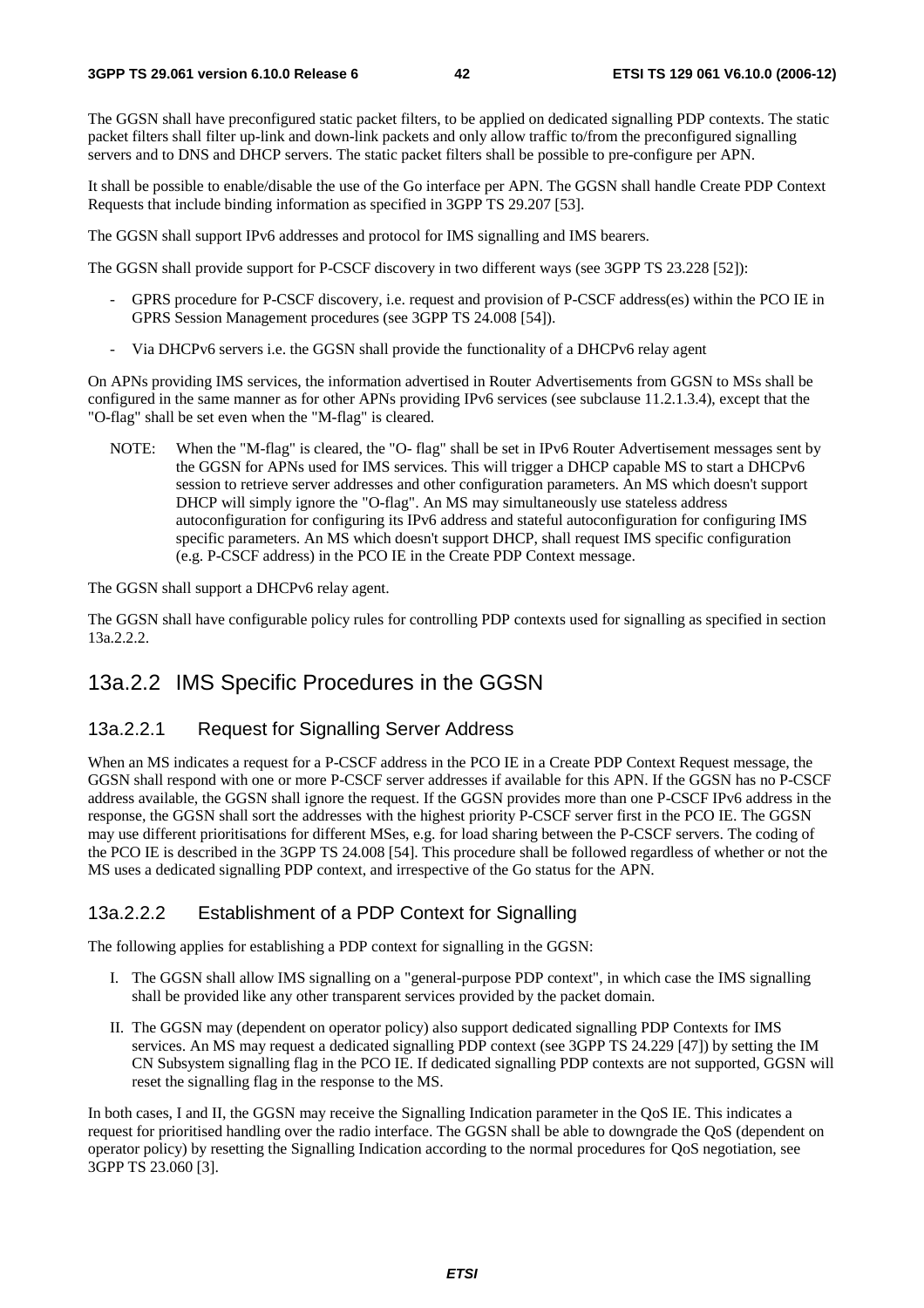The operator may provide other properties to dedicated signalling PDP contexts, e.g. special charging. It is out of the current scope of this TS to further specify these properties.

For a PDP Context marked as a dedicated signalling PDP Context, the GGSN shall apply static packet filters, which shall only allow packets to be sent to and from a pre-configured set of signalling servers, such as P-CSCF(s), DHCP server(s) and DNS server(s). The static packet filters for down-link signalling traffic shall have the format of a TFT and be sorted so that they precede both the SBLP based filters and the UE specified TFT filters. This will secure the use of the correct PDP context for the signalling traffic, and that only authorized traffic uses the signalling PDP context. The static packet filters shall be pre-configured in the GGSN by the operator. For dedicated signalling PDP Contexts, any TFT specified by the MS shall be replaced by the GGSN pre-configured static packet filters.

### 13a.2.2.3 Creation of a PDP Context for IMS Media Flows

For PDP Contexts used to carry IMS media flows, specific policies may be applied. The policy includes packet filtering, which enables a specific charging for these PDP Contexts, see 3GPP TS 29.207 [53].

The creation of a PDP Context to be used to carry media flows involves interaction between the MS and the GGSN and between the GGSN and the P-CSCF/PDF. The interaction between the GGSN and the P-CSCF/PDF, i.e. the Go interface, is described in detail in 3GPP TS 29.207 [53]. The interaction between the MS and GGSN is described in 3GPP TS 29.208 [56].

If binding information (media authorization token and flow identifiers) is included in a Create PDP Context Request message, the GGSN shall use the Go interface to authorize the request and retrieve a policy for filtering. The GGSN shall handle Create PDP Context Requests that include binding information as specified in 3GPP TS 29.207 [53].

The GGSN identifies the PDF to interact with using a PDF identifier. The PDF identifier is part of the media authorization token in the binding information, and is a fully qualified domain name (see 3GPP TS 29.207 [53]). Inclusion of both binding information and an indication for a dedicated signalling PDP Context in the same Create PDP Context Request message is not permitted. If both are received together, the GGSN shall reject the PDP context request.

# 14 Internet Hosted Octet Stream Service (IHOSS)

**Figure 17: Void** 

**Figure 18: Void** 

**Figure 19: Void** 

**Figure 20: Void** 

# 15 Interworking between Packet Domains

The primary reason for the interworking between Packet Domains is to support roaming subscribers as described in 3GPP TS 23.060 [3]. The general model for Packet Domain interworking is shown in figure 21.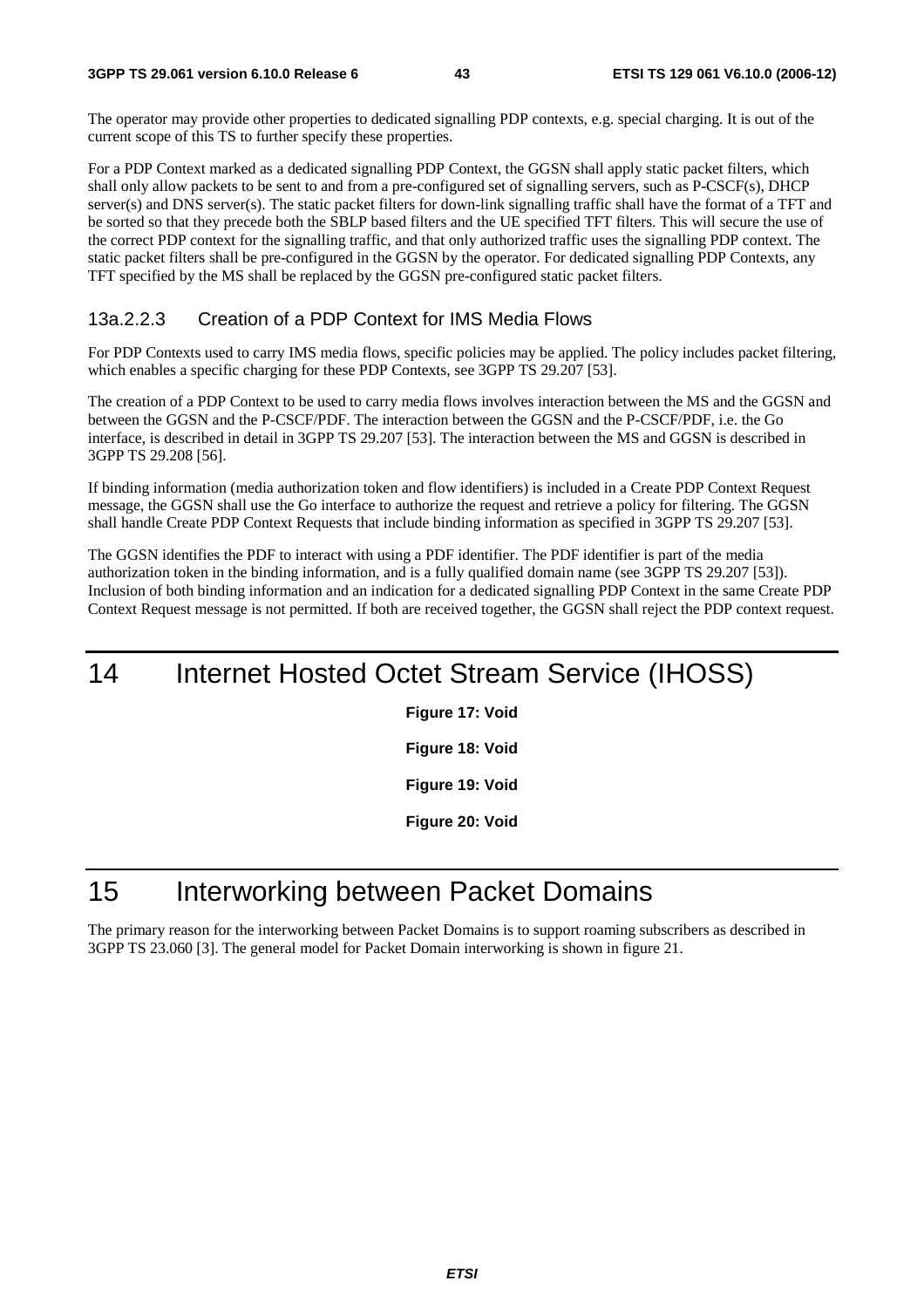

**Figure 21: General interworking between Packet Domains to support roaming subscribers.** 

For roaming subscribers that have a PDP address allocated from the HPLMN a forwarding route between the HPLMN and the VPLMN is created. This route is used for both mobile terminated and mobile originated data traffic. The communication is done via the BGs (Border Gateways) as described in 3GPP TS 23.060 [3].

The procedures to set the link between the SGSN in the VPLMN and the GGSN in the HPLMN are described in 3GPP TS 23.060 [3].

The inter-PLMN link may be any packet data network or dedicated link as described in 3GPP TS 23.060 [3]. The PLMN operators may have a dedicated inter-PLMN link to fulfil the QoS requirements of a certain protocol.

## 15.1 Security Agreements

Each PLMN operator may support IPsec (RFC 1825 [61]) and accompanying specifications for authentication (RFC 1826 [62]) and encryption (RFC 1827 [63]) as a basic set of security functionality in its border gateways. The PLMN operators may decide to use other security protocols based on bilateral agreements.

## 15.2 Routing protocol agreements

Each PLMN operator may support BGP (RFC 1771 [60]) as a basic set of routing functionality in its border gateways. The PLMN operators may decide to use other routing protocols based on bilateral agreements.

# 15.3 Charging agreements

Sharing the cost of the inter-PLMN link is subject to the agreement between the PLMN operators.

There may be a requirement to collect charging information in the Border Gateway (see figure 21) and this is down to the normal interconnect agreement between PLMN and PDN operators.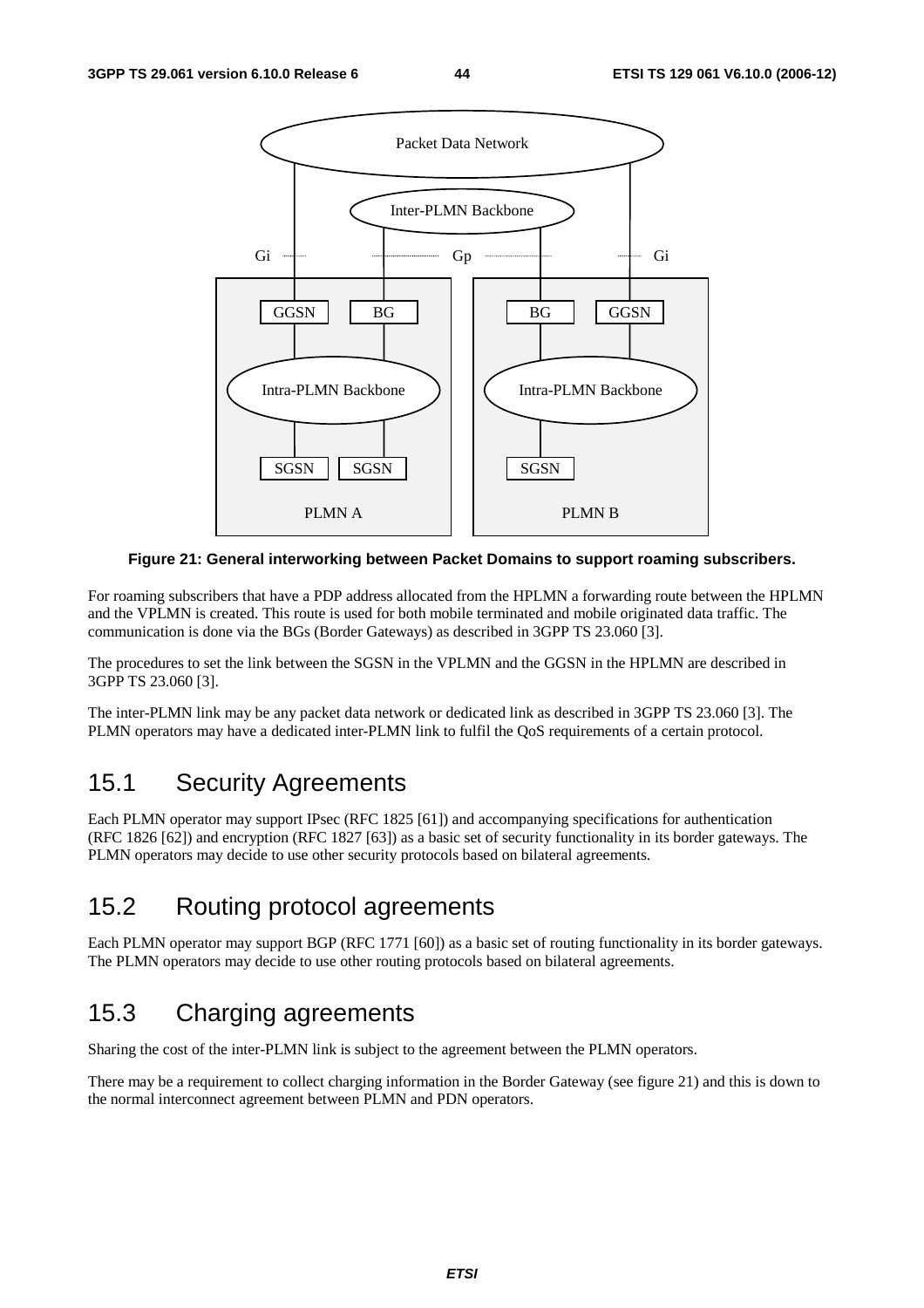# 16 Usage of RADIUS on Gi interface

A GGSN may, on a per APN basis, use RADIUS authentication to authenticate a user and RADIUS accounting to provide information to an AAA (Authentication, Authorization and Accounting) server.

# 16.1 RADIUS Authentication

RADIUS Authentication shall be used according to RFC 2865 [38] and RFC 3162 [50].

The RADIUS client function may reside in a GGSN. When the GGSN receives a Create PDP Context request message the RADIUS client function may send the authentication information to an authentication server, which is identified during the APN provisioning.

The authentication server checks that the user can be accepted. The response (when positive) may contain network information, such as an IP address or IPv6 prefix for the user.

The information delivered during the RADIUS authentication can be used to automatically correlate the users identity (the MSISDN or IMSI) to the IP-address or IPv6 prefix, assigned/confirmed by the GGSN or the authentication server respectively. The same procedure applies, in case of sending the authentication to a 'proxy' authentication server.

RADIUS Authentication is only applicable to the primary PDP context. When the GGSN receives an Access-Accept message from the authentication server it shall complete the PDP context activation procedure. If Access-Reject or no response is received, the GGSN shall reject the PDP Context Activation attempt with a suitable cause code, e.g. User Authentication failed.

# 16.2 RADIUS Accounting

RADIUS Accounting shall be used according to RFC 2866 [39] and RFC 3162 [50].

The RADIUS accounting client function may reside in a GGSN. The RADIUS accounting client may send information to an accounting server, which is identified during the APN provisioning. The accounting server may store this information and use it to automatically identify the user. This information can be trusted because the GPRS network has authenticated the subscriber (i.e. SIM card and possibly other authentication methods).

RADIUS Accounting-Request Start and Stop messages may be used during both primary and secondary PDP context activation and deactivation procedures respectively.

The use of Accounting-Request STOP and in addition the Accounting ON and Accounting OFF messages may be used to ensure that information stored in the accounting server is synchronised with the GGSN information.

If the AAA server is used for IP address or IPv6 prefix assignment, then, upon reception of a RADIUS Accounting-Request STOP message for all PDP contexts associated to a session defined by APN and IMSI or MSISDN, the AAA server may make the associated IP address or IPv6 prefix available for assignment.

In order to avoid race conditions, the GGSN shall include a 3GPP Vendor-Specific sub-attribute "Session Stop indicator" when it sends the Accounting-Request STOP for the last PDP context of a PDP session and the PDP session is terminated (i.e. the IP address or IPv6 prefix and all GTP tunnels can be released). The AAA server shall not assume the PDP session terminated until an Accounting-Request STOP with the Session Stop indicator is received.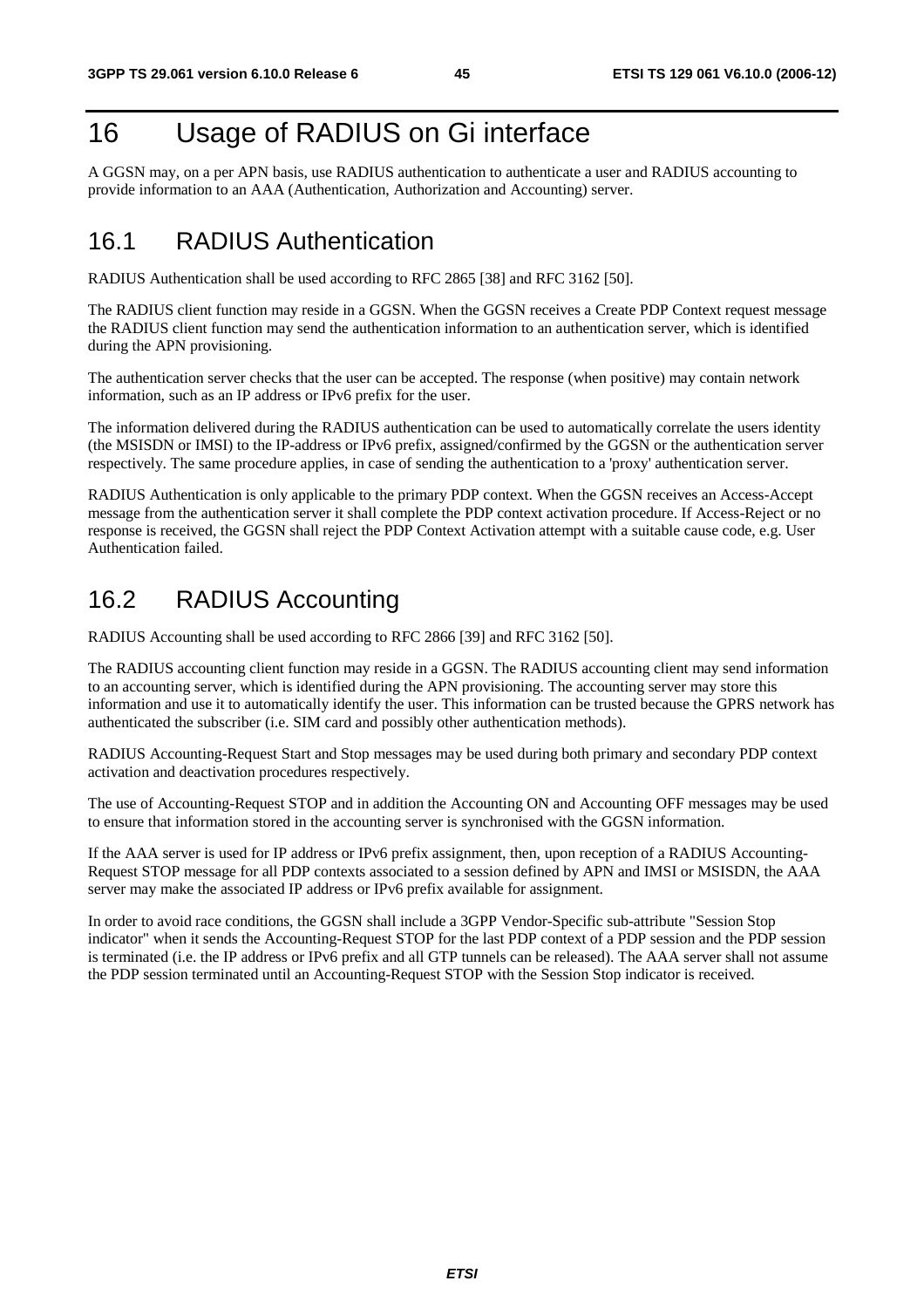# 16.3 Authentication and accounting message flows

## 16.3.1 IP PDP type

Figure 22 represents the RADIUS message flows between a GGSN and an Authentication, Authorization and Accounting (AAA) server.



- NOTE 1: If some external applications require RADIUS Accounting request (Start) information before they can process user packets, then the selected APN (GGSN) may be configured in such a way that the GGSN drops user data until the Accounting Response (START) is received from the AAA server. The GGSN may wait for the Accounting Response (START) before sending the CreatePDPContextResponse. The GGSN may reject the PDP context if the Accounting Response (START) is not received.
- NOTE 2: Separate accounting and authentication servers may be used.
- NOTE 3: The Access-Request message shall be used for primary PDP context only.
- NOTE 4: The Accounting-Request (Start) message may be sent at a later stage, e.g. after IPv6 address has been assigned and PDP Context updated, in case of a stateful address autoconfiguration.

### **Figure 22: RADIUS message flow for PDP type IP (successful user authentication case)**

When a GGSN receives a Create PDP Context Request message for a given APN, the GGSN may (depending on the configuration for this APN) send a RADIUS Access-Request to an AAA server. The AAA server authenticates and authorizes the user. If RADIUS is also responsible for IP address or IPv6 prefix allocation the AAA server shall return the allocated IP address or IPv6 prefix in the Access-Accept message.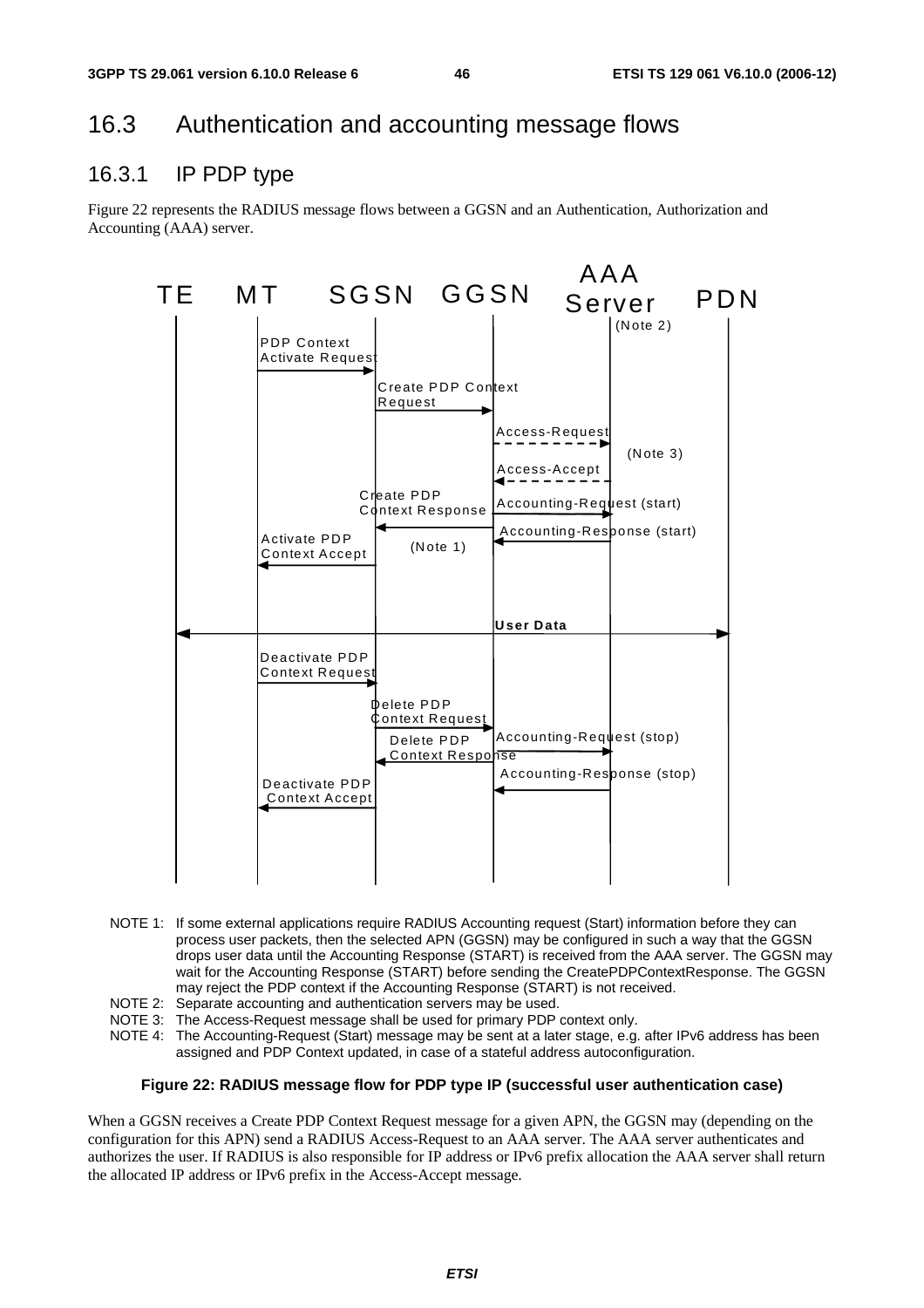Even if the GGSN was not involved in user authentication (e.g. transparent network access mode), it may send a RADIUS Accounting-Request START message to an AAA server. This message contains parameters, e.g. the tuple which includes the user-id and IP address or IPv6 prefix, to be used by application servers (e.g. WAP gateway) in order to identify the user. This message also indicates to the AAA server that the user session has started. The session is uniquely identified by the Acct-Session-Id that is composed of the Charging-Id and the GGSN-Address.

If some external applications require RADIUS Accounting request (Start) information before they can process user packets, then the selected APN (GGSN) may be configured in such a way that the GGSN drops user data until the Accounting Response (START) is received from the AAA server. The GGSN may wait for the Accounting Response (START) before sending the CreatePDPContextResponse. The GGSN may reject the PDP context if the Accounting Response (START) is not received. The authentication and accounting servers may be separately configured for each APN.

At a stateful address autoconfiguration, no IP address or IPv6 prefix is available at PDP context activation. In that case the GGSN may wait to send the Accounting-Request START message until the TE receives its IP address in a DHCP-REPLY.

When the GGSN receives a Delete PDP Context Request message and providing a RADIUS Accounting-Request START message was sent previously, the GGSN shall send a RADIUS Accounting-Request STOP message to the AAA server, which indicates the termination of this particular user session. The GGSN shall immediately send a Delete PDP context response, without waiting for an Accounting-Response STOP message from the AAA server.

The AAA server shall deallocate the IP address or IPv6 prefix (if any) initially allocated to the subscriber, if there is no session for the subscriber.

Accounting-Request ON and Accounting-Request OFF messages may be sent from the GGSN to the AAA server to ensure the correct synchronization of the session information in the GGSN and the AAA server.

The GGSN may send an Accounting-Request ON message to the AAA server to indicate that a restart has occurred. The AAA server may then release the associated resources.

Prior to a scheduled restart, the GGSN may send Accounting-Request OFF message to the AAA server. The AAA server may then release the associated resources.

If an Access-Challenge is sent to the GGSN when an Access-Request message is pending and when IP PDP type is used, the GGSN shall silently discard the Access-Challenge message and it shall treat an Access-Challenge as though it had received an Access-Reject instead RFC 2865 [38].

## 16.3.2 PPP PDP type

Figure 23 describes the RADIUS message flows between a GGSN and an Authentication, Authorization and Accounting (AAA) server for the case where PPP is terminated at the GGSN. The case where PPP is relayed to an LNS is beyond the scope of the present document.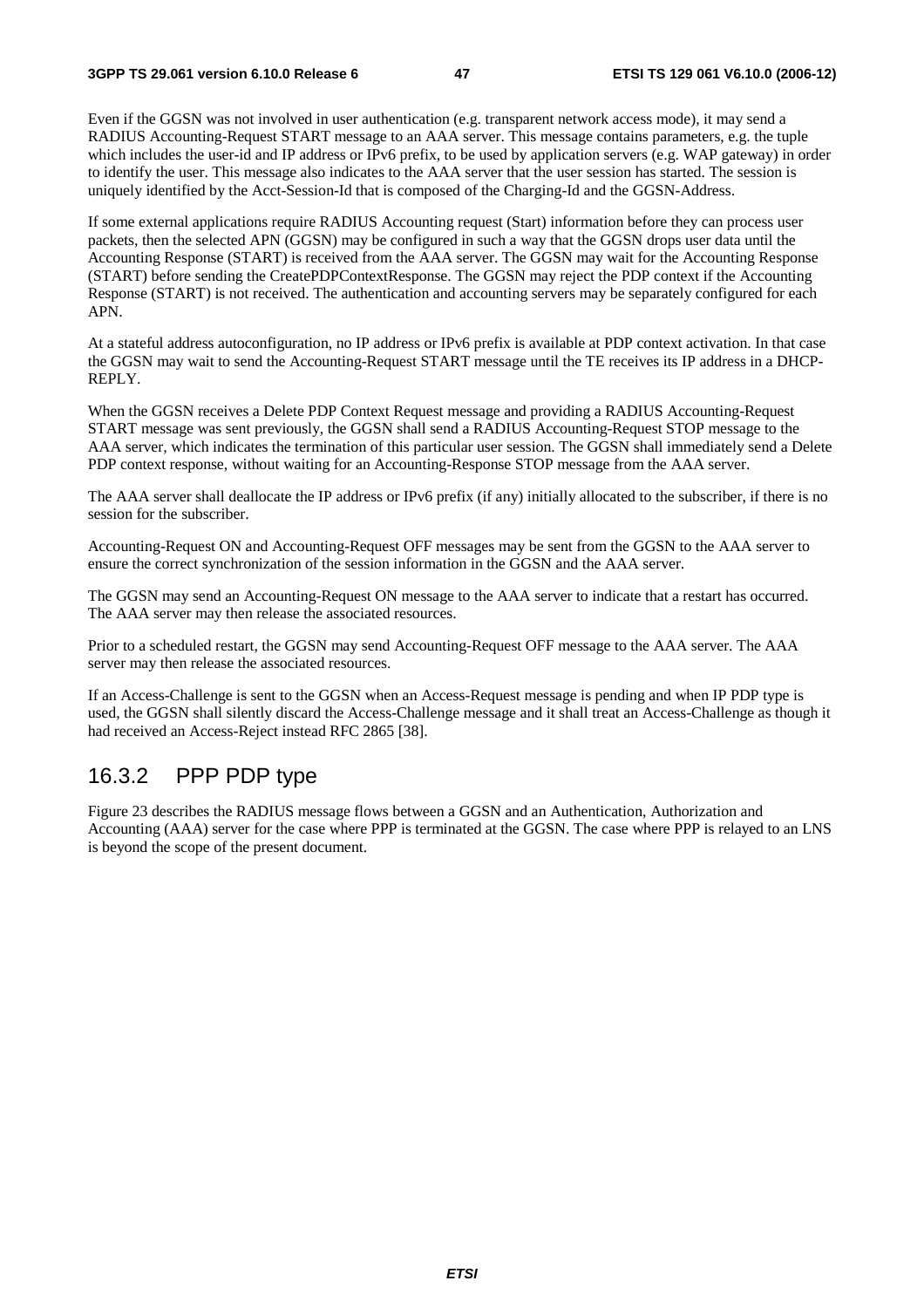

- NOTE 1: Separate accounting and Authentication servers may be used.
- NOTE 2: Actual messages depend on the used authentication protocol (e.g. PAP, CHAP).
- NOTE 3: If some external applications require RADIUS Accounting request (Start) information before they can process user packets, then the selected APN (GGSN) may be configured in such a way that the GGSN drops user data until the Accounting Response (START) is received from the AAA server. The GGSN may delete the PDP context if the Accounting Response (START) is not received.
- NOTE 4: An LCP termination procedure may be performed. Either the MS or the GGSN may initiate the context deactivation.
- NOTE 5: The Access-Request message shall be used for primary PDP context only.
- NOTE 6: Network Initiated deactivation.
- NOTE 7: User Initiated deactivation.

#### **Figure 23: RADIUS message flow for PDP type PPP (successful user authentication case)**

When a GGSN receives a Create PDP Context Request message for a given APN, the GGSN shall immediately send a Create PDP context response back to the SGSN. After PPP link setup, the authentication phase may take place. During Authentication phase, the GGSN sends a RADIUS Access-Request to an AAA server. The AAA server authenticates and authorizes the user. If RADIUS is also responsible for IP address allocation the AAA server shall return the allocated IP address or IPv6 prefix in the Access-Accept message (if the user was authenticated).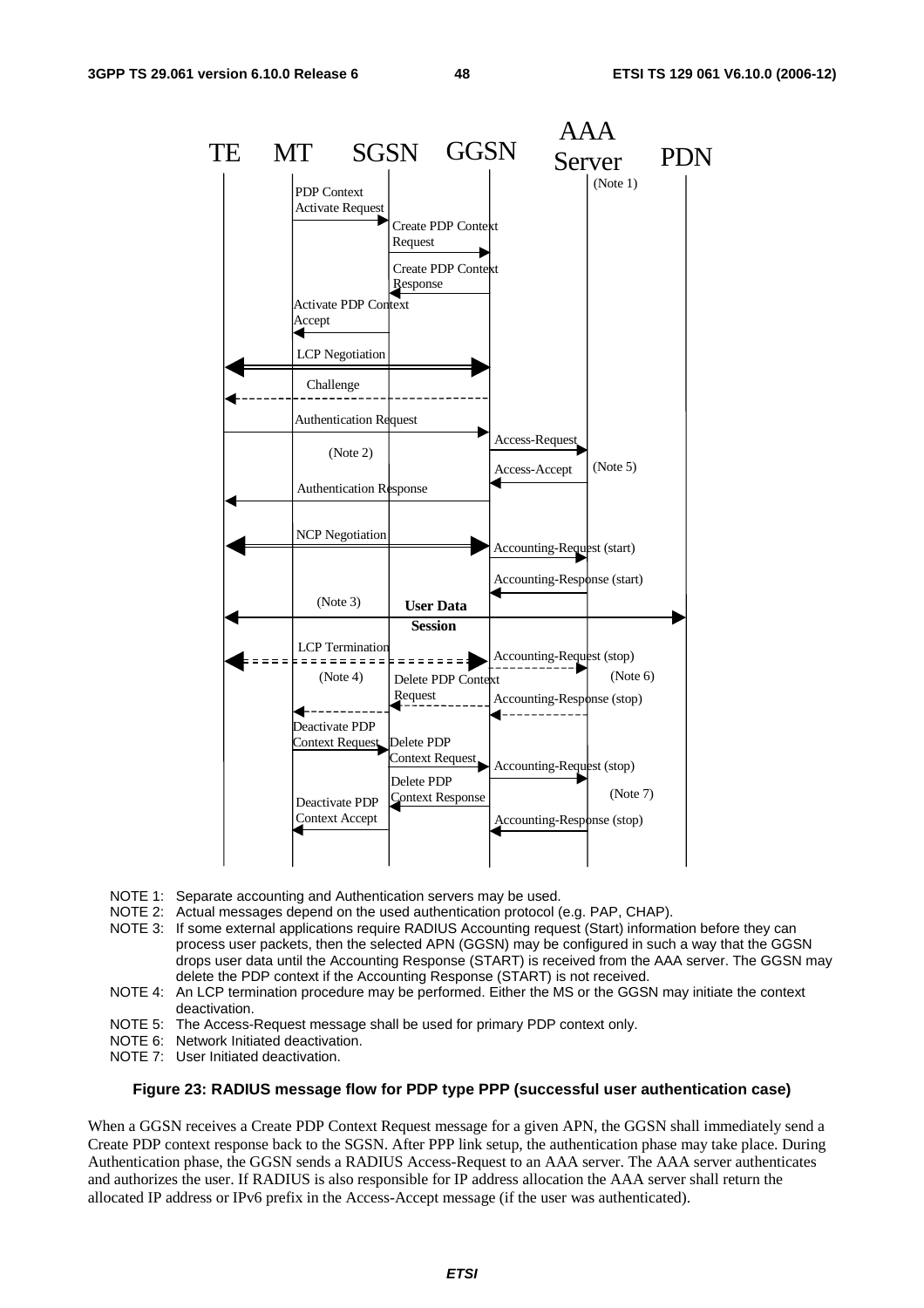#### **3GPP TS 29.061 version 6.10.0 Release 6 49 ETSI TS 129 061 V6.10.0 (2006-12)**

If the user is not authenticated, the GGSN shall send a Delete PDP context request to the SGSN.

Even if the GGSN was not involved in user authentication (e.g. for PPP no authentication may be selected), it may send a RADIUS Accounting-Request START message to an AAA server. This message contains parameters, e.g. a tuple which includes the user-id and IP address or IPv6 prefix, to be used by application servers (e.g. WAP gateway) in order to identify the user. This message also indicates to the AAA server that the user session has started, and the QoS parameters associated to the session.

If some external applications require RADIUS Accounting request (Start) information before they can process user packets, then the selected APN (GGSN) may be configured in such a way that the GGSN drops user data until the Accounting Response (START) is received from the AAA server. The GGSN may delete the PDP context if the Accounting Response (START) is not received. The Authentication and Accounting servers may be separately configured for each APN.

When the GGSN receives a Delete PDP Context Request message and providing a RADIUS Accounting-Request START message was sent previously, the GGSN shall send a RADIUS Accounting-Request STOP message to the AAA server, which indicates the termination of this particular user session. The GGSN shall immediately send a Delete PDP context response, without waiting for an Accounting-Response STOP message from the AAA server.

The AAA server shall deallocate the IP address or IPv6 prefix (if any) initially allocated to the subscriber.

Accounting-Request ON and Accounting-Request OFF messages may be sent from the GGSN to the AAA server to ensure the correct synchronization of the session information in the GGSN and the AAA server.

The GGSN may send an Accounting-Request ON message to the AAA server to indicate that a restart has occurred. The AAA server may then release the associated resources.

Prior to a scheduled restart, the GGSN may send Accounting-Request OFF message to the AAA server, the AAA server may then release the associated resources.

If an Access-Challenge is sent to the GGSN when using PPP PDP type, the GGSN shall handle it by PPP CHAP providing PPP CHAP was the selected Authentication protocol. If CHAP authentication was not selected, authentication shall fail RFC 2865 [38].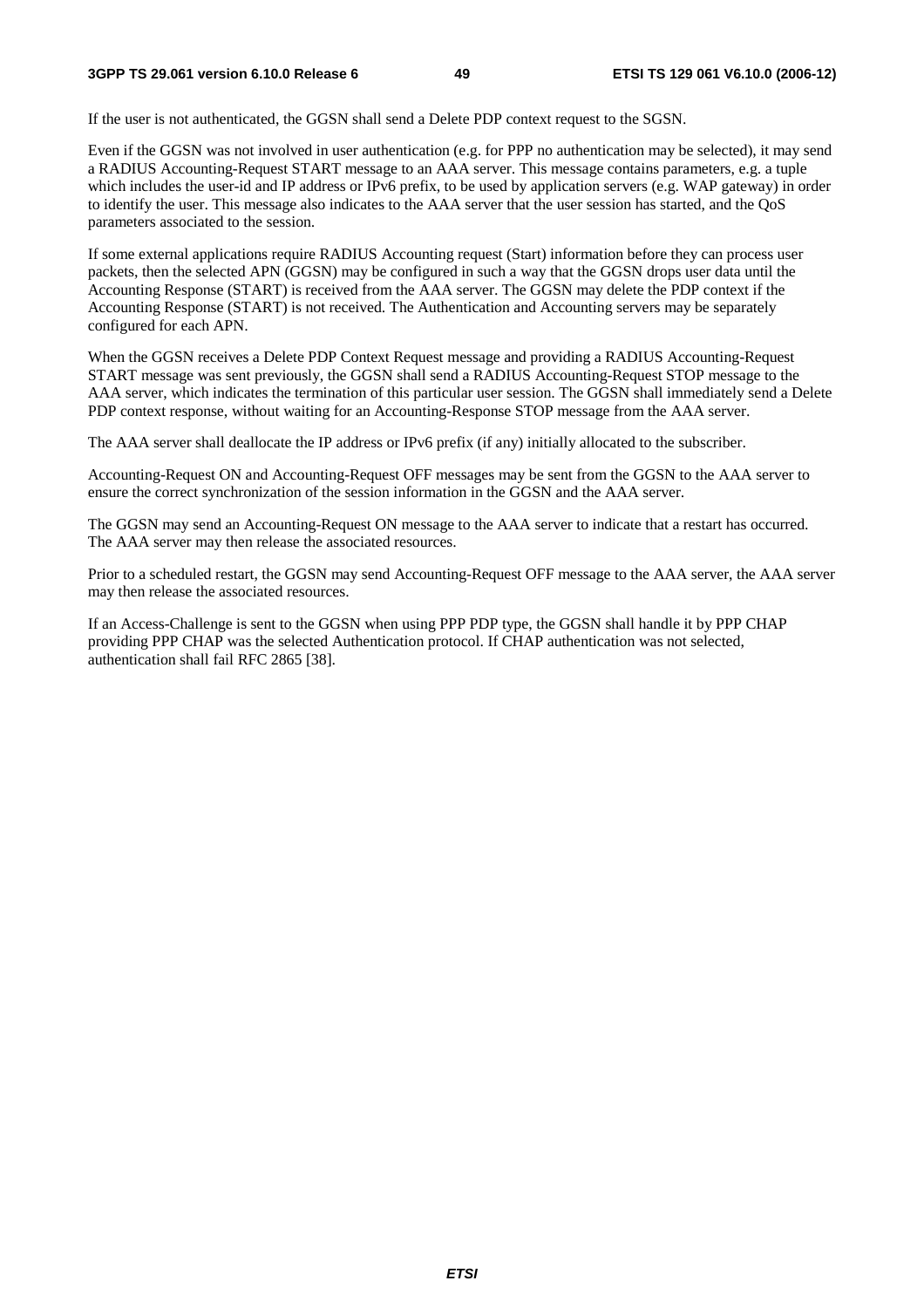## 16.3.3 Accounting Update

During the life of a PDP context some information related to this PDP context may change (i.e. SGSN address if a Inter-SGSN RA update occurs). Upon reception of an UpdatePDPContextRequest from the SGSN, the GGSN may send an Accounting Request Interim-Update to the AAA server to update the necessary information related to this PDP context (see figure 24). In such a case, the GGSN need not wait for the RADIUS AccountingResponse from the AAA server message before sending the UpdatePDPContextResponse to the SGSN. The GGSN may delete the PDP context if the AccountingResponse is not received from the AAA.



NOTE: As shown the GGSN need not wait for the RADIUS AccountingResponse from the AAA server message to send the UpdatePDPContextResponse to the SGSN. The GGSN may delete the PDP context if the AccountingResponse is not received from the AAA.

#### **Figure 24: RADIUS for PDP context Update**

## 16.3.4 AAA-Initiated PDP context termination

RADIUS is used as the protocol between the GGSN and an AAA server or proxy for applications (e.g. MMS) to deliver information related to GPRS user session. However some IP applications could need to interwork with the GGSN to terminate a particular PDP context. For this purpose, the AAA server or proxy may send a RADIUS Disconnect Request to the GGSN. As depicted in figure 25, the GGSN may react by deleting the corresponding PDP context or silently discard the Disconnect Request message. For more information on RADIUS Disconnect, see RFC 3576 [41]. If the GGSN deletes the corresponding PDP context, it need not wait for the DeletePDPContextResponse from the SGSN before sending the RADIUS DisconnectResponse to the AAA server.

The Teardown-Indicator in the RADIUS Disconnect Request message indicates to the GGSN that all PDP contexts for this particular user and sharing the same user session shall be deleted. The PDP contexts (primary and secondary) are identified by the Acct-Session-Id. The Charging-Id contained in the Acct-Session-Id can be of any primary or secondary PDP contexts of the user. The GGSN is able to find out all the related PDP contexts sharing the same user session once it has found the exact PDP context from the Acct-Session-Id. If a user has the same user IP address for different sets of PDP contexts towards different networks, only the PDP contexts linked to the one identified by the Acct-Session-Id shall be deleted.

Since the Charging-Id contained in the Acct-Session-Id is already sufficient to uniquely identify PDP context(s) for a user session on a GGSN, it has no impact if the user IP address is not known by the GGSN (e.g. in the case of transparent PPP PDP sessions). In this case the user IP address in the Disconnect message should be set to zero (e.g. 0.0.0.0 for IPv4).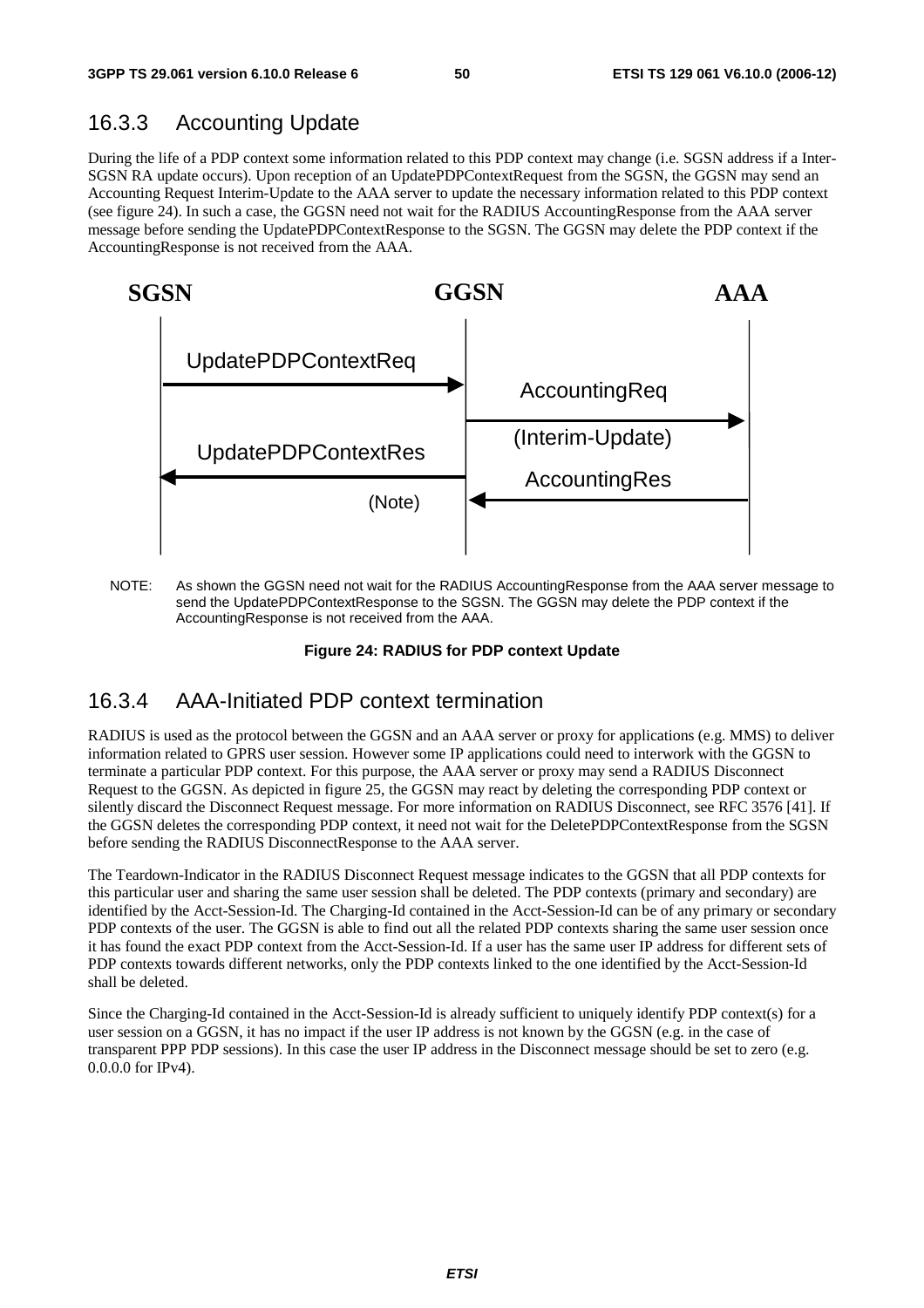

NOTE: As showed on figure 25, the GGSN need not wait for the DeletePDPContextResponse from the SGSN to send the RADIUS DisconnectResponse to the AAA server.

#### **Figure 25: PDP Context deletion with RADIUS**

## 16.4 List of RADIUS attributes

The following tables describe the actual content of the RADIUS messages exchanged between the GGSN and the AAA server. Other RADIUS attributes may be used as defined in RADIUS RFC(s). Unless otherwise stated, when the encoding scheme of an attribute is specified as UTF-8 encoding, this shall be interpreted as UTF-8 hexadecimal encoding.

## 16.4.1 Access-Request message (sent from the GGSN to AAA server)

Table 1 describes the attributes of the Access-Request message.

| Attr#          | <b>Attribute Name</b> | <b>Description</b>                                                                                                                                                                                                                                                                                                     | <b>Content</b>          | <b>Presence</b><br><b>Requirement</b> |
|----------------|-----------------------|------------------------------------------------------------------------------------------------------------------------------------------------------------------------------------------------------------------------------------------------------------------------------------------------------------------------|-------------------------|---------------------------------------|
|                | User-Name             | Username is provided by the user (extracted from<br>the Protocol Configuration Options (PCO) field of<br>the Create PDP Context Request message) or<br>PPP authentication phase (if PPP PDP type is<br>used). If no username is available a generic<br>username, configurable on a per APN basis, shall<br>be present. | String                  | Mandatory                             |
| $\mathfrak{p}$ | User-Password         | User password provided by the user if PAP is<br>used (extracted from the PCO field of the Create<br>PDP Context Request message) or PPP<br>authentication phase (if PPP PDP type is used). If<br>no password is available a generic password,<br>configurable on a per APN basis, shall be present.                    | String                  | Conditional<br>Note 1                 |
| 3              | CHAP-Password         | User password provided by the user if CHAP is<br>used (extracted from the PCO field of the Create<br>PDP Context Request message) or PPP<br>authentication phase (if PPP PDP type is used).                                                                                                                            | String                  | Conditional<br>Note 2                 |
| $\overline{4}$ | NAS-IP-Address        | IP address of the GGSN for communication with<br>the AAA server.                                                                                                                                                                                                                                                       | IPv4                    | Conditional<br>Note 4                 |
| 95             | NAS-IPv6-Address      | IP address of the GGSN for communication with<br>the AAA server.                                                                                                                                                                                                                                                       | IPv6                    | Conditional<br>Note 3 and 4           |
| 32             | NAS-Identifier        | Hostname of the GGSN for communication with<br>the AAA server.                                                                                                                                                                                                                                                         | String                  | Conditional<br>Note 3                 |
| 6              | Service-Type          | Indicates the type of service for this user                                                                                                                                                                                                                                                                            | Framed                  | Optional                              |
| $\overline{7}$ | Framed-Protocol       | Indicates the type of protocol for this user                                                                                                                                                                                                                                                                           | 7 (GPRS PDP<br>Context) | Optional                              |

|  |  | Table 1: The attributes of the Access-Request message |  |  |  |  |
|--|--|-------------------------------------------------------|--|--|--|--|
|--|--|-------------------------------------------------------|--|--|--|--|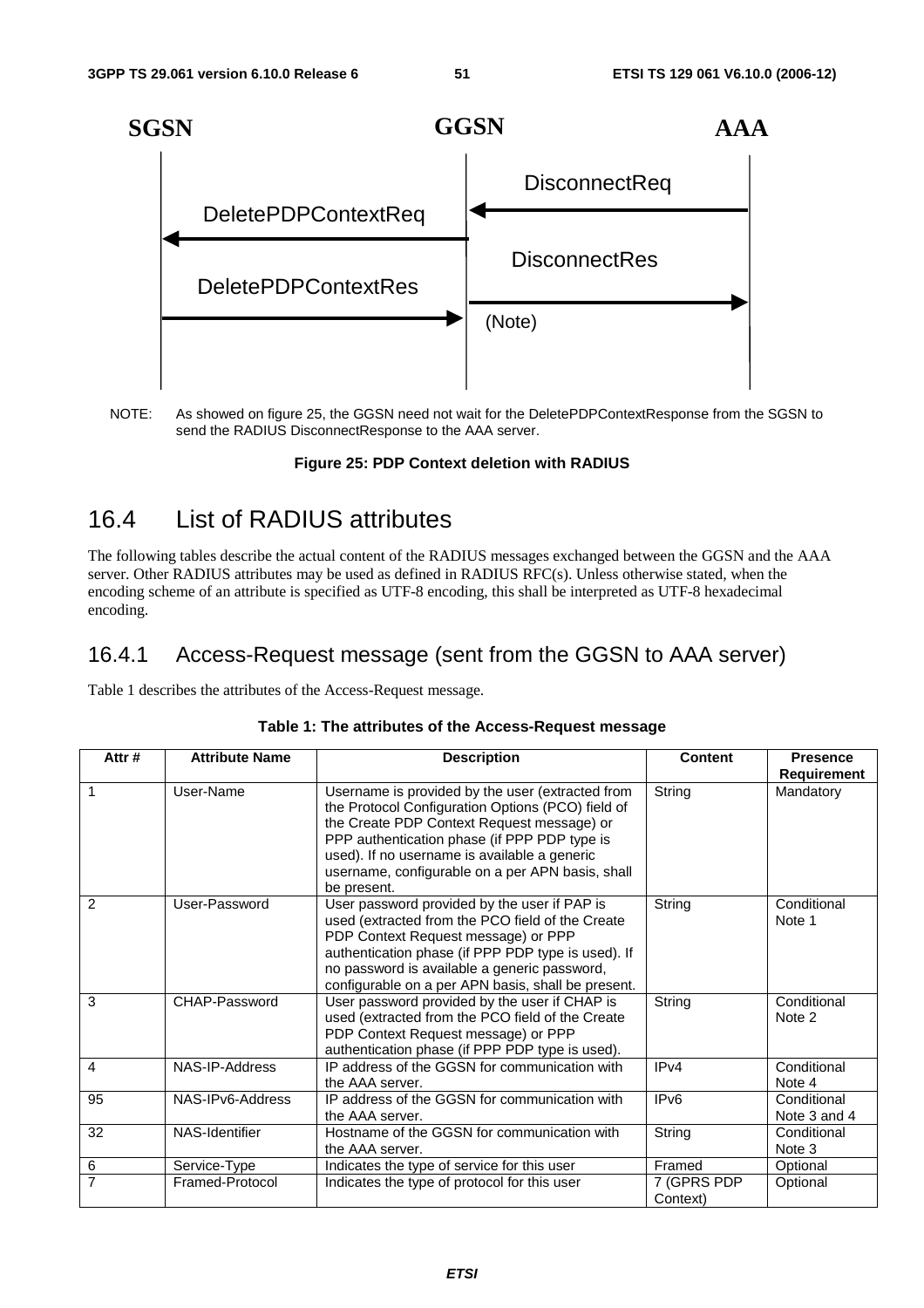| Attr#    | <b>Attribute Name</b>                                                                                                                                                                                                                                                                                      | <b>Description</b>                                                                                                                                                                          | <b>Content</b>                                                                                                        | <b>Presence</b>                                                   |  |  |
|----------|------------------------------------------------------------------------------------------------------------------------------------------------------------------------------------------------------------------------------------------------------------------------------------------------------------|---------------------------------------------------------------------------------------------------------------------------------------------------------------------------------------------|-----------------------------------------------------------------------------------------------------------------------|-------------------------------------------------------------------|--|--|
|          |                                                                                                                                                                                                                                                                                                            |                                                                                                                                                                                             |                                                                                                                       | <b>Requirement</b>                                                |  |  |
| 8        | Framed-IP-Address                                                                                                                                                                                                                                                                                          | IP address allocated for this user                                                                                                                                                          | IPv4                                                                                                                  | Conditional<br>Note 4                                             |  |  |
| 9        | Framed-IP-Netmask                                                                                                                                                                                                                                                                                          | Netmask for the user IP address                                                                                                                                                             | IPv4                                                                                                                  | Conditional<br>Note 4                                             |  |  |
| 97       | Framed-IPv6-Prefix                                                                                                                                                                                                                                                                                         | IPv6 address prefix allocated for this user                                                                                                                                                 | IP <sub>v6</sub>                                                                                                      | Conditional<br>Note 4                                             |  |  |
| 96       | Framed-Interface-Id                                                                                                                                                                                                                                                                                        | User IPv6 Interface Identifier                                                                                                                                                              | IP <sub>v6</sub>                                                                                                      | Conditional<br>Notes 4 and 5                                      |  |  |
| 30       | Called-Station-Id                                                                                                                                                                                                                                                                                          | Identifier for the target network                                                                                                                                                           | APN (UTF-8<br>encoded)                                                                                                | Mandatory                                                         |  |  |
| 31       | Calling-Station-Id                                                                                                                                                                                                                                                                                         | This attribute is the identifier for the MS, and it<br>shall be configurable on a per APN basis.                                                                                            | MSISDN in<br>international<br>format according<br>to 3GPP TS<br>23.003 [40],<br>UTF-8 encoded<br>decimal. (Note<br>6) | Optional                                                          |  |  |
| 60       | CHAP-Challenge                                                                                                                                                                                                                                                                                             | Challenge if CHAP is used (extracted from the<br>PCO field of the Create PDP Context Request<br>message) or PPP authentication phase (if PPP<br>PDP type is used).                          | String                                                                                                                | Conditional<br>Note 2                                             |  |  |
| 61       | NAS-Port-Type                                                                                                                                                                                                                                                                                              | Port type for the GGSN                                                                                                                                                                      | As per RFC<br>2865 [38]                                                                                               | Optional                                                          |  |  |
| 26/10415 | 3GPP Vendor-<br>Specific                                                                                                                                                                                                                                                                                   | Sub-attributes according subclause 16.4.7                                                                                                                                                   | See subclause<br>16.4.7                                                                                               | Optional<br>except sub-<br>attribute 3<br>which is<br>conditional |  |  |
|          | NOTE 1: Shall be present if PAP is used.<br>NOTE 2: Shall be present if CHAP is used.<br>NOTE 3: Either NAS-IP-Address or NAS-Identifier shall be present.<br>NOTE 4: Either IPv4 or IPv6 address/prefix attribute shall be present. The IP protocol version for end-user and network may<br>be different. |                                                                                                                                                                                             |                                                                                                                       |                                                                   |  |  |
| NOTE 5:  |                                                                                                                                                                                                                                                                                                            | Included if the prefix alone is not unique for the user. This may be the case, for example, if address is assigned<br>using stateful address autoconfiguration or if a static IPv6 address. |                                                                                                                       |                                                                   |  |  |
|          | NOTE 6: There are no leading characters in front of the country code.                                                                                                                                                                                                                                      |                                                                                                                                                                                             |                                                                                                                       |                                                                   |  |  |

## 16.4.2 Access-Accept (sent from AAA server to GGSN)

Table 2 describes the attributes of the Access-Accept message. See RFC 2548 [51] for definition of MS specific attributes.

| Attr# | <b>Attribute Name</b> | <b>Description</b>                                                                                                                                                                                                                        | <b>Content</b>                     | <b>Presence</b><br>Requiremen |
|-------|-----------------------|-------------------------------------------------------------------------------------------------------------------------------------------------------------------------------------------------------------------------------------------|------------------------------------|-------------------------------|
|       | User-Name             | Username received in the Access-Request message or a<br>substitute username provided by the AAA server. If the<br>User-Name has been received in the Access-Accept<br>message, this user-name shall be used in preference to<br>the above | String                             | Optional                      |
| 6     | Service-Type          | Indicates the type of service for this user                                                                                                                                                                                               | Framed                             | Optional                      |
|       | Framed-Protocol       | Indicates the type of protocol for this user                                                                                                                                                                                              | 7 (GPRS)<br><b>PDP</b><br>Context) | Optional                      |
| 8     | Framed-IP-Address     | IP address allocated for this user, if the AAA server is<br>used to allocate IP address.                                                                                                                                                  | IPv4                               | Conditional<br>Note 2         |
| 9     | Framed-IP-Netmask     | Netmask for the user IP address, if the AAA server is<br>used to allocate IP netmask.                                                                                                                                                     | IPv4                               | Conditional<br>Note 2         |
| 97    | Framed-IPv6-Prefix    | IPv6 address prefix allocated for this user, if the AAA<br>server is used to allocate IP address prefixes.                                                                                                                                | IP <sub>v6</sub>                   | Conditional<br>Note 2         |

#### **Table 2: The attributes of the Access-Accept message**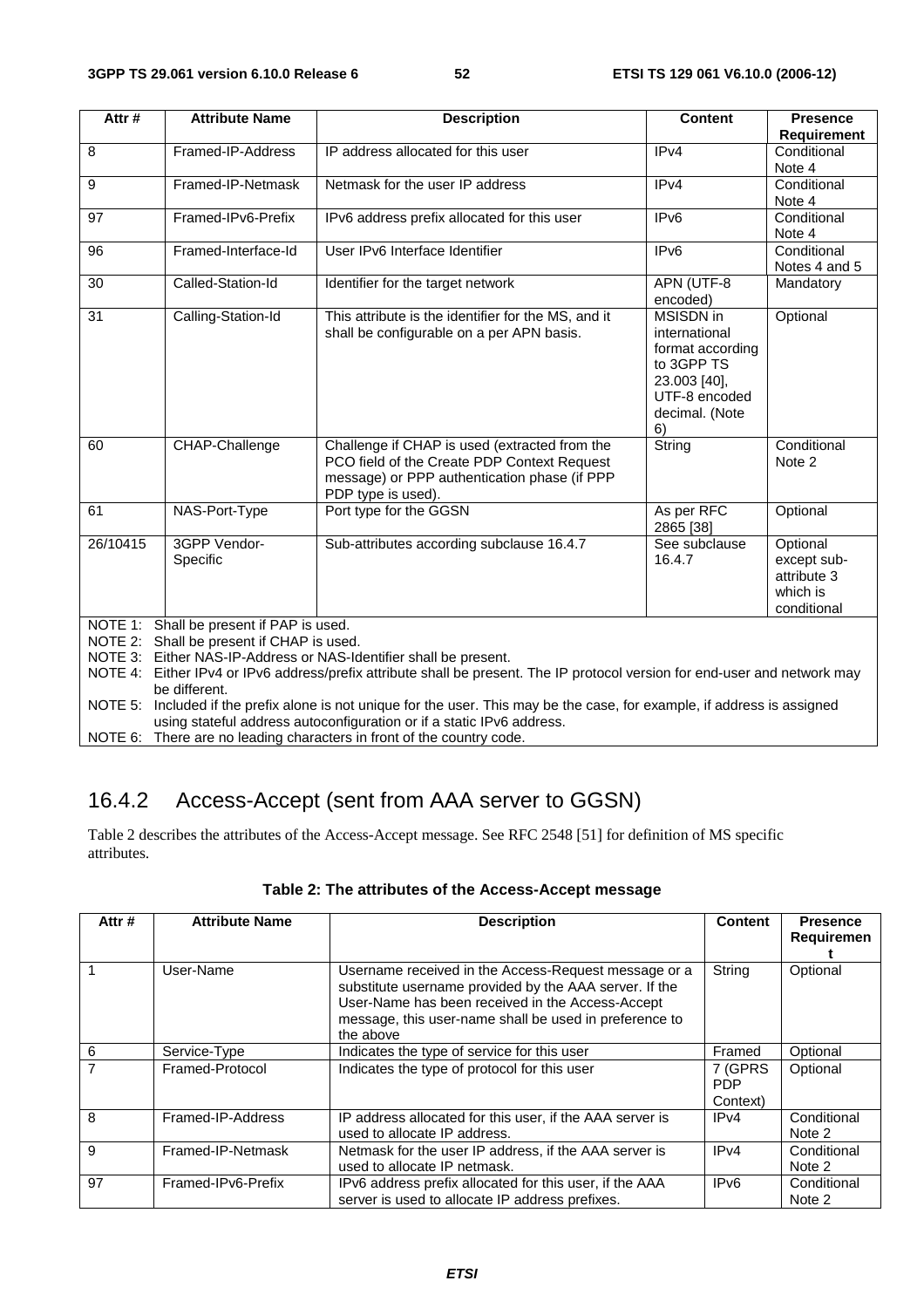| Attr#                         | <b>Attribute Name</b>                                                   | <b>Description</b>                                                                                                                                                                                                                   | <b>Content</b>                | <b>Presence</b>      |
|-------------------------------|-------------------------------------------------------------------------|--------------------------------------------------------------------------------------------------------------------------------------------------------------------------------------------------------------------------------------|-------------------------------|----------------------|
|                               |                                                                         |                                                                                                                                                                                                                                      |                               | Requiremen           |
| 100                           | Framed-IPv6-Pool                                                        | Name of the prefix pool for the specific APN                                                                                                                                                                                         | IP <sub>v6</sub>              | Optional<br>Note 2   |
| 12                            | Framed-IP-MTU                                                           | MTU for the user towards this particular APN, MTU shall<br>be less or equal to 1500                                                                                                                                                  | String                        | Optional             |
| 25                            | Class                                                                   | Identifier to be used in all subsequent accounting<br>messages.                                                                                                                                                                      | String                        | Optional<br>(Note 1) |
| 27                            | Session-Timeout                                                         | Indicates the timeout value (in seconds) for the user<br>session                                                                                                                                                                     | 32 bit<br>unsigned<br>Integer | Optional             |
| 28                            | Idle-Timeout                                                            | Indicates the timeout value (in seconds) for idle user<br>session                                                                                                                                                                    | 32 bit<br>unsigned<br>Integer | Optional             |
| 26/311                        | MS- primary-DNS-server                                                  | Contains the primary DNS server address for this APN                                                                                                                                                                                 | $\text{lpv4}$                 | Optional<br>Note 3   |
| 26/311                        | MS-Secondary-DNS-<br>Server                                             | Contains the secondary DNS server address for this APN                                                                                                                                                                               | IPv4                          | Optional<br>Note 3   |
| 26/311                        | MS-Primary-NBNS-<br>Server                                              | Contains the primary NetBios name server address for<br>this APN                                                                                                                                                                     | IP <sub>v4</sub>              | Optional<br>Note 3   |
| 26/311                        | MS-Secondary-NBNS-<br>Server                                            | Contains the secondary NetBios server address for this<br><b>APN</b>                                                                                                                                                                 | IPv4                          | Optional<br>Note 3   |
| 26/10415<br>/17               | 3GPP-IPv6-DNS-Servers                                                   | List of IPv6 addresses of DNS servers for this APN                                                                                                                                                                                   | IP <sub>v6</sub>              | Optional<br>Note 3   |
| NOTE 1:<br>NOTE 2:<br>NOTE 3: | be different.<br>Either IPv4 or IPv6 address attribute shall be present | The presence of this attribute is conditional upon this attribute being received in the Access-Accept message<br>Either IPv4 or IPv6 address/prefix attribute shall be present. The IP protocol version for end-user and network may |                               |                      |

## 16.4.3 Accounting-Request START (sent from GGSN to AAA server)

Table 3 describes the attributes of the Accounting-Request START message.

## **Table 3: The attributes of the Accounting-Request START message**

| Attr#          | <b>Attribute Name</b>  | <b>Description</b>                                                                                                                                                                                                                                                                                                                                                                                                | <b>Content</b>          | <b>Presence</b>              |
|----------------|------------------------|-------------------------------------------------------------------------------------------------------------------------------------------------------------------------------------------------------------------------------------------------------------------------------------------------------------------------------------------------------------------------------------------------------------------|-------------------------|------------------------------|
|                |                        |                                                                                                                                                                                                                                                                                                                                                                                                                   |                         | Requirement                  |
| $\mathbf{1}$   | User-Name              | Username provided by the user (extracted from<br>the PCO field of the Create PDP Context Request<br>message) or PPP authentication phase (if PPP<br>PDP type is used). If no username is available a<br>generic username, configurable on a per APN<br>basis, shall be present. If the User-Name has<br>been received in the Access-Accept message,<br>this user-name shall be used in preference to the<br>above | String                  | Optional                     |
| $\overline{4}$ | NAS-IP-Address         | GGSN IP address for communication with the<br>AAA server.                                                                                                                                                                                                                                                                                                                                                         | IPv4                    | Conditional<br>Notes 1 and 3 |
| 95             | NAS-IPv6-Address       | GGSN IPv6 address for communication with the<br>AAA server.                                                                                                                                                                                                                                                                                                                                                       | IP <sub>v6</sub>        | Conditional<br>Notes 1 and 3 |
| 32             | NAS-Identifier         | Hostname of the GGSN for communication with<br>the AAA server.                                                                                                                                                                                                                                                                                                                                                    | String                  | Conditional<br>Note 1        |
| $\,6$          | Service-Type           | Indicates the type of service for this user                                                                                                                                                                                                                                                                                                                                                                       | Framed                  | Optional                     |
| $\overline{7}$ | <b>Framed Protocol</b> | Indicates the type of protocol for this user                                                                                                                                                                                                                                                                                                                                                                      | 7 (GPRS PDP<br>Context) | Optional                     |
| 8              | Framed-IP-Address      | User IP address                                                                                                                                                                                                                                                                                                                                                                                                   | IPv4                    | Conditional<br>Note 3        |
| 97             | Framed-IPv6-Prefix     | User IPv6 Prefix                                                                                                                                                                                                                                                                                                                                                                                                  | IP <sub>v6</sub>        | Conditional<br>Note 3        |
| 96             | Framed-Interface-Id    | User IPv6 Interface Identifier                                                                                                                                                                                                                                                                                                                                                                                    | IP <sub>v6</sub>        | Conditional<br>Notes 3 and 4 |
| 25             | Class                  | Received in the access accept                                                                                                                                                                                                                                                                                                                                                                                     | String                  | Conditional<br>(Note 2)      |
| 30             | Called-Station-Id      | Identifier for the target network                                                                                                                                                                                                                                                                                                                                                                                 | APN (UTF-8              | Mandatory                    |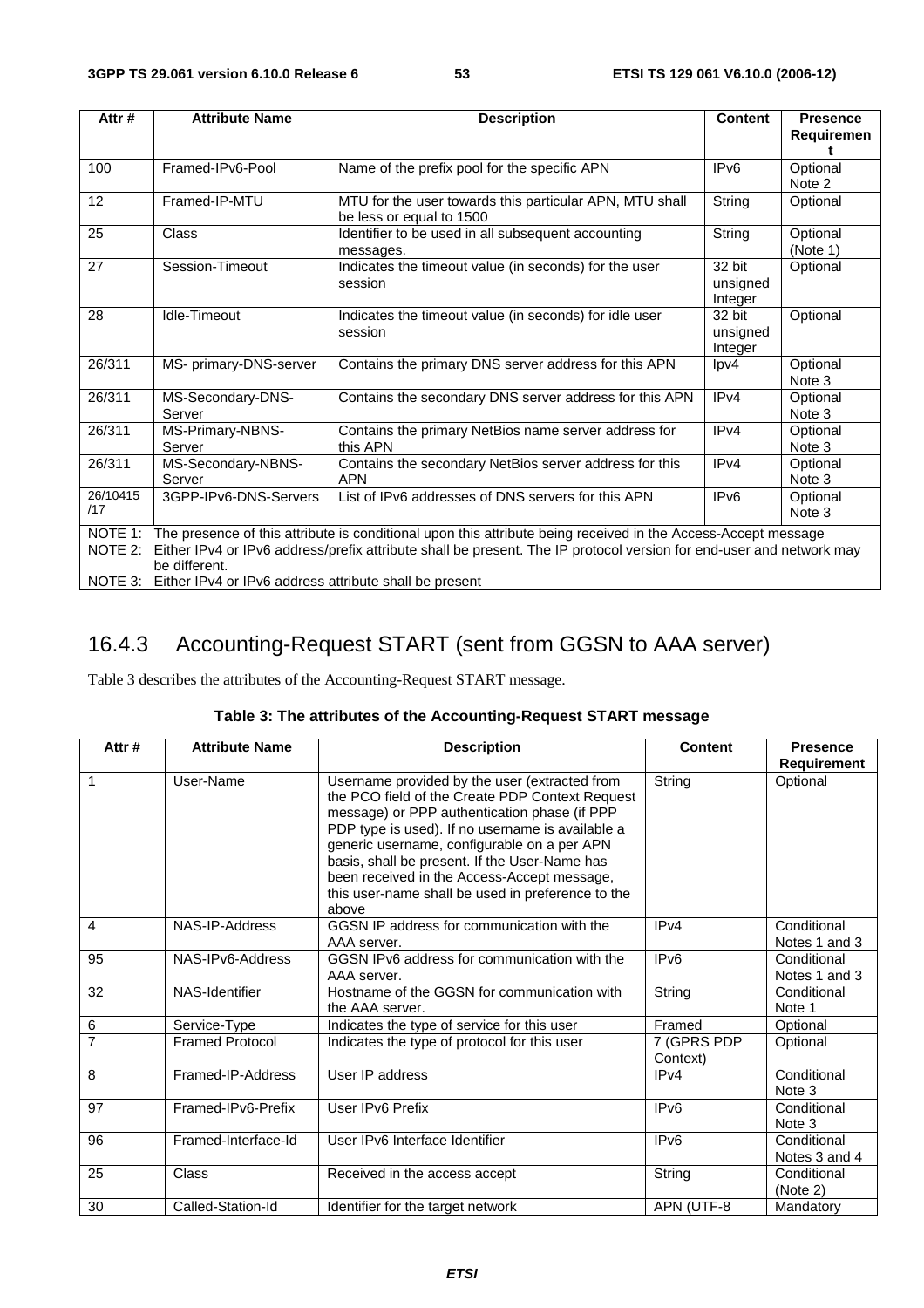| Attr#                                                                                                                                                                                                                                                                                                                                                                                                                                                                                                                                                                                                                      | <b>Attribute Name</b>    | <b>Description</b>                                                                                                                                                                                                                                   | Content                                                                                                                             | <b>Presence</b>                                                   |
|----------------------------------------------------------------------------------------------------------------------------------------------------------------------------------------------------------------------------------------------------------------------------------------------------------------------------------------------------------------------------------------------------------------------------------------------------------------------------------------------------------------------------------------------------------------------------------------------------------------------------|--------------------------|------------------------------------------------------------------------------------------------------------------------------------------------------------------------------------------------------------------------------------------------------|-------------------------------------------------------------------------------------------------------------------------------------|-------------------------------------------------------------------|
|                                                                                                                                                                                                                                                                                                                                                                                                                                                                                                                                                                                                                            |                          |                                                                                                                                                                                                                                                      |                                                                                                                                     | <b>Requirement</b>                                                |
|                                                                                                                                                                                                                                                                                                                                                                                                                                                                                                                                                                                                                            |                          |                                                                                                                                                                                                                                                      | encoded)                                                                                                                            |                                                                   |
| 31                                                                                                                                                                                                                                                                                                                                                                                                                                                                                                                                                                                                                         | Calling-Station-Id       | This attribute is the identifier for the MS, and it<br>shall be configurable on a per APN basis.                                                                                                                                                     | <b>MSISDN</b> in<br>international<br>format according<br>to 3GPP TS<br>23.003 [40],<br>UTF-8 encoded<br>decimal. (Note<br>6)        | Optional                                                          |
| 40                                                                                                                                                                                                                                                                                                                                                                                                                                                                                                                                                                                                                         | Acct-Status-Type         | Type of accounting message                                                                                                                                                                                                                           | <b>START</b>                                                                                                                        | Mandatory                                                         |
| 41                                                                                                                                                                                                                                                                                                                                                                                                                                                                                                                                                                                                                         | Acct-Delay-Time          | Indicates how many seconds the GGSN has been<br>trying to send this record for, and can be<br>subtracted from the time of arrival on the AAA<br>server to find the approximate time (in seconds)<br>of the event generating this Accounting-Request. | 32 unsigned<br>integer                                                                                                              | Optional                                                          |
| 44                                                                                                                                                                                                                                                                                                                                                                                                                                                                                                                                                                                                                         | Acct-Session-Id          | User session identifier.                                                                                                                                                                                                                             | <b>GGSN IP</b><br>address (IPv4 or<br>IPv6) and<br>Charging-ID<br>concatenated in<br>a UTF-8<br>encoded<br>hexadecimal.<br>(Note 5) | Mandatory                                                         |
| 45                                                                                                                                                                                                                                                                                                                                                                                                                                                                                                                                                                                                                         | Acct-Authentic           | Authentication method                                                                                                                                                                                                                                | RADIUS or<br><b>LOCAL</b>                                                                                                           | Optional                                                          |
| 61                                                                                                                                                                                                                                                                                                                                                                                                                                                                                                                                                                                                                         | NAS-Port-Type            | Port type for the GGSN                                                                                                                                                                                                                               | As per RFC<br>2865 [38]                                                                                                             | Optional                                                          |
| 26/10415                                                                                                                                                                                                                                                                                                                                                                                                                                                                                                                                                                                                                   | 3GPP Vendor-<br>Specific | Sub-attributes according subclause 16.4.7.                                                                                                                                                                                                           | See subclause<br>16.4.7                                                                                                             | Optional<br>except sub-<br>attribute 3<br>which is<br>conditional |
| NOTE 1: Either NAS-IP-Address or NAS-Identifier shall be present.<br>NOTE 2: The presence of this attribute is conditional upon this attribute being received in the Access-Accept message<br>NOTE 3: Either IPv4 or IPv6 address/prefix attribute shall be present. The IP protocol version for end-user and network may<br>be different.<br>NOTE 4:<br>Included if the prefix alone is not unique for the user. This may be the case, for example, if address is assigned<br>using stateful address autoconfiguration or if a static IPv6 address.<br>NOTE 5: The GGSN IP address is the same as that used in the GCDRs. |                          |                                                                                                                                                                                                                                                      |                                                                                                                                     |                                                                   |

NOTE 6: There are no leading characters in front of the country code.

## 16.4.4 Accounting Request STOP (sent from GGSN to AAA server)

Table 4 describes the attributes of the Accounting-Request STOP message.

### **Table 4: The attributes of the Accounting-Request STOP message**

| Attr#          | <b>Attribute Name</b> | <b>Description</b>                                                                                                                                                                                                                                                                                                                                                                                                | <b>Content</b> | <b>Presence</b><br><b>Requirement</b> |
|----------------|-----------------------|-------------------------------------------------------------------------------------------------------------------------------------------------------------------------------------------------------------------------------------------------------------------------------------------------------------------------------------------------------------------------------------------------------------------|----------------|---------------------------------------|
|                | User-Name             | Username provided by the user (extracted from<br>the PCO field of the Create PDP Context Request<br>message) or PPP authentication phase (if PPP<br>PDP type is used). If no username is available a<br>generic username, configurable on a per APN<br>basis, shall be present. If the User-Name has<br>been received in the Access-Accept message, this<br>user-name shall be used in preference to the<br>above | String         | Optional                              |
| $\overline{4}$ | NAS-IP-Address        | IP address of the GGSN for communication with<br>the AAA server.                                                                                                                                                                                                                                                                                                                                                  | IPv4           | Conditional<br>Notes 1 and 3          |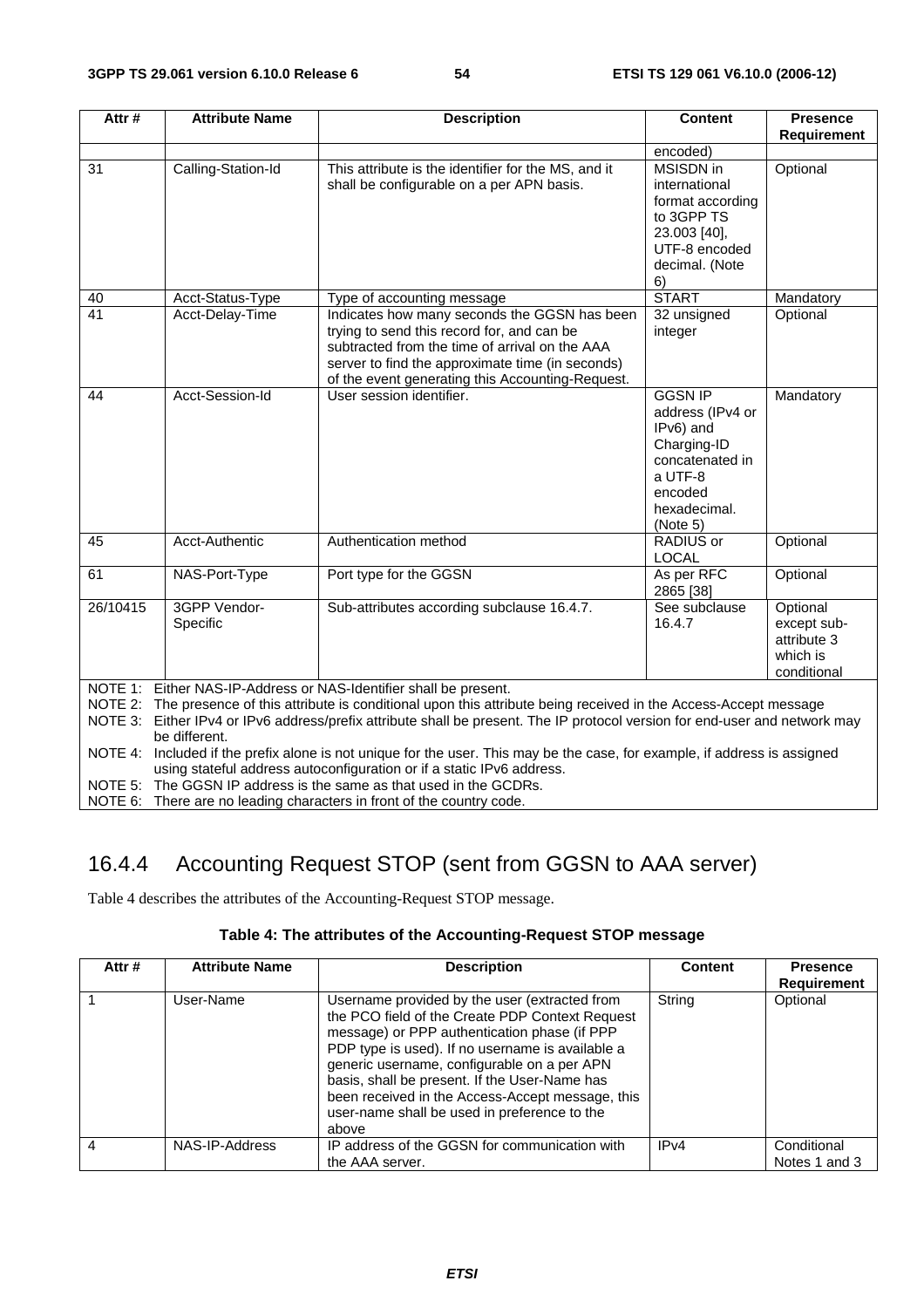| Attr#           | <b>Attribute Name</b>    | <b>Description</b>                                                                                                                                                                                                                     | <b>Content</b>                                                                                                                      | <b>Presence</b><br><b>Requirement</b>                             |
|-----------------|--------------------------|----------------------------------------------------------------------------------------------------------------------------------------------------------------------------------------------------------------------------------------|-------------------------------------------------------------------------------------------------------------------------------------|-------------------------------------------------------------------|
| 95              | NAS-IPv6-Address         | IP address of the GGSN for communication with<br>the AAA server.                                                                                                                                                                       | IP <sub>v6</sub>                                                                                                                    | Conditional<br>Notes 1 and 3                                      |
| 32              | NAS-Identifier           | Hostname of the GGSN for communication with<br>the AAA server.                                                                                                                                                                         | String                                                                                                                              | Conditional<br>Note 1                                             |
| $6 \overline{}$ | Service-Type             | Indicates the type of service for this user                                                                                                                                                                                            | Framed                                                                                                                              | Optional                                                          |
| $\overline{7}$  | <b>Framed Protocol</b>   | Indicates the type of protocol for this user                                                                                                                                                                                           | 7 (GPRS PDP<br>Context)                                                                                                             | Optional                                                          |
| 8               | Framed-IP-Address        | User IP address                                                                                                                                                                                                                        | IPv4                                                                                                                                | Conditional<br>Note 3                                             |
| 97              | Framed-IPv6-Prefix       | User IPv6 Prefix                                                                                                                                                                                                                       | IPv6                                                                                                                                | Conditional<br>Note 3                                             |
| 96              | Framed-Interface-Id      | User IPv6 Interface Identifier                                                                                                                                                                                                         | IP <sub>v6</sub>                                                                                                                    | Conditional<br>Notes 3 and 4                                      |
| 25              | Class                    | Received in the access accept                                                                                                                                                                                                          | String                                                                                                                              | Optional<br>(Note 2)                                              |
| 30              | Called-Station-Id        | Identifier for the target network                                                                                                                                                                                                      | APN (UTF-8<br>encoded)                                                                                                              | Mandatory                                                         |
| 31              | Calling-Station-Id       | This attribute is the identifier for the MS, and it<br>shall be configurable on a per APN basis.                                                                                                                                       | <b>MSISDN</b> in<br>international<br>format<br>according to<br>3GPP TS<br>23.003 [40],<br>UTF-8<br>encoded. (Note<br>6)             | Optional                                                          |
| 40              | Acct-Status-Type         | Indicates the type of accounting request                                                                                                                                                                                               | <b>STOP</b>                                                                                                                         | Mandatory                                                         |
| 41              | Acct-Delay-Time          | Indicates how many seconds the GGSN has been<br>trying to send this record for, and can be<br>subtracted from the time of arrival on the AAA<br>server to find the approximate time of the event<br>generating this Accounting-Request | Second                                                                                                                              | Optional                                                          |
| 42              | Acct-Input-Octets        | GGSN counted number of octets sent by the user<br>for the PDP context                                                                                                                                                                  | 32 bit unsigned<br>integer                                                                                                          | Optional                                                          |
| 43              | Acct-Output-Octets       | GGSN counted number of octets received by the<br>user for the PDP context                                                                                                                                                              | 32 bit unsigned<br>integer                                                                                                          | Optional                                                          |
| 44              | Acct-Session-Id          | User session identifier.                                                                                                                                                                                                               | <b>GGSN IP</b><br>address (IPv4<br>or IPv6) and<br>Charging-ID<br>concatenated in<br>a UTF-8<br>encoded<br>hexadecimal.<br>(Note 5) | Mandatory                                                         |
| 45              | Acct-Authentic           | Authentication method                                                                                                                                                                                                                  | RADIUS or<br><b>LOCAL</b>                                                                                                           | Optional                                                          |
| 46              | Acct-Session-Time        | Duration of the session                                                                                                                                                                                                                | Second                                                                                                                              | Optional                                                          |
| 47              | Acct-Input-Packets       | GGSN counted number of packets sent by the<br>user                                                                                                                                                                                     | Packet                                                                                                                              | Optional                                                          |
| 48              | Acct-Output-Packets      | GGSN counted number of packets received by the<br>user                                                                                                                                                                                 | Packet                                                                                                                              | Optional                                                          |
| 49              | Acct-Terminate-<br>Cause | Indicate how the session was terminated                                                                                                                                                                                                | See RFC 2866<br>$[39]$                                                                                                              | Optional                                                          |
| 61              | NAS-Port-Type            | Port type for the GGSN                                                                                                                                                                                                                 | As per RFC<br>2865 [38]                                                                                                             | Optional                                                          |
| 26/10415        | 3GPP Vendor-<br>Specific | Sub-attributes according to subclause 16.4.7.                                                                                                                                                                                          | See subclause<br>16.4.7                                                                                                             | Optional<br>except sub-<br>attribute 3<br>which is<br>conditional |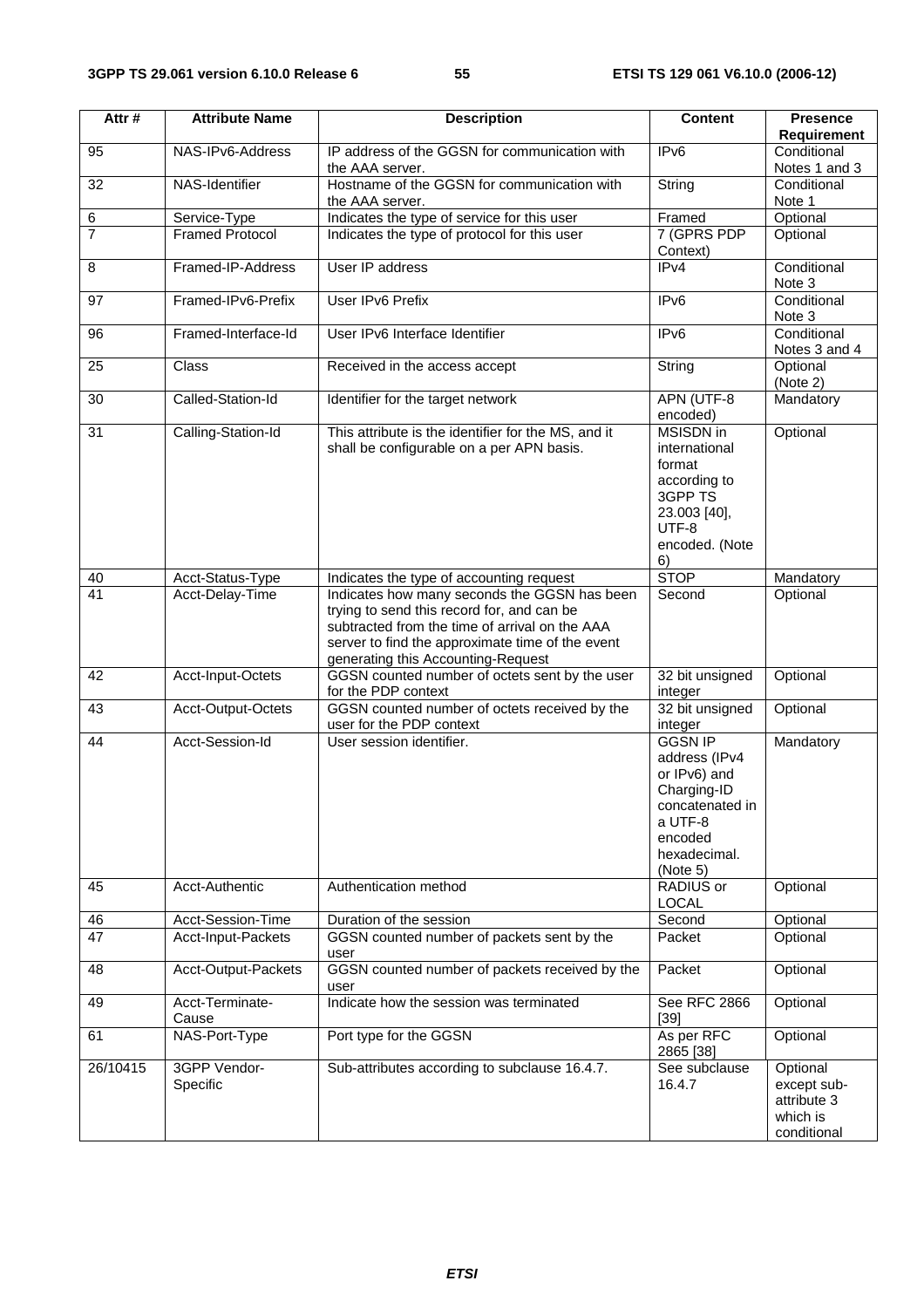| Attr# | <b>Attribute Name</b> | <b>Description</b>                                                                                                          | <b>Content</b> | <b>Presence</b> |
|-------|-----------------------|-----------------------------------------------------------------------------------------------------------------------------|----------------|-----------------|
|       |                       |                                                                                                                             |                | Requirement     |
|       |                       | NOTE 1: Either NAS-IP-Address or NAS-Identifier shall be present.                                                           |                |                 |
|       |                       | NOTE 2: The presence of this attribute is conditional upon this attribute being received in the Access-Accept message       |                |                 |
|       |                       | NOTE 3: Either IPv4 or IPv6 address/prefix attribute shall be present. The IP protocol version for end-user and network may |                |                 |
|       | be different.         |                                                                                                                             |                |                 |
|       |                       | NOTE 4: Included if the prefix alone is not unique for the user. This may be the case, for example, if address is assigned  |                |                 |
|       |                       | using stateful address autoconfiguration or if a static IPv6 address.                                                       |                |                 |
|       |                       | NOTE 5: The GGSN IP address is the same as that used in the GCDRs.                                                          |                |                 |
|       |                       | NOTE 6: There are no leading characters in front of the country code.                                                       |                |                 |

## 16.4.5 Accounting Request ON (optionally sent from GGSN to AAA server)

Table 5 describes the attributes of the Accounting-Request ON message.

| Attr#          | <b>Attribute Name</b>                                             | <b>Description</b>                                               | <b>Content</b>         | <b>Presence</b><br><b>Requirement</b> |  |  |
|----------------|-------------------------------------------------------------------|------------------------------------------------------------------|------------------------|---------------------------------------|--|--|
| $\overline{4}$ | NAS-IP-Address                                                    | IP address of the GGSN for communication with the<br>AAA server. | IPv4                   | Conditional<br>Notes 1 and 2          |  |  |
| 95             | NAS-IPv6-Address                                                  | IP address of the GGSN for communication with the<br>AAA server. | IP <sub>v6</sub>       | Conditional<br>Notes 1 and 2          |  |  |
| 30             | Called-Station-ID                                                 | Identifier for the target network.                               | APN (UTF-8<br>encoded) | Optional                              |  |  |
| 32             | NAS-Identifier                                                    | Hostname of the GGSN for communication with the<br>AAA server.   | String                 | Conditional<br>Note 1                 |  |  |
|                | NOTE 1: Either NAS-IP-Address or NAS-Identifier shall be present. |                                                                  |                        |                                       |  |  |
|                |                                                                   | NOTE 2: Either IPv4 or IPv6 address attribute shall be present.  |                        |                                       |  |  |

## 16.4.6 Accounting Request OFF (optionally sent from GGSN to AAA server)

Table 6 describes the attributes of the Accounting-Request OFF message.

| Table 6: The attributes of the Accounting-Request OFF message |  |  |
|---------------------------------------------------------------|--|--|
|---------------------------------------------------------------|--|--|

| Attr#          | <b>Attribute Name</b>                                           | <b>Description</b>                                                | <b>Content</b>   | <b>Presence</b>    |  |  |  |  |
|----------------|-----------------------------------------------------------------|-------------------------------------------------------------------|------------------|--------------------|--|--|--|--|
|                |                                                                 |                                                                   |                  | <b>Requirement</b> |  |  |  |  |
| $\overline{4}$ | NAS-IP-Address                                                  | IP address of the GGSN for communication with the                 | IPv4             | Conditional        |  |  |  |  |
|                |                                                                 | AAA server.                                                       |                  | Notes 1 and 2      |  |  |  |  |
| 95             | NAS-IPv6-Address                                                | IP address of the GGSN for communication with the                 | IP <sub>v6</sub> | Conditional        |  |  |  |  |
|                |                                                                 | AAA server.                                                       |                  | Notes 1 and 2      |  |  |  |  |
| 30             | Called-Station-ID                                               | Identifier for the target network.                                | APN (UTF-8       | Optional           |  |  |  |  |
|                |                                                                 |                                                                   | encoded)         |                    |  |  |  |  |
| 32             | NAS-Identifier                                                  | Hostname of the GGSN for communication with the                   | String           | Conditional        |  |  |  |  |
|                |                                                                 | AAA server.                                                       |                  | Note 1             |  |  |  |  |
|                |                                                                 | NOTE 1: Either NAS-IP-Address or NAS-Identifier shall be present. |                  |                    |  |  |  |  |
|                | NOTE 2: Either IPv4 or IPv6 address attribute shall be present. |                                                                   |                  |                    |  |  |  |  |

## 16.4.7 Sub-attributes of the 3GPP Vendor-Specific attribute

Table 7 describes the sub-attributes of the 3GPP Vendor-Specific attribute of the Access-Request, Access-Accept, Accounting-Request START, Accounting-Request STOP, Accounting-Request Interim-Update and Disconnect-Request messages.

### **Table 7: List of the 3GPP Vendor-Specific sub-attributes**

| Sub-attr# | <b>Sub-attribute Name</b> | <b>Description</b> | Presence    | <b>Associated attribute</b> |
|-----------|---------------------------|--------------------|-------------|-----------------------------|
|           |                           |                    | Requirement | L (Location of Sub-attr)    |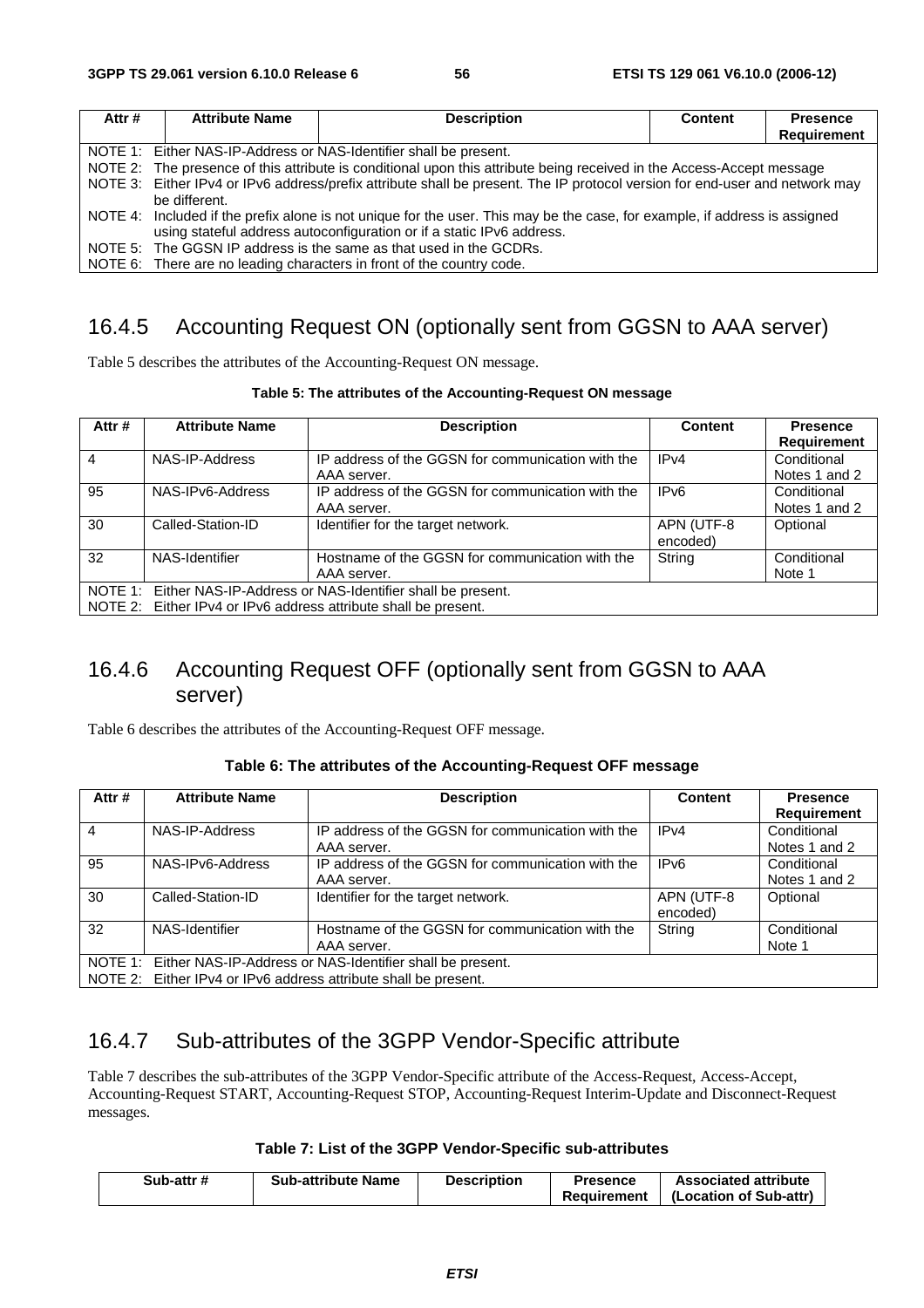| Sub-attr#      | <b>Sub-attribute Name</b>            | <b>Description</b>                                                                                                                                                                     | <b>Presence</b><br><b>Requirement</b>                      | <b>Associated attribute</b><br>(Location of Sub-attr)                                                                |  |  |
|----------------|--------------------------------------|----------------------------------------------------------------------------------------------------------------------------------------------------------------------------------------|------------------------------------------------------------|----------------------------------------------------------------------------------------------------------------------|--|--|
| $\mathbf{1}$   | 3GPP-IMSI                            | IMSI for this user                                                                                                                                                                     | Optional                                                   | Access-Request,<br>Accounting-Request<br>START, Accounting-<br>Request STOP,<br>Accounting-Request<br>Interim-Update |  |  |
| $\overline{2}$ | 3GPP-Charging-Id                     | Charging ID for<br>this PDP Context<br>(this together with<br>the GGSN-<br>Address<br>constitutes a<br>unique identifier<br>for the PDP<br>context).                                   | Optional                                                   | Access-Request,<br>Accounting-Request<br>START, Accounting-<br>Request STOP,<br>Accounting-Request<br>Interim-Update |  |  |
| 3              | 3GPP-PDP Type                        | Type of PDP<br>context, e.g. IP or<br><b>PPP</b>                                                                                                                                       | Conditional<br>(mandatory if<br>attribute 7 is<br>present) | Access-Request<br>Accounting-Request<br>START, Accounting-<br>Request STOP,<br>Accounting-Request<br>Interim-Update  |  |  |
| $\overline{4}$ | 3GPP-CG-Address                      | Charging<br>Gateway IP<br>address                                                                                                                                                      | Optional                                                   | Access-Request,<br>Accounting-Request<br>START, Accounting-<br>Request STOP,<br>Accounting-Request<br>Interim-Update |  |  |
| 5              | 3GPP-GPRS-<br>Negotiated-QoS-Profile | QoS profile<br>applied by GGSN                                                                                                                                                         | Optional                                                   | Access-Request,<br>Accounting-Request<br>START, Accounting-<br>Request STOP,<br>Accounting-Request<br>Interim-Update |  |  |
| 6              | 3GPP-SGSN-Address                    | SGSN IP address<br>that is used by the<br>GTP control plane<br>for the handling of<br>control messages.<br>It may be used to<br>identify the PLMN<br>to which the user<br>is attached. | Optional                                                   | Access-Request,<br>Accounting-Request<br>START, Accounting-<br>Request STOP,<br>Accounting-Request<br>Interim-Update |  |  |
| $\overline{7}$ | 3GPP-GGSN-Address                    | <b>GGSN IP address</b><br>that is used by the<br>GTP control plane<br>for the context<br>establishment. It<br>is the same as the<br><b>GGSN IP address</b><br>used in the<br>GCDRs.    | Optional                                                   | Access-Request,<br>Accounting-Request<br>START, Accounting-<br>Request STOP,<br>Accounting-Request<br>Interim-Update |  |  |
| 8              | 3GPP-IMSI-MCC-MNC                    | MCC and MNC<br>extracted from the<br>user's IMSI (first 5<br>or 6 digits, as<br>applicable from<br>the presented<br>IMSI).                                                             | Optional                                                   | Access-Request,<br>Accounting-Request<br>START, Accounting-<br>Request STOP,<br>Accounting-Request<br>Interim-Update |  |  |
| 9              | 3GPP-GGSN-MCC-<br><b>MNC</b>         | MCC-MNC of the<br>network the<br>GGSN belongs to.                                                                                                                                      | Optional                                                   | Access-Request,<br>Accounting-Request<br>START, Accounting-<br>Request STOP,<br>Accounting-Request<br>Interim-Update |  |  |
| 10             | 3GPP-NSAPI                           | Identifies a<br>particular PDP                                                                                                                                                         | Optional                                                   | Access-Request,<br>Accounting-Request                                                                                |  |  |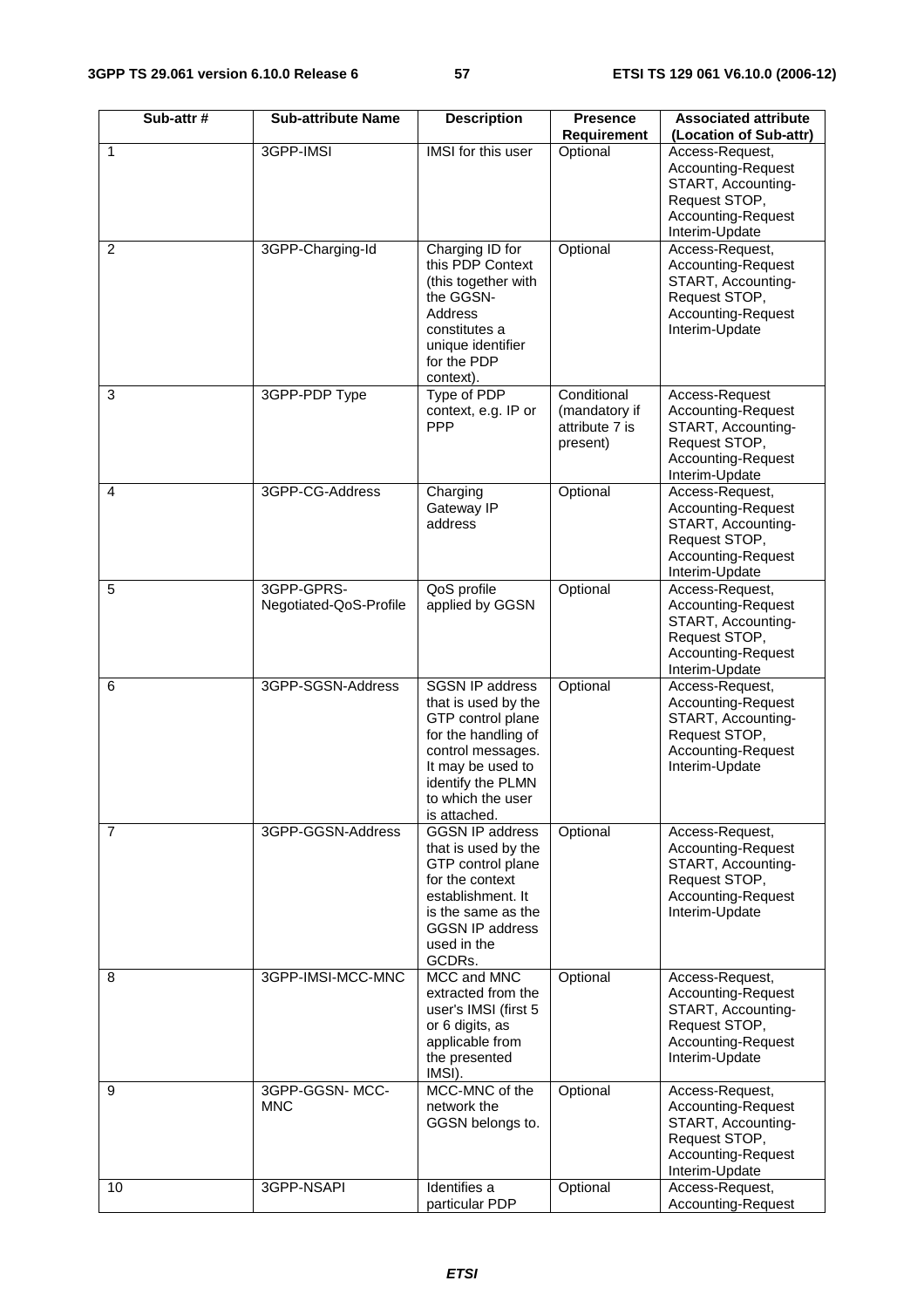| Sub-attr# | <b>Sub-attribute Name</b>         | <b>Description</b>                                                                                                                                                                            | <b>Presence</b><br><b>Requirement</b> | <b>Associated attribute</b><br>(Location of Sub-attr)                                                                |
|-----------|-----------------------------------|-----------------------------------------------------------------------------------------------------------------------------------------------------------------------------------------------|---------------------------------------|----------------------------------------------------------------------------------------------------------------------|
|           |                                   | context for the<br>associated PDN<br>and MSISDN/IMSI<br>from creation to<br>deletion.                                                                                                         |                                       | START, Accounting-<br><b>Request STOP</b><br>Accounting-Request<br>Interim-Update                                    |
| 11        | 3GPP- Session-Stop-<br>Indicator  | Indicates to the<br>AAA server that<br>the last PDP<br>context of a<br>session is<br>released and that<br>the PDP session<br>has been<br>terminated.                                          | Optional                              | <b>Accounting Request</b><br>STOP                                                                                    |
| 12        | 3GPP- Selection-Mode              | Contains the<br>Selection mode<br>for this PDP<br>Context received<br>in the Create PDP<br><b>Context Request</b><br>Message                                                                  | Optional                              | Access-Request,<br>Accounting-Request<br>START, Accounting-<br>Request STOP,<br>Accounting-Request<br>Interim-Update |
| 13        | 3GPP-Charging-<br>Characteristics | Contains the<br>charging<br>characteristics for<br>this PDP Context<br>received in the<br>Create PDP<br><b>Context Request</b><br>Message (only<br>available in R99<br>and later<br>releases) | Optional                              | Access-Request,<br>Accounting-Request<br>START, Accounting-<br>Request STOP,<br>Accounting-Request<br>Interim-Update |
| 14        | 3GPP-CG-IPv6-<br>Address          | Charging<br>Gateway IPv6<br>address                                                                                                                                                           | Optional                              | Access-Request,<br>Accounting-Request<br>START, Accounting-<br>Request STOP,<br>Accounting-Request<br>Interim-Update |
| 15        | 3GPP-SGSN-IPv6-<br>Address        | SGSN IPv6<br>address that is<br>used by the GTP<br>control plane for<br>the handling of<br>control messages.<br>It may be used to<br>identify the PLMN<br>to which the user<br>is attached.   | Optional                              | Access-Request,<br>Accounting-Request<br>START, Accounting-<br>Request STOP,<br>Accounting-Request<br>Interim-Update |
| 16        | 3GPP-GGSN-IPv6-<br>Address        | <b>GGSN IPv6</b><br>address that is<br>used by the GTP<br>control plane for<br>the context<br>establishment.                                                                                  | Optional                              | Access-Request,<br>Accounting-Request<br>START, Accounting-<br>Request STOP,<br>Accounting-Request<br>Interim-Update |
| 17        | 3GPP- IPv6-DNS-<br><b>Servers</b> | List of IPv6<br>addresses of DNS<br>servers for an<br><b>APN</b>                                                                                                                              | Optional                              | Access-Accept                                                                                                        |
| 18        | 3GPP-SGSN-MCC-<br><b>MNC</b>      | MCC and MNC<br>extracted from the<br>RAI within the<br>Create PDP<br><b>Context Request</b><br>or Update PDP<br><b>Context Request</b><br>message.                                            | Optional                              | Access-Request,<br>Accounting-Request<br>START, Accounting-<br>Request STOP,<br>Accounting-Request<br>Interim-Update |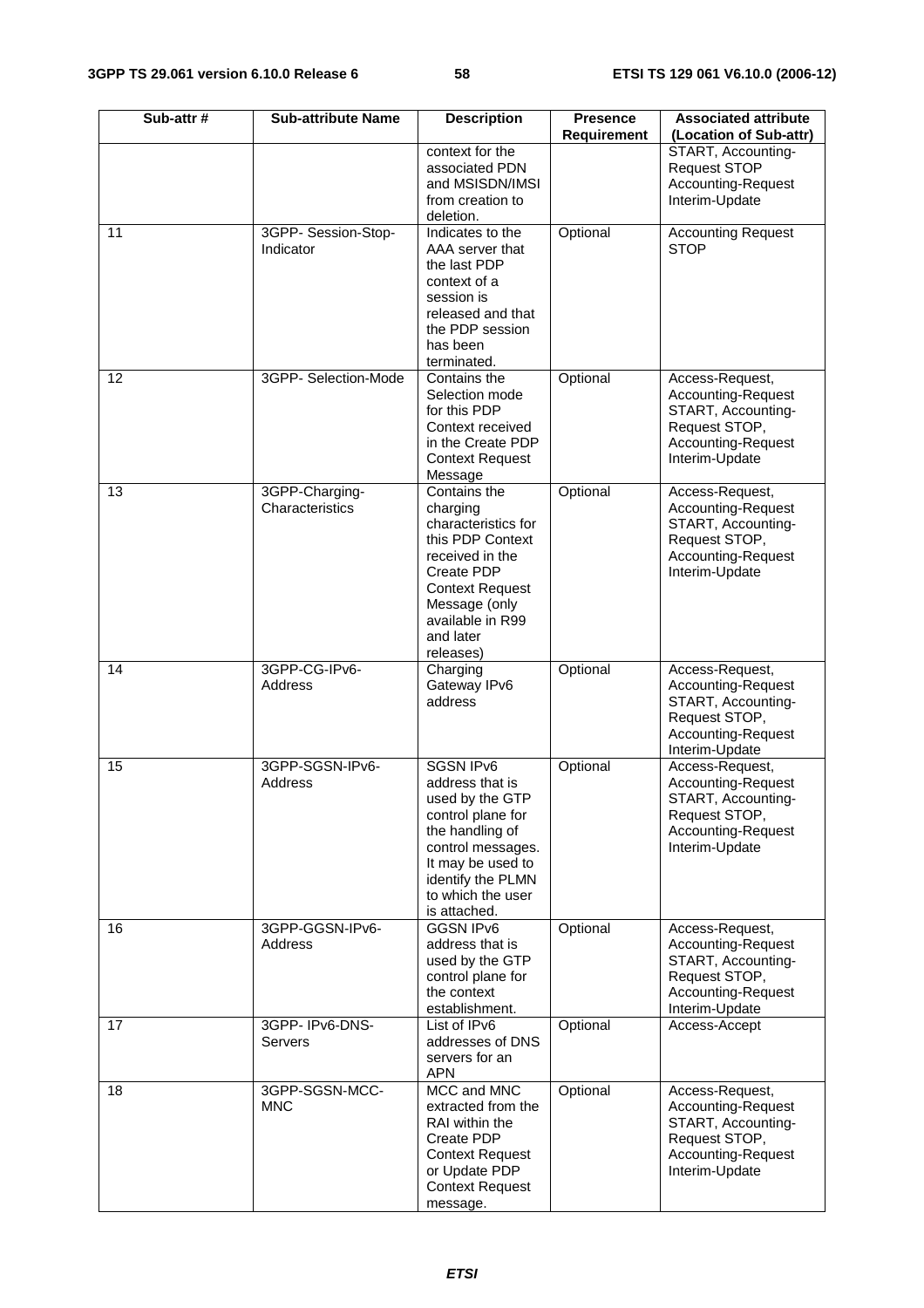| Sub-attr# | <b>Sub-attribute Name</b>       | <b>Description</b>                                                                                                                                    | <b>Presence</b>    | <b>Associated attribute</b>                                                                                                 |
|-----------|---------------------------------|-------------------------------------------------------------------------------------------------------------------------------------------------------|--------------------|-----------------------------------------------------------------------------------------------------------------------------|
|           |                                 |                                                                                                                                                       | <b>Requirement</b> | (Location of Sub-attr)                                                                                                      |
| 19        | 3GPP-Teardown-<br>Indicator     | Indicate to the<br><b>GGSN that all</b><br>PDP contexts for<br>this particular user<br>and sharing the<br>same user<br>session need to<br>be deleted. | Optional           | <b>Disconnect Request</b>                                                                                                   |
| 20        | 3GPP-IMEISV                     | International<br>Mobile Equipment<br>Id and its<br>Software Version                                                                                   | Optional           | Accounting-Request<br>START, Access-<br>Request                                                                             |
| 21        | 3GPP-RAT-Type                   | Indicate which<br>Radio Access<br>Technology is<br>currently serving<br>the UE                                                                        | Optional           | Access-Request,<br>Accounting-Request<br>START, Accounting-<br>Request STOP,<br>Accounting-Request<br>Interim-Update        |
| 22        | 3GPP-User-Location-<br>Info     | Indicate details of<br>where the UE is<br>currently located<br>(e.g. SAI or CGI).                                                                     | Optional           | Accounting-Request<br>START, Access-<br>Request, Accounting-<br>Request STOP,<br>Accounting-Request<br>Interim-Update       |
| 23        | 3GPP-MS-TimeZone                | Indicate the offset<br>between universal<br>time and local<br>time in steps of 15<br>minutes of where<br>the MS currently<br>resides.                 | Optional           | Accounting-Request<br>START, Access-<br>Request, Accounting-<br>Request STOP,<br>Accounting-Request<br>Interim-Update       |
| 24        | 3GPP-CAMEL-<br>Charging-Info    | Used to copy any<br><b>CAMEL</b><br>Information<br>present in<br>$S-CDR(s)$ .                                                                         | Optional           | Accounting-Request<br>START, Access-<br>Request                                                                             |
| 25        | 3GPP-Packet-Filter              | Packet Filter used<br>for this PDP<br>context                                                                                                         | Optional           | Accounting-Request<br>START, Accounting-<br>Request STOP,<br>Accounting-Request<br>Interim-Update                           |
| 26        | 3GPP-Negotiated-<br><b>DSCP</b> | DSCP used to<br>mark the IP<br>packets of this<br>PDP context on<br>the Gi interface                                                                  | Optional           | Access-Request,<br><b>Accounting-Request</b><br>START, Accounting-<br>Request STOP,<br>Accounting-Request<br>Interim-Update |

The RADIUS vendor Attribute is encoded as follows (as per RFC 2865 [38])

**Octets 8 7 6 5 4 3 2 1**   $\frac{1}{2}$  Type = 26<br>Length = n 2 Length = n 3 Vendor id octet 1<br>4 Vendor id octet 2 4 Vendor id octet 2<br>5 Vendor id octet 3 5 Vendor id octet 3<br>6 Vendor id octet 4 6 Vendor id octet 4<br>
7-n String String

Bits

**ETSI**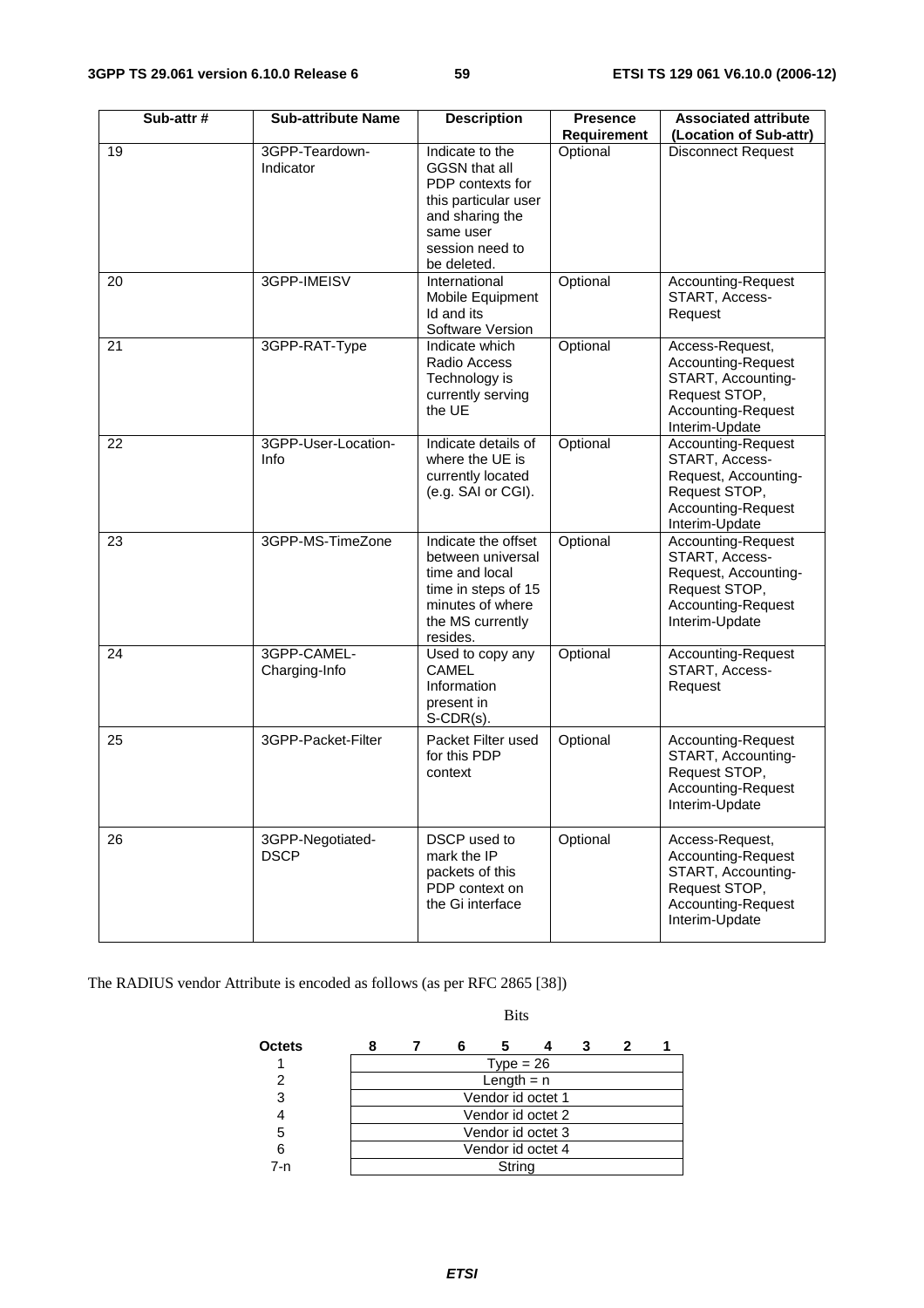#### $n \geq 7$

#### $3GPP$  Vendor Id = 10415

The string part is encoded as follows:



#### $m \ge 2$  and  $m \le 248$

The 3GPP specific attributes encoding is clarified below.

#### *1 -* 3GPP-*IMSI*

|               |                 |                                 | <b>Bits</b> |  |  |  |  |  |  |  |
|---------------|-----------------|---------------------------------|-------------|--|--|--|--|--|--|--|
| <b>Octets</b> |                 |                                 |             |  |  |  |  |  |  |  |
|               | $3GPP$ type = 1 |                                 |             |  |  |  |  |  |  |  |
|               | 3GPP Length= m  |                                 |             |  |  |  |  |  |  |  |
| $3-m$         |                 | IMSI digits 1-n (UTF-8 encoded) |             |  |  |  |  |  |  |  |

#### 3GPP Type: 1

n ≤15

Length:  $m \leq 17$ 

IMSI value: Text:

This is the UTF-8 encoded IMSI; The definition of IMSI shall be in accordance with 3GPP TS 23.003 [40] and 3GPP TS 29.060 [24]. There shall be no padding characters between the MCC and MNC, and between the MNC and MSIN. If the IMSI is less than 15 digits, the padding in the GTP information element shall be removed by the GGSN and not encoded in this sub-attribute.

#### *2 -* 3GPP-*Charging ID*

|        |                           |                           | <b>Bits</b> |  |  |  |  |  |  |
|--------|---------------------------|---------------------------|-------------|--|--|--|--|--|--|
| Octets |                           | 6                         |             |  |  |  |  |  |  |
|        | $3GPP$ type = 2           |                           |             |  |  |  |  |  |  |
| 2      | 3GPP Length= 6            |                           |             |  |  |  |  |  |  |
| 3      |                           | Charging ID value Octet 1 |             |  |  |  |  |  |  |
|        |                           | Charging ID value Octet 2 |             |  |  |  |  |  |  |
| 5      | Charging ID value Octet 3 |                           |             |  |  |  |  |  |  |
|        |                           | Charging ID value Octet 4 |             |  |  |  |  |  |  |

3GPP Type: 2

Length: 6

Charging ID value: 32 bits unsigned integer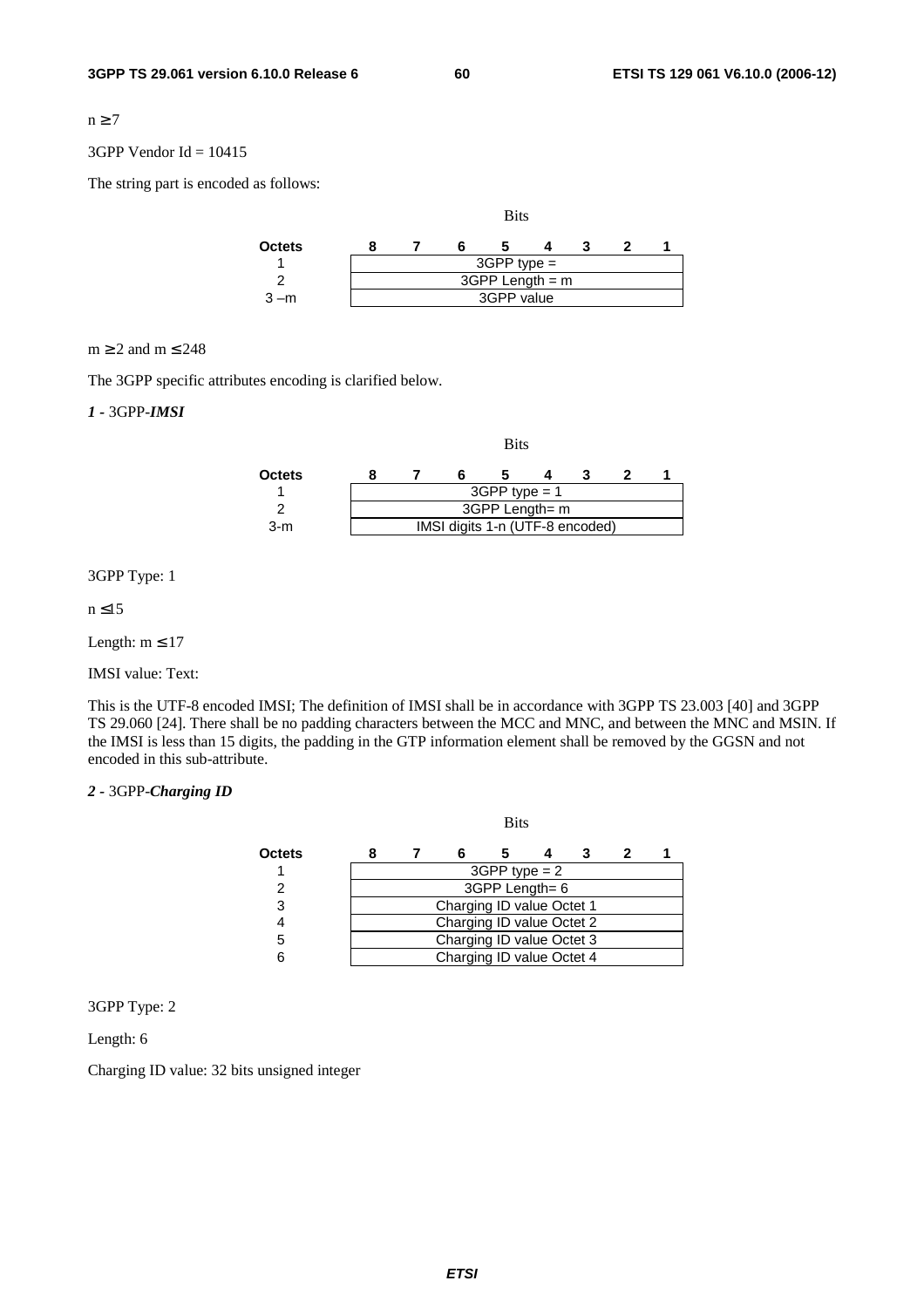#### *3 -* 3GPP-*PDP type*

|        |                 |  | <b>Bits</b>      |  |  |  |  |  |
|--------|-----------------|--|------------------|--|--|--|--|--|
| Octets |                 |  |                  |  |  |  |  |  |
|        | $3GPP$ type = 3 |  |                  |  |  |  |  |  |
| 2      | 3GPP Length= 6  |  |                  |  |  |  |  |  |
| 3      |                 |  | PDP type octet 1 |  |  |  |  |  |
|        |                 |  | PDP type octet 2 |  |  |  |  |  |
| 5      |                 |  | PDP type octet 3 |  |  |  |  |  |
|        |                 |  | PDP type octet 4 |  |  |  |  |  |

#### 3GPP Type: 3

Length: 6

PDP type value: Unsigned 32 bits integer

PDP type octet possible values:

 $0 = IPv4$ 

$$
1 = \mathbf{PPP}
$$

$$
2 = IPv6
$$

#### *4 -* 3GPP-*Charging Gateway address*

Bits

| Octets |                          |                          |                 |  |  |  |  |  |  |  |
|--------|--------------------------|--------------------------|-----------------|--|--|--|--|--|--|--|
|        |                          |                          | $3GPP$ type = 4 |  |  |  |  |  |  |  |
|        | 3GPP Length= 6           |                          |                 |  |  |  |  |  |  |  |
| 3      | Charging GW addr Octet 1 |                          |                 |  |  |  |  |  |  |  |
|        |                          | Charging GW addr Octet 2 |                 |  |  |  |  |  |  |  |
|        | Charging GW addr Octet 3 |                          |                 |  |  |  |  |  |  |  |
|        |                          | Charging GW addr Octet 4 |                 |  |  |  |  |  |  |  |

#### 3GPP Type: 4

Length: 6

Charging GW address value: Address

### *5 -* 3GPP-*GPRS Negotiated QoS profile*

|               |                 |                           | <b>Bits</b> |  |  |  |  |  |  |
|---------------|-----------------|---------------------------|-------------|--|--|--|--|--|--|
| <b>Octets</b> |                 |                           |             |  |  |  |  |  |  |
|               | $3GPP$ type = 5 |                           |             |  |  |  |  |  |  |
|               | 3GPP Length= L  |                           |             |  |  |  |  |  |  |
| $3 - 1$       |                 | UTF-8 encoded QoS profile |             |  |  |  |  |  |  |

#### 3GPP Type: 5

Length:  $L \le 33$  (release 5 or higher) or  $L \le 27$  (release 4 or release 99) or  $L = 11$  (release 98)

#### QoS profile value: Text

UTF-8 encoded QoS profile syntax:

- "<Release indicator> <release specific QoS IE UTF-8 encoding>"
- $\langle$ Release indicator $\rangle$  = UTF-8 encoded number :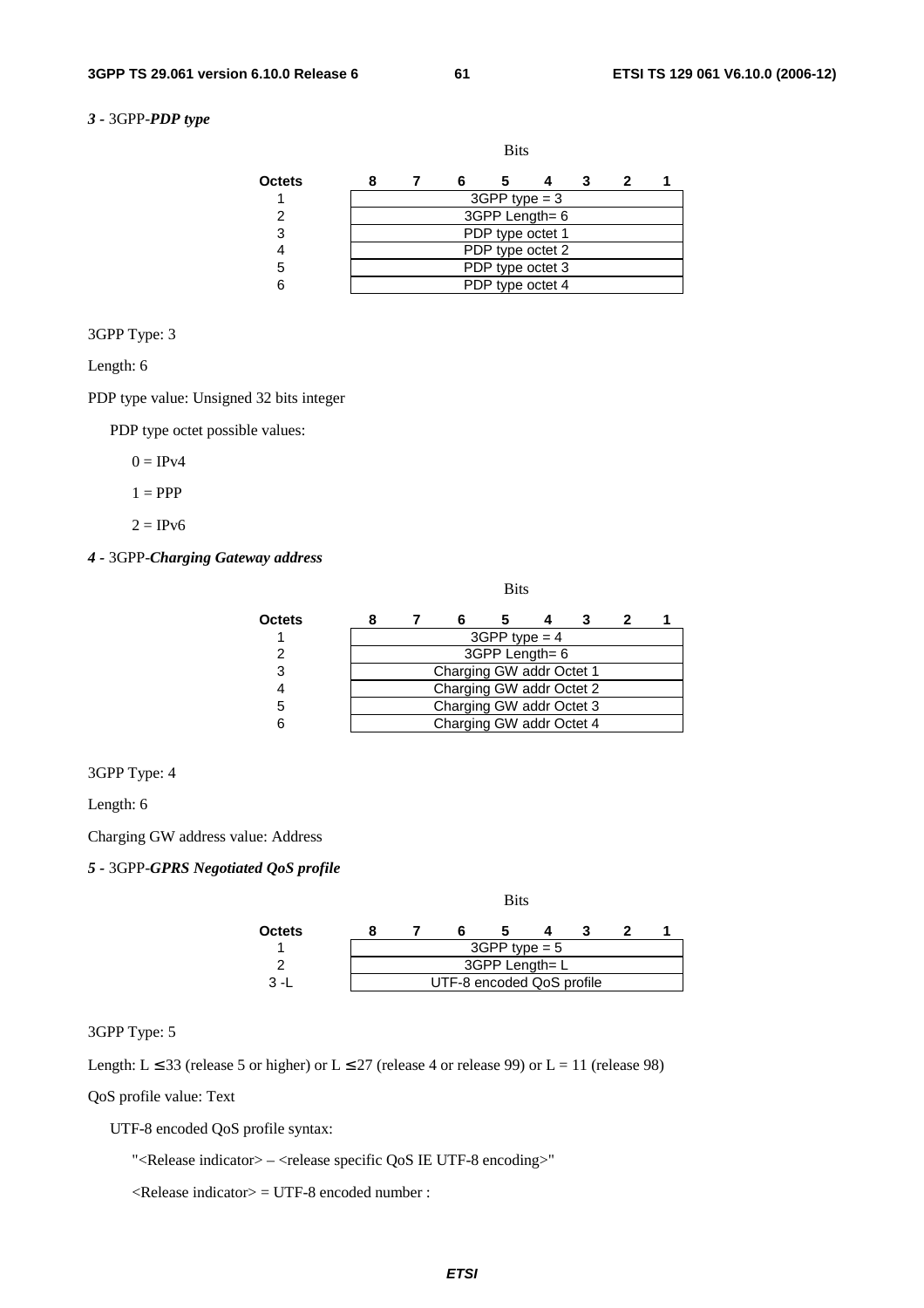"98" = Release 98

"99"= Release 99 or release 4

"05"= Release 5 or higher

<release specific QoS profile UTF-8 encoding> = UTF-8 encoded QoS profile for the release indicated by the release indicator.

The UTF-8 encoding of a QoS IE is defined as follows: each octet is described by 2 UTF-8 encoded digits, defining its hexadecimal representation. The QoS profile definition is in 3GPP TS 24.008 [54].

The release 98 QoS profile data is 3 octets long, which then results in a 6 octets UTF-8 encoded string.

The release 99 and release 4 QoS profile data is 11 octets long, which results in a 22 octets UTF-8 encoded string.

The release 5 (and higher) QoS profile data is 14 octets long, which results in a 28 octets UTF-8 encoded string.

#### *6 -* 3GPP-*SGSN address*

| Octets |  |                   |  |  |
|--------|--|-------------------|--|--|
|        |  | $3GPP$ type = 6   |  |  |
|        |  | 3GPP Length= 6    |  |  |
| З      |  | SGSN addr Octet 1 |  |  |
|        |  | SGSN addr Octet 2 |  |  |
| 5      |  | SGSN addr Octet 3 |  |  |
|        |  | SGSN addr Octet 4 |  |  |
|        |  |                   |  |  |

#### 3GPP Type: 6

Length: 6

SGSN address value: Address

### *7 -* 3GPP-*GGSN address*

Bits

| Octets |                   |  |                   |  |  |  |  |  |  |
|--------|-------------------|--|-------------------|--|--|--|--|--|--|
|        |                   |  | $3GPP$ type = 7   |  |  |  |  |  |  |
|        |                   |  | 3GPP Length= 6    |  |  |  |  |  |  |
|        | GGSN addr Octet 1 |  |                   |  |  |  |  |  |  |
|        |                   |  | GGSN addr Octet 2 |  |  |  |  |  |  |
| 5      |                   |  | GGSN addr Octet 3 |  |  |  |  |  |  |
|        |                   |  | GGSN addr Octet 4 |  |  |  |  |  |  |

3GPP Type: 7

Length: 6

GGSN address value: Address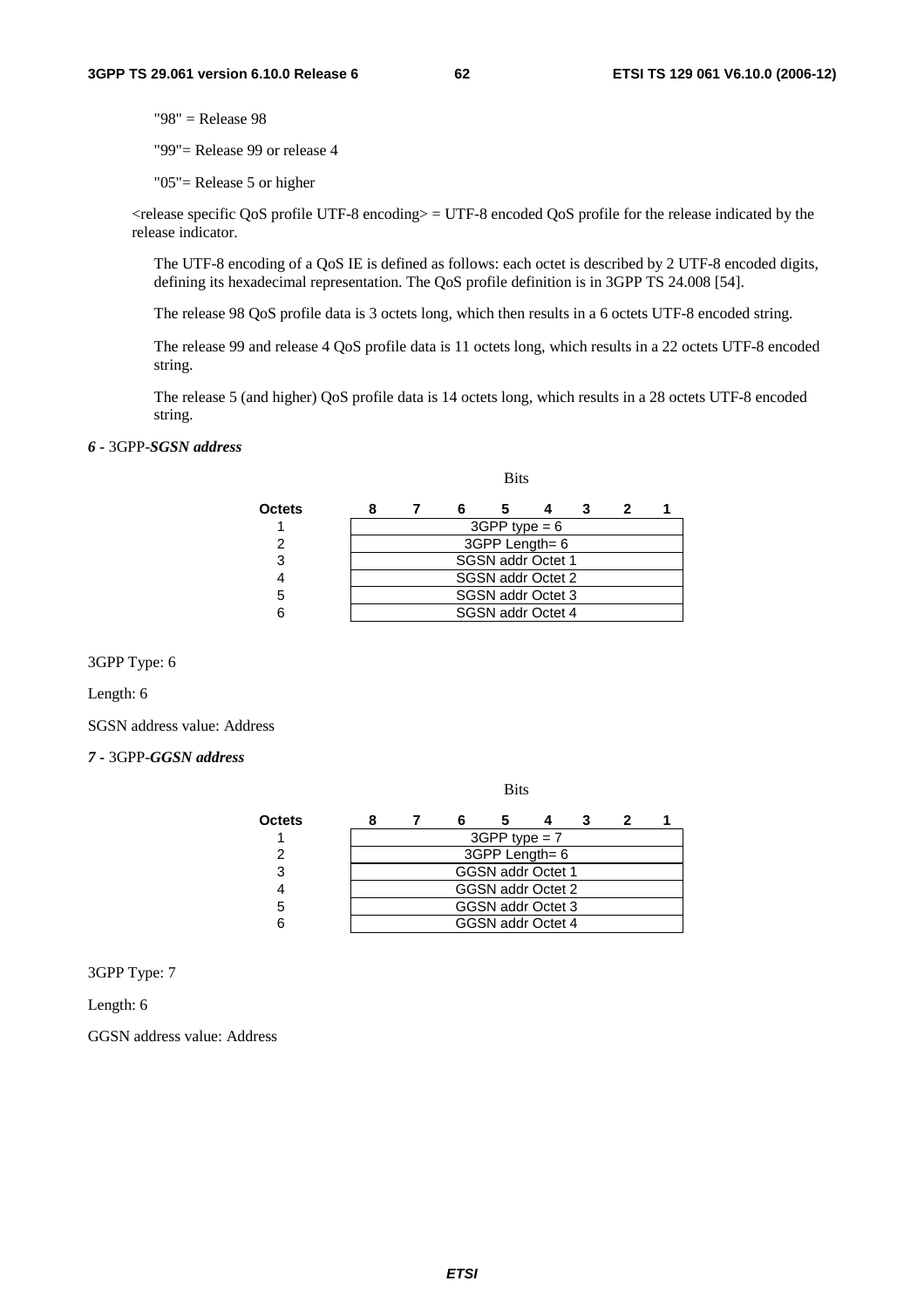#### *8 -* 3GPP-*IMSI MCC-MNC*

|        |   |                                       | <b>Bits</b>     |   |  |
|--------|---|---------------------------------------|-----------------|---|--|
| Octets | 8 | 6                                     |                 | 3 |  |
|        |   |                                       | $3GPP$ type = 8 |   |  |
| 2      |   |                                       | 3GPP Length= n  |   |  |
| 3      |   | MCC digit1 (UTF-8 encoded)            |                 |   |  |
| 4      |   | MCC digit2 (UTF-8 encoded)            |                 |   |  |
| 5      |   | MCC digit3 (UTF-8 encoded)            |                 |   |  |
| 6      |   | MNC digit1 (UTF-8 encoded)            |                 |   |  |
|        |   | MNC digit2 (UTF-8 encoded)            |                 |   |  |
| ጸ      |   | MNC digit3 if present (UTF-8 encoded) |                 |   |  |

#### 3GPP Type: 8

Length: n shall be 7 or 8 octets depending on the presence of MNC digit 3

#### MS address value: text

This is the UTF-8 encoding of the MS MCC-MNC values. In accordance with 3GPP TS 23.003 [40] and 3GPP TS 29.060 [24] the MCC shall be 3 digits and the MNC shall be either 2 or 3 digits. There shall be no padding characters between the MCC and MNC.

#### *9 -* 3GPP-*GGSN MCC-MNC*

|        |   |                                       | <b>Bits</b>     |   |  |
|--------|---|---------------------------------------|-----------------|---|--|
| Octets | 8 | 6                                     |                 | з |  |
|        |   |                                       | $3GPP$ type = 9 |   |  |
| 2      |   |                                       | 3GPP Length= n  |   |  |
| 3      |   | MCC digit1 (UTF-8 encoded)            |                 |   |  |
| 4      |   | MCC digit2 (UTF-8 encoded)            |                 |   |  |
| 5      |   | MCC digit3 (UTF-8 encoded)            |                 |   |  |
| 6      |   | MNC digit1 (UTF-8 encoded)            |                 |   |  |
|        |   | MNC digit2 (UTF-8 encoded)            |                 |   |  |
|        |   | MNC digit3 if present (UTF-8 encoded) |                 |   |  |

#### 3GPP Type: 9

Length: n shall be 7 or 8 octets depending on the presence of MNC digit 3

#### GGSN address value: text

This is the UTF-8 encoding of the GGSN MCC-MNC values. In accordance with 3GPP TS 23.003 [40] and 3GPP TS 29.060 [24] the MCC shall be 3 digits and the MNC shall be either 2 or 3 digits. There shall be no padding characters between the MCC and MNC.

#### *10 -* 3GPP-*NSAPI*

|               | <b>Bits</b>      |  |  |                |  |  |  |  |
|---------------|------------------|--|--|----------------|--|--|--|--|
| <b>Octets</b> |                  |  |  |                |  |  |  |  |
|               | $3GPP$ type = 10 |  |  |                |  |  |  |  |
|               |                  |  |  | 3GPP Length= 3 |  |  |  |  |
| 3             | <b>NSAPI</b>     |  |  |                |  |  |  |  |

3GPP Type: 10

Length: 3

NSAPI value: text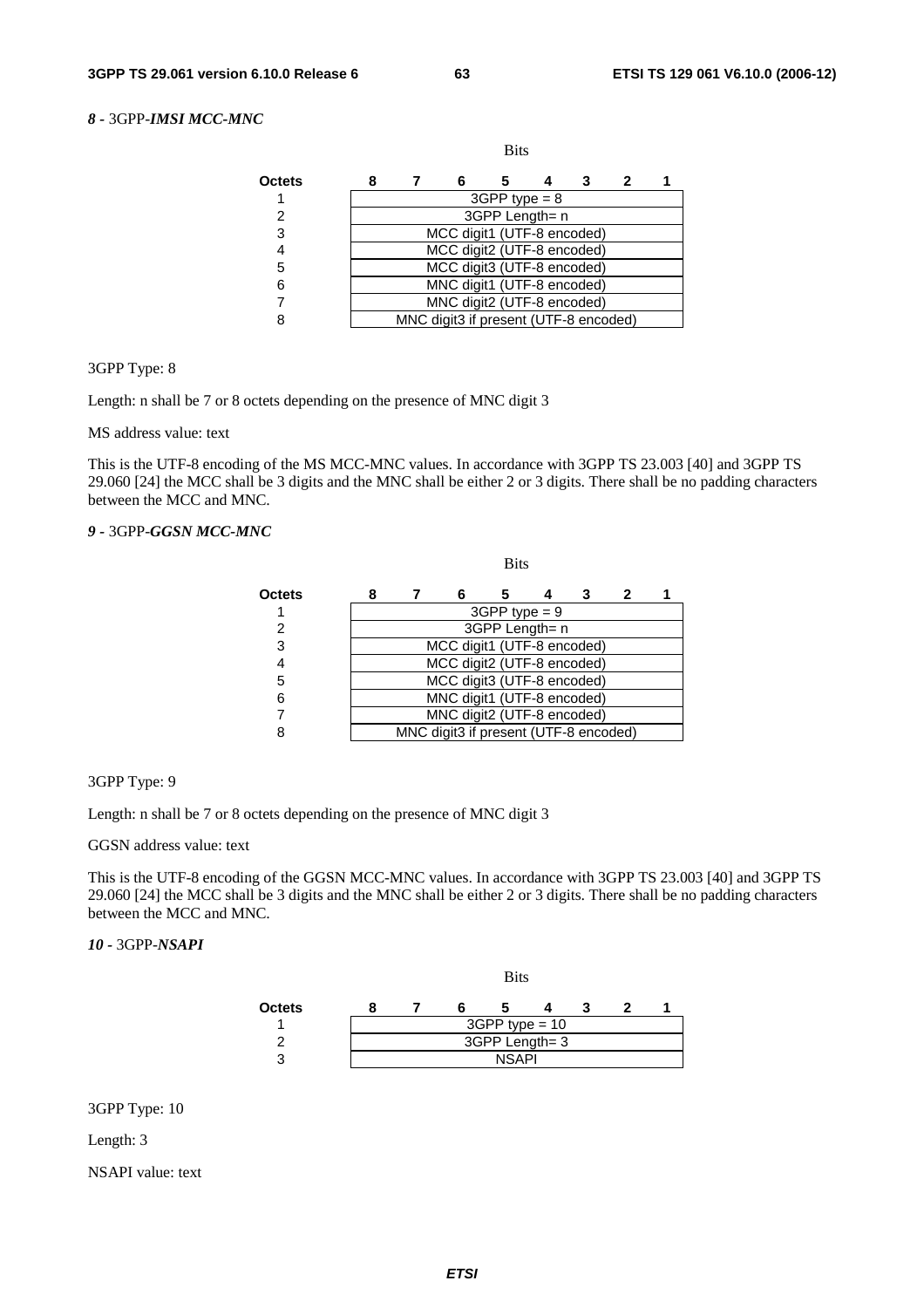It is the value of the NSAPI of the PDP context the RADIUS message is related to. It is encoded as its hexadecimal representation, using 1UTF-8 encoded digit.

#### *11 -* 3GPP-*Session Stop Indicator*



#### 3GPP Type: 11

Length: 3

Value is set to all 1.

#### *12 -* 3GPP-*Selection-Mode*

|               |                                     |                |  | <b>Bits</b>      |  |  |  |  |  |  |
|---------------|-------------------------------------|----------------|--|------------------|--|--|--|--|--|--|
| <b>Octets</b> |                                     |                |  |                  |  |  |  |  |  |  |
|               |                                     |                |  | $3GPP$ type = 12 |  |  |  |  |  |  |
|               |                                     | 3GPP Length= 1 |  |                  |  |  |  |  |  |  |
|               | UTF-8 encoded Selection mode string |                |  |                  |  |  |  |  |  |  |

#### 3GPP Type: 12

#### Length: 3

#### Selection mode value: Text

The format of this attribute shall be a character string consisting of a single digit, mapping from the binary value of the selection mode in the Create PDP Context message (3GPP TS 29.060 [24]). Where 3GPP TS 29.060 [24] provides for interpretation of the value, e.g. map '3' to '2', this shall be done by the GGSN.

#### *13 -* 3GPP-*Charging-Characteristics*

|               |                                              |  | <b>Bits</b>      |  |  |  |  |  |
|---------------|----------------------------------------------|--|------------------|--|--|--|--|--|
| <b>Octets</b> |                                              |  |                  |  |  |  |  |  |
|               |                                              |  | $3GPP$ type = 13 |  |  |  |  |  |
|               |                                              |  | 3GPP Length= 6   |  |  |  |  |  |
| $3-6$         | UTF-8 encoded Charging Characteristics value |  |                  |  |  |  |  |  |

3GPP Type: 13

Length: 6

Charging characteristics value: Text

 The charging characteristics is value is the value of the 2 octets value field taken from the GTP IE described in 3GPP TS 29.060 [24], subclause 7.7.23.

 Each octet of this IE field value is represented via 2 UTF-8 encoded digits, defining its hexadecimal representation.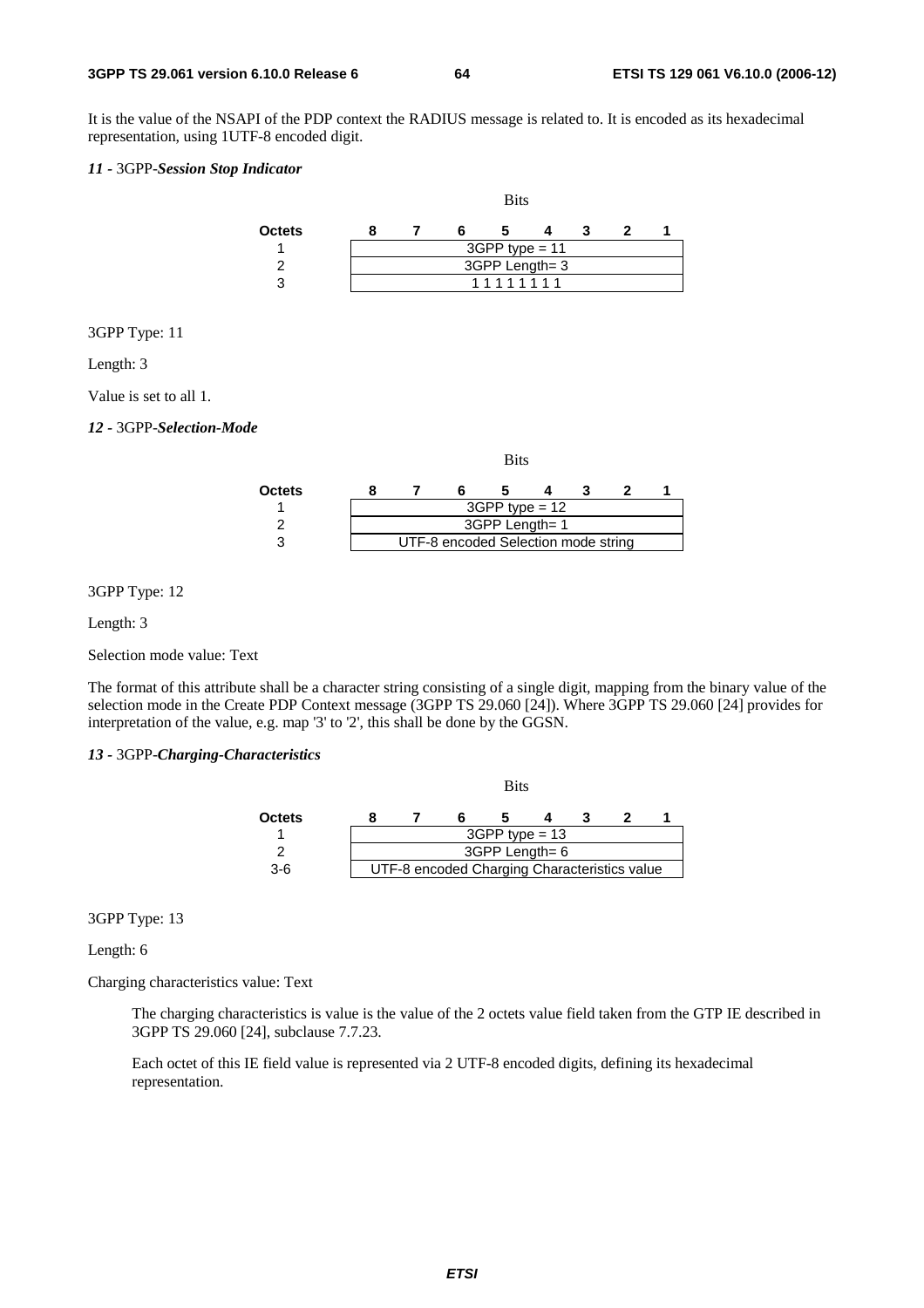### *14 -* 3GPP-*Charging Gateway IPv6 address*

|               |  |                                  | <b>Bits</b>      |  |  |
|---------------|--|----------------------------------|------------------|--|--|
| <b>Octets</b> |  |                                  |                  |  |  |
|               |  |                                  | $3GPP$ type = 14 |  |  |
| 2             |  |                                  | 3GPP Length= 18  |  |  |
| 3             |  | Charging GW IPv6 addr Octet 1    |                  |  |  |
| 4             |  | Charging GW IPv6 addr Octet 2    |                  |  |  |
| $5 - 18$      |  | Charging GW IPv6 addr Octet 3-16 |                  |  |  |

3GPP Type: 14

Length: 18

Charging GW IPv6 address value: IPv6 Address

#### *15 -* 3GPP-*SGSN IPv6 address*

|          |  |                           | <b>Bits</b>      |  |  |
|----------|--|---------------------------|------------------|--|--|
| Octets   |  |                           |                  |  |  |
|          |  |                           | $3GPP$ type = 15 |  |  |
|          |  |                           | 3GPP Length= 18  |  |  |
| 3        |  | SGSN IPv6 addr Octet 1    |                  |  |  |
|          |  | SGSN IPv6 addr Octet 2    |                  |  |  |
| $5 - 18$ |  | SGSN IPv6 addr Octet 3-16 |                  |  |  |

3GPP Type: 15

Length: 18

SGSN IPv6 address value: IPv6 Address

#### *16 -* 3GPP-*GGSN IPv6 address*

|          |  |                           | <b>Bits</b>            |  |  |
|----------|--|---------------------------|------------------------|--|--|
| Octets   |  |                           |                        |  |  |
|          |  |                           | $3GPP$ type = 16       |  |  |
| 2        |  |                           | 3GPP Length= 18        |  |  |
| 3        |  |                           | GGSN IPv6 addr Octet 1 |  |  |
|          |  | GGSN IPv6 addr Octet 2    |                        |  |  |
| $5 - 18$ |  | GGSN IPv6 addr Octet 3-16 |                        |  |  |

3GPP Type: 16

Length: 18

GGSN IPv6 address value: IPv6 Address

*17 -* 3GPP-*IPv6-DNS-Servers*

| Octets   |  |                                 | 5                |  |  |
|----------|--|---------------------------------|------------------|--|--|
|          |  |                                 | $3GPP$ type = 17 |  |  |
|          |  |                                 | 3GPP Length= m   |  |  |
| $3 - 18$ |  | (1st) DNS IPv6 addr Octet 1-16  |                  |  |  |
| 19-34    |  | (2nd) DNS IPv6 addr Octet 1-16  |                  |  |  |
| $k-m$    |  | (n-th) DNS IPv6 addr Octet 1-16 |                  |  |  |

Bits

3GPP Type: 17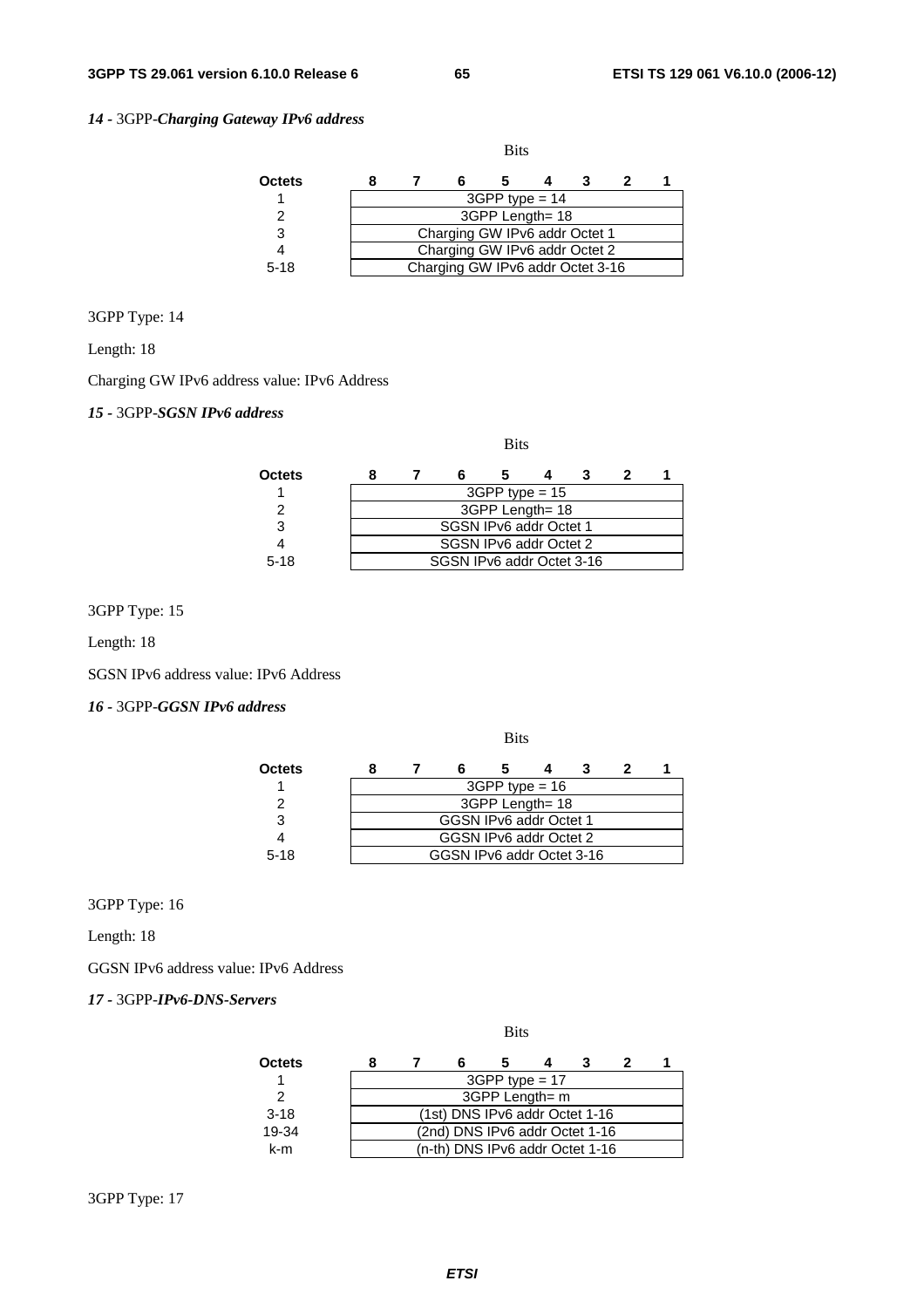Length:  $m = n \times 16 + 2$ ;  $n \ge 1$  and  $n \le 15$ ;  $k = m-15$ 

IPv6 DNS Server value: IPv6 AddressThe 3GPP- IPv6-DNS-Servers Attribute provides a list of one or more ('n') IPv6 addresses of Domain Name Server (DNS) servers for an APN. The DNS servers are listed in the order of preference for use by a client resolver, i.e. the first is 'Primary DNS Server', the second is 'Secondary DNS Server' etc. The attribute may be included in Access-Accept packets.

#### *18 -* 3GPP-*SGSN MCC-MNC*

|        |   | <b>Bits</b> |                                       |                  |  |  |  |  |  |  |  |
|--------|---|-------------|---------------------------------------|------------------|--|--|--|--|--|--|--|
| Octets | 8 |             | 6                                     |                  |  |  |  |  |  |  |  |
|        |   |             |                                       | $3GPP$ type = 18 |  |  |  |  |  |  |  |
| 2      |   |             |                                       | 3GPP Length= n   |  |  |  |  |  |  |  |
| 3      |   |             | MCC digit1 (UTF-8 encoded)            |                  |  |  |  |  |  |  |  |
| 4      |   |             | MCC digit2 (UTF-8 encoded)            |                  |  |  |  |  |  |  |  |
| 5      |   |             | MCC digit3 (UTF-8 encoded)            |                  |  |  |  |  |  |  |  |
| 6      |   |             | MNC digit1 (UTF-8 encoded)            |                  |  |  |  |  |  |  |  |
|        |   |             | MNC digit2 (UTF-8 encoded)            |                  |  |  |  |  |  |  |  |
|        |   |             | MNC digit3 if present (UTF-8 encoded) |                  |  |  |  |  |  |  |  |

#### 3GPP Type: 18

Length: n shall be 7 or 8 octets depending on the presence of MNC digit 3

#### SGSN address value: text

This is the UTF-8 encoding of the RAI MCC-MNC values. In accordance with 3GPP TS 23.003 [40] and 3GPP TS 29.060 [24] the MCC shall be 3 digits and the MNC shall be either 2 or 3 digits. There shall be no padding characters between the MCC and MNC.

#### *19 -* 3GPP-*Teardown Indicator*



#### 3GPP Type: 19

#### Length: 3

If the value of TI is set to "1", then all PDP contexts that share the same user session with the PDP context identified by the NSAPI included in the Delete PDP Context Request Message shall be torn down. Only the PDP context identified by the NSAPI included in the Delete PDP context Request shall be torn down if the value of TI is "0".

#### *20* **-**3GGP**-** *IMEISV*

Bits

| <b>Octets</b> |                                       |  |  |  |  |  |  |  |
|---------------|---------------------------------------|--|--|--|--|--|--|--|
|               | $3GPP$ Type = 20                      |  |  |  |  |  |  |  |
|               | $3GPP$ Length = $2+n$                 |  |  |  |  |  |  |  |
| $3 - (2+n)$   | IMEI(SV) digits 1 - n (UTF-8 encoded) |  |  |  |  |  |  |  |

#### 3GPP Type: 20

 $14 \le n \le 16$ 

 $n = 16$  for IMEISV, where TAC = 8 digits SNR = 6 digits & SVN = 2 digits;

 $n = 15$  for IMEI, where TAC = 8 digits SNR = 6 digits & Spare = 1 digit;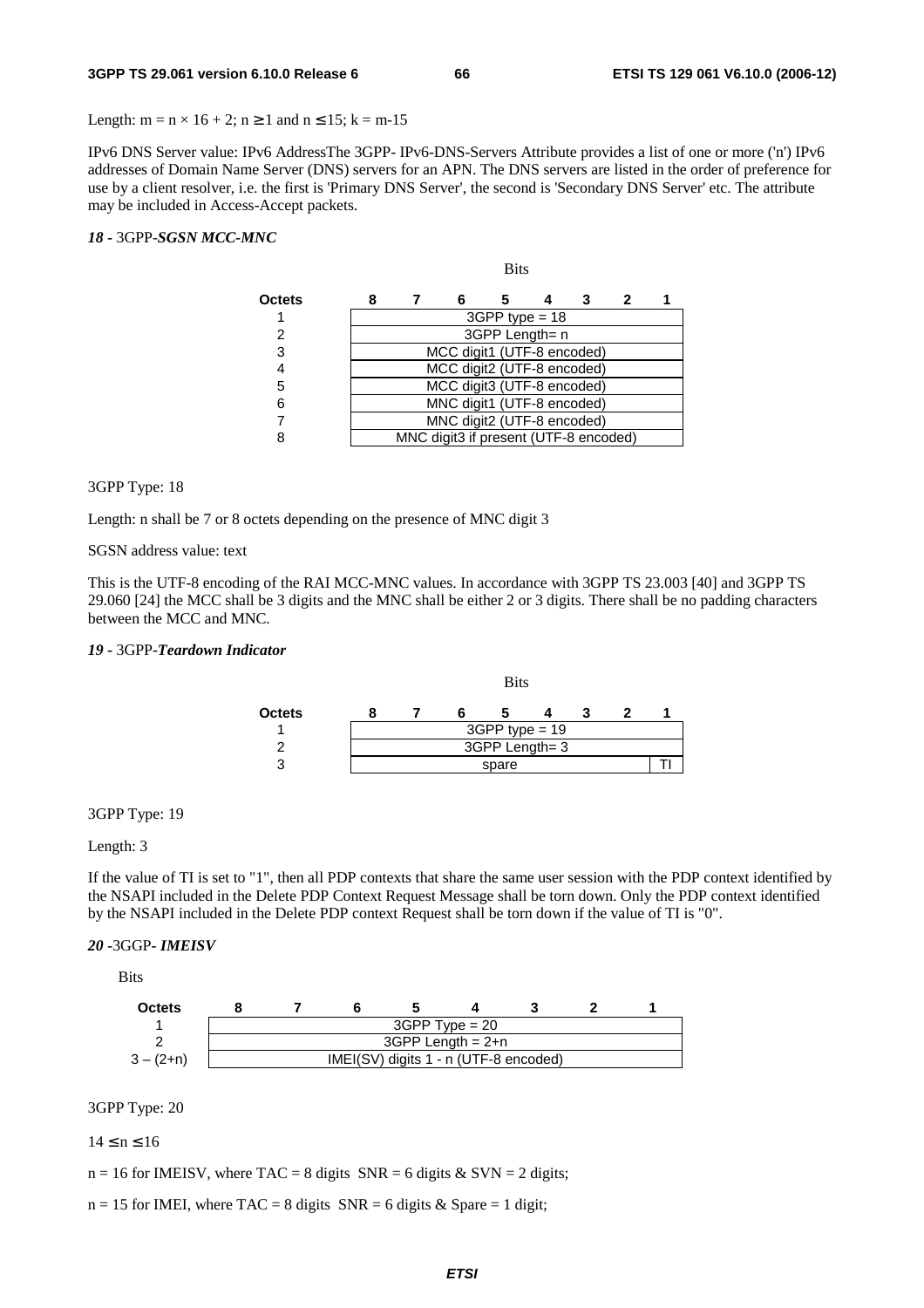$n = 14$  for IMEI, where  $TAC = 8$  digits  $SNR = 6$  digits (Spare digit is not sent)

#### *21 -* 3GPP-*RAT-Type*

|               |                  |  | <b>Bits</b> |  |  |  |  |
|---------------|------------------|--|-------------|--|--|--|--|
| <b>Octets</b> |                  |  |             |  |  |  |  |
|               | $3GPP$ type = 21 |  |             |  |  |  |  |
|               | 3GPP Length= 3   |  |             |  |  |  |  |
|               | RAT              |  |             |  |  |  |  |

#### 3GPP Type: 21

The 3GPP-RAT-Type attribute indicates which Radio Access Technology is currently serving the UE. RAT field: Radio Access Technology type values. It shall be coded as specified in TS 29.060 [24]

#### *22 -* 3GPP-*User-Location-Info*

|        | <b>Bits</b>              |  |  |  |  |  |  |
|--------|--------------------------|--|--|--|--|--|--|
| Octets |                          |  |  |  |  |  |  |
|        | $3GPP$ type = 22         |  |  |  |  |  |  |
|        | 3GPP Length= m           |  |  |  |  |  |  |
| 3      | Geographic Location Type |  |  |  |  |  |  |
| 4-m    | Geographic Location      |  |  |  |  |  |  |
|        |                          |  |  |  |  |  |  |

#### 3GPP Type: 22

Length=m, where m depends on the Geographic Location Type

m= 10 in the CGI and SAI types.

Geographic Location Type filed is used to convey what type of location information is present in the 'Geographic Location' field. The geographic loction type values and coding are as defined in TS 29.060 [24].

Geographic Location filed is used to convey the actual geographic information as indicated in the Geographic Location Type. The coding of this field is as specified in TS 29.060 [24]

#### *23 -* 3GPP-*MS-TimeZone*



3GPP Type: 23

Length=4

The Time Zone field and the Dyalight Saving Time fields are used to indicate the offset between universal time and local time in steps of 15 minutes of where the MS current resides. Both fields are coded as specified in 3GPP TS 29.060 [24].

#### *24 -* 3GPP-*Camel-Charging-Info*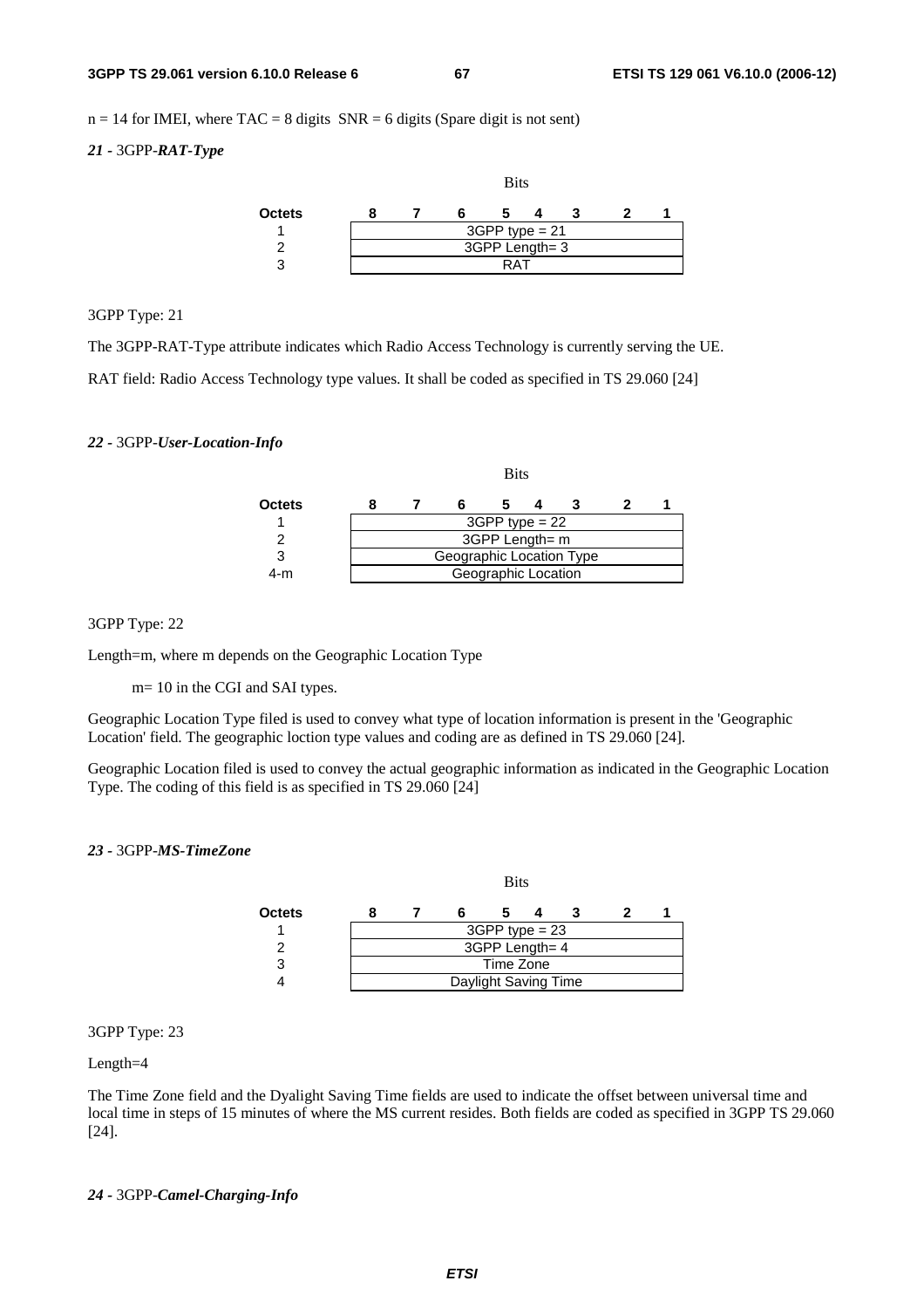

3GPP Type: 24

Length=m

m depends on the size of the CAMELInformationPDP IE.

The CAMEL Charging Information Container field is used to copy the CAMELInformationPDP IE including Tag and Length from the SGSN's CDR (S-CDR). The coding of this field is as specified in 3GPP TS 29.060 [24]

#### *25 -* 3GPP-*Packet-Filter*

|        |                      |  | <b>Bits</b> |  |  |  |  |
|--------|----------------------|--|-------------|--|--|--|--|
| Octets |                      |  |             |  |  |  |  |
|        | $3GPP$ type = 25     |  |             |  |  |  |  |
|        | 3GPP Length= n       |  |             |  |  |  |  |
| $3-z$  | <b>Packet Filter</b> |  |             |  |  |  |  |

3GPP Type: 25

Length: n

Each 3GPP-Packet-Filter attribute contains only one packet filter. Multiple 3GPP-Packet-Filter attributes can be sent in one RADIUS Accounting Request message.

When the GGSN sends the packet filter information, the RADIUS message shall carry ALL (or none) of the packet filters.

Packet Filter Value:

|  |  | Packet filter identifier            |  | Octet 1            |
|--|--|-------------------------------------|--|--------------------|
|  |  | Packet filter evaluation precedence |  | Octet 2            |
|  |  | Length of Packet filter contents    |  | Octet 3            |
|  |  | Direction of Packet Filter          |  | Octet 4            |
|  |  | Packet filter contents              |  | Octet 5<br>Octet m |
|  |  |                                     |  |                    |

Direction Value:

00000000: Downlink

00000001: Uplink

| <b>Type</b>          | Value                                                                                                                                             |
|----------------------|---------------------------------------------------------------------------------------------------------------------------------------------------|
| 1: IPv4 address type | Contains the source address if the direction value is set<br>to Downlink, and the destination address if the<br>direction value is set to Uplink. |
|                      | shall be encoded as a sequence of a four octet $IPv4$<br>address field and a four octet IPv4 address mask field.                                  |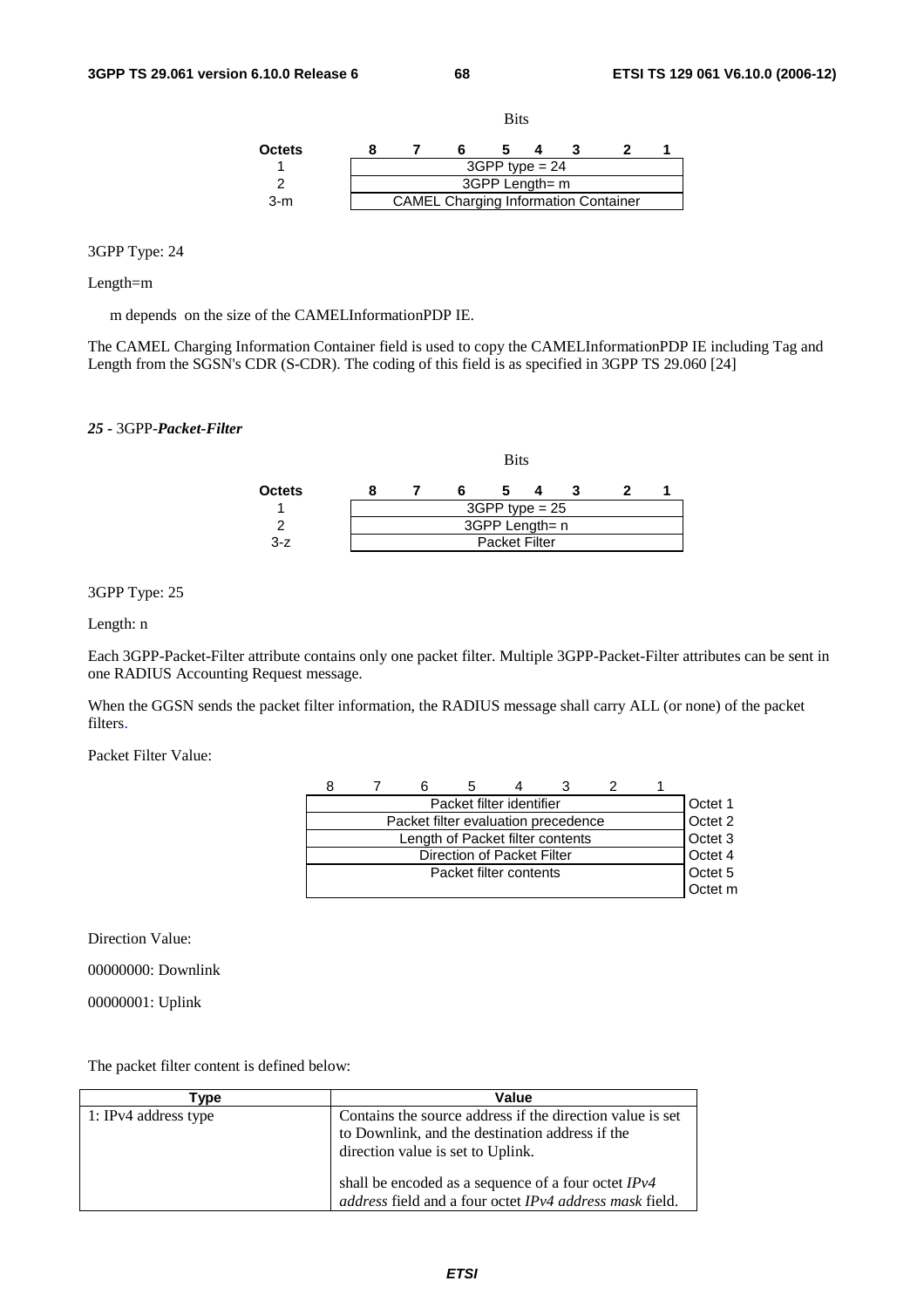|                                            | The IPv4 address field shall be transmitted first                                                                                                                                                                          |
|--------------------------------------------|----------------------------------------------------------------------------------------------------------------------------------------------------------------------------------------------------------------------------|
| 2: IPv6 address type                       | Contains the source address if the direction value is set<br>to Downlink, and the destination address if the<br>direction value is set to Uplink.                                                                          |
|                                            | shall be encoded as a sequence of a sixteen octet $IPv6$<br>address field and a sixteen octet IPv6 address mask<br>field. The IPv6 address field shall be transmitted first                                                |
| 3: Protocol identifier/Next header<br>type | shall be encoded as one octet which specifies the IPv4<br>protocol identifier or IPv6 next header                                                                                                                          |
| 4: Single destination port type            | shall be encoded as two octet which specifies a port<br>number                                                                                                                                                             |
| 5 : Destination port range type            | shall be encoded as a sequence of a two octet port<br>range low limit field and a two octet port range high<br>limit field. The port range low limit field shall be<br>transmitted first                                   |
| 6 : Single source port type                | shall be encoded as two octet which specifies a port<br>number                                                                                                                                                             |
| 7: Source port range type                  | shall be encoded as a sequence of a two octet port<br>range low limit field and a two octet port range high<br>limit field. The port range low limit field shall be<br>transmitted first                                   |
| 8: Security parameter index type<br>(IPv6) | shall be encoded as four octet which specifies the IPSec<br>security parameter index                                                                                                                                       |
| 9: Type of service/Traffic class type      | shall be encoded as a sequence of a one octet Type-of-<br>Service/Traffic Class field and a one octet Type-of-<br>Service/Traffic Class mask field. The Type-of-<br>Service/Traffic Class field shall be transmitted first |
| 10: Flow label type (IPv6)                 | shall be encoded as three octets which specify the IPv6<br>flow label. The bits 8 through 5 of the first octet shall<br>be spare whereas the remaining 20 bits shall contain the<br>IPv6 flow label                        |

Note: The sending of this attribute is not recommended for an inter-operator interface for security reason *26 -* 3GPP-*Negotiated-DSCP* 



3GPP Type: 26

Length: 3

Negotiated DSCP value: String

The DSCP value is converted into an octet string.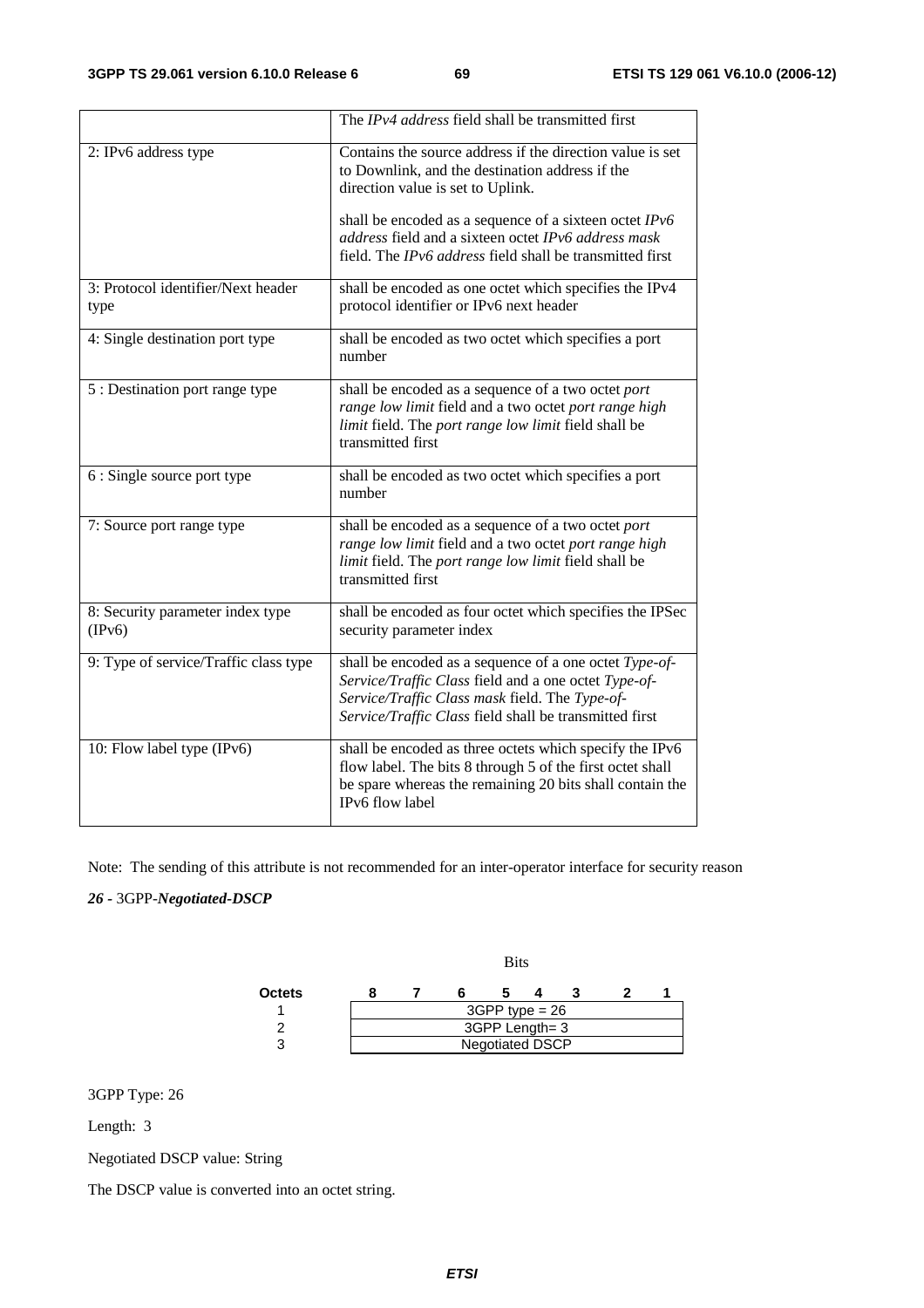## 16.4.8 Accounting Request Interim-Update (sent from GGSN to AAA server)

Table 8 describes the attributes of the Accounting-Request Interim-Update message.

### **Table 8: The attributes of the Accounting-Request Interim-Update message**

| Attr#          | <b>Attribute Name</b>  | <b>Description</b>                                                                                                                                                                                                                                                                                                                                                                                                | <b>Content</b>                                                                                                          | <b>Presence</b><br>Requirement |
|----------------|------------------------|-------------------------------------------------------------------------------------------------------------------------------------------------------------------------------------------------------------------------------------------------------------------------------------------------------------------------------------------------------------------------------------------------------------------|-------------------------------------------------------------------------------------------------------------------------|--------------------------------|
| $\mathbf{1}$   | User-Name              | Username provided by the user (extracted from<br>the PCO field of the Create PDP Context Request<br>message) or PPP authentication phase (if PPP<br>PDP type is used). If no username is available a<br>generic username, configurable on a per APN<br>basis, shall be present. If the User-Name has<br>been received in the Access-Accept message, this<br>user-name shall be used in preference to the<br>above | String                                                                                                                  | Optional                       |
| 4              | NAS-IP-Address         | IP address of the GGSN for communication with<br>the AAA server.                                                                                                                                                                                                                                                                                                                                                  | IPv4                                                                                                                    | Conditional<br>Notes 1 and 3   |
| 95             | NAS-IPv6-Address       | IP address of the GGSN for communication with<br>the AAA server.                                                                                                                                                                                                                                                                                                                                                  | IP <sub>v6</sub>                                                                                                        | Conditional<br>Notes 1 and 3   |
| 32             | NAS-Identifier         | Hostname of the GGSN for communication with<br>the AAA server.                                                                                                                                                                                                                                                                                                                                                    | String                                                                                                                  | Conditional<br>Note 1          |
| $\,6$          | Service-Type           | Indicates the type of service for this user                                                                                                                                                                                                                                                                                                                                                                       | Framed                                                                                                                  | Optional                       |
| $\overline{7}$ | <b>Framed Protocol</b> | Indicates the type of protocol for this user                                                                                                                                                                                                                                                                                                                                                                      | 7 (GPRS PDP<br>Context)                                                                                                 | Optional                       |
| 8              | Framed-IP-Address      | User IP address                                                                                                                                                                                                                                                                                                                                                                                                   | $IPv\overline{4}$                                                                                                       | Conditional<br>Note 3          |
| 97             | Framed-IPv6-Prefix     | User IPv6 address                                                                                                                                                                                                                                                                                                                                                                                                 | IP <sub>v6</sub>                                                                                                        | Conditional<br>Note 3          |
| 96             | Framed-Interface-Id    | User IPv6 Interface Identifier                                                                                                                                                                                                                                                                                                                                                                                    | IP <sub>v6</sub>                                                                                                        | Conditional<br>Notes 3 and 4   |
| 25             | Class                  | Received in the access accept                                                                                                                                                                                                                                                                                                                                                                                     | String                                                                                                                  | Optional<br>(Note 2)           |
| 30             | Called-Station-Id      | Identifier for the target network                                                                                                                                                                                                                                                                                                                                                                                 | APN (UTF-8<br>encoded)                                                                                                  | Mandatory                      |
| 31             | Calling-Station-Id     | This attribute is the identifier for the MS, and it<br>shall be configurable on a per APN basis.                                                                                                                                                                                                                                                                                                                  | MSISDN in<br>international<br>format<br>according to<br>3GPP TS<br>23.003 [40],<br>UTF-8<br>encoded. (Note<br>6)        | Optional                       |
| 40             | Acct-Status-Type       | Indicates the type of accounting request                                                                                                                                                                                                                                                                                                                                                                          | Interim-Update                                                                                                          | Mandatory                      |
| 41             | Acct-Delay-Time        | Indicates how many seconds the GGSN has been<br>trying to send this record for, and can be<br>subtracted from the time of arrival on the AAA<br>server to find the approximate time of the event<br>generating this Accounting-Request                                                                                                                                                                            | Second                                                                                                                  | Optional                       |
| 42             | Acct-Input-Octets      | GGSN counted number of octets sent by the user<br>for the PDP context                                                                                                                                                                                                                                                                                                                                             | 32 bit unsigned<br>integer                                                                                              | Optional                       |
| 43             | Acct-Output-Octets     | GGSN counted number of octets received by the<br>user for the PDP context                                                                                                                                                                                                                                                                                                                                         | 32 bit unsigned<br>integer                                                                                              | Optional                       |
| 44             | Acct-Session-Id        | User session identifier.                                                                                                                                                                                                                                                                                                                                                                                          | <b>GGSN IP</b><br>address (IPv4<br>or IPv6) and<br>Charging-ID<br>concatenated in<br>a UTF-8<br>encoded<br>hexadecimal. | Mandatory                      |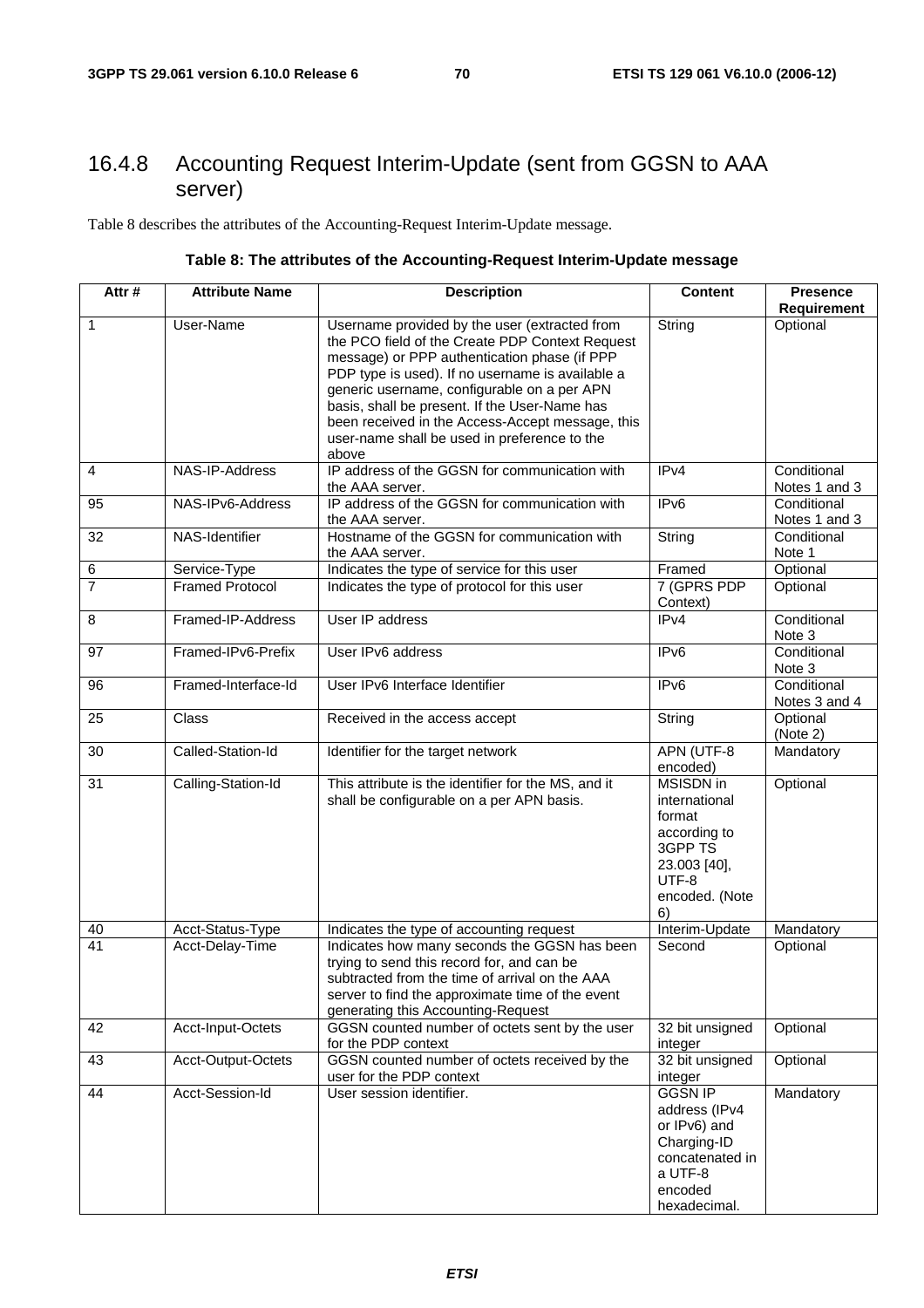| Attr#                                                                 | <b>Attribute Name</b>                                                                                               | <b>Description</b>                                                                                                    | <b>Content</b>            | <b>Presence</b>                                                   |  |  |  |  |
|-----------------------------------------------------------------------|---------------------------------------------------------------------------------------------------------------------|-----------------------------------------------------------------------------------------------------------------------|---------------------------|-------------------------------------------------------------------|--|--|--|--|
|                                                                       |                                                                                                                     |                                                                                                                       |                           | <b>Requirement</b>                                                |  |  |  |  |
|                                                                       |                                                                                                                     |                                                                                                                       | (Note 5)                  |                                                                   |  |  |  |  |
| 45                                                                    | Acct-Authentic                                                                                                      | Authentication method                                                                                                 | RADIUS or<br><b>LOCAL</b> | Optional                                                          |  |  |  |  |
| 46                                                                    | Acct-Session-Time                                                                                                   | Duration of the session                                                                                               | Second                    | Optional                                                          |  |  |  |  |
| 47                                                                    | Acct-Input-Packets                                                                                                  | GGSN counted number of packets sent by the<br>user                                                                    | Packet                    | Optional                                                          |  |  |  |  |
| 48                                                                    | Acct-Output-Packets                                                                                                 | GGSN counted number of packets received by the<br>user                                                                | Packet                    | Optional                                                          |  |  |  |  |
| 61                                                                    | NAS-Port-Type                                                                                                       | Port type for the GGSN                                                                                                | As per RFC<br>2865 [38]   | Optional                                                          |  |  |  |  |
| 26/10415                                                              | 3GPP Vendor-<br><b>Specific</b>                                                                                     | Sub-attributes according to subclause 16.4.7.                                                                         | See subclause<br>16.4.7   | Optional<br>except sub-<br>attribute 3<br>which is<br>conditional |  |  |  |  |
| NOTE 1:                                                               |                                                                                                                     | Either NAS-IP-Address or NAS-Identifier shall be present.                                                             |                           |                                                                   |  |  |  |  |
|                                                                       |                                                                                                                     | NOTE 2: The presence of this attribute is conditional upon this attribute being received in the Access-Accept message |                           |                                                                   |  |  |  |  |
| NOTE 3:                                                               | Either IPv4 or IPv6 address/prefix attribute shall be present. The IP protocol version for end-user and network may |                                                                                                                       |                           |                                                                   |  |  |  |  |
| be different.                                                         |                                                                                                                     |                                                                                                                       |                           |                                                                   |  |  |  |  |
| NOTE 4:                                                               |                                                                                                                     | Included if the prefix alone is not unique for the user. This may be the case, for example, if address is assigned    |                           |                                                                   |  |  |  |  |
| using stateful address autoconfiguration or if a static IPv6 address. |                                                                                                                     |                                                                                                                       |                           |                                                                   |  |  |  |  |
|                                                                       |                                                                                                                     | NOTE 5: The GGSN IP address is the same as that used in the GCDRs.                                                    |                           |                                                                   |  |  |  |  |
| NOTE 6:                                                               |                                                                                                                     | There are no leading characters in front of the country code.                                                         |                           |                                                                   |  |  |  |  |

# 16.4.9 Disconnect Request (optionally sent from AAA server to GGSN)

Table 9 describes the attributes of the Disconnect-Request message.

| Attr#                                                                                                                                                                                                                                                                                                                                                                           | <b>Attribute Name</b>    | <b>Description</b>                                                                                                                                                                                                                                                                                                                                                                                            | <b>Content</b>                                                                                                                      | <b>Presence</b>              |  |  |
|---------------------------------------------------------------------------------------------------------------------------------------------------------------------------------------------------------------------------------------------------------------------------------------------------------------------------------------------------------------------------------|--------------------------|---------------------------------------------------------------------------------------------------------------------------------------------------------------------------------------------------------------------------------------------------------------------------------------------------------------------------------------------------------------------------------------------------------------|-------------------------------------------------------------------------------------------------------------------------------------|------------------------------|--|--|
| $\mathbf{1}$                                                                                                                                                                                                                                                                                                                                                                    | User-Name                | Username provided by the user (extracted from<br>the PCO field of the Create PDP Context Request<br>message) or PPP authentication phase (if PPP<br>PDP type is used). If no username is available a<br>generic username, configurable on a per APN<br>basis, shall be present. If the User-Name has<br>been sent in the Access-Accept message, this<br>user-name shall be used in preference to the<br>above | String                                                                                                                              | Requirement<br>Optional      |  |  |
| 8                                                                                                                                                                                                                                                                                                                                                                               | Framed-IP-Address        | User IP address                                                                                                                                                                                                                                                                                                                                                                                               | IPv4                                                                                                                                | Conditional<br>Note 2        |  |  |
| 97                                                                                                                                                                                                                                                                                                                                                                              | Framed-IPv6-Prefix       | User IPv6 address                                                                                                                                                                                                                                                                                                                                                                                             | IP <sub>v6</sub>                                                                                                                    | Conditional<br>Note 2        |  |  |
| 96                                                                                                                                                                                                                                                                                                                                                                              | Framed-Interface-Id      | User IPv6 Interface Identifier                                                                                                                                                                                                                                                                                                                                                                                | IP <sub>v6</sub>                                                                                                                    | Conditional<br>Notes 1 and 2 |  |  |
| 44                                                                                                                                                                                                                                                                                                                                                                              | Acct-Session-Id          | User session identifier.                                                                                                                                                                                                                                                                                                                                                                                      | <b>GGSN IP</b><br>address (IPv4<br>or IPv6) and<br>Charging-ID<br>concatenated in<br>a UTF-8<br>encoded<br>hexadecimal.<br>(Note 3) | Mandatory                    |  |  |
| 26/10415                                                                                                                                                                                                                                                                                                                                                                        | 3GPP Vendor-<br>Specific | Sub-attributes according to subclause 16.4.7.                                                                                                                                                                                                                                                                                                                                                                 | See subclause<br>16.4.7                                                                                                             | Optional                     |  |  |
| NOTE 1:<br>Included if the prefix alone is not unique for the user. This may be the case, for example, if address is assigned<br>using stateful address autoconfiguration or if a static IPv6 address.<br>Either IPv4 or IPv6 address/prefix attribute shall be present. See subclause 16.3.4.<br>NOTE 2:<br>NOTE 3: The GGSN IP address is the same as that used in the GCDRs. |                          |                                                                                                                                                                                                                                                                                                                                                                                                               |                                                                                                                                     |                              |  |  |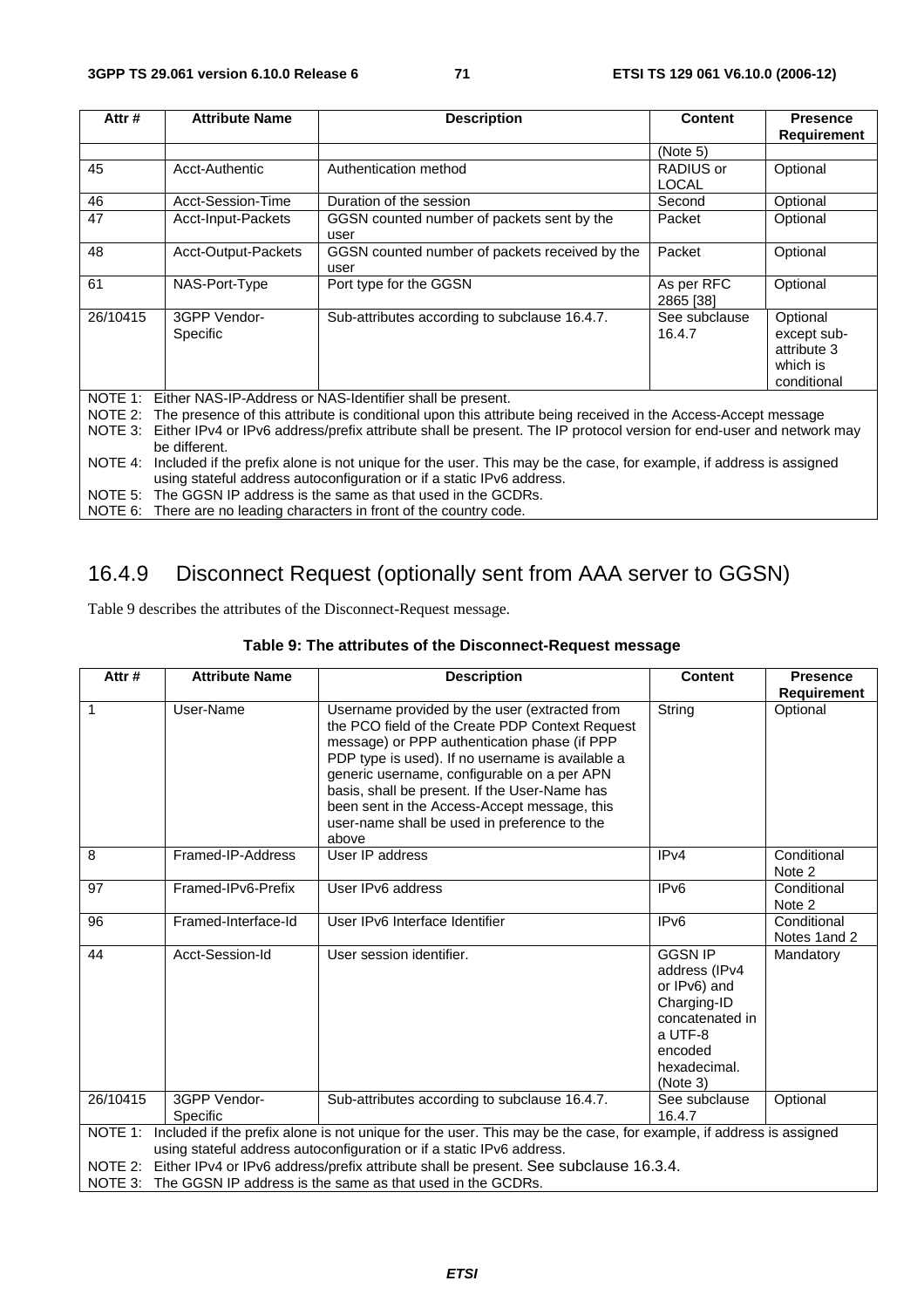# 17 Usage of Diameter on Gmb interface

Signalling between GGSN and BM-SC is exchanged at Gmb reference point. BM-SC functions for different MBMS bearer services may be provided by different physical network elements. To allow this distribution of BM-SC functions, the Gmb protocol must support the use of proxies to correctly route the different signalling interactions in a manner which is transparent to the GGSN.

The GGSN uses the Gmb interface

- to request authorisation/deactivation of a user for a multicast MBMS service,
- to register/de-register the GGSN for receiving a multicast MBMS service.
- to receive indication of session start and session stop messages, which shall cause the GGSN, SGSN and RAN to set up/tear down the appropriate resources for the service. For further details, see 3GPP TS 23.246 [65].

The support of Gmb within the GGSN is optional, and needed for MBMS.

The Gmb application is defined as an IETF vendor specific Diameter application, where the vendor is 3GPP. The vendor identifier assigned by IANA to 3GPP ( http://www.iana.org/assignments/enterprise-numbers) is 10415. The Gmb application identifier value assigned by IANA is 16777223.

Due to the definition of the commands used in Gmb protocol, there is no possibility to skip the Auth-Application-Id AVP and use the Vendor-Specific-Application-Id AVP instead. Therefore the Gmb application identifier value shall be included in the Auth-Application-Id AVP.

The BM-SC and the GGSN shall advertise the support of the Gmb application by including the value of the application identifier in the Auth-Application-Id AVP and the value of the 3GPP (10415) in the Vendor-Id AVP of the Capabilities-Exchange-Request and Capabilities-Exchange-Answer commands as specified in RFC 3588 [66], i.e. as part of the Vendor-Specific-Application-Id AVP. The Capabilities-Exchange-Request and Capabilities-Exchange-Answer commands are specified in the Diameter Base Protocol.

# 17.1 MBMS user authorisation

Upon reception of an IGMP (IPv4) or MLD (IPv6) Join message for an IP multicast address allocated to MBMS services, the GGSN shall request authorisation of the user for this multicast MBMS bearer service (identified by the PDP context over which the IGMP join is received).

The GGSN shall support pre-configuration of a BM-SC or Gmb proxy server for authorisation purposes to which the request shall be sent. The GGSN may support a list of pre-configured BM-SC servers based on the MBMS bearer service requested, for authorisation purposes.

Upon receipt of an MBMS UE Context Establishment Request for a user who has not already been authorised for the MBMS bearer service, the GGSN shall request authorisation of the user for this service.

# 17.2 MBMS service registration / de-registration

The MBMS service registration of the GGSN at the BM-SC shall be performed after authorisation of the first user on a particular GGSN, for a particular multicast MBMS Bearer service. The MBMS service de-registration of the GGSN shall be performed when the last user leaves a particular GGSN, for a particular multicast MBMS bearer service.

The MBMS de-registration procedure shall be initiated by BM-SC when the specific multicast MBMS service is terminated.

The GGSN shall support pre-configuration of a BM-SC or Gmb proxy server for registration/de-registration purposes. The GGSN may support a list of pre-configured BM-SC servers based on the MBMS bearer service requested for bearer registration purposes.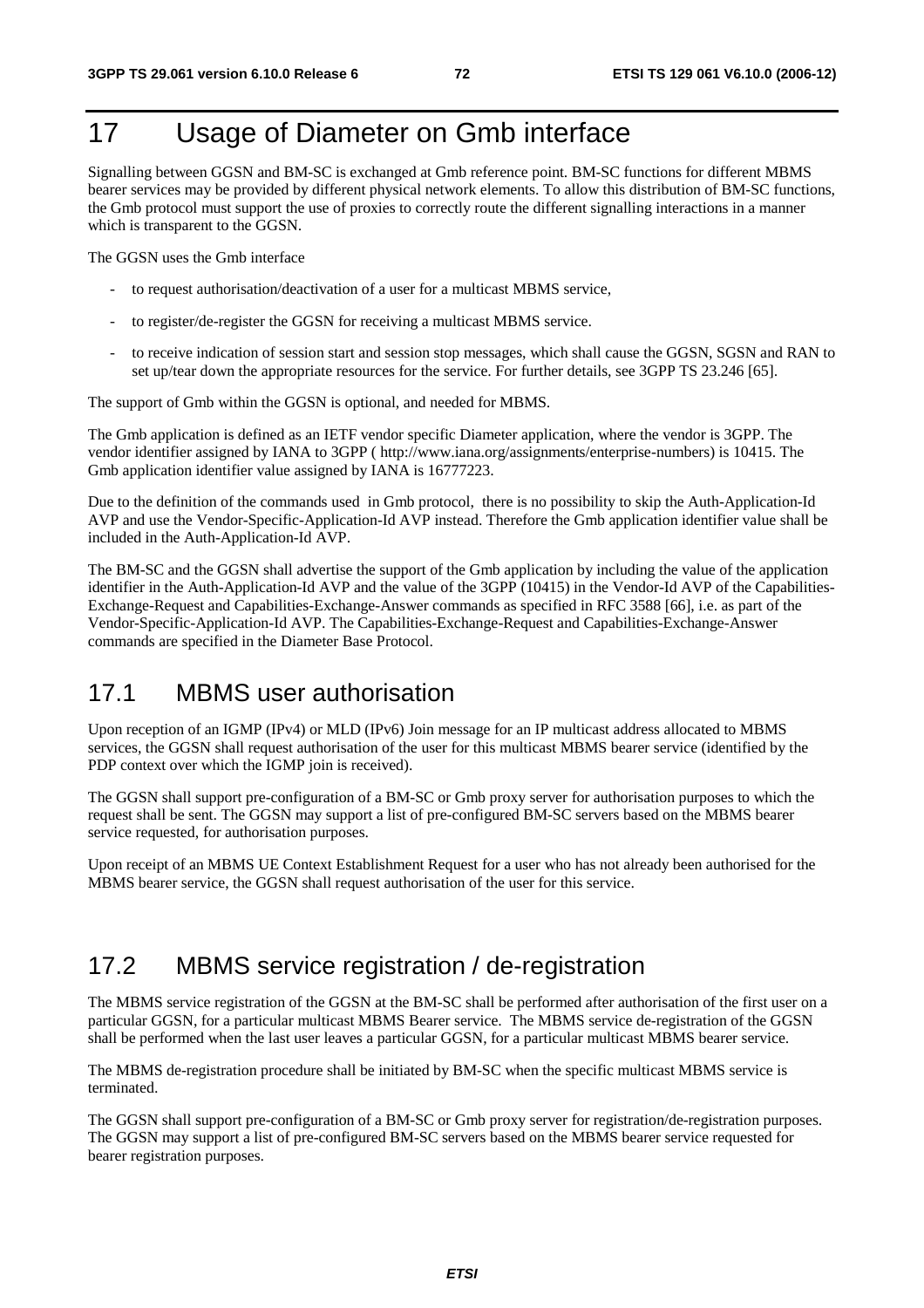# 17.3 MBMS session start / stop

The MBMS session start shall be used by the BM-SC to trigger the bearer resource establishment and announce the arrival of data for a MBMS bearer service (along with the attributes of the data to be delivered e.g. QoS or MBMS service area) to every GGSN that will deliver the MBMS bearer service.

The MBMS session stop shall be used by the BM-SC to indicate the end of the data stream for an MBMS bearer service to every GGSN that has been delivering the MBMS bearer service.

# 17.4 MBMS user deactivation

The MBMS user deactivation is a procedure that removes the MBMS UE context from the GGSN for a particular multicast MBMS bearer service (also called "leaving procedure"). This procedure can be initiated by the GGSN or the BM-SC over the Gmb interface.

When the last user leaves a particular GGSN, for a particular MBMS multicast service, a de-registration process shall be initiated.

# 17.5 Message flows

## 17.5.1 Service activation

The multicast MBMS bearer service activation procedure registers the user in the network to enable the reception of data from a specific multicast MBMS bearer service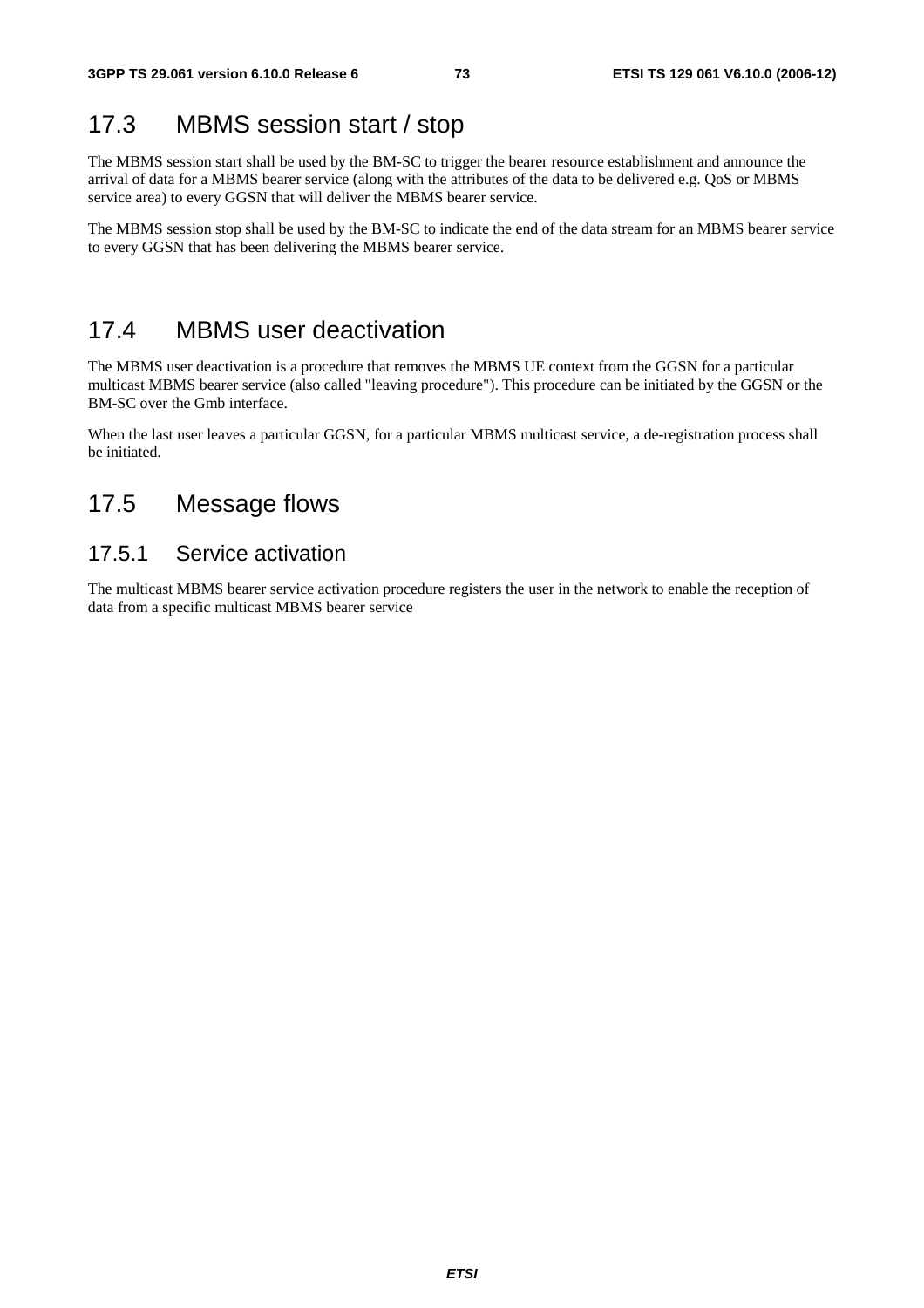

**Figure 26; Activation of an MBMS multicast service** 

- 1. The GGSN receives an IGMP (IPv4) or MLD (IPv6) Join message from a UE, over the default PDP context to signal its interest in receiving a particular multicast MBMS bearer service identified by an IP multicast address.
- 2. The GGSN sends an AAR seeking authorization for the activating UE to receive data from a particular service.
- 3. The authorization decision is provided in the AAA together with the APN to be used for creation of the MBMS UE context. If the AAA indicates that the UE is not authorized to receive the MBMS data the process terminates with no additional message exchange.
- 4. The GGSN sends an MBMS Notification Request (IP multicast address, APN, Linked NSAPI) to the SGSN. Linked NSAPI is set equal to the NSAPI of the PDP context over which the Join request was received. The IP multicast address is the one requested by the UE in the Join request. The APN may be different from the APN to which the default PDP context has been activated. In any case, the APN may resolve to a GGSN that is different from the GGSN receiving the IGMP/MLD Join request. The GGSN starts a MBMS Activation Timer as GGSN may receive no response, e.g. in case SGSN or UE does not support MBMS.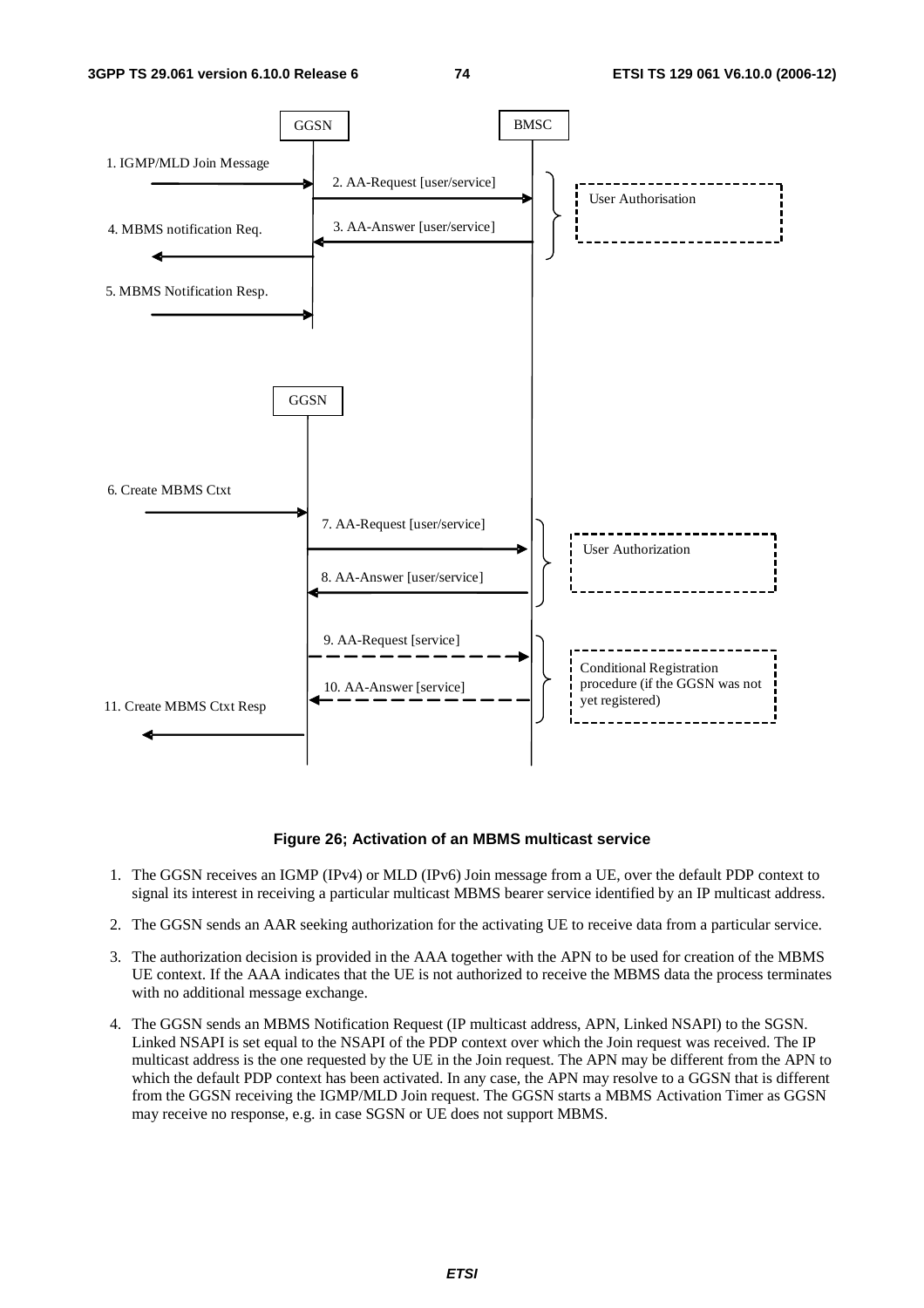- 5. The SGSN sends a MBMS Notification Response (Cause) to the GGSN that sent the MBMS Notification Request, where Cause shall indicate successful or unsuccessful MBMS context activation for the reason of SGSN or UE . Upon reception of the response message with Cause indicating unsuccessful operation or time-out of the MBMS Activation Timer in the GGSN, the GGSN may fallback to IP multicast access as defined in clause 11.7.
- 6. The SGSN creates an MBMS UE context and sends a Create MBMS Context Requests (IP multicast address, APN, RAI) to the GGSN. That GGSN may be different from the GGSN receiving the IGMP/MLD Join request.
- 7. The GGSN sends an AAR seeking authorization for the activating UE.
- 8. The authorization decision is provided in the AAA
- 9. If the GGSN does not have the MBMS Bearer Context information for this MBMS bearer service, i.e. the GGSN was not yet registered, the GGSN sends a AAR to the BM-SC. See subclause 17.5.4 "Registration Procedure".

 If no TMGI has been allocated for this MBMS bearer service, the BM-SC will allocate a new TMGI. This TMGI will be passed to GGSN via the AAA message.

- 10. The BM-SC responds with a AAA containing the MBMS Bearer Context information for this MBMS bearer service and adds the identifier of the GGSN to the "list of downstream nodes" parameter in its MBMS Bearer Context. See subclause 17.5.4 "Registration Procedure".
- 11. The GGSN creates an MBMS UE context and sends a Create MBMS Context Response to the SGSN

### 17.5.2 Session start procedure

The BM-SC initiates the MBMS session start procedure when it is ready to send data. This informs the GGSN of the imminent start of the transmission and MBMS session attributes are provided to the GGSNs included in the list of downstream nodes in BM-SC. For a multicast MBMS service these are the GGSNs that have previously registered for the corresponding MBMS bearer service. The bearer plane is allocated.



**Figure 27: MBMS Session Start procedure** 

- 1. The BM-SC sends a RAR message to indicate the impending start of the transmission and to provide the session attributes to the GGSNs listed in the "list of downstream nodes" parameter of the corresponding MBMS Bearer Context. The BM-SC sets the state attribute of its MBMS Bearer Context to "Active".
- 2. For a broadcast MBMS bearer service the GGSN creates an MBMS Bearer Context. The GGSN stores the session attributes in the MBMS Bearer Context, sets the state attribute of its MBMS Bearer Context to "Active" and sends a RAA message to the BM-SC. An AAR message is not mandated for the Gmb application in response to a RAR- RAA command exchange.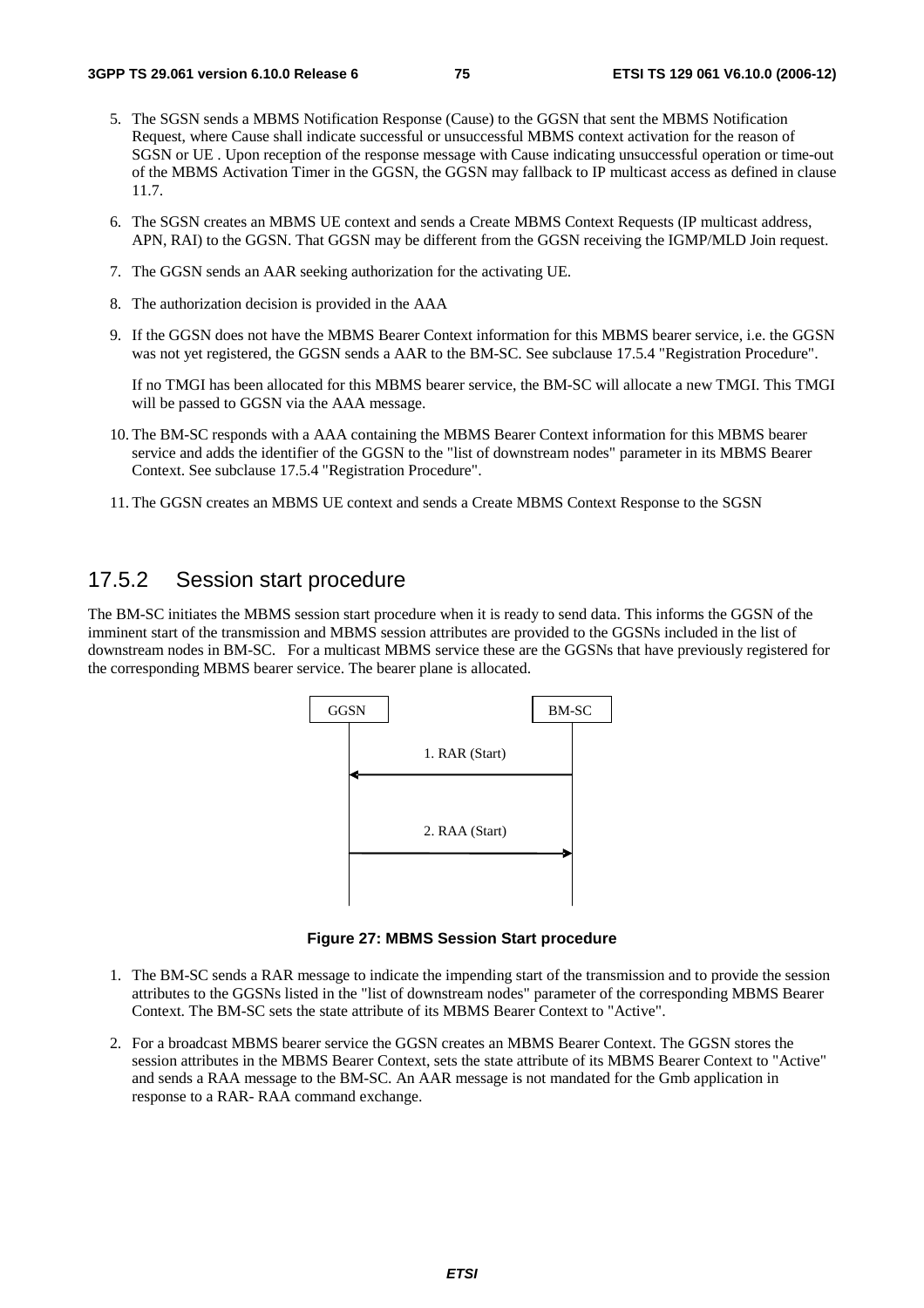# 17.5.3 Session stop procedure

The BM-SC initiates the MBMS session stop procedure when it considers the MBMS session terminated. Typically this will happen when there is no more MBMS data expected to be transmitted for a sufficiently long period of time to justify the release of bearer plane resources in the network.



**Figure 28: MBMS Session Stop procedure** 

- 1. The BM-SC sends a RAR message to all GGSNs listed in the "list of downstream nodes" parameter of the affected MBMS Bearer Context to indicate that the MBMS session is terminated and the bearer plane resources can be released.
- 2. The GGSN sets the state attribute of its MBMS Bearer Context to "Standby" and sends a RAA message to the BM-SC. An AAR message is not mandated for the Gmb application in response to a RAR- RAA command exchange.

### 17.5.4 Registration procedure

The registration procedure occurs when the GGSN indicates the BM-SC that it would like to receive session attributes and data for a particular multicast MBMS bearer service, in order to be distributed further downstream. A corresponding MBMS Bearer Context is established as a result between the GGSN and the BM-SC.



**Figure 29: MBMS Registration procedure** 

- 1. When the GGSN has no MBMS Bearer Context for an MBMS bearer service and the GGSN receives an MBMS Registration from an SGSN for this MBMS bearer service, or when the first MBMS UE Context is created in the GGSN for an MBMS bearer service for which the GGSN has no MBMS Bearer Context, the GGSN sends a AAR message (containing the IP multicast address and the APN) to the BM-SC.
- 2. Upon reception of an AAR from a GGSN, the BM-SC adds the identifier of the GGSN to the "list of downstream nodes" parameter in its MBMS Bearer Context and responds with an AAA message (containing TMGI, and Required Bearer Capabilities). If the MBMS Bearer Context is in the 'Active' state, the BM-SC initiates the Session Start procedure with the GGSN, as described in clause 17.5.2 "Session Start Procedure".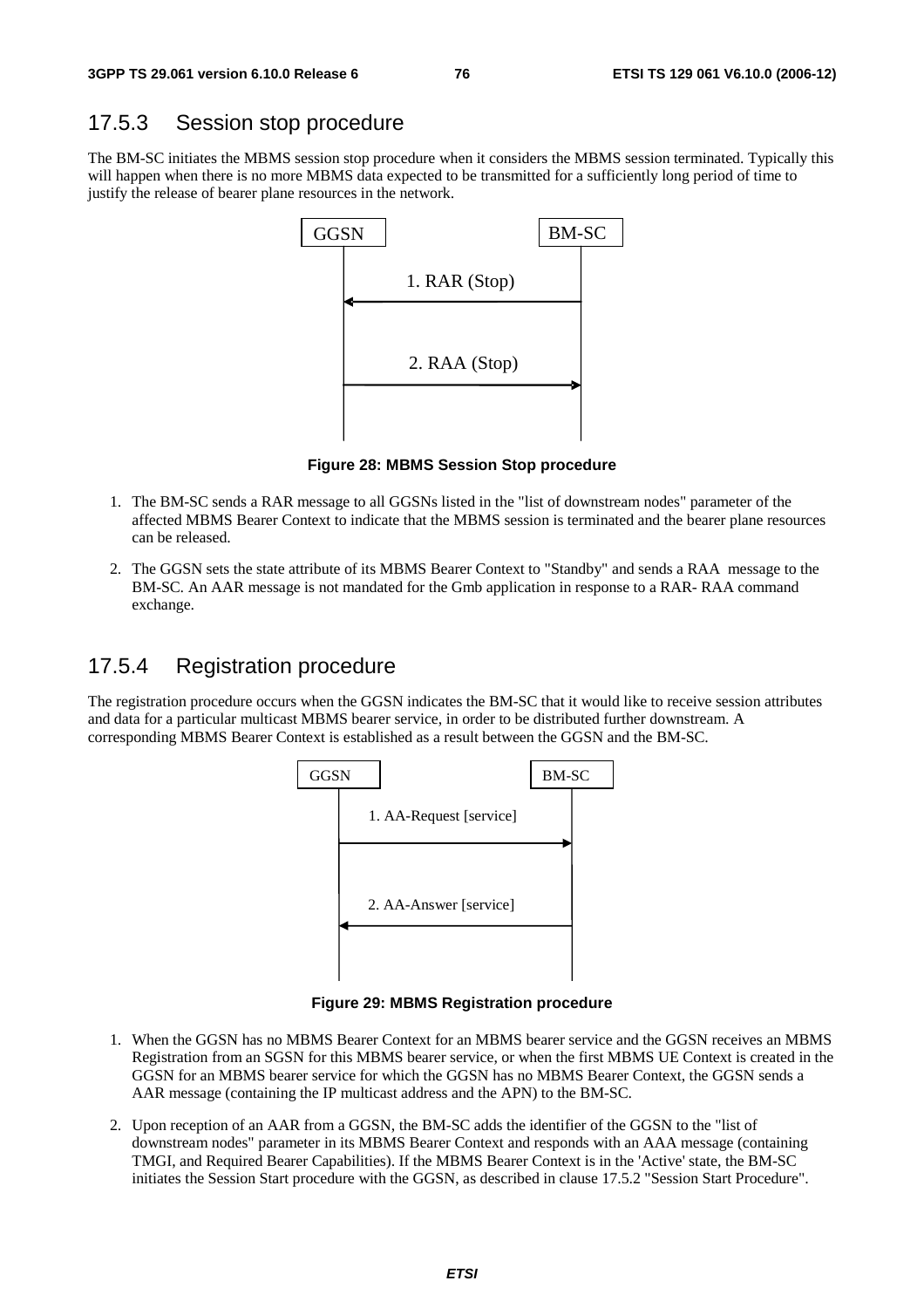# 17.5.5 De-registration procedure (GGSN initiated)

The MBMS de-registration is the procedure by which the GGSN informs the BM-SC that it does not need to receive signalling, session attributes and data for a particular multicast MBMS bearer service anymore and therefore would like to be removed from the corresponding distribution tree.



**Figure 30: MBMS De-Registration procedure** 

- 1. When the "list of downstream nodes" of a particular MBMS Bearer Context in the GGSN becomes empty and the GGSN has no MBMS UE Contexts linked to that MBMS Bearer Context, the GGSN sends a STR message to the BM-SC. If a bearer plane had been established over Gi for this MBMS bearer service, the bearer plane is released.
- 2. The BM-SC removes the identifier of the GGSN from the "list of downstream nodes" parameter of the affected MBMS Bearer Context and confirms the operation by sending a STA message to the GGSN.

# 17.5.6 De-registration procedure (BM-SC initiated)

This MBMS de-registration procedure is initiated by BM-SC when the specific multicast MBMS bearer service is terminated. This procedure tears down the distribution tree for the delivery of session attributes and MBMS data. This procedure results in releasing of all MBMS Bearer Contexts.



**Figure 31: MBMS De-Registration procedure BM-SC initiated** 

- 1. The BM-SC sends a ASR message to all GGSNs contained in the "list of downstream nodes" parameter of the corresponding MBMS Bearer Context to indicate that a specific MBMS bearer service is terminated.
- 2. The GGSN returns a ASA message to the BM-SC. The BM-SC releases all MBMS UE Contexts and removes the identifier of the GGSN from the "list of downstream nodes" parameter of the corresponding MBMS Bearer context.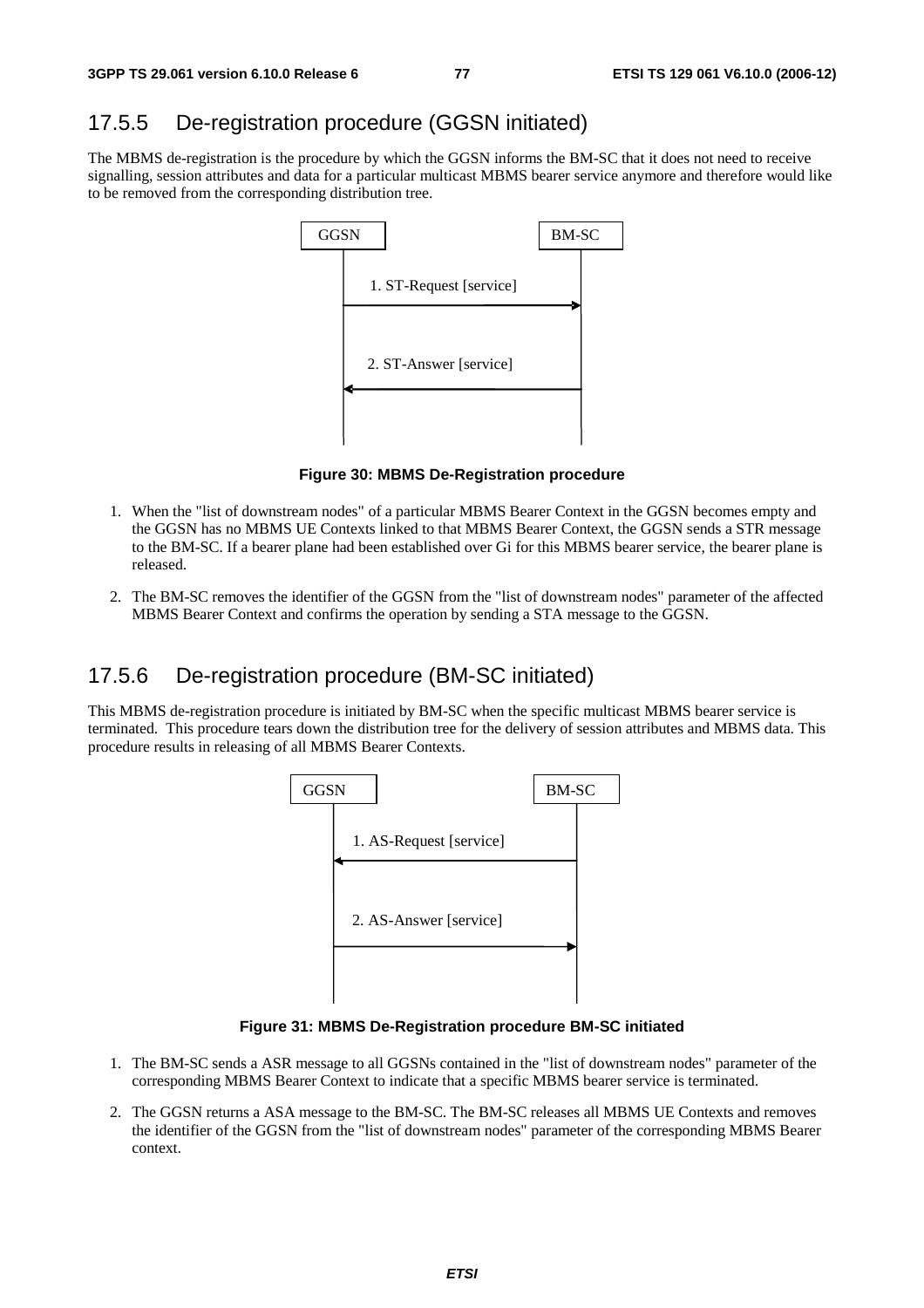# 17.5.7 Service deactivation

The multicast service deactivation is a signalling procedure that will terminate the user registration to a particular MBMS multicast service. The multicast service deactivation can be initiated by the GGSN, when indicated so by the UE, or by the BM-SC, for service specific reasons.



**Figure 32: MBMS Service deactivation procedure** 

- 1. The UE sends an IGMP (IPv4) or MLD (IPv6) Leave message over the default PDP context to leave a particular multicast service identified by an IP multicast address.
- 2. The GGSN sends a STR to the BM-SC, indicating that the UE is requesting to leave the multicast service. The session to be terminated is uniquely identified by the Diameter session-id.
- 3. Upon reception of the STR, the BM-SC verifies that the IP multicast address corresponds to a valid MBMS bearer service and sends a STA to the GGSN that originated the Leave Indication. The APN shall be the same that was provided during service activation (see " Service Activation" procedure).
- 4. Upon reception of the STA the GGSN sends an MBMS UE Context Deactivation Request to the SGSN. The IP multicast address, APN and IMSI together identify the MBMS UE Context to be deleted by the SGSN. The APN is the one received in step 3.
- 5. The GGSN receives a Delete MBMS Context Request (NSAPI). This GGSN may be different from the GGSN that receives IGMP Leave request in step 1.
- 6. The GGSN deletes the MBMS UE Context and sends a STR to the BM-SC to confirm the successful deactivation of the MBMS UE Context.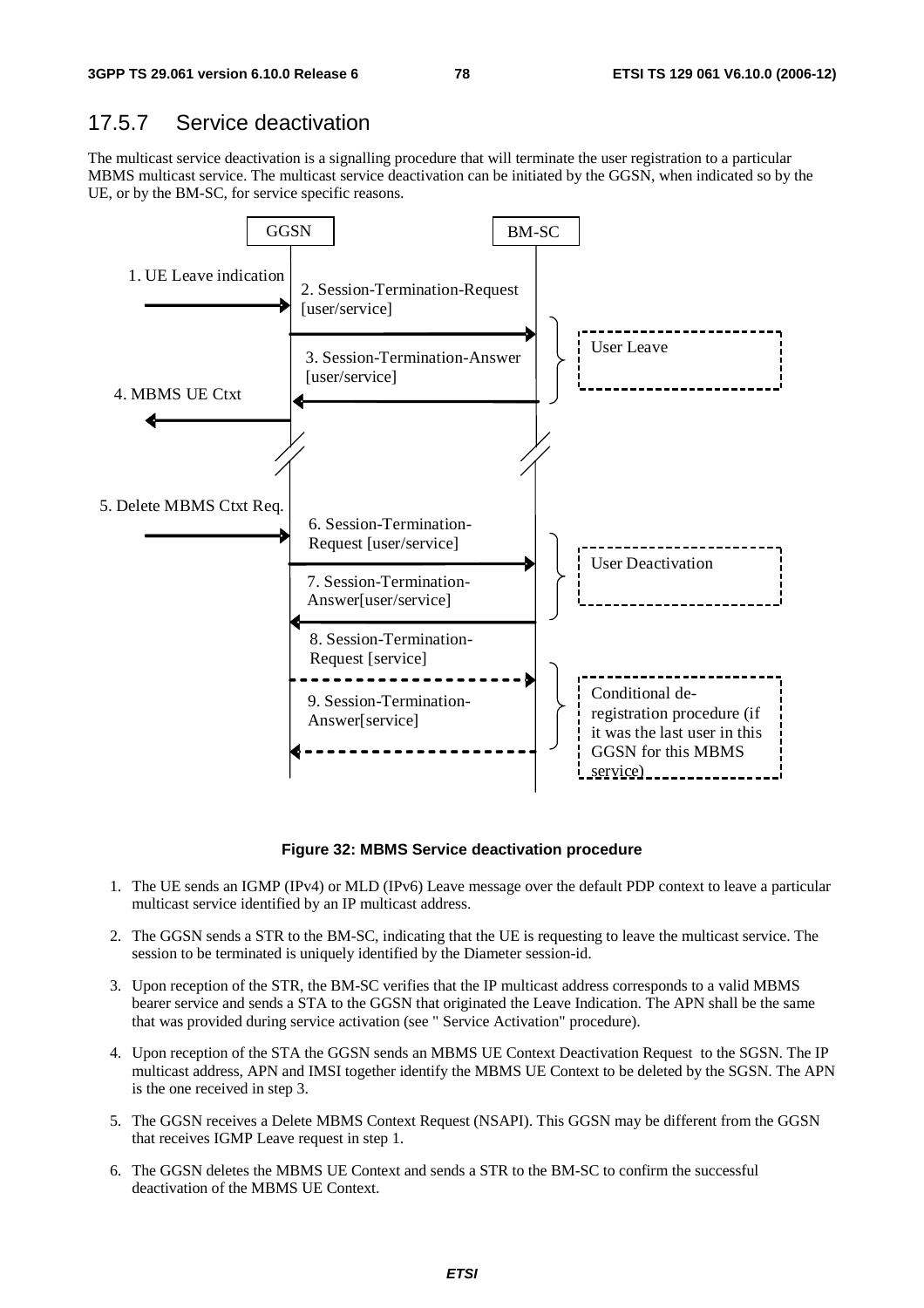- 7. The BM-SC, then, deletes the MBMS UE Context and sends a confirmation to the GGSN in a STA message.
- 8. If the GGSN does not have any more users interested in this MBMS bearer service and the "list of downstream nodes" in the corresponding MBSM Bearer Context is empty, the GGSN initiates a De-Registration procedure as specified in 17.5.5.
- 9. The BM-SC confirms the operation by sending a STA message to the GGSN as specified in 17.5.5.

#### 17.5.7.1 BM-SC Initiated Multicast Service Deactivation

This section defines the BM-SC initiated Multicast Service Deactivation procedure.



#### **Figure 32a: BM-SC initiated MBMS Service deactivation procedure**

- 1. The BM-SC sends an ASR to the GGSN, indicating that the UE shall be removed from the multicast service. The session to be terminated is uniquely identified by the Diameter session-id.
- 2. Upon reception of the ASR, the GGSN sends an ASA to the BM-SC
- 3. Upon reception of the ASR the GGSN sends an MBMS UE Context Deactivation Request to the SGSN. The IP multicast address, APN and IMSI together identify the MBMS UE Context to be deleted by the SGSN.

Steps from 5 to 9 of figure 32 in section 17.5.7 follow.

### 17.5.8 Trace Session Activation procedure

The Trace Session Activation procedure occurs when the GGSN indicates to the BM-SC that a Trace Session needs to be activated.



**Figure 33: Trace Session Activation procedure**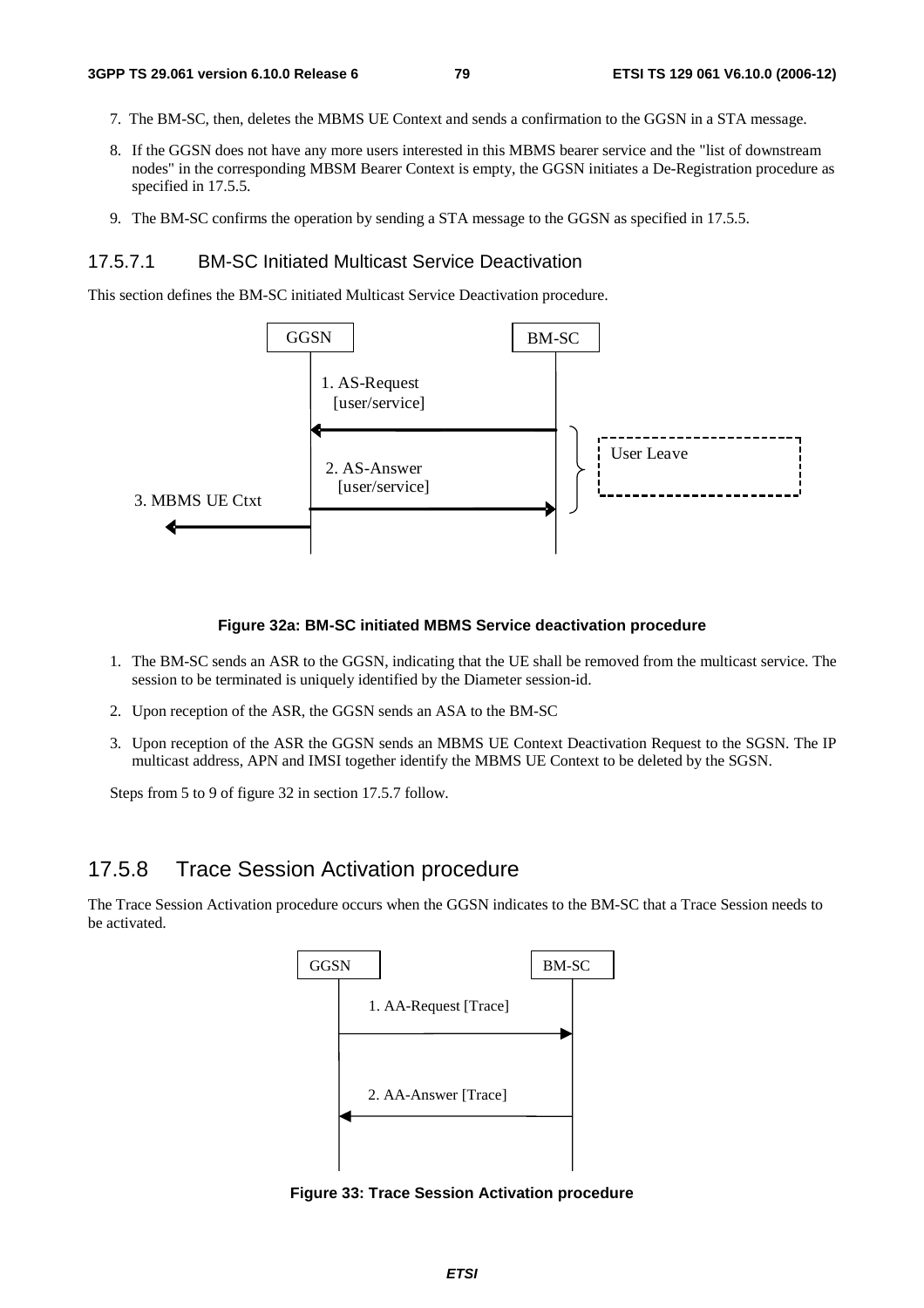- 1. When the GGSN has received a Trace Activation message from the SGSN, in a Create MBMS Context Request/Update MBMS Context Request, that requires the activation of a Trace Session in the BM-SC, the GGSN sends an AAR message (containing the IMSI and the Additional MBMS Trace Info AVPs) to activate a trace session in the BM-SC.
- 2. Upon reception of an AAR from a GGSN to activate a Trace Session, the BM-SC responds with an AAA message.

### 17.5.9 Trace Session Deactivation procedure

The Trace Session Deactivation procedure occurs when the GGSN indicates to the BM-SC that a Trace Session, previously activated, needs to be deactivated.



**Figure 34: Trace Session Deactivation procedure** 

- 1. When the GGSN has received a Trace Deactivation message from the SGSN, in a Create MBMS Context Request/Update MBMS Context Request, that requires the deactivation of a Trace Session in the BM-SC, the GGSN sends a STR message (containing the Additional MBMS Trace Info AVP) to deactivate a trace session in the BM-SC and to tear down the corresponding Diameter Session previously established to activate the Trace Session.
- 2. Upon reception of an STR from a GGSN to deactivate a Trace Session, the BM-SC responds with an STA message.

# 17.5.10 MBMS UE Context Modification Procedure

During the multicast MBMS bearer service activation, the MBMS UE Context is stored in the BM-SC. Later, the MBMS UE Context shall be updated when the UE enters a new Routeing Area (RA) served by a new SGSN or the UE is transitioning between UTRAN and A/Gb mode GERAN or vice versa (Inter-system Intra-SGSN change). See 3GPP TS23.246 [65] and 3GPP TS29.060 [24]. GGSN shall pass the relevant data via the Gmb interface to enable the BM-SC to update its MBMS UE context accordingly.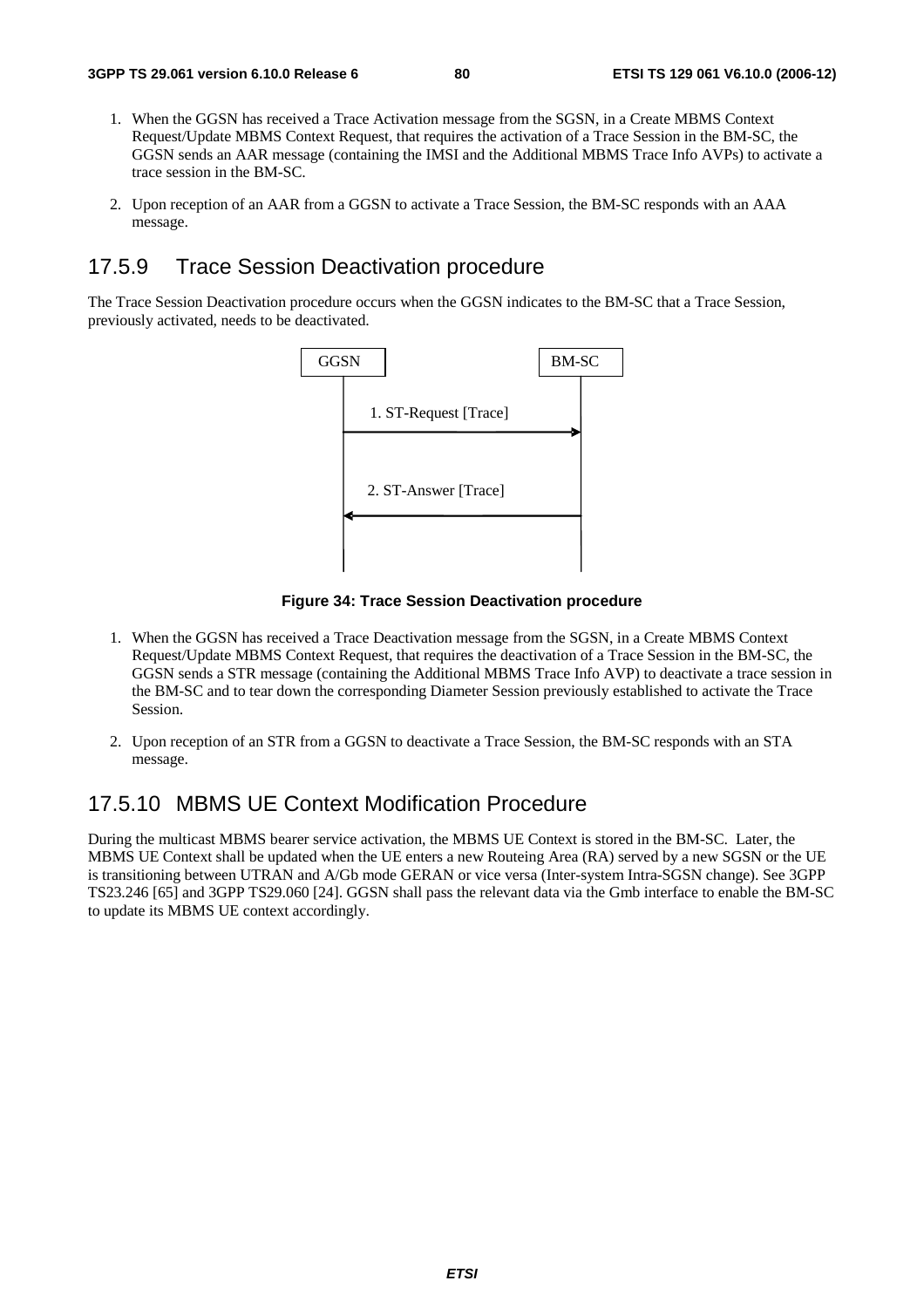

**Figure 35; Modification of an MBMS UE Context in BM-SC** 

- 1. On request from SGSN, the MBMS UE Context is updated in the GGSN.
- 2. The GGSN sends updated MBMS UE Context parameters (RAI, and CGI/SAI as specified in clause 17.6.1) to BM-SC in an AAR message.
- 3. The BM-SC updates its MBMS UE Context fields and responds with an AAA message.

If the GGSN receives new or updated trace information in step 1, then the above procedure may be followed by a Trace Session Activation procedure (see clause 17.5.8) or a Trace Session Deactivation procedure (see clause 17.5.9).

# 17.6 Gmb Messages

This clause defines the Gmb interface Diameter messages.

The relevant AVPs that are of use for the Gmb interface are detailed in this clause. Other Diameter NASREQ (IETF RFC 4005 [67]) AVPs, even if their AVP flag rules is marked with "M", are not required for being compliant with the current specification.

All Gmb specific AVPs for Gmb are needed to be compliant to the Gmb interface unless otherwise stated.

## 17.6.1 AAR Command

The AAR command, defined in Diameter NASREQ (IETF RFC 4005 [67]), is indicated by the Command-Code field set to 265 and the "R" bit set in the Command Flags field. It, is sent by the GGSN to the BM-SC to request user authorization (authorize the activating UE to receive Data) , to modify an MBMS UE Context in the BM-SC or to register the GGSN for a particular multicast MBMS bearer service. When used for these purposes, the Additional-MBMS-Trace-Info AVP shall not be included.

When the AAR command is used by the GGSN to modify an MBMS UE context in the BM-SC, it shall include all the parameters that have been changed according to the triggering Update MBMS Context Request, ref. fig. 35. The inclusion of CGI/SAI in the 3GPP-User-Location-Info AVP shall be according to the rules detailed in subclause 15.1.1a in 3GPP TS 23.060[3]). The Called-Station-Id AVP, Calling-Station-Id AVP, Framed-IP-Address AVP, Framed-IPv6- Prefix AVP and Framed-Interface-Id AVP shall not be included.

The AAR command is also used when the GGSN needs to activate a Trace Session in the BM-SC. In this case the Called-Station-Id AVP, Calling-Station-Id AVP, Framed-IP-Address AVP, Framed-IPv6-Prefix AVP, Framed-Interface-Id AVP and RAI AVP shall not be included. For more detailed description of Trace Session activation/deactivation procedures see 3GPP TS 32.422 [69].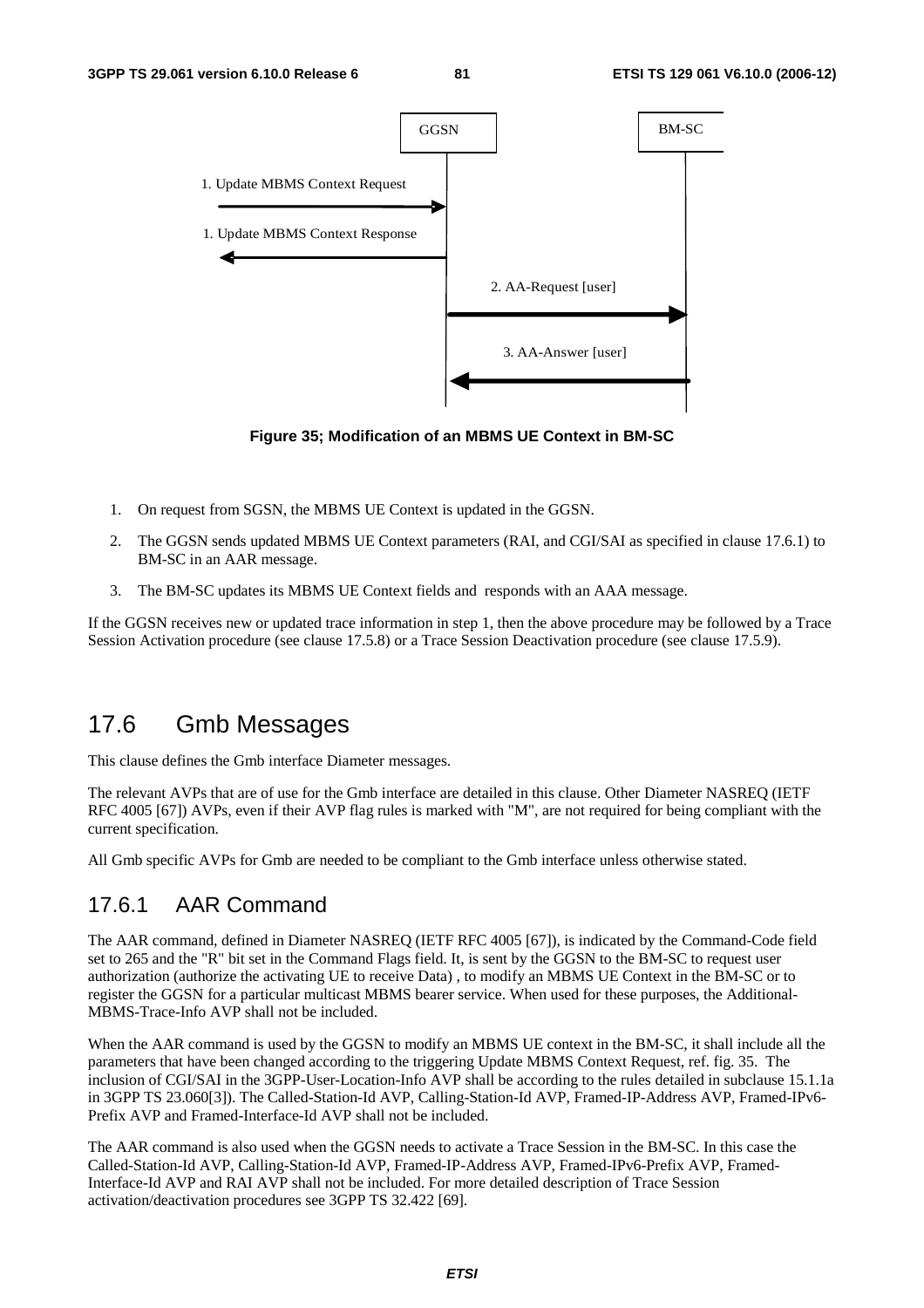The relevant AVPs that are of use for the Gmb interface are detailed in the ABNF description below. Other valid AVPs for this command are not used for Gmb purposes and should be ignored by the receiver or processed according to the relevant specifications.

The bold marked AVPs in the message format indicate new optional AVPs for Gmb, or modified existing AVPs.

Message Format:

```
<AA-Request> ::= < Diameter Header: 265, REQ, PXY > 
                         < Session-Id > 
                          { Auth-Application-Id } 
                           { Origin-Host } 
                          { Origin-Realm } 
                          Destination-Realm
                          { Auth-Request-Type } 
                         [ Destination-Host ] 
                         [ Called-Station-Id ] 
                         [ Calling-Station-Id ] 
                         [ Framed-IP-Address] 
                         [ Framed-IPv6-Prefix ] 
                         [ Framed-Interface-Id ] 
                        [ Proxy-Info ]
                         * [ Route-Record ] 
                         [ 3GPP-IMSI] 
                         [ RAI ] 
                         [ 3GPP-IMEISV ] 
                         [ 3GPP-RAT-Type ] 
                         [ 3GPP-User-Location-Info ] 
                          [ 3GPP-MS-TimeZone ] 
                         [ Additional-MBMS-Trace-Info ]
```
The GGSN shall allocate a new Session-Id each time an AAR command is sent, except for the case when the AAR is sent to modify an existing MBMS UE Context in the BM-SC.

A request for user authorisation for an MBMS bearer service is indicated by the presence of the MSISDN within the Calling-Station-Id AVP and the 3GPP-IMSI. Otherwise the request is for the GGSN to be authorised (i.e. registered) to receive the MBMS bearer service.The Framed-IPv6-Prefix AVP contains the IPv6 prefix of the multicast address identifying the MBMS bearer service.

The Framed-Interface-Id AVP contains the IPv6 interface identifier of the multicast address identifying the MBMS bearer service.

The Framed-IP-Address AVP contains the IPv4 multicast address identifying the MBMS bearer service.

The Called-Station-Id AVP contains the Access Point Name (APN) on which the MBMS bearer service authorisation request was received.

### 17.6.2 AAA Command

The AAA command, defined in Diameter NASREQ (IETF RFC 4005 [67]), is indicated by the Command-Code field set to 265 and the "R" bit cleared in the Command Flags field., It is sent by the BM-SC to the GGSN in response to the AAR command.

When the AAA command is used to acknowledge an AAR that activated a Trace Session, the only Gmb specific AVP that shall be included is the 3GPP-IMSI AVP.

The relevant AVPs that are of use for the Gmb interface are detailed in the ABNF description below. Other valid AVPs for this command are not used for Gmb purposes and should be ignored by the receiver or processed according to the relevant specifications.

The bold marked AVPs in the message format indicate new optional AVPs for Gmb, or modified existing AVPs.

Message Format:

```
<AA-Answer> ::= < Diameter Header: 265, PXY > 
                      < Session-Id >
```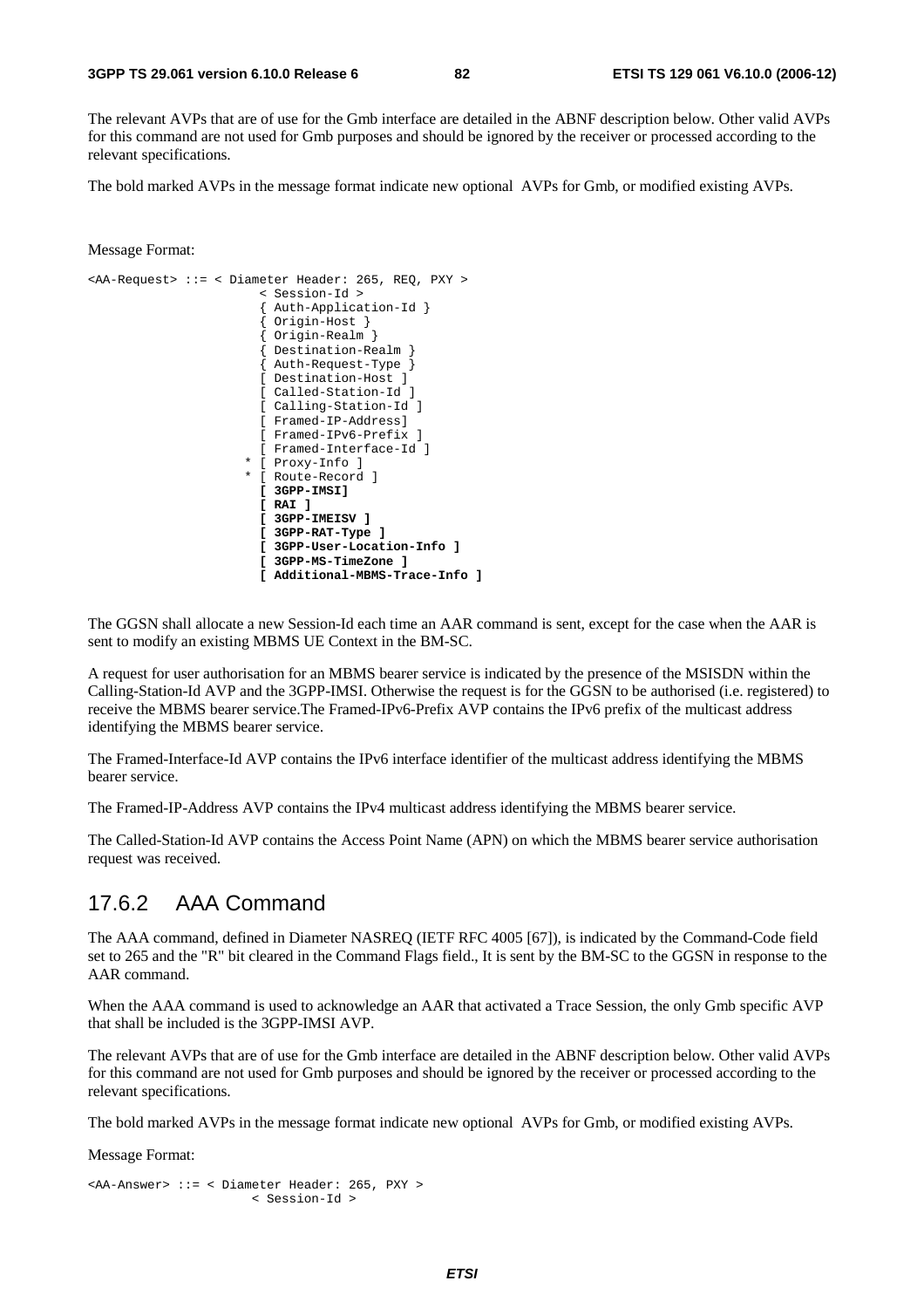```
 { Auth-Application-Id } 
    { Origin-Host } 
  { Origin-Realm } 
  [ Result-Code ] 
  [ Experimental-Result ] 
 [ Error-Message ] 
 [ Error-Reporting-Host ] 
* [ Failed-AVP ] 
* [ Proxy-Info ] 
 [ Alternative-APN ] 
  [ 3GPP-IMSI] 
  [ TMGI ] 
  [ Required-MBMS-Bearer-Capabilities ]
```
### 17.6.3 STR Command

The STR command, defined in IETF RFC3588 (DIAMETER BASE) [66], is indicated by the Command-Code field set to 275 and the "R" bit set in the Command Flags field, It is sent by the GGSN to the BM-SC to terminate a DIAMETER session.

A DIAMETER session for a multicast MBMS service is terminated when the last MBMS UE context for the MBMS bearer service is deleted. This informs the BM-SC that the GGSN would like to be deleted from the distribution tree of a particular MBMS bearer service (De-registration procedure).

A DIAMETER session for an individual UE"s multicast MBMS service authorisation is terminated when the UE has requested to the GGSN to leave the MBMS bearer service.

The STR command is also used to deactivate a Trace Session previously activated in the BM-SC and to terminate the associated Diameter Session initiated by the AAR that activated the Trace session. The Gmb specific AVP Additonal-MBMS-Trace-Info shall be included in the STR command only in the case of a Trace Session deactivation. For more detailed description of Trace Session activation/deactivation procedures see 3GPP TS 32.422 [69].

The relevant AVPs that are of use for the Gmb interface are detailed in the ABNF description below. Other valid AVPs for this command are not used for Gmb purposes and should be ignored by the receiver or processed according to the relevant specifications.

#### Message Format:

```
<ST-Request> ::= < Diameter Header: 275, REQ, PXY > 
                        < Session-Id > 
                        { Origin-Host } 
                        { Origin-Realm } 
                        { Destination-Realm } 
                        { Auth-Application-Id } 
                        { Termination-Cause } 
                        [ Destination-Host ] 
                      * [ Class ] 
                        [ Origin-State-Id ] 
                      * [ Proxy-Info ] 
                      * [ Route-Record ] 
                        [ Additional-MBMS-Trace-Info ]
```
# 17.6.4 STA Command

The STA command, defined in IETF RFC3588 (DIAMETER BASE) [66], is indicated by the Command-Code field set to 275 and the "R" bit cleared in the Command Flags field, is sent in response to an STR command (De-registration procedure).

The relevant AVPs that are of use for the Gmb interface are detailed in the ABNF description below. Other valid AVPs for this command are not used for Gmb purposes and should be ignored by the receiver or processed according to the relevant specifications.

Message Format:

```
<ST-Answer> ::= < Diameter Header: 275, PXY > 
                        < Session-Id > 
                        { Result-Code }
```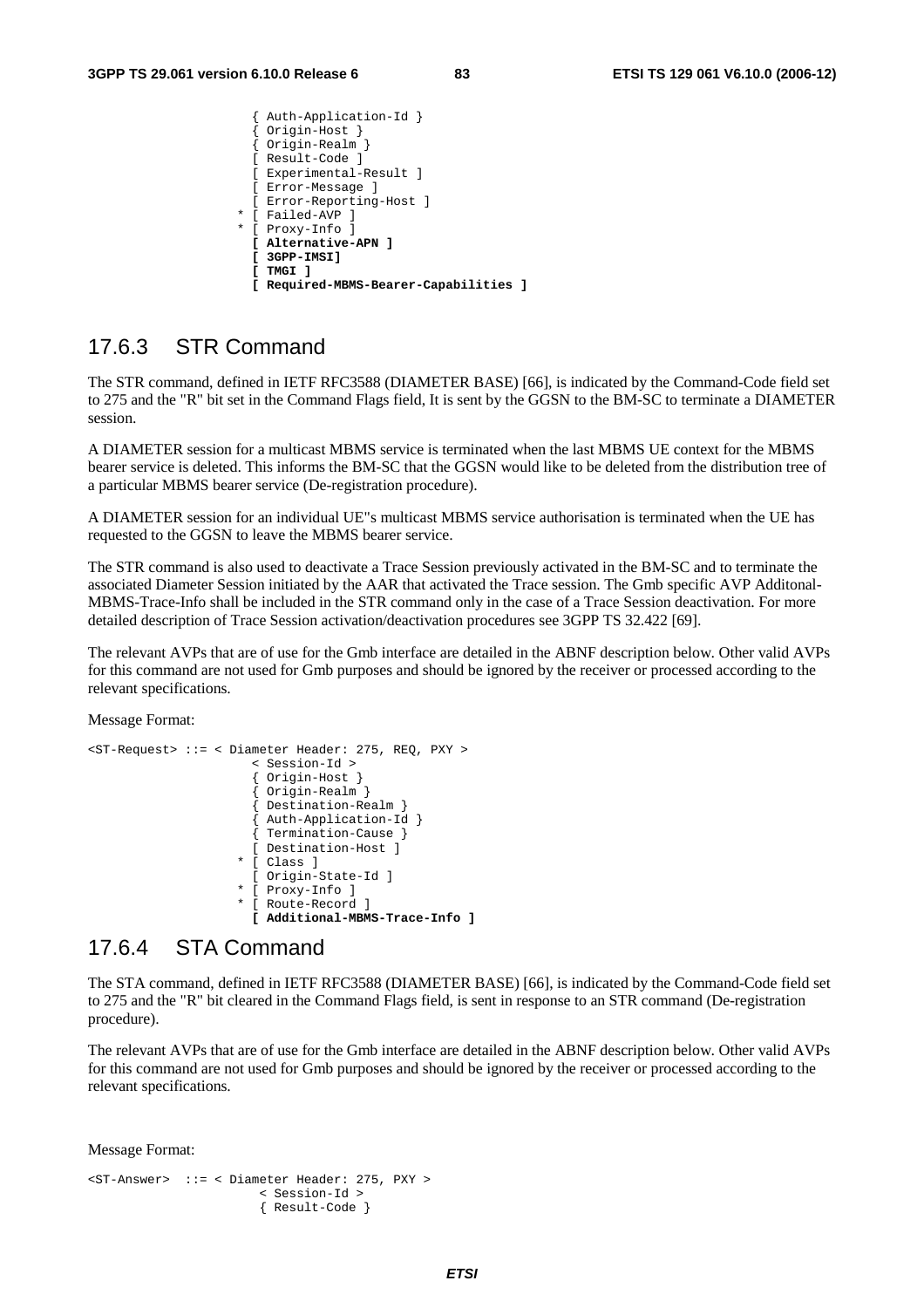```
 { Origin-Host } 
  { Origin-Realm } 
* [ Class ] 
 [ Error-Message ] 
 [ Error-Reporting-Host ] 
* [ Failed-AVP ] 
 [ Origin-State-Id ] 
* [ Redirect-Host ] 
[ Redirect-Host-Usage ]
 [ Redirect-Max-Cache-Time ] 
* [ Proxy-Info ]
```
### 17.6.5 Re-Auth-Request Command

The Re-Auth-Request (RAR) command, defined in IETF RFC3588 (DIAMETER BASE) [66], is indicated by the Command-Code set to 258 and the message flags' 'R' bit set.

The relevant AVPs that are of use for the Gmb interface are detailed in the ABNF description below. Other valid AVPs for this command are not used for Gmb purposes and should be ignored by the receiver or processed according to the relevant specifications.

The bold marked AVPs in the message format indicate new optional AVPs for Gmb, or modified existing AVPs.

Message Format:

```
 <RAR> ::= < Diameter Header: 258, REQ, PXY > 
           < Session-Id > 
            { Origin-Host } 
            { Origin-Realm } 
            { Destination-Realm } 
            { Destination-Host } 
            { Auth-Application-Id } 
            { Re-Auth-Request-Type } 
           [ Called-Station-Id ] 
           [ Framed-IP-Address] 
           [ Framed-IPv6-Prefix ] 
           [ Framed-Interface-Id ] 
           [ MBMS-StartStop-Indication ] 
           [ MBMS-Service-Area ] 
           [ MBMS-Required-QoS ] 
           [ MBMS-Session-Duration ] 
           [ MBMS-Service-Type ] 
           [ MBMS-Counting-Information ] 
           [ MBMS-Session-Identity ] 
           [ MBMS-Session-Repetition-number ] 
           [ TMGI ] 
          * [ 3GPP-SGSN-Address ] ; broadcast case only 
         * [ 3GPP-SGSN-IPv6-Address ] ; broadcast case only 
           [ MBMS-2G-3G-Indicator ] 
           [ MBMS-Time-To-Data-Transfer ] 
           [ Origin-State-Id ] 
         * [ Proxy-Info ] 
         * [ Route-Record ]
```
The MBMS-StartStop-Indication AVP will indicate if the command is indicating a MBMS Session Start procedure or a MBMS Session Stop procedure. The Diameter Session-Id is used in subsequent procedures to identify the corresponding MBMS session.

In the multicast case, the BM-SC shall use the Diameter Session-Id that was received during the GGSN Registration procedure. In the broadcast case, the BM-SC shall allocate a Diameter Session-Id for the first RAR message that is used for the first MBMS Session Start procedure of the MBMS bearer service. Then this Diameter Session-Id will be used for the subsequent MBMS sessions of the same MBMS bearer service. The BM-SC will create a new Diameter Session-Id for a subsequent Session Start procedure if, in exceptional cases, the Diameter session for the MBMS bearer service has been deleted.

BM-SC shall not initiate a new Session Start procedure for a certain MBMS bearer service until the previous MBMS session for that service has been stopped.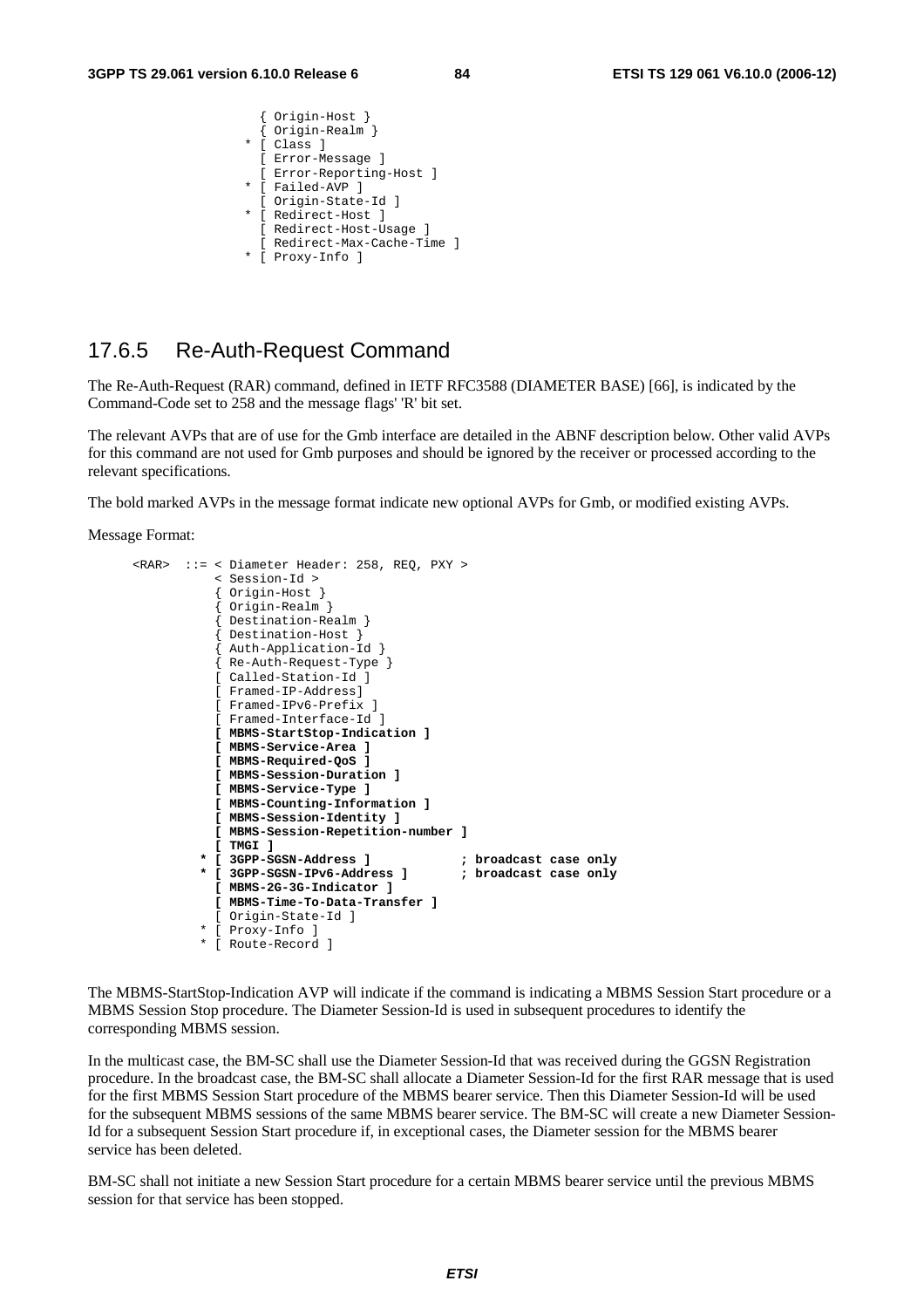For the MBMS Session Start procedure, RAR is sent by the BM-SC to the GGSN(s) that will deliver the MBMS service (e.g. in the multicast case these are the GGSNs that have previously registered for the corresponding multicast MBMS bearer service), when it is ready to send data. This is a request to activate all necessary bearer resources in the network for the transfer of MBMS data and to notify interested UEs of the imminent start of the transmission. For broadcast MBMS bearer services the RAR message contains either an IPv4 address or an IPv6 address for each participating SGSN.

For MBMS Session Stop procedure, RAR is sent by the BM-SC to the GGSN(s) when it considers the MBMS session to be terminated. The session is typically terminated when there is no more MBMS data expected to be transmitted for a sufficiently long period of time to justify a release of bearer plane resources in the network.

For the MBMS Session Start procedure, the MBMS-Required-QoS indicates the QoS that is required for the MBMS bearer service for the actual MBMS session. The information of the MBMS-2G-3G-Indicator, the MBMS-Service-Area and the MBMS-Counting-Information is passed from BM-SC transparently through GGSN to the SGSN(s) that are relevant for the actual MBMS bearer service.

According to 3GPP TS 23.246 [65], a specific MBMS bearer service is uniquely identified by its IP multicast address and an APN. For the MBMS Session Start procedure for broadcast MBMS bearer services, the following AVPs are included (either IPv4 or IPv6 address) to enable GGSN to relate incoming payload packets to the actual MBMS bearer service and distribute the packets to the downstream SGSNs related to this service:

- The Framed-IPv6-Prefix AVP contains the IPv6 prefix of the multicast address.
- The Framed-Interface-Id AVP contains the IPv6 interface identifier of the multicast address.
- The Framed-IP-Address AVP contains the IPv4 multicast address.
- The Called-Station-Id AVP contains the Access Point Name (APN) for which the MBMS bearer service is defined.

### 17.6.6 RE-Auth-Answer Command

The Re-Auth-Answer (RAA) command, defined in IETF RFC3588 (DIAMETER BASE) [66], is indicated by the Command-Code set to 258 and the message flags' 'R' bit clear, is sent in response to the RAR.

The relevant AVPs that are of use for the Gmb interface are detailed in the ABNF description below. Other valid AVPs for this command are not used for Gmb purposes and should be ignored by the receiver or processed according to the relevant specifications.

The bold marked AVPs in the message format indicate new optional AVPs for Gmb, or modified existing AVPs.

Message Format:

```
 <RAA> ::= < Diameter Header: 258, PXY > 
            < Session-Id > 
            { Origin-Host } 
            { Origin-Realm } 
            [ Result-Code ] 
            [ Experimental-Result ] 
            [ MBMS-StartStop-Indication ] 
            [ Origin-State-Id ] 
            [ Error-Message ] 
            [ Error-Reporting-Host ] 
          * [ Failed-AVP ] 
          * [ Redirected-Host ] 
            [ Redirected-Host-Usage ] 
            [ Redirected-Host-Cache-Time ] 
          * [ Proxy-Info ]
```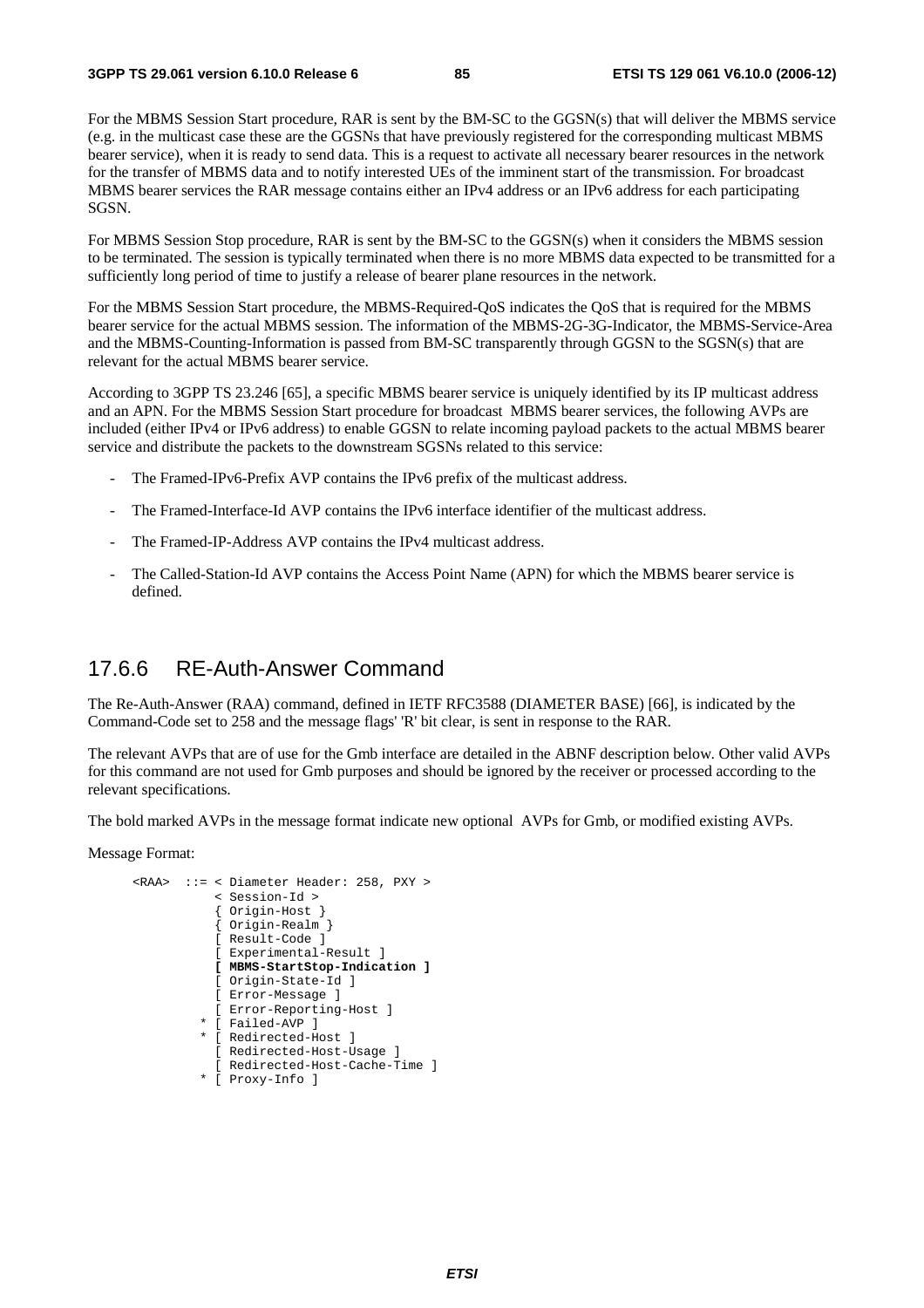### 17.6.7 Abort-Session-Request Command

The Abort-Session-Request (ASR) command, defined in IETF RFC3588 (DIAMETER BASE) [66], is indicated by the Command-Code set to 274 and the message flags' 'R' bit set, is sent by the BM-SC to the GGSN to request that the session identified by the Session-Id be stopped.

The relevant AVPs that are of use for the Gmb interface are detailed in the ABNF description below. Other valid AVPs for this command are not used for Gmb purposes and should be ignored by the receiver or processed according to the relevant specifications.

#### Message Format

```
 <ASR> ::= < Diameter Header: 274, REQ, PXY > 
                < Session-Id > 
                { Origin-Host } 
                { Origin-Realm } 
                { Destination-Realm } 
{ Destination-Host } 
{ Auth-Application-Id } 
                [ Origin-State-Id ] 
              [ Proxy-Info ]
              * [ Route-Record ]
```
### 17.6.8 Abort-Session-Answer Command

The Abort-Session-Answer (ASA) command, defined in IETF RFC3588 (DIAMETER BASE) [66], is indicated by the Command-Code set to 274 and the message flags' 'R' bit clear, is sent in response to the ASR.

The relevant AVPs that are of use for the Gmb interface are detailed in the ABNF description below. Other valid AVPs for this command are not used for Gmb purposes and should be ignored by the receiver or processed according to the relevant specifications.

Message Format

```
 <ASA> ::= < Diameter Header: 274, PXY > 
           < Session-Id > 
            { Result-Code } 
            { Origin-Host } 
            { Origin-Realm } 
            [ Origin-State-Id ] 
            [ Error-Message ] 
           [ Error-Reporting-Host ] 
          * [ Failed-AVP ] 
          * [ Redirected-Host ] 
           [ Redirected-Host-Usage ] 
            [ Redirect-Max-Cache-Time ] 
          * [ Proxy-Info ]
```
# 17.7 Gmb specific AVPs

Table 10 describes the Gmb specific Diameter AVPs. The Vendor-Id header of all Gmb specific AVPs defined in the present specification shall be set to 3GPP (10415).

The Gmb specific AVPs require to be supported to be compliant to the present specification. All AVPs in table 10 are mandatory within Gmb interface unless otherwise stated.

#### **Table 10: Gmb specific AVPs**

| AVP Flag rules |  |
|----------------|--|
|                |  |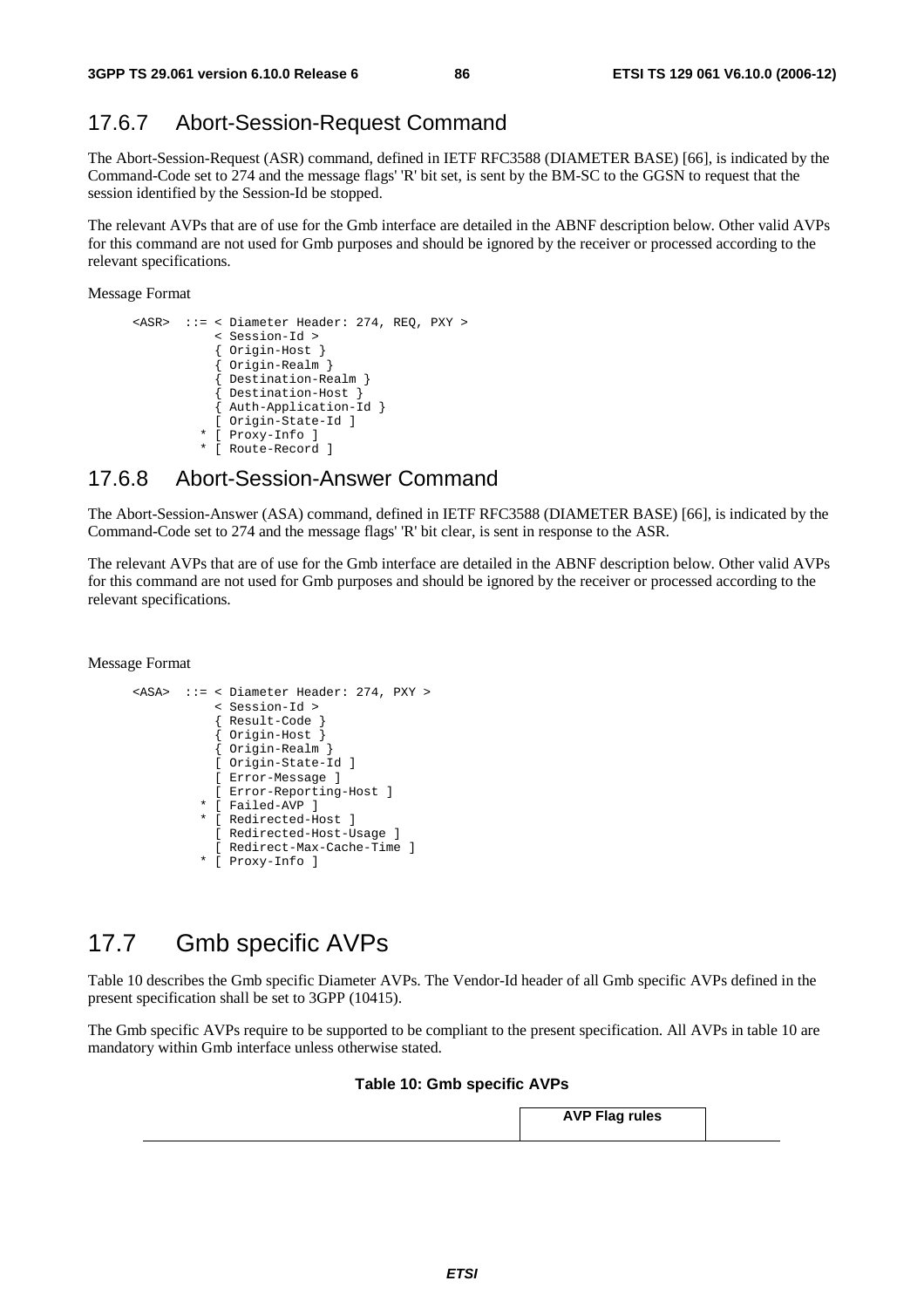| <b>Attribute Name</b>                           | <b>AVP</b>       | <b>Section</b>        | <b>Value Type</b>                                                              | <b>Must</b>      | <b>May</b>              | <b>Should</b> |     | Must May Encr.          |
|-------------------------------------------------|------------------|-----------------------|--------------------------------------------------------------------------------|------------------|-------------------------|---------------|-----|-------------------------|
|                                                 | Code             | defined               |                                                                                |                  |                         | not           | not |                         |
| <b>TMGI</b>                                     | 900              | 17.7.2                | OctetString                                                                    | M, V             | P                       |               |     | Y                       |
| Required-MBMS-                                  | 901              | 17.7.3                | UTF8String                                                                     | M, V             | P                       |               |     | Ÿ                       |
| <b>Bearer-Capabilities</b>                      |                  |                       |                                                                                |                  |                         |               |     |                         |
| MBMS-StartStop-                                 | $\overline{902}$ | 17.7.5                | Enumerated                                                                     | M, V             | P                       |               |     | Ÿ                       |
| Indication                                      |                  |                       |                                                                                |                  |                         |               |     |                         |
| MBMS-Service-                                   | 903              | 17.7.6                | OctetString                                                                    | M, V             | P                       |               |     | Ÿ                       |
| Area<br>MBMS-Session-                           | 904              | 17.7.7                | Unsigned32                                                                     | M, V             | $\overline{\mathsf{P}}$ |               |     | Ÿ                       |
| Duration                                        |                  |                       |                                                                                |                  |                         |               |     |                         |
| 3GPP-IMSI                                       | 1                | 16.4.7                | UTF8String                                                                     | M.V              | P                       |               |     | Ÿ                       |
|                                                 |                  | (see Note)            |                                                                                |                  |                         |               |     |                         |
| Alternative-APN                                 | $\overline{905}$ | 17.7.8                | UTF8String                                                                     | M, V             | $\overline{P}$          |               |     | Y                       |
| MBMS-Service-                                   | 906              | 17.7.9                | Enumerated                                                                     | M, V             | P                       |               |     | Υ                       |
| <b>Type</b>                                     |                  |                       |                                                                                |                  |                         |               |     |                         |
| 3GPP-SGSN-                                      | 6                | 16.4.7                | UTF8String                                                                     | M, V             | $\overline{P}$          |               |     | Y                       |
| Address                                         |                  | (see note)            |                                                                                |                  |                         |               |     |                         |
| 3GPP-SGSN-IPv6-                                 | $\overline{15}$  | 16.4.7                | UTF8String                                                                     | M, V             | $\overline{P}$          |               |     | Ÿ                       |
| Address                                         |                  | (see note)            |                                                                                |                  |                         |               |     |                         |
| <b>MBMS-2G-3G-</b>                              | 907              | 17.7.10               | Enumerated                                                                     | M, V             | P                       |               |     | Υ                       |
| Indicator                                       |                  |                       |                                                                                |                  |                         |               |     |                         |
| MBMS-Session-                                   | $\overline{908}$ | 17.7.11               | OctetString                                                                    | M.V              | $\overline{P}$          |               |     | Ÿ                       |
| Identity                                        |                  |                       |                                                                                |                  |                         |               |     |                         |
| RAI                                             | 909              | 17.7.12               | UTF8String                                                                     | M, V             | P                       |               |     | Υ                       |
| 3GPP-IMEISV                                     | 20               | 16.4.7                | OctetString                                                                    | M.V              | P                       |               |     | $\overline{\mathsf{Y}}$ |
|                                                 |                  | (see Note)            |                                                                                |                  |                         |               |     |                         |
| 3GPP-RAT-Type                                   | 21               | 16.4.7                | OctetString                                                                    | M, V             | $\overline{P}$          |               |     | Υ                       |
|                                                 |                  | (see Note)            |                                                                                |                  |                         |               |     |                         |
| 3GPP-User-                                      | 22               | 16.4.7                | OctetString                                                                    | M, V             | $\overline{P}$          |               |     | Ÿ                       |
| Location-Info                                   |                  | (see Note)            |                                                                                |                  |                         |               |     |                         |
| 3GPP-MS-<br>TimeZone                            | 23               | 16.4.7                | OctetString                                                                    | M, V             | $\overline{P}$          |               |     | Y                       |
| Additional-MBMS-                                | 910              | (see Note)<br>17.7.13 | OctetString                                                                    | M, V             | $\overline{\mathsf{P}}$ |               |     | Ÿ                       |
| Trace-Info                                      |                  |                       |                                                                                |                  |                         |               |     |                         |
| MBMS-Time-To-                                   | 911              | 17.7.14               | OctetString                                                                    | M, V             | $\overline{P}$          |               |     | Ÿ                       |
| Data-Transfer                                   |                  |                       |                                                                                |                  |                         |               |     |                         |
| MBMS-Session-                                   | $\overline{912}$ | 17.7.15               | OctetString                                                                    | $\overline{M.V}$ | P                       |               |     | Ÿ                       |
| Repetition-Number                               |                  |                       |                                                                                |                  |                         |               |     |                         |
| MBMS-Required-                                  | $\overline{913}$ | 17.7.16               | UTF8String                                                                     | M.V              | $\overline{P}$          |               |     | Ÿ                       |
| QoS                                             |                  |                       |                                                                                |                  |                         |               |     |                         |
| MBMS-Counting-                                  | 914              | 17.7.17               | Enumerated                                                                     | M.V              | P                       |               |     | Y                       |
| Information                                     |                  |                       |                                                                                |                  |                         |               |     |                         |
| NOTE:                                           |                  |                       | The use of Radius VSA as a Diameter vendor AVP is described in Diameter NASREQ |                  |                         |               |     |                         |
| (IETF RFC 4005 [67]) and the P flag may be set. |                  |                       |                                                                                |                  |                         |               |     |                         |

Table 11 lists the set of Diameter AVPs that are not Gmb specific, but are reused from other Diameter applications by the Gmb interface. A reference is done to the specifications where the AVPs are specified. This set of AVPs requires to be supported to be compliant to the present specification.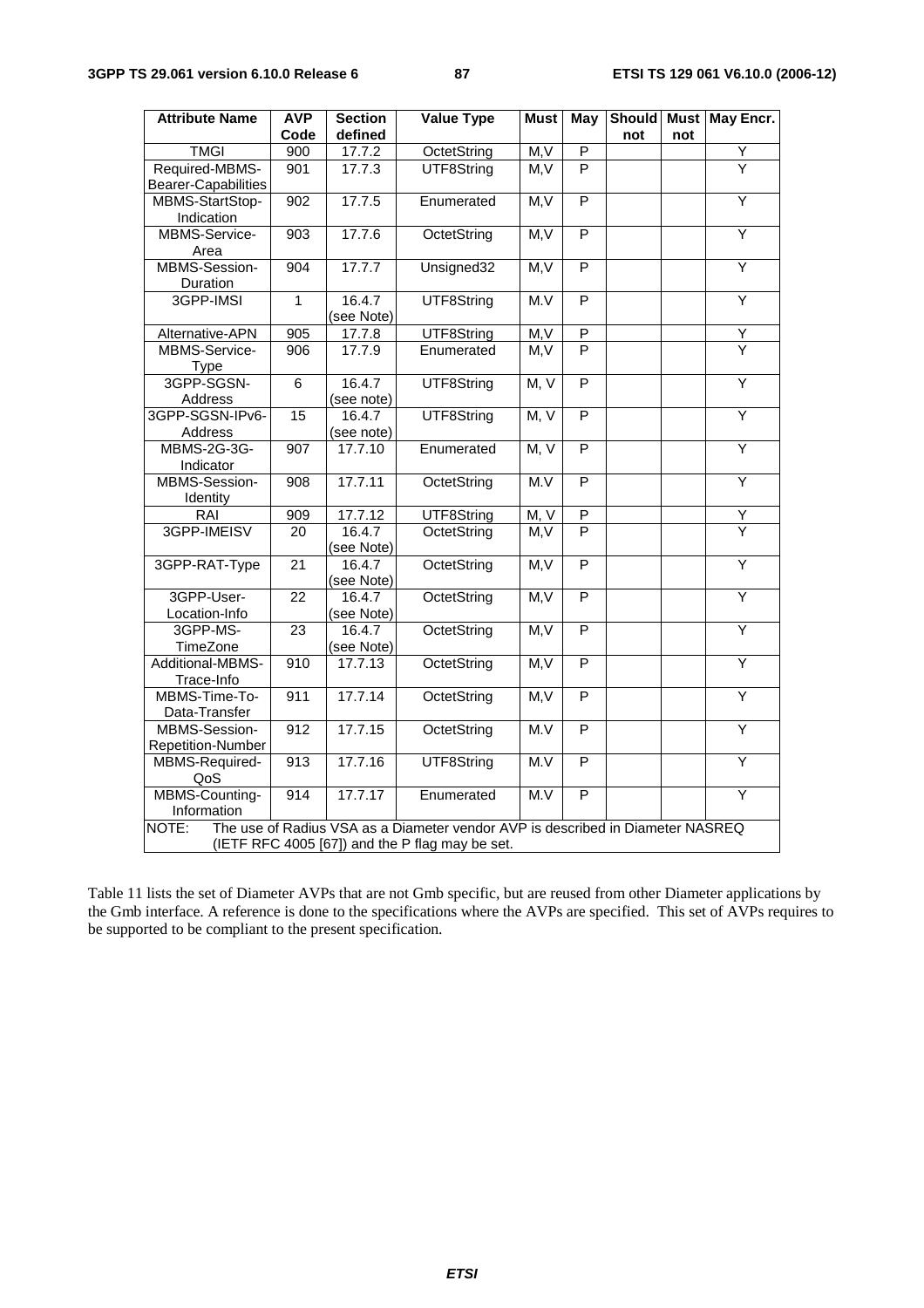| <b>AVP Name</b>     | Reference                   |
|---------------------|-----------------------------|
| Called-Station-Id   | NASREQ, IETF RFC 4005<br>67 |
| Calling-Station-Id  | NASREQ, IETF RFC 4005<br>67 |
| Framed-Interface-Id | NASREQ, IETF RFC 4005<br>67 |
| Framed-IP-Address   | NASREQ, IETF RFC 4005       |
| Framed-IPv6-Prefix  | NASREQ, IETF RFC 4005       |

**Table 11: Gmb reused AVPs from other Diameter applications.** 

NOTE: Diameter Base AVPs are not listed as support of them is mandated by IETF RFC 3588 [66].

# 17.7.1 3GPP-Vendor-Specific AVP

Void.

# 17.7.2 TMGI AVP

The TMGI AVP (AVP code 900) is of type OctectString, and contains the Temporary Mobile Group Identity allocated to a particular MBMS bearer service. TMGI use and structure is specified in 3GPP TS 23.003 [40].

# 17.7.3 Required-MBMS-Bearer-Capabilities AVP

The Required-MBMS-Bearer-Capabilities AVP (AVP code 901) is of type UTF8String, and contains the minimum bearer capabilities the UE needs to support. The information contained in this AVP is UTF-8 encoded QoS profile as defined in 3GPP TS 24.008 [54].

### 17.7.4 Void

# 17.7.5 MBMS-StartStop-Indication AVP

The MBMS-StartStop-Indication AVP (AVP code 902) is of type Enumerated. The following values are supported:

#### START (0)

The message containing this AVP is indicating a MBMS session start procedure.

#### STOP (1)

The message containing this AVP is indicating a MBMS session stop procedure.

# 17.7.6 MBMS-Service-Area AVP

The MBMS-Service-Area AVP (AVP code 903) is of type OctetString and indicates the area over which the MBMS bearer service has to be distributed. The AVP consists of the following parts: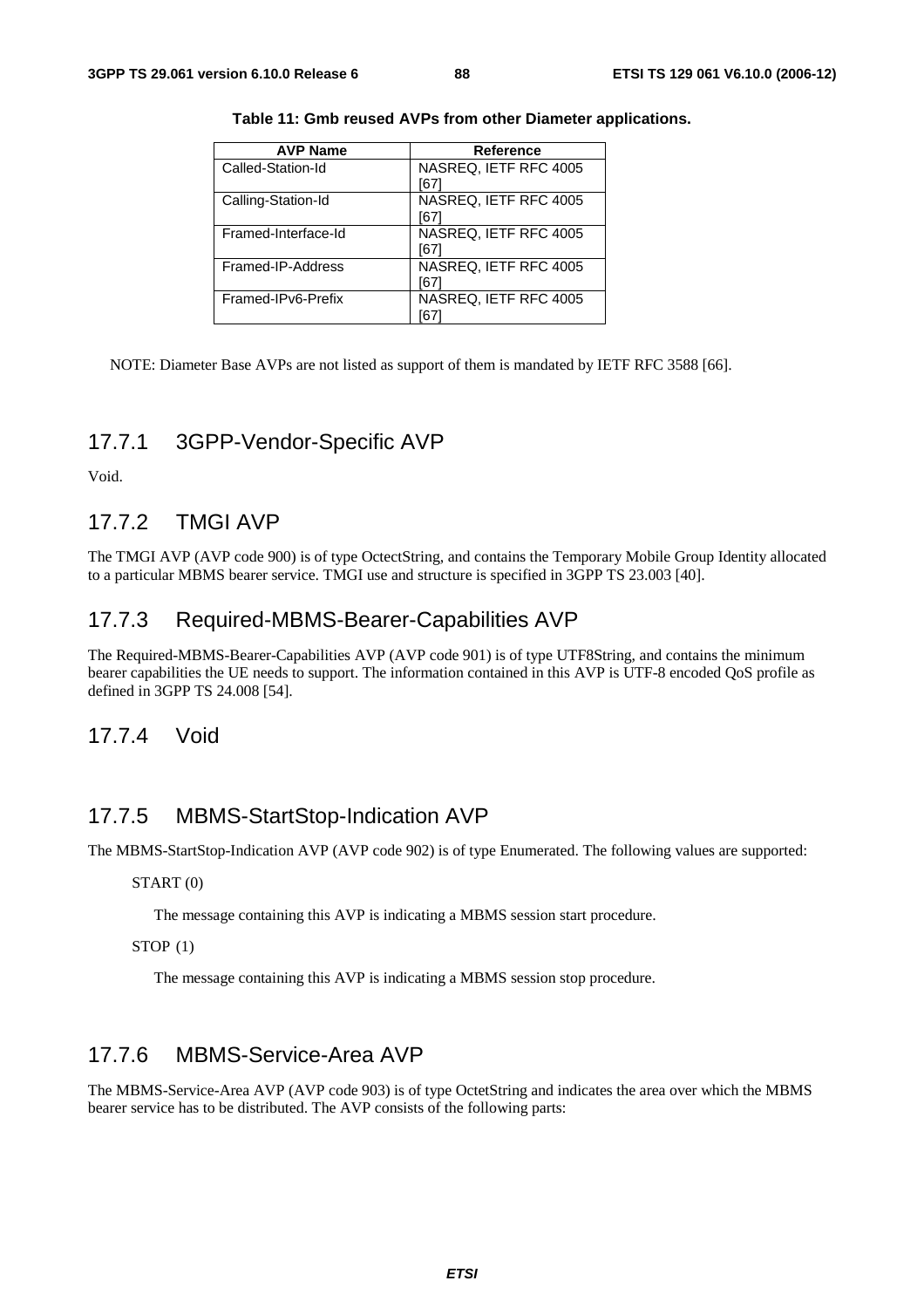| Octet      |                                                 |  |  |  |  |  |  |
|------------|-------------------------------------------------|--|--|--|--|--|--|
|            | Number N of MBMS service area codes coded as:   |  |  |  |  |  |  |
|            | binary value is '00000000'                      |  |  |  |  |  |  |
|            | .<br>                                           |  |  |  |  |  |  |
|            | binary value is '11111111'<br>256               |  |  |  |  |  |  |
| $2-(2N+1)$ | A consecutive list of N MBMS service area codes |  |  |  |  |  |  |

The MBMS service area code represents the coding for the MBMS Service Area Identity. It is assigned by BM-SC and mapped to one or more cells by the RNC/BSS.

The MBMS Service Area Identity and its semantics are defined in 3GPP TS 23.003 [40].

The length of an MBMS service area code is 2 octets.

Each MBMS service area code shall only be present once in the list.

# 17.7.7 MBMS-Session-Duration AVP

The MBMS-Session-Duration AVP (AVP code 904) is of type Unsigned32, and indicates the estimated session duration (MBMS Service data transmission). The time is indicated in seconds.

The highest value of this AVP (i.e. all 1"s), is reserved to indicate an indefinite value to denote sessions that are expected to be always-on.

# 17.7.8 Alternative-APN AVP

The Alternative-APN AVP (AVP code 905) is of type UTF8String, and contains the value of a new APN. This AVP is optional within the Gmb interface. BM-SC only includes it if the UE must use a different APN for the MBMS PDP Context from the one used in the Join message.

# 17.7.9 MBMS-Service-Type AVP

The MBMS-Service-Type AVP (AVP code 906) is of type Enumerated, and contains explicit information about the type of service that the BM-SC Start Procedure is about to start.

#### MULTICAST (0)

The Start Procedure signalled by the BM-SC is for a Multicast Service.

BROADCAST (1)

The Start Procedure signalled by the BM-SC is for a Broadcast Service.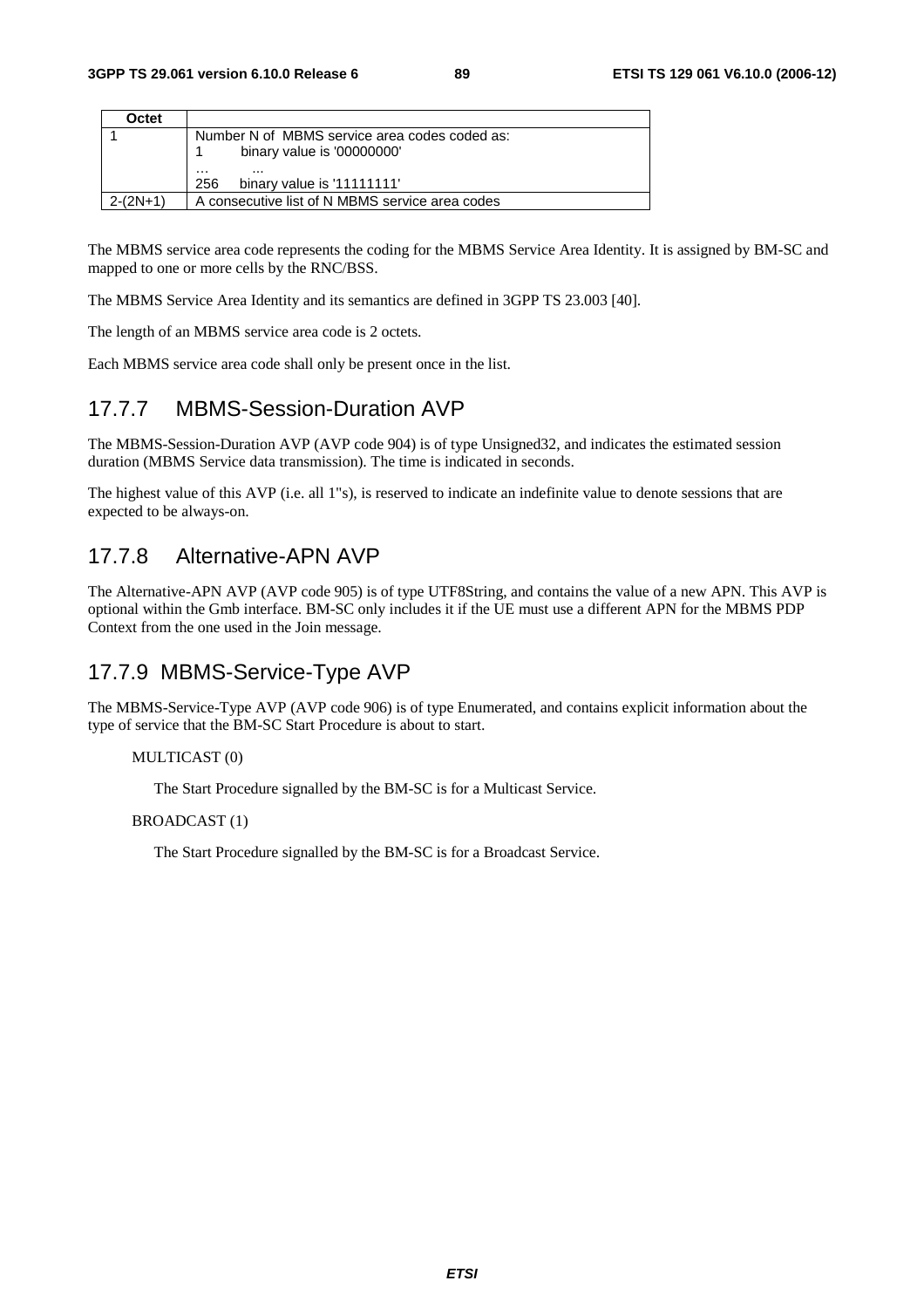# 17.7.10 MBMS-2G-3G-Indicator AVP

The MBMS-2G-3G-Indicator AVP (AVP code 907) is of type Enumerated. It indicates whether the MBMS bearer service will be delivered in 2G- only, 3G- only of both coverage areas. The following values are supported:

2G (0)

The MBMS bearer service shall only be delivered in 2G only coverage areas.

3G (1)

The MBMS bearer service shall only be delivered in 3G only coverage areas.

2G-AND-3G (2)

The MBMS bearer service shall be delivered both in 2G and 3G coverage areas.

## 17.7.11 MBMS-Session-Identity AVP

The MBMS-Session-Identity AVP (AVP code 908) is of type OctetString. Its length is one octet. It is allocated by the BM-SC. Together with TMGI it identifies a transmission of a specific MBMS session. The initial transmission and subsequent retransmissions of the MBMS session will use the same values of these parameters. This AVP is optional within the Gmb interface.

# 17.7.12 RAI AVP

The RAI AVP (AVP Code 909) is of type UTF8String, and contains the Routing Area Identity of the SGSN where the UE is registered. RAI use and structure is specified in 3GPP TS 23.003 [40].

## 17.7.13 Additional-MBMS-Trace-Info AVP

The Additional-MBMS-Trace-Info AVP (AVP Code 910) is of type OctetString. This AVP contains Trace Reference2, Trace Recording Session Reference, Triggering Events in BM-SC, Trace Depth for BM-SC, List of interfaces in BM-SC, Trace Activity Control For BM-SC which are all part of the Additional MBMS Trace Info IE as specified in TS 29.060 [24].

# 17.7.14 MBMS-Time-To-Data-Transfer AVP

The MBMS-Time-To-Data-Transfer AVP (AVP code 911) is of type OctetString. Its length is one octet. It indicates the expected time between reception of the MBMS Session Start (RAR(Start) command) and the commencement of the MBMS Data flow. The coding is specified as per the Time to MBMS Data Transfer Value Part Coding of the Time to MBMS Data Transfer IE in 3GPP TS 48.018 [70].

## 17.7.15 MBMS-Session-Repetition-Number AVP

The MBMS-Session-Repetition-Number AVP (AVP code 912) is of type OctetString with a length of one octet. It contains the session repetition number of the MBMS transmission session on the Gmb interface. The value 0 indicates the first transmission of a session. The values 1 to 255 represents the retransmission sequence number of a session. When the optional MBMS-Session-Identity AVP is included in the MBMS Session Start RAR (Start) command by the BM-SC, the BM-SC shall also provide the corresponding MBMS-Session-Repetition-Number AVP, and vice versa.

# 17.7.16 MBMS-Required-QoS AVP

The MBMS-Required-QoS AVP (AVP code 913) is the quality of service required for the MBMS bearer service. It is specified as UTF8String with the following encoding: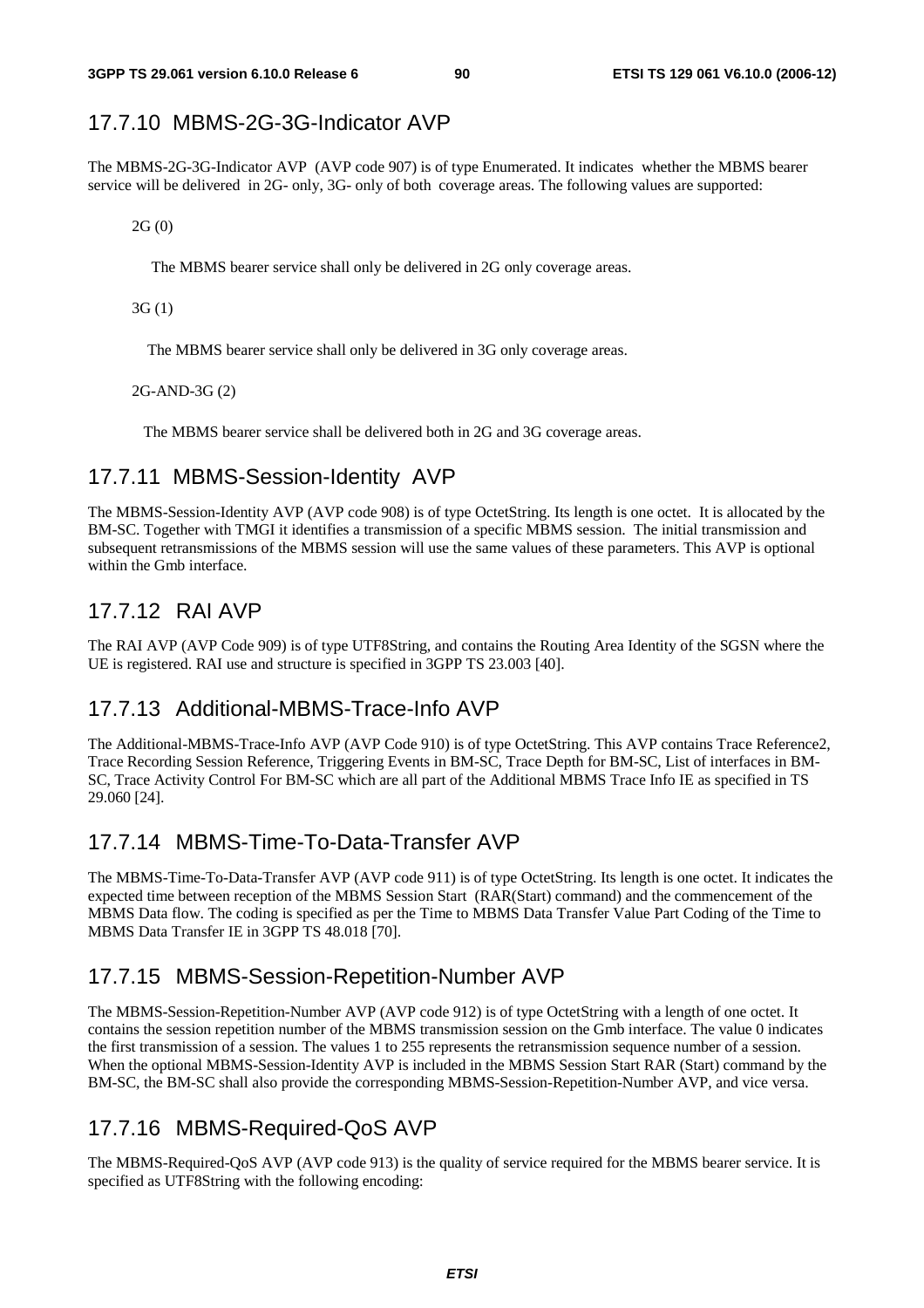| Octet |                                                                                                                                                                                                                                                                                                                                                                                  |
|-------|----------------------------------------------------------------------------------------------------------------------------------------------------------------------------------------------------------------------------------------------------------------------------------------------------------------------------------------------------------------------------------|
|       | Allocation/Retention Priority as specified in 3GPP TS 23.107 [71]. This octet encodes each priority<br>level defined in 3GPP TS 23.107 [71] as the binary value of the priority level. It specifies the relative<br>importance of the actual MBMS bearer service compared to other MBMS and non-MBMS bearer<br>services for allocation and retention of the MBMS bearer service. |
| $2-N$ | QoS Profile as specified by the Quality-of-Service information element, from octet 3 onwards, in 3GPP<br>TS 24.008 [54].                                                                                                                                                                                                                                                         |

### 17.7.17 MBMS-Counting-Information AVP

The MBMS-Counting-Information AVP (AVP code 914) is of type Enumerated, and contains explicit information about whether the MBMS Counting procedures are applicable for the MBMS Service that is about to start. See 3GPP TS 25.346 [72].

This AVP is only valid for UTRAN access type.

The following values are supported:

#### COUNTING-NOT-APPLICABLE (0)

The MBMS Session Start Procedure signalled by the BM-SC is for an MBMS Service where MBMS Counting procedures are not applicable.

#### COUNTING-APPLICABLE (1)

The MBMS Session Start Procedure signalled by the BM-SC is for an MBMS Service where MBMS Counting procedures are applicable.

# 17.8 Gmb specific Experimental-Result-Code AVP values

There are two different types of errors in Diameter; protocol and application errors. A protocol error is one that occurs at the base protocol level, those are covered in the Diameter Base RFC 3588 [66] specific procedures. Application errors, on the other hand, generally occur due to a problem with a function specified in a Diameter application.

Diameter Base RFC 3588 [66] defines a number of Result-Code AVP values that are used to report protocol errors and how those are used. Those procedures and values apply for the present specification.

Due to the Gmb specific AVPs, new applications errors can occur. The Gmb specific errors are described by the Experimental-Result-Code AVP in this clause, below. Note that according to RFC 3588 [66], the Diameter node reports only the first error encountered and only one Result-Code AVP or one Experimental-Result AVP is included in the Diameter answer.

### 17.8.1 Success

Resulting codes that fall within the Success category are used to inform a peer that a request has been successfully completed.

The Result-Code AVP values defined in Diameter Base RFC 3588 [66] are applicable.

# 17.8.2 Permanent Failures

Errors that fall within the Permanent Failures category are used to inform the peer that the request failed, and should not be attempted again.

The Result-Code AVP values defined in Diameter Base RFC 3588 [66] are applicable. Also the following specific Gmb Experimental-Result-Code values are defined:

DIAMETER\_ERROR\_START\_INDICATION (5120)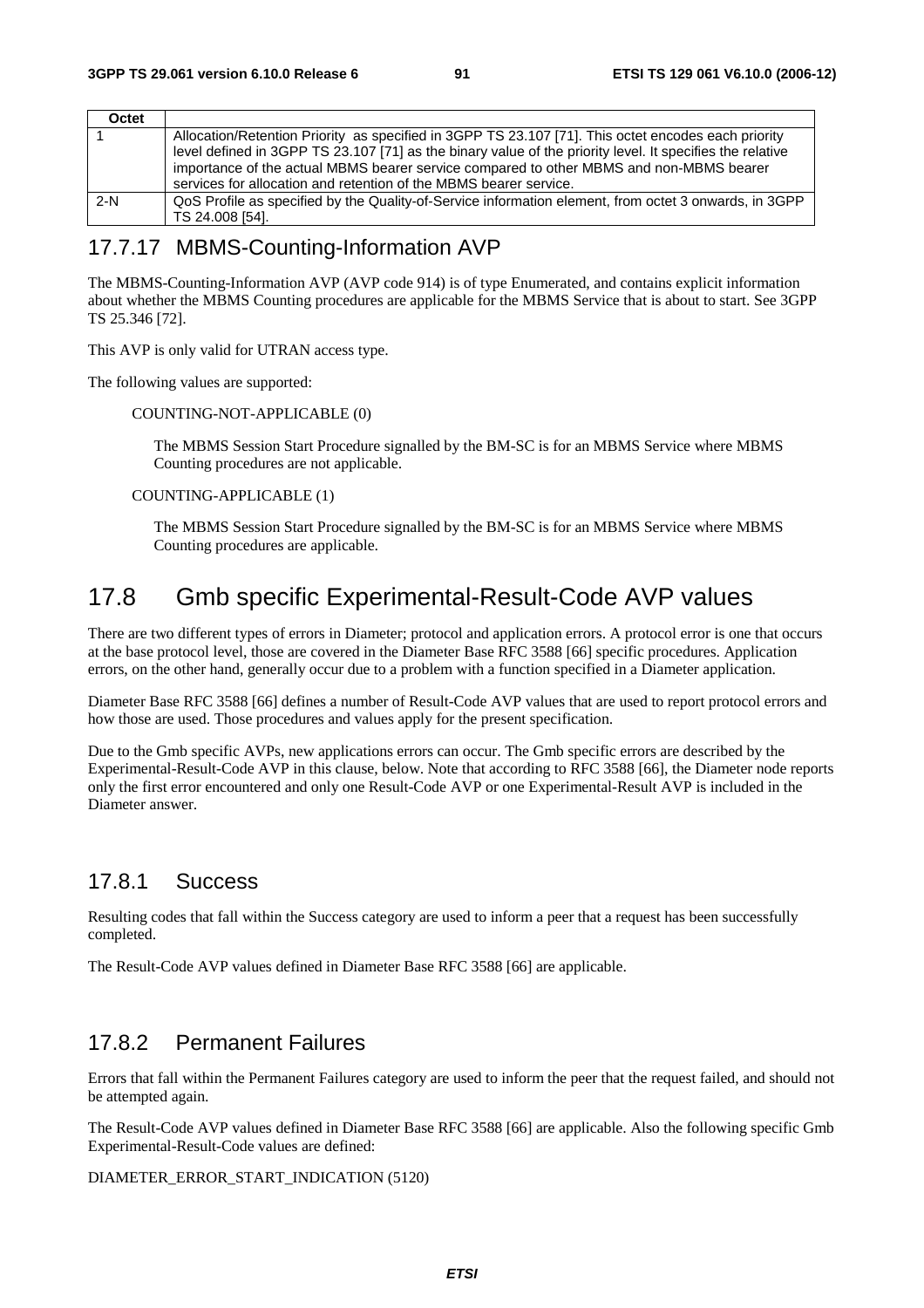This error covers the case when a MBMS Session Start procedure could not be performed due to some of the required session attributes that are necessary to activate the bearer resources are missing (QoS, MBMS Service Area…). The Failed-AVP AVP must contain the missing AVP.

#### DIAMETER\_ERROR\_STOP\_INDICATION (5121)

An indication of session stop has been received with no session start procedure running.

#### DIAMETER\_ERROR\_UNKNOWN\_MBMS\_BEARER\_SERVICE (5122)

The requested MBMS service is unknown at the BM-SC.

#### DIAMETER\_ERROR\_SERVICE\_AREA (5123)

The MBMS service area indicated for a specific MBMS Bearer Service is unknown or not available.

# 18 Usage of RADIUS at the Pk Reference Point

# 18.1 General

The Pk Reference Point is defined in 3GPP TS 23.141 [68] and allows the GGSN to report presence relevant events to the Presence Network Agent (such as PDP context activation/de-activation). This reference point is implemented using the mechanisms for Accounting of the RADIUS interface on the Gi reference point as defined in Clause 16.

# 18.2 Radius Profile for Pk Reference Point

The RADIUS interface on Gi reference point as defined in Clause 16 is used for the Pk Reference Point as clarified in the Profile in this Clause.

Only the following messages are required for the Radius Profile for the Pk reference Point:

- Accounting-Request START
- Accounting-Response START
- Accounting-Request STOP
- Accounting-Response STOP

For the Radius Profile for the Pk Reference Point, only the mandatory Parameters within the Accounting-Request START and Accounting-Request STOP messages according to Clauses 16.4.3 and 16.4.4, respectively, and the Parameter "Calling-Station-Id" need to be supported. The usage of other parameters is optional. They may be ignored by the Presence Network Agent.

# 18.3 Interconnecting the Presence Network Agent and the GGSN

The Presence Network Agent may be directly attached to the GGSN or via a Radius Proxy.

If the GGSN needs to connect both to an AAA server and a Presence Network Agent for the same APN, but supports only a single RADIUS interface, the GGSN can be directly attached to the AAA server. The Presence Network Agent can in turn be attached to the AAA server, which acts as a RADIUS proxy. If the AAA server is configured as a RADIUS Proxy between the Presence Network Agent and the GGSN, the Radius Profile for the Pk Reference Point shall be applicable on the interface between the Presence Network Agent and the AAA server.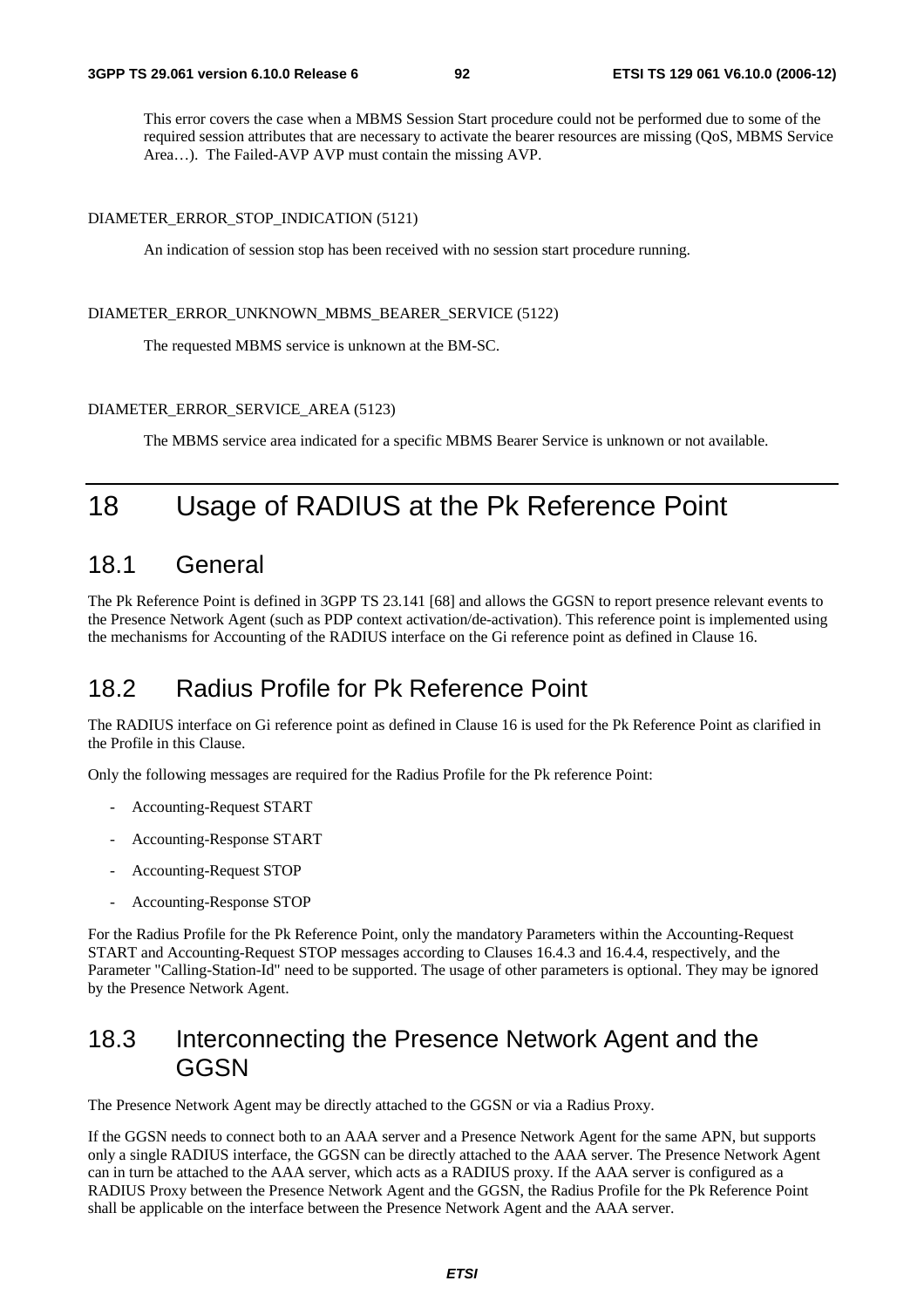# Annex A (informative): Interworking PCS1900 with PSDNs

Void.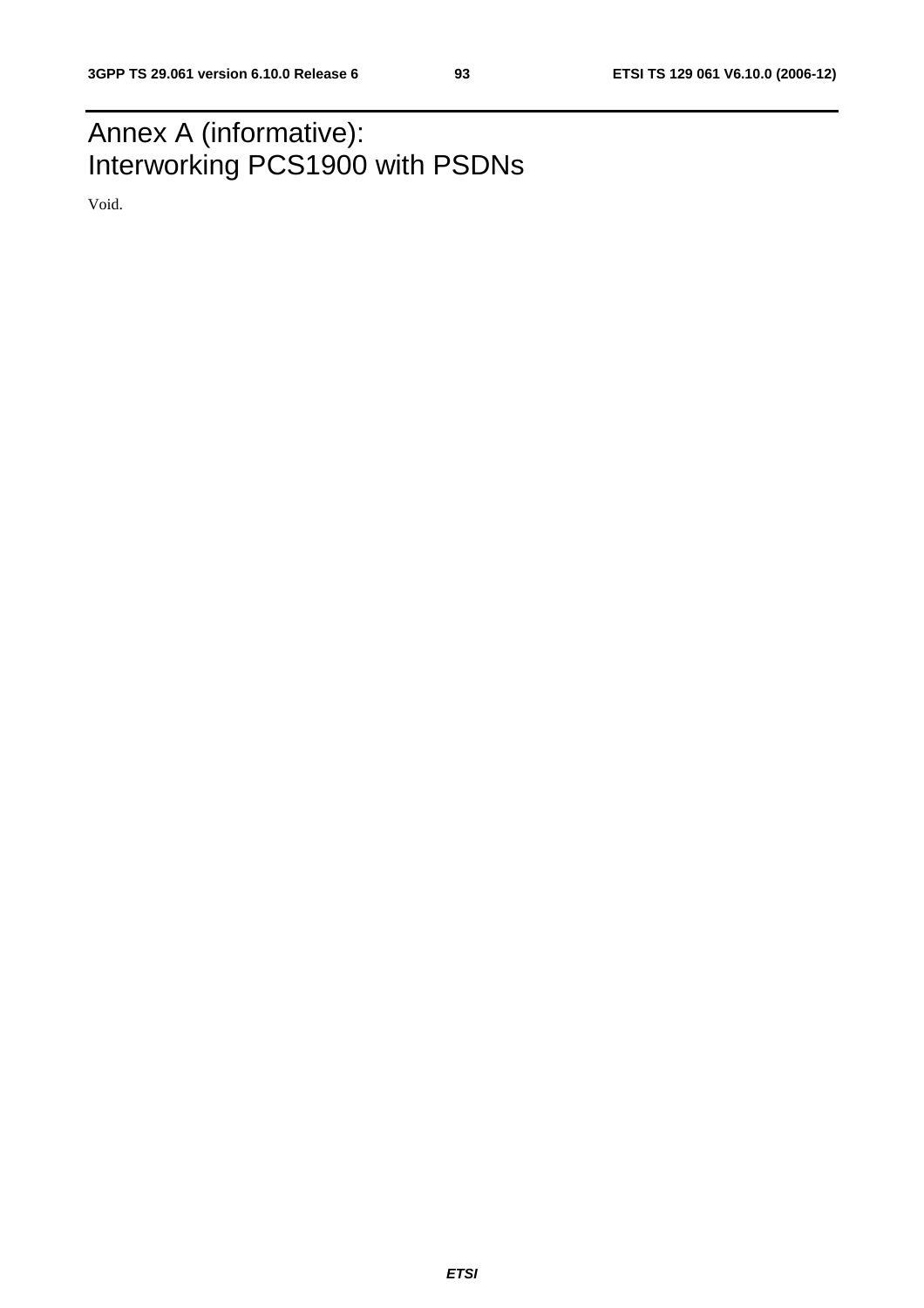# Annex B (informative): Change history

 $\mathbf{r}$ 

| <b>Change history</b> |                                |                 |     |                         |                                                                           |                |            |
|-----------------------|--------------------------------|-----------------|-----|-------------------------|---------------------------------------------------------------------------|----------------|------------|
| Date                  | TSG#                           | <b>TSG Doc.</b> | CR. | Rev                     | <b>Subject/Comment</b>                                                    | Old            | <b>New</b> |
| 03-2004               | <b>TSG#23</b>                  | NP-040148       | 103 | $\overline{2}$          | <b>IMEISV Passed on the Gi Interface</b>                                  | 5.8.0          | 6.0.0      |
| 06-2004               | <b>TSG#24</b>                  | NP-040244 111   |     | $\overline{2}$          | Gmb Commands and AVPs (II)                                                | 6.0.0          | 6.1.0      |
| 06-2004               | <b>TSG#24</b>                  | NP-040244 112   |     | $\overline{\mathbf{c}}$ | <b>Gmb Message Flows</b>                                                  |                | 6.1.0      |
| 06-2004               | <b>TSG#24</b>                  | NP-040244 113   |     | 1                       | Command to indicate Session Start/Stop                                    |                | 6.1.0      |
| 06-2004               | <b>TSG#24</b>                  | NP-040244 114   |     | $\mathbf{1}$            | Gmb introduction                                                          | 6.0.0          | 6.1.0      |
| 06-2004               | <b>TSG#24</b>                  | NP-040238       | 118 |                         | Length of QoS profile                                                     | 6.0.0          | 6.1.0      |
| 09-2004               | <b>TSG#25</b>                  | NP-040337       | 119 | $\overline{2}$          | Scope update to include Gmb                                               | 6.1.0          | 6.2.0      |
| 09-2004               | <b>TSG#25</b>                  | NP-040337 120   |     | $\overline{2}$          | Gmb. General corrections                                                  | 6.1.0          | 6.2.0      |
| 09-2004               | <b>TSG#25</b>                  | NP-040337 121   |     | $\overline{2}$          | New Gmb specific AVPs, and new specific result-codes values.              | 6.1.0          | 6.2.0      |
| 09-2004               | <b>TSG#25</b>                  | NP-040335 122   |     |                         | New sub-attributes 3GPP VSA passed on the Gi interface for                | 6.1.0          | 6.2.0      |
|                       |                                |                 |     |                         | charging purposes                                                         |                |            |
| 12-2004               | <b>TSG#26</b>                  | NP-040591 137   |     | 3                       | Prevention of IP spoofing                                                 | 6.2.0          | 6.3.0      |
| 12-2004               | <b>TSG#26</b>                  | NP-040615 138   |     | $\mathbf{1}$            | RADIUS Enhancements on the Gi interface to enable QoS                     | 6.2.0          | 6.3.0      |
|                       |                                |                 |     |                         | correlation (Packet Filters)                                              |                |            |
| 12-2004               | <b>TSG#26</b>                  | NP-040615   139 |     | 1                       | RADIUS Enhancements on the Gi interface for QoS information               | 6.2.0          | 6.3.0      |
|                       |                                |                 |     |                         | (Negotiated DSCP)                                                         |                |            |
| 12-2004               | <b>TSG#26</b>                  | NP-040616 140   |     |                         | Gmb interface. Corrections, addition of missing AVPs and code             | 6.2.0          | 6.3.0      |
|                       |                                |                 |     |                         | values assignation                                                        |                |            |
| 12-2004               | <b>TSG#26</b>                  |                 |     |                         | Editorial correction of the figures in clause 17 as MS word picture       | 6.3.0          | 6.3.1      |
|                       |                                |                 |     |                         | object into the document                                                  |                |            |
| 03-2005               | <b>TSG#27</b>                  | NP-050102       | 155 | 1                       | Update of IETF related references                                         | 6.3.1          | 6.4.0      |
| 03-2005               | <b>TSG#27</b>                  | NP-050107 157   |     | 1                       | Pk Interface                                                              | 6.3.1          | 6.4.0      |
| 03-2005               | <b>TSG#27</b>                  | NP-050108 141   |     |                         | Adding the TMGI to the Gmb Session Start message                          | 6.3.1          | 6.4.0      |
| 03-2005               | <b>TSG#27</b>                  | NP-050108 142   |     | 1                       | Adding list of downsteam nodes in the Session Start message               | 6.3.1          | 6.4.0      |
| 03-2005               | <b>TSG#27</b>                  | NP-050108 143   |     | 1                       | Various corrections of Gmb                                                | 6.3.1          | 6.4.0      |
| 03-2005               | <b>TSG#27</b>                  | NP-050108 144   |     |                         | Adding in the 2G/3G indicator to the Gmb Session Start message            | 6.3.1          | 6.4.0      |
| 03-2005               | <b>TSG#27</b>                  | NP-050108 145   |     | $\overline{2}$          | Adding the MBMS session identity to the Gmb Session Start                 | 6.3.1          | 6.4.0      |
|                       |                                |                 |     |                         | message                                                                   |                |            |
| 03-2005               | <b>TSG#27</b>                  | NP-050108 146   |     | $\mathbf{1}$            | Adding the multicast address and the APN to the Gmb Session               | 6.3.1          | 6.4.0      |
|                       |                                |                 |     |                         | Start message                                                             |                |            |
| 03-2005               | <b>TSG#27</b>                  | NP-050108 147   |     |                         | Text corection and multiple MBMS-Service-Area                             | 6.3.1          | 6.4.0      |
| 03-2005               | <b>TSG#27</b>                  | NP-050108 148   |     | $\mathbf{1}$            | Providing the BM-SC with approximate UE location information at           | 6.3.1          | 6.4.0      |
|                       |                                |                 |     |                         | MBMS context activation                                                   |                |            |
| 03-2005               | <b>TSG#27</b>                  | NP-050108 158   |     | 1                       | Indefinite MBMS session duration                                          | 6.3.1          | 6.4.0      |
| 06-2005               | <b>TSG#28</b>                  | CP-050222 159   |     | 1                       | Correction to MBMS-2G-3G-Indicator AVP                                    | 6.4.0          | 6.5.0      |
| 06-2005               | <b>TSG#28</b>                  | CP-050222       | 160 |                         | Unnecessary IMSI information                                              | 6.4.0          | 6.5.0      |
| 06-2005               | <b>TSG#28</b>                  | CP-050222       | 161 |                         | MBMS-Session-Identity is optional                                         | 6.4.0          | 6.5.0      |
| 06-2005               | <b>TSG#28</b>                  | CP-050223       | 162 | 2                       | Correction to charging information for MBMS                               | 6.4.0          | 6.5.0      |
| 06-2005               | <b>TSG#28</b>                  | CP-050044       | 163 | 4                       | Tracing information for MBMS                                              | 6.4.0          | 6.5.0      |
| 06-2005               | <b>TSG#28</b>                  | CP-050224 165   |     | 1                       | Correction to MBMS-Session-Identity                                       | 6.4.0          | 6.5.0      |
| 06-2005               | <b>TSG#28</b>                  | CP-050043       | 166 |                         | Correction to the use of Auth-Application-Id in Gmb                       | 6.4.0          | 6.5.0      |
| 06-2005               | <b>TSG#28</b>                  | CP-050222       | 167 |                         | MBMS-Session-Duration is mandatory                                        | 6.4.0          | 6.5.0      |
| 09-2005               | <b>TSG#29</b>                  | CP-050376 169   |     | $\overline{2}$          | Application-id for Gmb application                                        | 6.5.0          | 6.6.0      |
| 09-2005               | <b>TSG#29</b>                  | CP-050376 170   |     | $\overline{2}$          | Time to Data transfer                                                     | 6.5.0          | 6.6.0      |
| 09-2005               | <b>TSG#29</b>                  | CP-050376 171   |     | $\mathbf{1}$            | MBMS Session Identity Repetition number                                   | 6.5.0          | 6.6.0      |
| 09-2005               | <b>TSG#29</b>                  | CP-050376 172   |     |                         | Modification of MBMS UE Context in the BM-SC                              | 6.5.0          | 6.6.0      |
| 09-2005               | <b>TSG#29</b>                  | CP-050376 173   |     |                         | Correction of MBMS service activation                                     | 6.5.0          | 6.6.0      |
| 09-2005               | <b>TSG#29</b>                  | CP-050376 174   |     | 4                       | BM-SC initiated MBMS Multicast Service Deactivation procedure             | 6.5.0          | 6.6.0      |
| 09-2005               | <b>TSG#29</b>                  |                 |     |                         | Editorial correction to the title of clause 17.7.4                        | 6.5.0          | 6.6.0      |
| 12-2005               | <b>TSG#30</b>                  | CP-050509 178   |     |                         | Correction of the Time to Data transfer                                   | 6.6.0          |            |
|                       |                                | CP-050509 179   |     |                         | Inter-system Intra-SGSN change                                            | 6.6.0          | 6.7.0      |
| 12-2005<br>06-2006    | <b>TSG#30</b>                  | CP-060219 180   |     |                         |                                                                           |                | 6.7.0      |
| 09-2006               | <b>TSG#32</b><br><b>TSG#33</b> | CP-060505 182   |     |                         | NASREQ reference update<br>Corrections to 3GPP-IMEISV subattribute format | 6.7.0<br>6.8.0 | 6.8.0      |
|                       |                                |                 |     | 1                       |                                                                           |                | 6.9.0      |
| 09-2006               | <b>TSG#33</b>                  | CP-060422 184   |     |                         | Diameter session id in AAR commands                                       | 6.8.0          | 6.9.0      |
| 09-2006               | <b>TSG#33</b>                  | CP-060422 186   |     | 1                       | Corrections to the QoS handling for MBMS bearer services                  | 6.8.0          | 6.9.0      |
| 09-2006               | <b>TSG#33</b>                  | CP-060422 191   |     | 2                       | Coding of the MBMS-Service-Area AVP                                       | 6.8.0          | 6.9.0      |
| 09-2006               | <b>TSG#33</b>                  | CP-060422 193   |     | 1                       | Diameter session id in RAR commands                                       | 6.8.0          | 6.9.0      |
| 09-2006               | <b>TSG#33</b>                  | CP-060423 195   |     | 2                       | MBMS Counting Information indication                                      | 6.8.0          | 6.9.0      |
| 12-2006               | <b>TSG#34</b>                  | CP-060624 198   |     |                         | Correction of the 3GPP-User-Location-Info subattribute                    | 6.9.0          | 6.10.0     |
| 12-2006               | <b>TSG#34</b>                  | CP-060621 200   |     | 1                       | Correction of the MBMS-Session-Identity-Repetition-Number AVP             | 6.9.0          | 6.10.0     |
| 12-2006               | <b>TSG#34</b>                  | CP-060621 202   |     |                         | Correction of the MBMS-Service-Area AVP                                   | 6.9.0          | 6.10.0     |